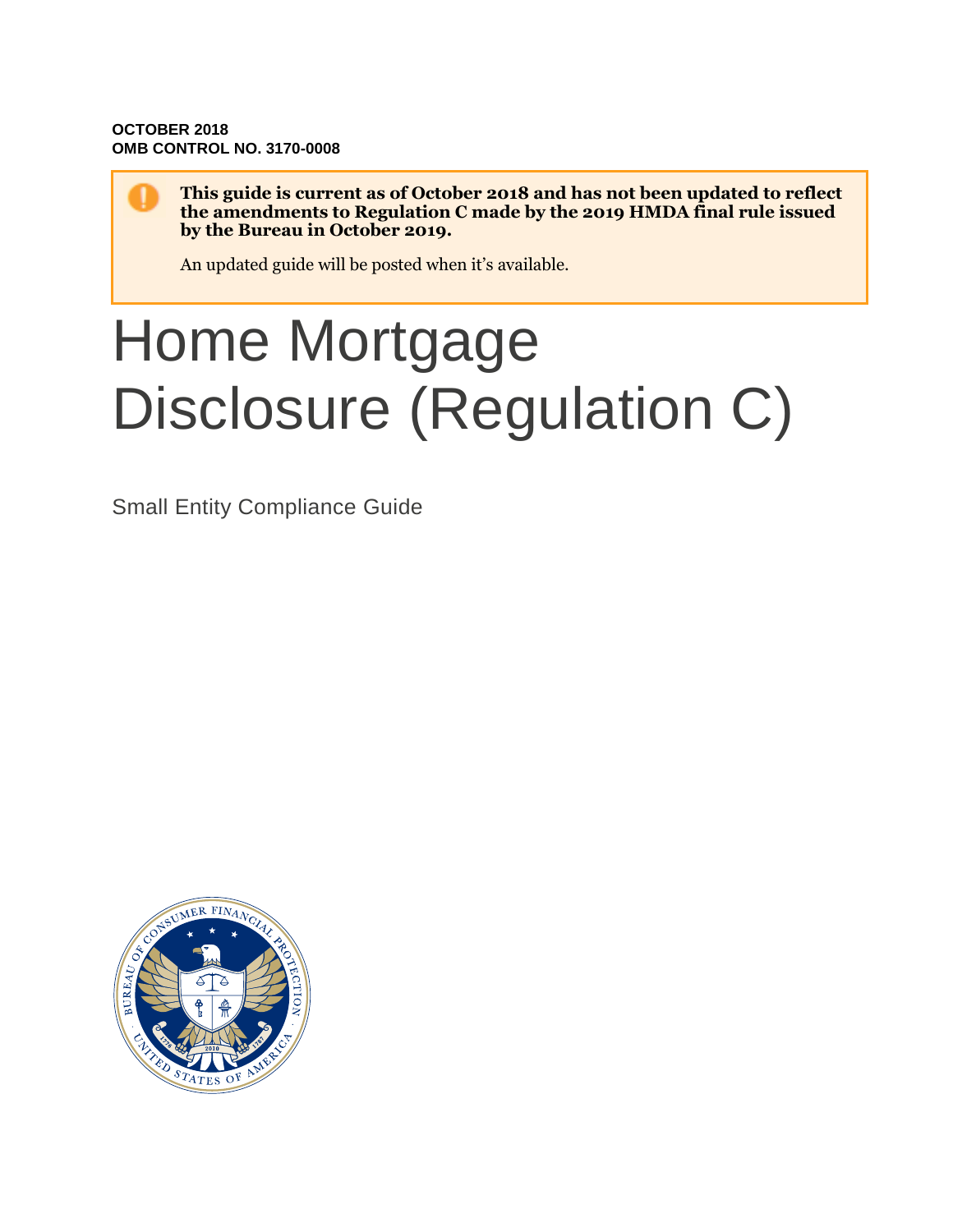# Version Log

The Bureau updates this guide on a periodic basis. Below is a version log noting the history of this document and its updates:

| Date         | <b>Version</b> | <b>Summary of Changes</b>                                                                                                                                                                                                 |
|--------------|----------------|---------------------------------------------------------------------------------------------------------------------------------------------------------------------------------------------------------------------------|
| October 2018 | 3.0            | Updates to reflect Section 104(a) of the Economic Growth, Regulatory<br>Relief, and Consumer Protection Act (2018 Act) and the interpretive and<br>procedural rule issued on August 31, 2018 (2018 HMDA Rule), including: |
|              |                | • General information about Section 104(a) of the 2018 Act and<br>the 2018 HMDA Rule (Section 1)                                                                                                                          |
|              |                | • Key changes and effective date of Section 104(a) of the 2018<br>Act (Sections 2.1, 2.3, and 4.3)                                                                                                                        |
|              |                | • Institutions eligible to rely upon the partial exemptions created<br>by Section 104(a) of the 2018 Act (Section 4.3.1)                                                                                                  |
|              |                | • Loan-volume thresholds for the partial exemptions (Section<br>4.3.2)                                                                                                                                                    |
|              |                | • Collecting, recording, and reporting data points if a partial<br>exemption applies (Sections 4.3.3)                                                                                                                     |
|              |                | • Reporting a non-universal loan identifier if a partial exemption<br>applies (Section 5.2)                                                                                                                               |
|              |                | • Reporting other data points affected by the partial exemptions<br>(Sections 5.4, 5.9, 5.11, 5.12, 5.16, 5.17, and 5.19 through<br>5.30)                                                                                 |
|              |                | Additional information about which transactions a financial institution                                                                                                                                                   |
|              |                | must count when determining if a loan-volume threshold has been met<br>(Section 4.1.2).                                                                                                                                   |
|              |                | Revisions to the portion of the table describing the loan amount reported                                                                                                                                                 |
|              |                | for a counteroffer for an amount different from the amount for which the                                                                                                                                                  |
|              |                | applicant applied, if the applicant did not accept or failed to respond.                                                                                                                                                  |
|              |                | Also, revisions to the portion of the same table describing the loan                                                                                                                                                      |
|              |                | amount reported for an Application that was denied, closed for                                                                                                                                                            |
|              |                | incompleteness, or withdrawn (Section 5.8).                                                                                                                                                                               |

Miscellaneous administrative changes in various sections.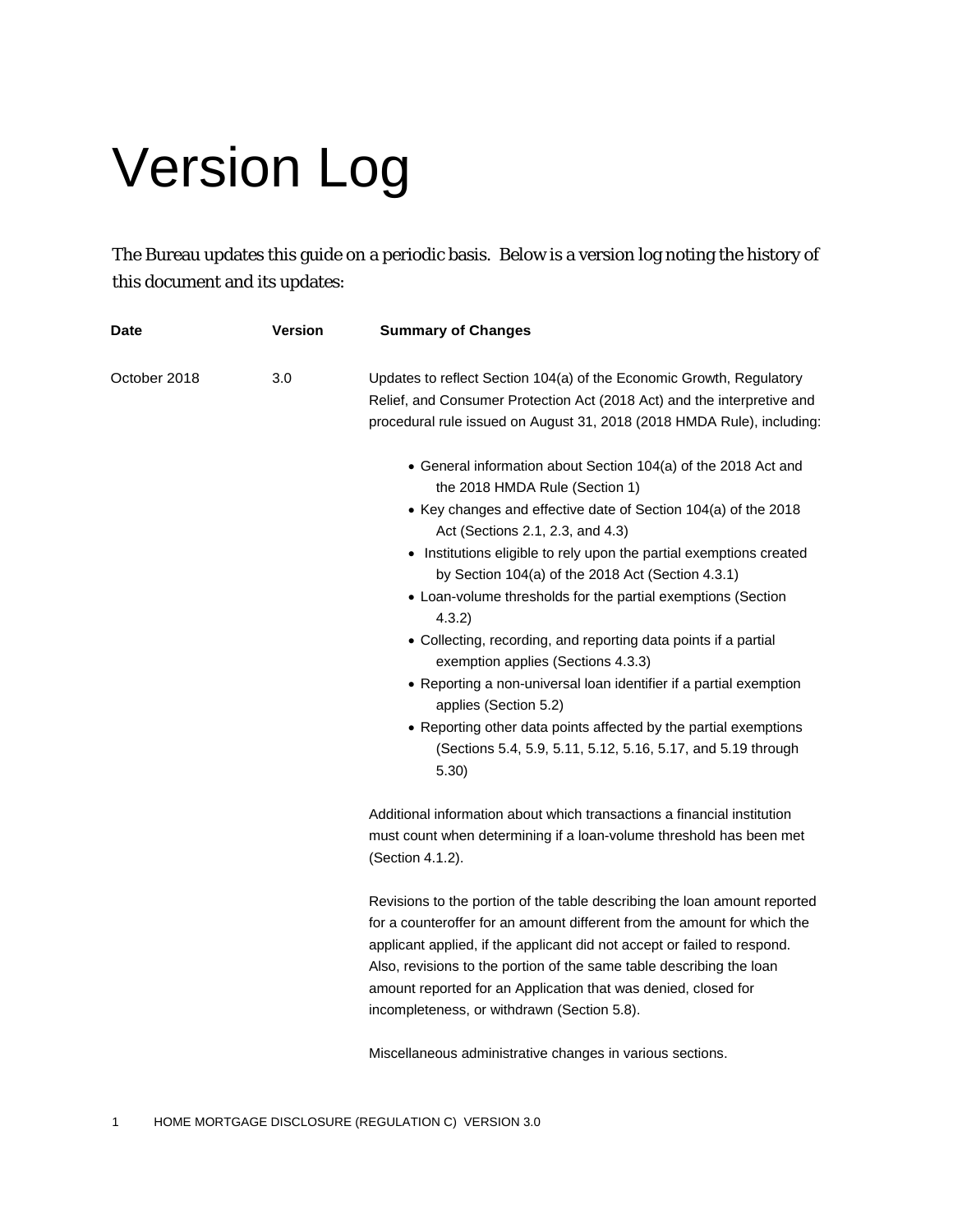October 2017 2.0 Updates to incorporate the content of the final rule issued on August 24, 2017, including changes and clarification regarding:

- **Institutional coverage and the uniform loan-volume threshold for** open-end lines of credit (Sections 2.1, 3.2, and 9.1)
- **Transactional coverage for open-end lines of credit (Sections** 2.2, 4.1.2, and 9.1)
- Collection and reporting of applicant information (Sections 2.4, 5.1, 9.2.1, and Attachment A)
- Effective date of enforcement provisions for larger volume reporters (Sections 2.8 and 7)
- Whether certain installment sales contracts are extensions of credit for purposes of the HMDA Rule (Section 4.1.1.1)
- **An exclusion from coverage for certain preliminary transactions** that consolidate new funds into a New York CEMA (Sections 4.1.1.1. and 4.1.2)
- What constitutes a loan secured by a multifamily dwelling under the HMDA Rule (Sections 4.1.1.2)
- The exclusion from coverage for temporary financing (Section 4.1.2)
- **Including certain distributions from retirement and other asset** accounts when reporting income (Section 5.1.2)
- **Reporting the ULI and use of check digit tool provided by the** Bureau (Section 5.2)
- Reporting loan purpose (Section 5.7)
- **Reporting property address and location when certain** information is unknown or unavailable (Section 5.12)
- **Reporting census tract using the geocoding tool provided by the** Bureau (Sections 5.12 and 7)
- **Reporting CLTV when the calculation includes property other** than the Identified Property (Section 5.21)
- **Reporting credit score when there are multiple scores or** multiple applicants (Section 5.22)
- Securitizers and automated underwriting systems (Section 5.23)
- Reporting interest rate, rate spread, and certain other data points when revised or corrected disclosures are provided (Sections 5.24, 5.26, and 5.28)
- Reporting the introductory rate (Section 5.25)
- Reporting rate spread, including for applications that are approved but not accepted (Section 5.26)
- Reporting mortgage loan originator identifier for certain purchased covered loans (Section 5.30)
- Reporting action taken if there is a counteroffer (Attachment B)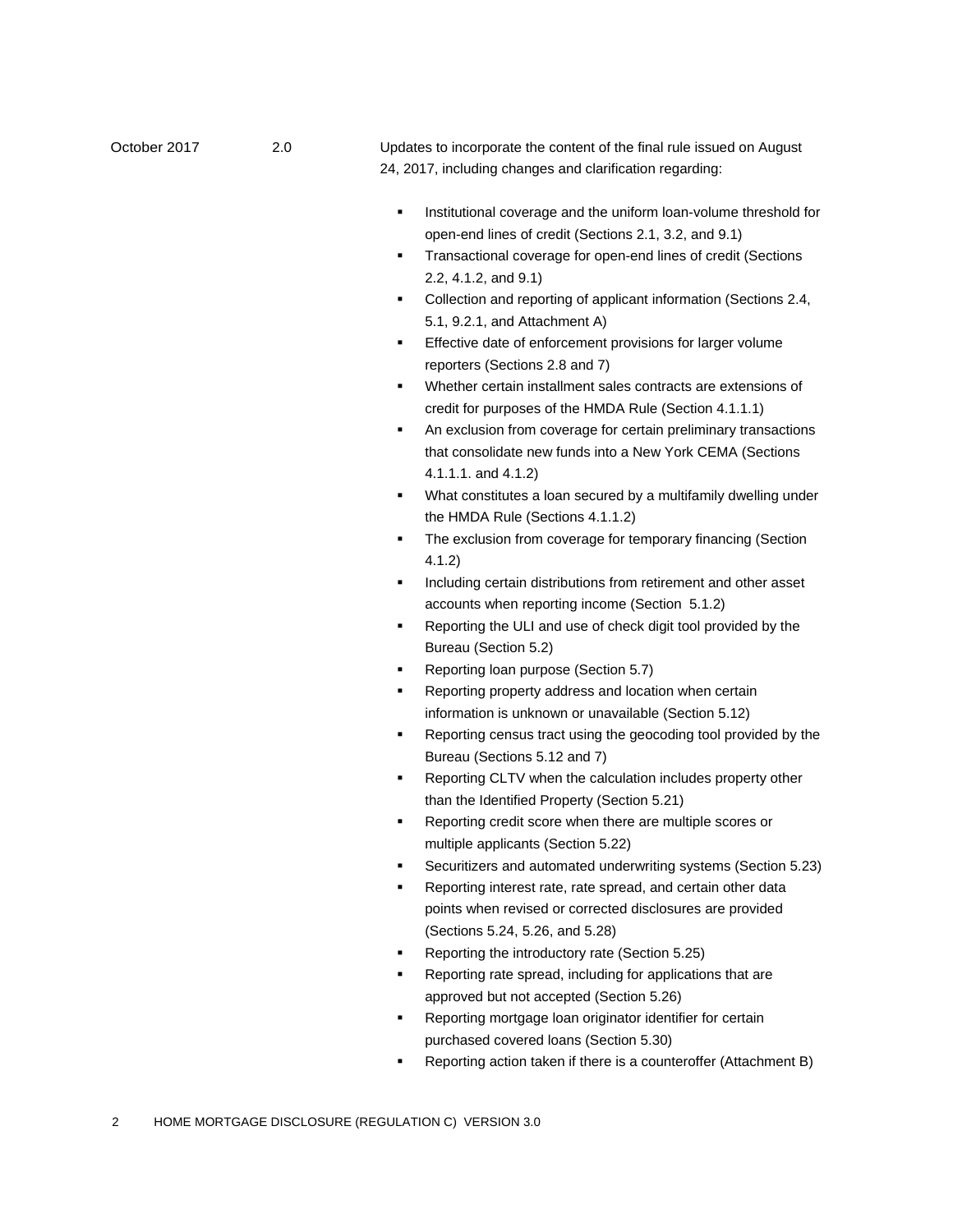Also, makes miscellaneous administrative changes to various sections

December 2015 1.0 Original Document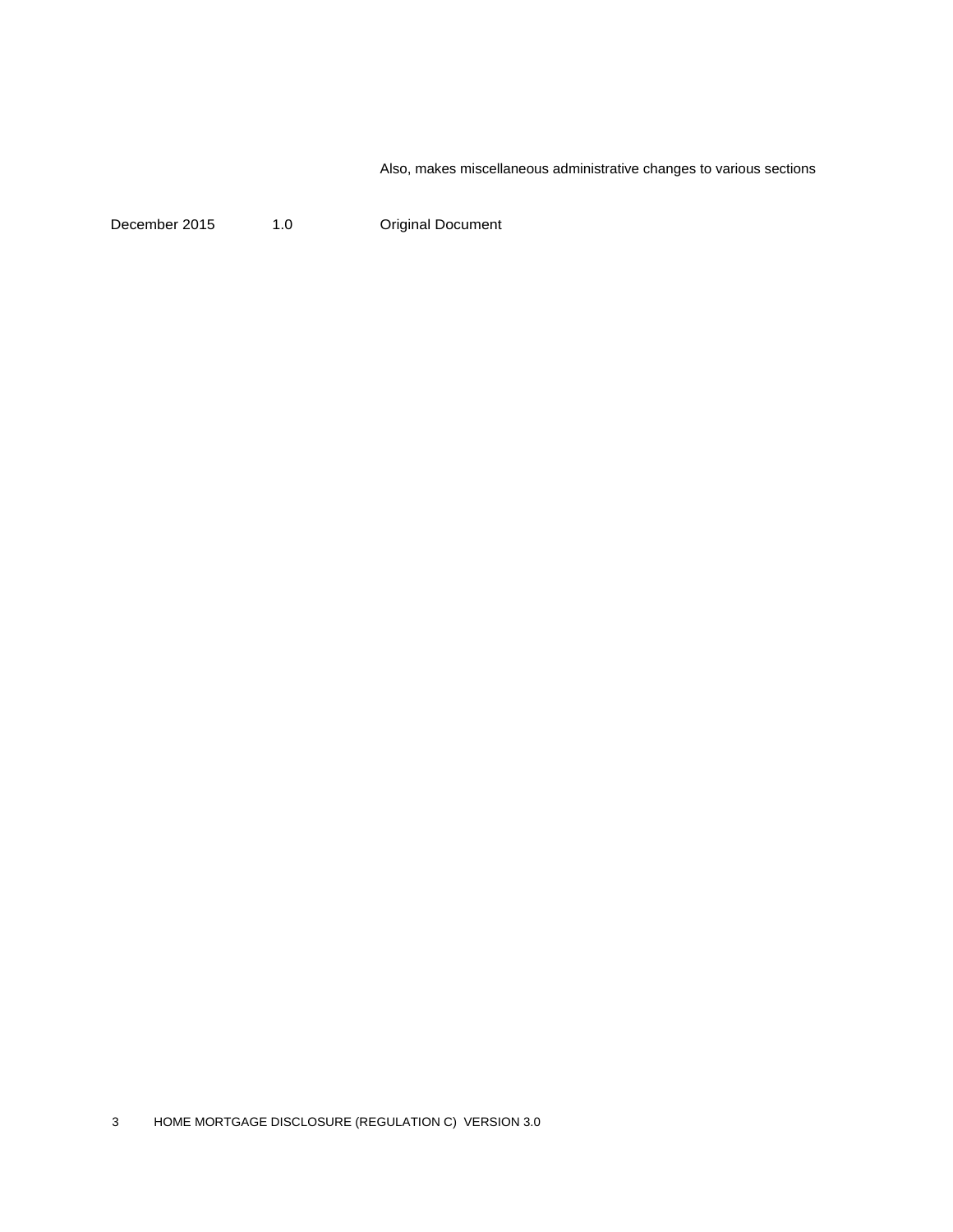## Table of contents

| 1. |     |                                                        |
|----|-----|--------------------------------------------------------|
|    | 1.1 |                                                        |
|    | 1.2 |                                                        |
| 2. |     |                                                        |
|    | 2.1 |                                                        |
|    | 2.2 |                                                        |
|    | 2.3 |                                                        |
|    | 2.4 | Collection and reporting of applicant information  16  |
|    | 2.5 |                                                        |
|    | 2.6 |                                                        |
|    | 2.7 |                                                        |
|    | 2.8 | Enforcement provisions for larger-volume reporters 19  |
| 3. |     |                                                        |
|    | 3.1 |                                                        |
|    | 3.2 | Institutional coverage on or after January 1, 2018  23 |
|    | 3.3 |                                                        |
|    |     |                                                        |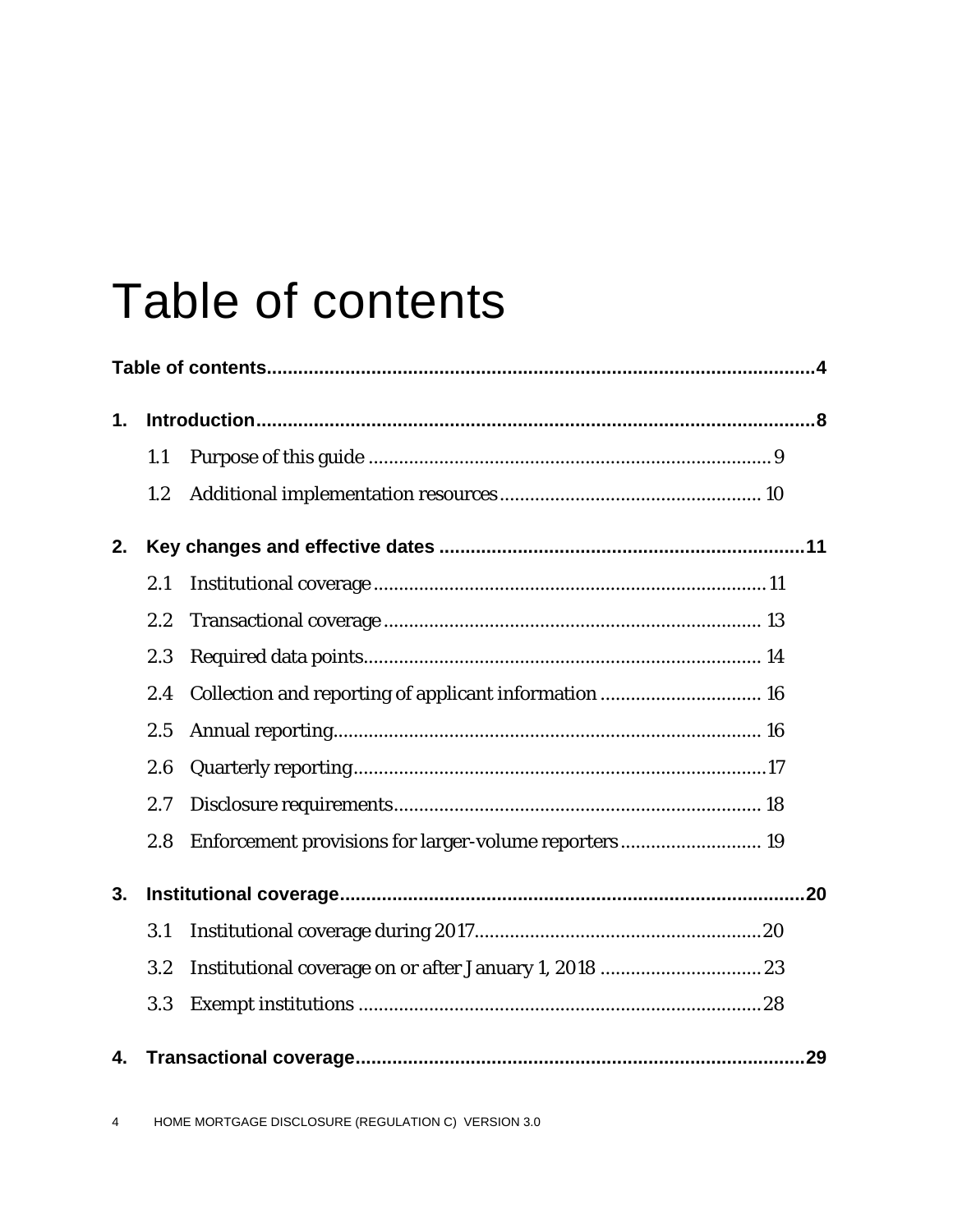|    | 4.1 |                                                                     |  |
|----|-----|---------------------------------------------------------------------|--|
|    | 4.2 |                                                                     |  |
|    | 4.3 |                                                                     |  |
| 5. |     |                                                                     |  |
|    | 5.1 |                                                                     |  |
|    | 5.2 | Universal loan identifier (ULI) or non-universal loan identifier 63 |  |
|    | 5.3 |                                                                     |  |
|    | 5.4 |                                                                     |  |
|    | 5.5 |                                                                     |  |
|    | 5.6 |                                                                     |  |
|    | 5.7 |                                                                     |  |
|    | 5.8 |                                                                     |  |
|    | 5.9 |                                                                     |  |
|    |     |                                                                     |  |
|    |     |                                                                     |  |
|    |     |                                                                     |  |
|    |     |                                                                     |  |
|    |     |                                                                     |  |
|    |     |                                                                     |  |
|    |     |                                                                     |  |
|    |     |                                                                     |  |
|    |     |                                                                     |  |
|    |     |                                                                     |  |
|    |     |                                                                     |  |
|    |     |                                                                     |  |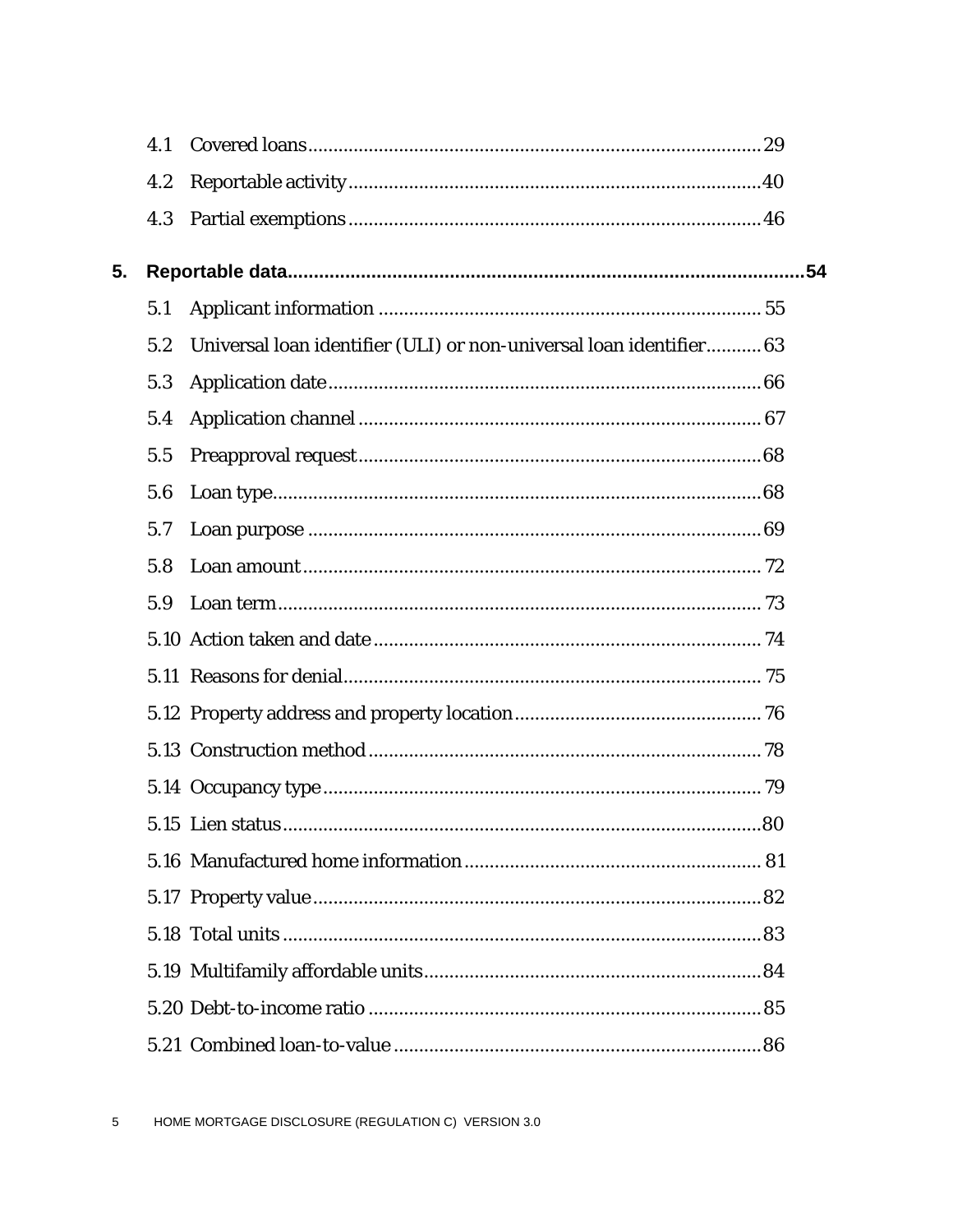|    |     | 5.28 Data points for certain loans subject to Regulation Z 103          |  |
|----|-----|-------------------------------------------------------------------------|--|
|    |     |                                                                         |  |
|    |     |                                                                         |  |
|    |     |                                                                         |  |
| 6. |     |                                                                         |  |
|    | 6.1 |                                                                         |  |
|    | 6.2 |                                                                         |  |
|    | 6.3 |                                                                         |  |
| 7. |     |                                                                         |  |
| 8. |     |                                                                         |  |
|    | 8.1 |                                                                         |  |
|    | 8.2 | Reporting responsibility for calendar year of merger or acquisition119  |  |
|    | 8.3 |                                                                         |  |
|    | 8.4 |                                                                         |  |
| 9. |     | Practical implementation and compliance considerations123               |  |
|    | 9.1 | Identifying affected institutions, products, departments, and staff 123 |  |
|    | 9.2 | Implementation and compliance management support activities 127         |  |
|    |     |                                                                         |  |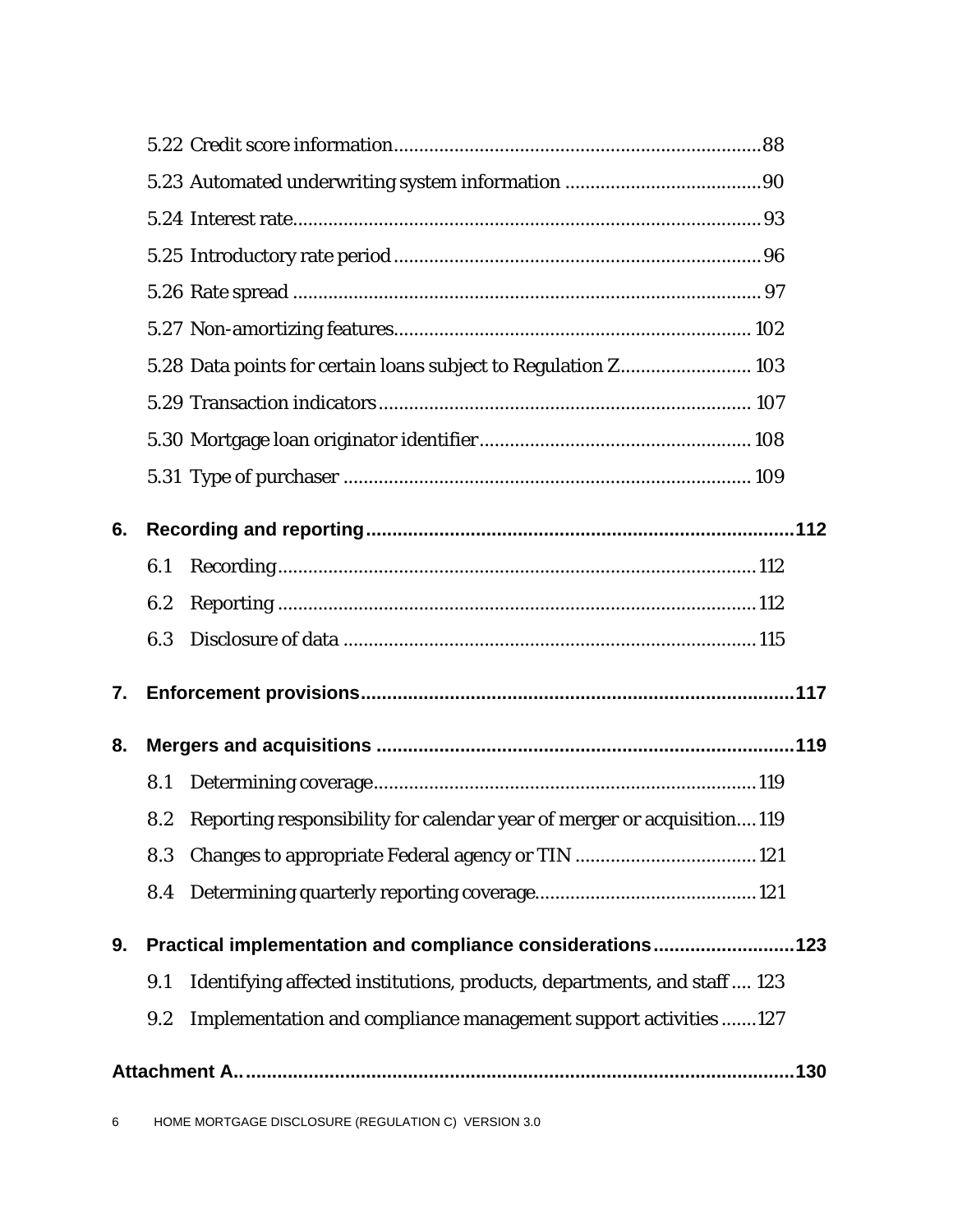#### **PAPERWORK REDUCTION ACT**

According to the Paperwork Reduction Act of 1995, an agency may not conduct or sponsor, and, notwithstanding any other provision of law, a person is not required to respond to a collection of information unless it displays a valid OMB control number. The OMB control number for this collection is 3170-0008. It expires on May 31, 2019. The information collections created by the Final Rule published October 28, 2015 at 80 FR 66127 will not become effective until either three years from the date of publication of the rule or 2020 in the case of certain information collections. The time required to complete this information collection is estimated to average between 161 hours and 9,000 hours per response depending on the size of the institution. The obligation to respond to this collection of information is mandatory per the Home Mortgage Disclosure Act, 12 U.S.C. 2801-2810, as implemented by the Bureau's Regulation C, 12 CFR part 1003. Comments regarding this collection of information, including the estimated response time, suggestions for improving the usefulness of the information, or suggestions for reducing the burden to respond to this collection should be submitted to the Bureau of Consumer Financial Protection (Attention: PRA Office), 1700 G Street NW, Washington, DC 20552, or by email to [PRA@cfpb.gov.](mailto:PRA@cfpb.gov) The other agencies collecting information under this regulation maintain OMB control numbers for their collections as follows: Office of the Comptroller of the Currency (1557–0159), the Federal Deposit Insurance Corporation (3064–0046), the Federal Reserve System (7100–0247), the Department of Housing and Urban Development (2502– 0529), and the National Credit Union Administration (3133–0166).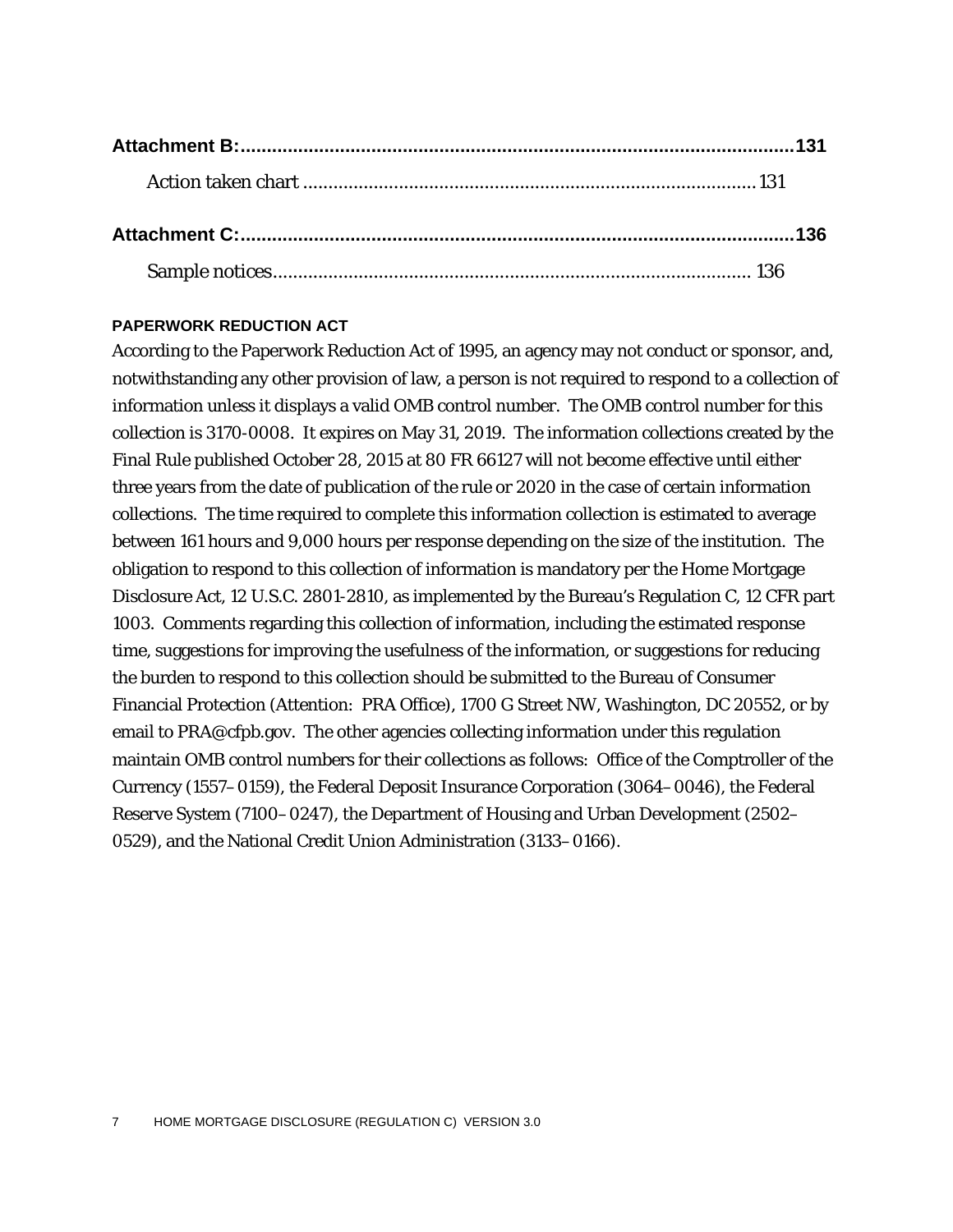## 1. Introduction

The Home Mortgage Disclosure Act (HMDA), which Congress enacted in 1975, requires certain financial institutions to collect, record, report, and disclose information about their mortgage lending activity. Regulation C implements HMDA and sets out specific requirements for the collection, recording, reporting, and disclosure of mortgage lending information. The datarelated requirements in HMDA and Regulation C serve three primary purposes: (1) to help determine whether financial institutions are serving their communities' housing needs; (2) to assist public officials in distributing public investment to attract private investment; and (3) to assist in identifying potential discriminatory lending patterns and enforcing antidiscrimination statutes.

The Dodd-Frank Wall Street Reform and Consumer Protection Act (Dodd-Frank Act) transferred rulemaking authority for HMDA to the Bureau of Consumer Financial Protection (Bureau), effective July 2011. It also amended HMDA to require financial institutions to report new data points and authorized the Bureau to require financial institutions to collect, record, and report additional information. On August 29, 2014, the Bureau published [proposed](https://www.federalregister.gov/articles/2014/08/29/2014-18353/home-mortgage-disclosure-regulation-c)  [amendments to Regulation C](https://www.federalregister.gov/articles/2014/08/29/2014-18353/home-mortgage-disclosure-regulation-c) to implement the Dodd-Frank Act changes and to make additional changes. The Bureau carefully reviewed and considered the comments it received on its proposed amendments. On October 15, 2015, the Bureau issued a final rule (2015 HMDA Rule) amending Regulation C. The [2015 HMDA Rule](https://www.federalregister.gov/articles/2015/10/28/2015-26607/home-mortgage-disclosure-regulation-c?utm_campaign=subscription+mailing+list&utm_medium=email&utm_source=federalregister.gov) was published in the *Federal Register* on October 28, 2015. On August 24, 2017, the Bureau issued a final rule (2017 HMDA Rule) further amending Regulation C to make technical corrections and to clarify and amend certain requirements adopted by the 2015 HMDA Rule. The 2017 HMDA Rule was published in the *Federal Register* on September 13, 2017. On May 24, 2018, the President signed the Economic Growth, Regulatory Relief, and Consumer Protection Act (2018 Act) into law. Effective May 24, 2018, Section 104(a) of the 2018 Act created partial exemptions from some of HMDA's requirements for certain covered institutions. On August 31, 2018, the Bureau issued an interpretive and procedural rule (2018 HMDA Rule) to implement and clarify Section 104(a) of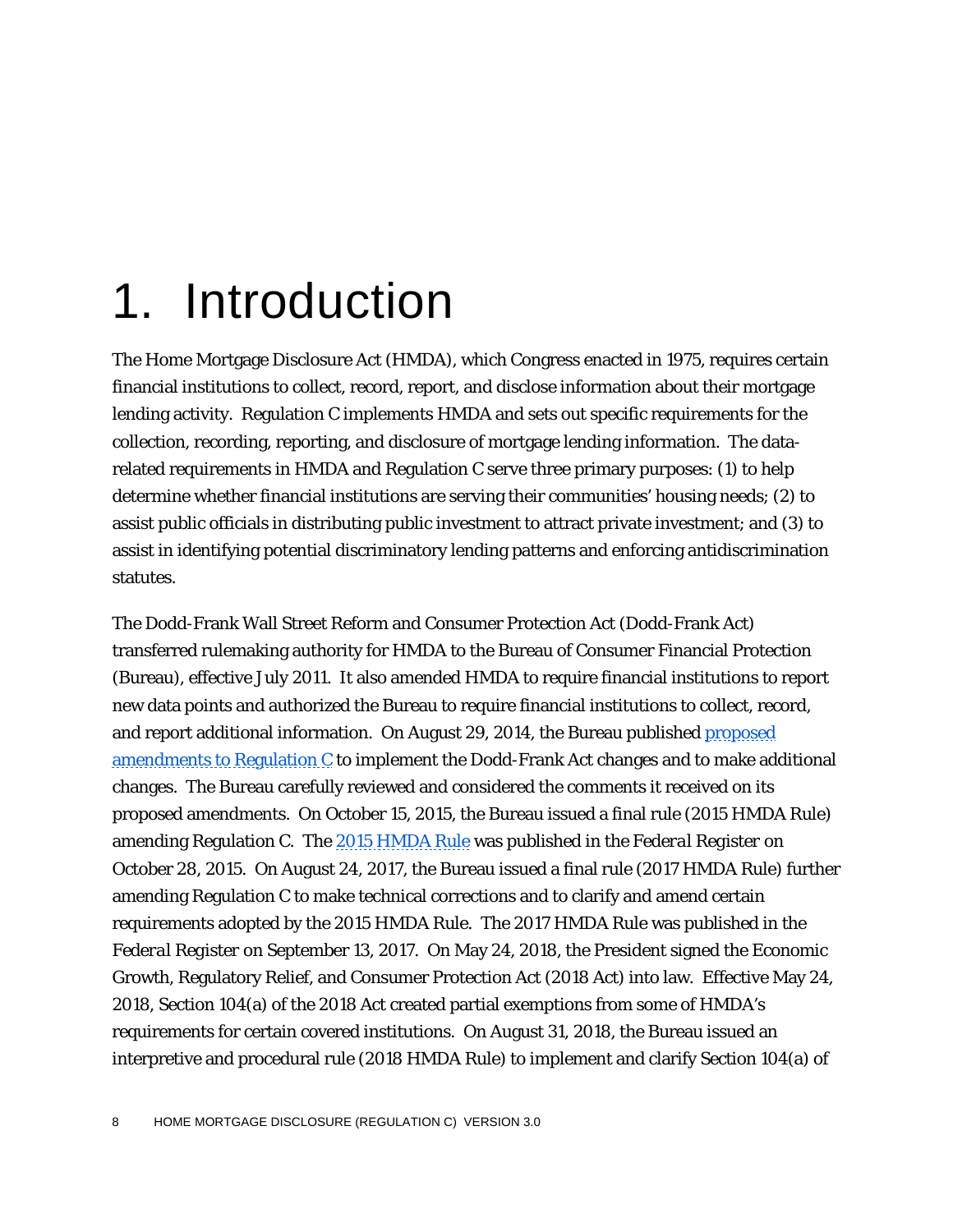the 2018 Act. The 2018 HMDA Rule was published in the *Federal Register* on September 7, 2018.

In this guide, the 2015 HMDA Rule, 2017 HMDA Rule, and 2018 HMDA Rule are collectively referred to as the HMDA Rule.

## 1.1 Purpose of this guide

The purpose of this guide is to provide an easy-to-use summary of Regulation C, as amended by the 2018 Act and the HMDA Rule, and to highlight information that financial institutions and those that work with them might find helpful when implementing the HMDA Rule.

This guide meets the requirements of Section 212 of the Small Business Regulatory Enforcement Fairness Act of 1996, which requires the Bureau to issue a small entity compliance guide to help small entities comply with new regulations. Larger entities may also find this guide useful.

**This guide is not a substitute for the 2015 HMDA Rule, the 2017 HMDA Rule, the 2018 HMDA Rule, or Regulation C.** Regulation C, the 2015 HMDA Rule, the 2017 HMDA Rule, the 2018 HMDA Rule, and the Official Interpretations (also known as the commentary) are the definitive sources of information regarding their requirements. The 2015 HMDA Rule, the 2017 HMDA Rule, and the 2018 HMDA Rule are available at [http://www.consumerfinance.gov/regulatory-implementation/hmda/.](http://www.consumerfinance.gov/regulatory-implementation/hmda/)

The focus of this guide is Regulation C, as amended by the 2018 Act and the HMDA Rule. Except when specifically needed to explain a provision of amended Regulation C, this guide does not discuss other Federal or State laws that may apply to mortgage lending.

This guide has examples to illustrate some portions of the HMDA Rule. The examples do not include all possible factual situations that could illustrate a particular provision, trigger a particular obligation, or satisfy a particular requirement. Even though an example may identify a fictitious financial institution as, for example, "Ficus Bank" or "Ficus Mortgage Company," the provision or obligation being illustrated in the example may apply to all financial institutions, including both depository and nondepository financial institutions.

Sometimes this guide will distinguish between the requirements of the HMDA Rule and the requirements of Regulation C as they apply before a specific part of the HMDA Rule goes into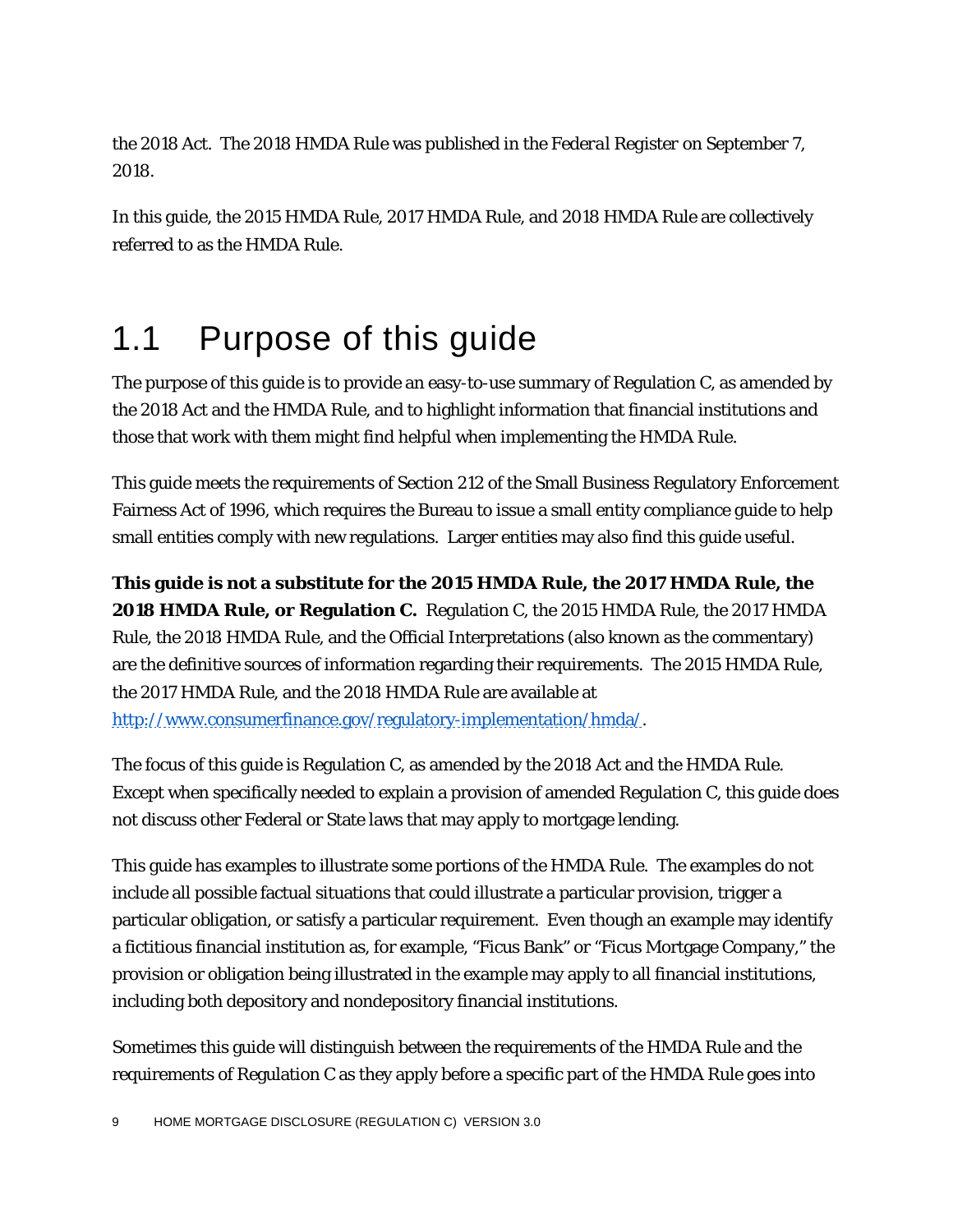effect. When making these distinctions, the guide generally refers to the requirements of Regulation C as they apply before a specific part of the HMDA Rule goes into effect as "current Regulation C." However, it should be understood that this means the requirements of Regulation C as they are before the specific part of the HMDA Rule being discussed goes into effect, not Regulation C as of any specific date (such as the date the guide is being read).

### 1.2 Additional implementation resources

Additional resources to help institutions understand and comply with the HMDA Rule are available on the Bureau's website at [http://www.consumerfinance.gov/regulatory](http://www.consumerfinance.gov/regulatory-implementation/hmda/)[implementation/hmda/.](http://www.consumerfinance.gov/regulatory-implementation/hmda/)

A person who has a specific regulatory interpretation question about the HMDA Rule after reviewing these materials may submit the question on the Bureau's website at [https://reginquiries.consumerfinance.gov/.](https://reginquiries.consumerfinance.gov/) A person may also leave his or her question in a voicemail at 202-435-7700. Bureau staff provides only informal responses to regulatory inquiries, and the responses do not constitute official interpretations or legal advice.

Generally, Bureau staff is not able to respond to specific inquiries the same business day or within a particular requested timeframe. Actual response times will vary based on the number of questions Bureau staff is handling and the amount of research needed to respond to a specific question.

**Technical questions about collecting or reporting HMDA data should be directed to [hmdahelp@cfpb.gov.](mailto:hmdahelp@cfpb.gov)**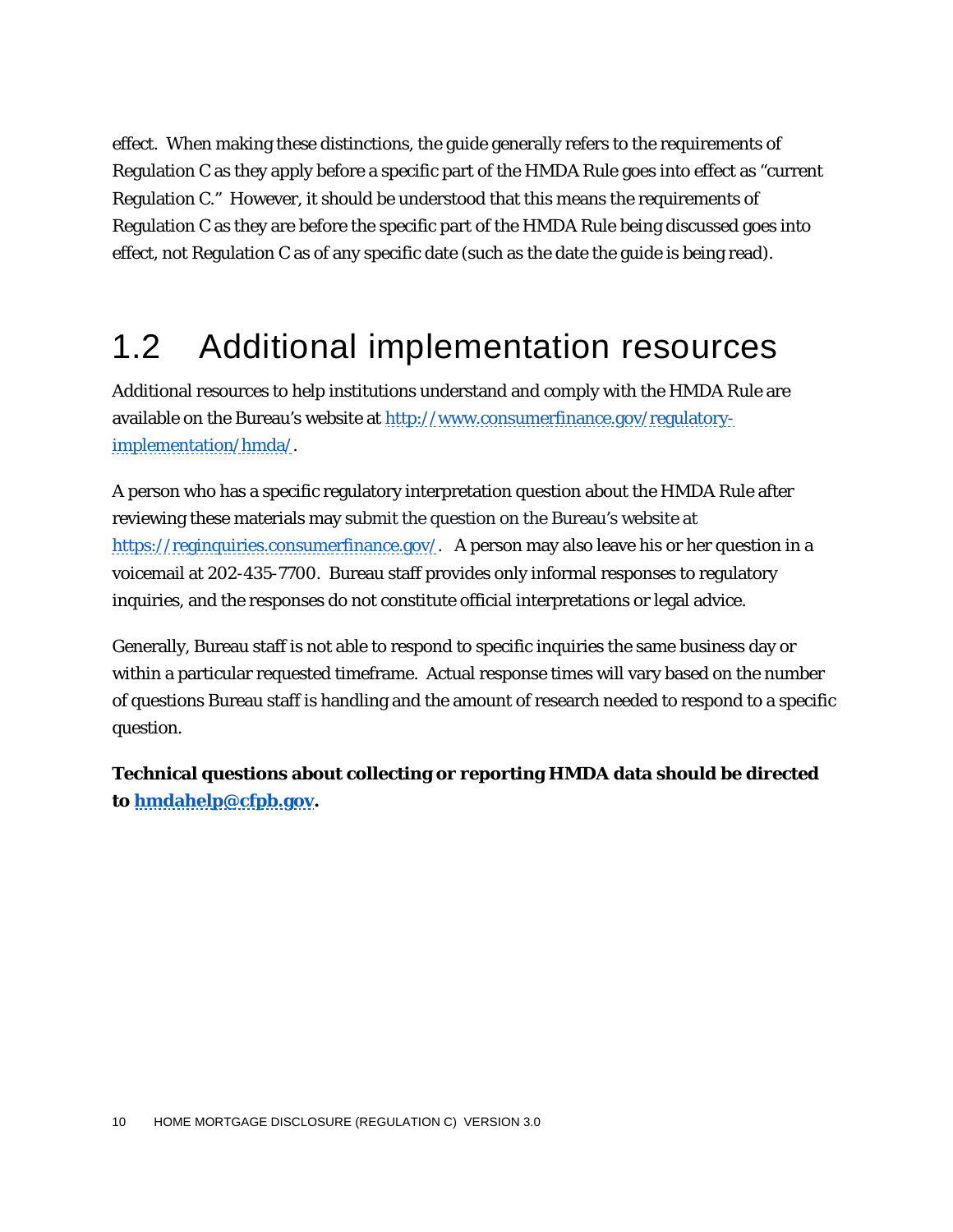## 2. Key changes and effective dates

The HMDA Rule changes: (1) the types of financial institutions that are subject to Regulation C; (2) the types of transactions that are subject to Regulation C; (3) the data that financial institutions are required to collect, record, and report; and (4) the processes for reporting and disclosing HMDA data.

Most provisions of the HMDA Rule took effect on January 1, 2018 and apply to data collected in 2018 and reported in 2019 or later years. However, an institutional coverage change for depository institutions was effective January 1, 2017. The partial exemptions created by the 2018 Act became effective when the Act was signed into law on May 24, 2018. Certain changes regarding reporting and changes to the enforcement provisions regarding good faith efforts are effective January 1, 2019. The new quarterly reporting requirement and changes to the enforcement provisions for larger-volume reporters are effective January 1, 2020. Additionally, there are institutional and transactional coverage changes for open-end lines of credit that are effective January 1, 2020.

This section summarizes these key changes and provides the effective date for each key change. For more detailed information on the HMDA Rule's specific requirements, see Sections 3 through 8.

## 2.1 Institutional coverage

*Effective January 1, 2017 through December 31, 2017 for certain changes to depository institution coverage; effective January 1, 2018 for broader changes to institutional coverage;*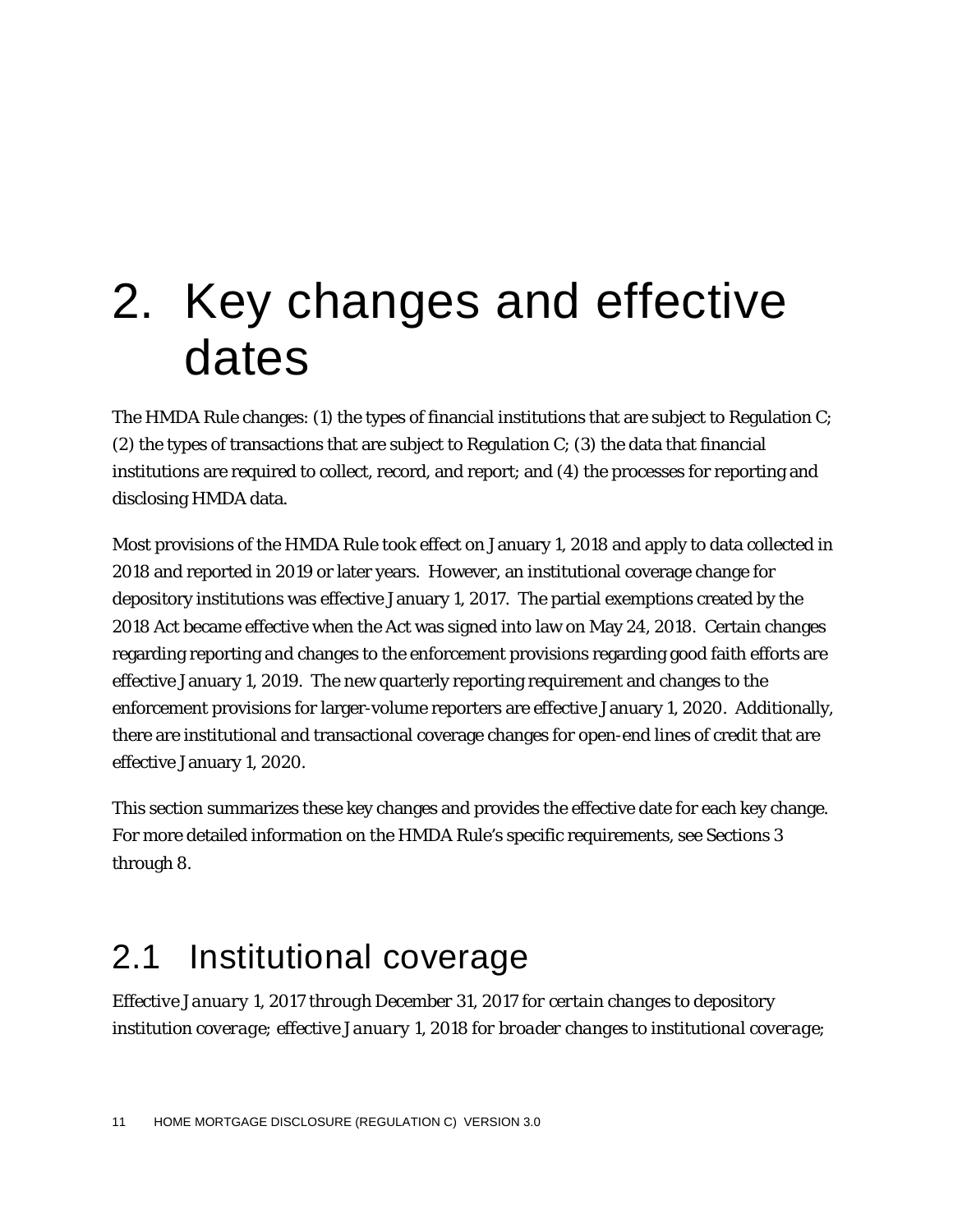#### *effective January 1, 2020 for a change to the loan-volume threshold for covered open-end lines of credit*

The HMDA Rule changes institutional coverage in two phases.

First, the HMDA Rule narrows the scope of depository institutions subject to Regulation C in 2017. A bank, savings association, or credit union is not subject to Regulation C in 2017 unless it meets all of the coverage criteria for depository institutions under current Regulation C, and it originates at least 25 home purchase loans (including refinancings of home purchase loans) in both 2015 and 2016. 12 CFR 1003.2 (financial institution)(1).

Second, effective January 1, 2018, the HMDA Rule adopts a uniform loan-volume threshold for all financial institutions.

 $\Box$  The 2018 Act added partial exemptions to HMDA. As discussed in Section 4.3, certain financial institutions are eligible for these partial exemptions from some of the HMDA Rule's data collection and reporting requirements. Among other things, in order to be eligible for a partial exemption, a financial institution must be either an insured depository institution as defined in Section 3 of the Federal Deposit Insurance Act or an insured credit union as defined in Section 101 of the Federal Credit Union Act. As discussed in Section 4.3, an insured depository institution with a negative Community Reinvestment Act examination history is not eligible for a partial exemption.

Beginning in 2018, a financial institution is not subject to Regulation C unless it originated at least 25 covered closed-end mortgage loans in each of the two preceding calendar years or at least 500 covered open-end lines of credit in each of the two preceding calendar years, and it meets other applicable coverage requirements. For depository financial institution coverage, the HMDA Rule maintains current Regulation C's asset-size threshold, location test, federally related test, and loan activity test. For nondepository financial institutions, the HMDA Rule retains the location test. A nondepository financial institution is subject to Regulation C, effective January 1, 2018, if it originated at least 25 covered closed-end mortgage loans or at least 500 covered open-end lines of credit in each of the two preceding calendar and meets the location test. 12 CFR 1003.2(g)(1) and (2).

Effective January 1, 2020, the HMDA Rule reduces the loan-volume threshold for covered openend lines of credit to 100 covered open-end lines of credit in each of the two preceding calendar years. The other institutional coverage criteria do not change in 2020. Thus, effective January 1, 2020, a depository financial institution or nondepository financial institution is subject to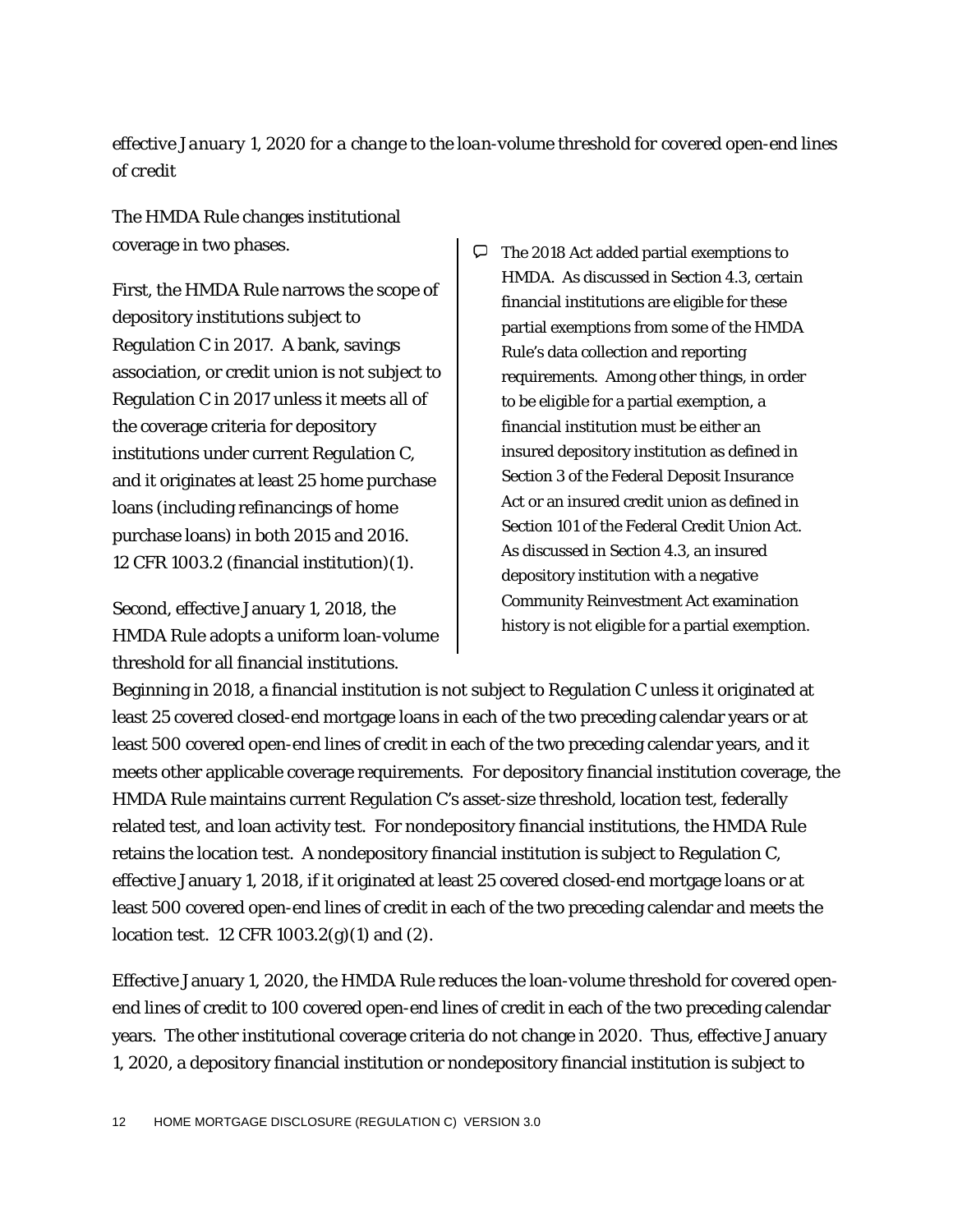Regulation C if it originated at least 25 covered closed-end mortgage loans in each of the preceding two calendar years or at least 100 covered open-end lines of credit in each of the two preceding calendar years and meets the other applicable coverage criteria.

For more information regarding which financial institutions are subject to the HMDA Rule, see Section 3 and the **HMDA** Institutional Coverage Charts.

## 2.2 Transactional coverage

*Effective January 1, 2018 for data collected on or after January 1, 2018 (to be reported in or after 2019); effective January 1, 2020 and applicable for data collected on or after January 1, 2020 (to be reported in or after 2021) for a change to the exclusion for open-end lines of credit.*

The HMDA Rule modifies the types of transactions that are subject to Regulation C and generally adopts a dwelling-secured standard for transactional coverage.

Beginning on January 1, 2018, Regulation C generally applies to consumer-purpose, closed-end loans and open-end lines of credit that are secured by a dwelling. 12 CFR 1003.2(d), (e), and (o). A home improvement loan is not subject to Regulation C unless it is secured by a dwelling.

Beginning on January 1, 2018, Regulation C applies to business-purpose, closed-end loans and open-end lines of credit that are dwelling-secured and are home purchase loans, home improvement loans, or refinancings.12 CFR 1003.3(c)(10). For business-purpose transactions, the HMDA Rule creates a dwelling-secured standard and maintains current Regulation C's purpose test.

The HMDA Rule retains existing categories of excluded transactions, clarifies some categories of excluded transactions, and expands the existing exclusion for agricultural-purpose transactions. 12 CFR 1003.3(c). It also adds new categories of excluded transactions that are designed to work in tandem with the HMDA Rule's other changes. For example, closed-end mortgage loans are excluded transactions for a financial institution that does not originate 25 or more of them in each of the two preceding calendar years. Similarly, open-end lines of credit are excluded transactions for a financial institution that does not originate a certain number of them in each of the two preceding calendar years. For 2018 and 2019, open-end lines of credit are excluded transactions for a financial institution that does not originate at least 500 of them in each of the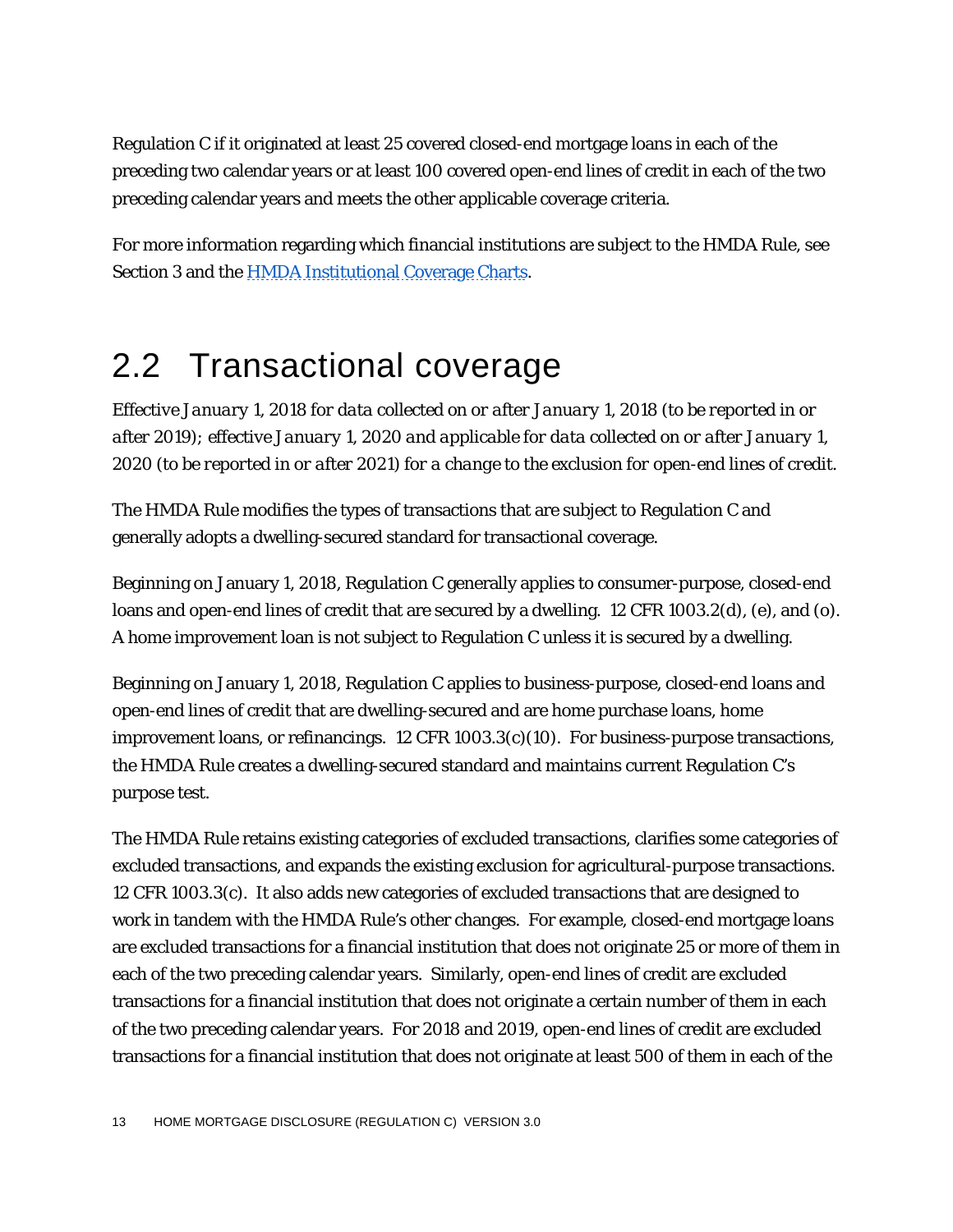two preceding calendar years. Effective January 1, 2020, open-end lines of credit are excluded transactions for a financial institution that does not originate at least 100 of them in each of the two preceding calendar years.<sup>1</sup>

The HMDA Rule expands the types of preapproval requests that are reported, but also excludes requests regarding some types of loans from the scope of reportable preapproval requests. Under the HMDA Rule, reporting of preapproval requests that are approved but not accepted is required instead of optional. However, under the HMDA Rule, preapproval requests regarding home purchase loans to be secured by multifamily dwellings,

 $\Box$  The 2018 Act created two partial exemptions: one for closed-end mortgage loans and one for open-end lines of credit. Transactions that are subject to the HMDA Rule and are covered by a partial exemption are still subject to some of the HMDA Rule's requirements, and certain data points must be collected, recorded, and reported for such transactions. For more information on the partial exemptions, see Section 4.3.

preapproval requests for open-end lines of credit, and preapproval requests for reverse mortgages are not reportable.

For more information regarding the transactions that are subject to the HMDA Rule, see Section 4 and the [HMDA Transactional Coverage Chart.](https://s3.amazonaws.com/files.consumerfinance.gov/f/documents/201709_cfpb_2018-hmda-transactional-coverage.pdf)

## 2.3 Required data points

1

*Effective January 1, 2018 and applicable to data reported in or after 2019; partial exemptions effective May 24, 2018 and applicable for collection, recording, and reporting of data on or after May 24, 2018.* 

 $1A$  financial institution may collect, record, report, and disclose information, as described in §§ 1003.4 and 1003.5, for a closed-end mortgage loan excluded under § 1002.3(c)(11) or an open-end line of credit excluded under § 1002.3(c)(12) as though it were a covered loan, provided that the financial institution complies with such requirements for all applications for closed-end mortgage loans or open-end lines of credit that it receives, originates, and purchases that otherwise would have been covered loans during the calendar year during which final action is taken on the excluded closed-end mortgage loan or open-end line of credit.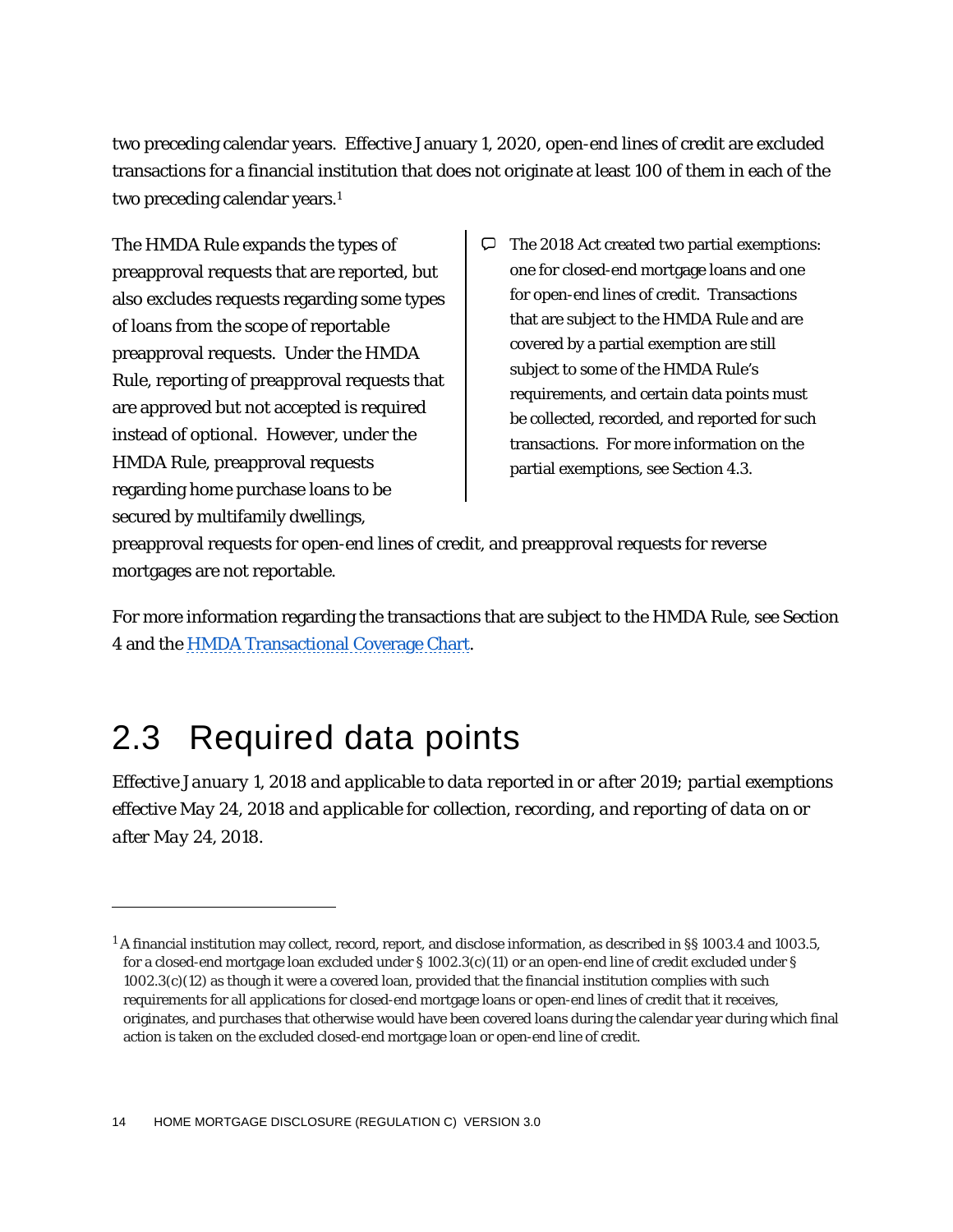The HMDA Rule adds the data points specified in the Dodd-Frank Act as well as data points that the Bureau determined will assist in carrying out HMDA's purposes. For example, the HMDA Rule adds new data points for age, credit score, automated underwriting information, debt-toincome ratio, unique loan identifier, property value, application channel, points and fees, borrower-paid origination charges, discount points, lender credits, loan term, prepayment penalty, and identification of other loan features. 12 CFR 1003.4(a). The HMDA Rule also modifies some existing data points.

Effective May 24, 2018, the 2018 Act created partial exemptions that permit certain financial institutions to exclude 26 data points when collecting, recording, and reporting HMDA data for certain transactions. If a partial exemption applies to a covered transaction, an insured depository institution or insured credit union may, but is not required to, collect, record, and report these 26 data points. However, the insured depository institution or insured credit union must collect, record, and report the remaining 22 data points as required by the HMDA Rule and otherwise comply with the HMDA Rule for such covered transactions.

Generally, a financial institution collects, records, and reports the new and modified data points under the HMDA Rule for applications on which final action is taken on or after January 1, 2018. However, if a partial exemption applies, an insured depository institution or insured credit union is not required to collect, record, or report many of these data points as discussed in Section 4.3.3.

There is a special transition rule that applies to the collection of an applicant's ethnicity, race, and sex if a financial institution receives an application in 2017 but takes final action on it in 2018. This special transition rule is discussed in Section 5.1.1.

A financial institution collects, records, and reports the new and modified data points, to the extent that they apply to purchased loans, for purchases of covered loans that occur on or after January 1, 2018.

For more information regarding the data points that must be reported under the HMDA Rule, see Section 5. For more information on the data points that must be reported if a partial exemption applies to a covered transaction, see Section 4.3.3.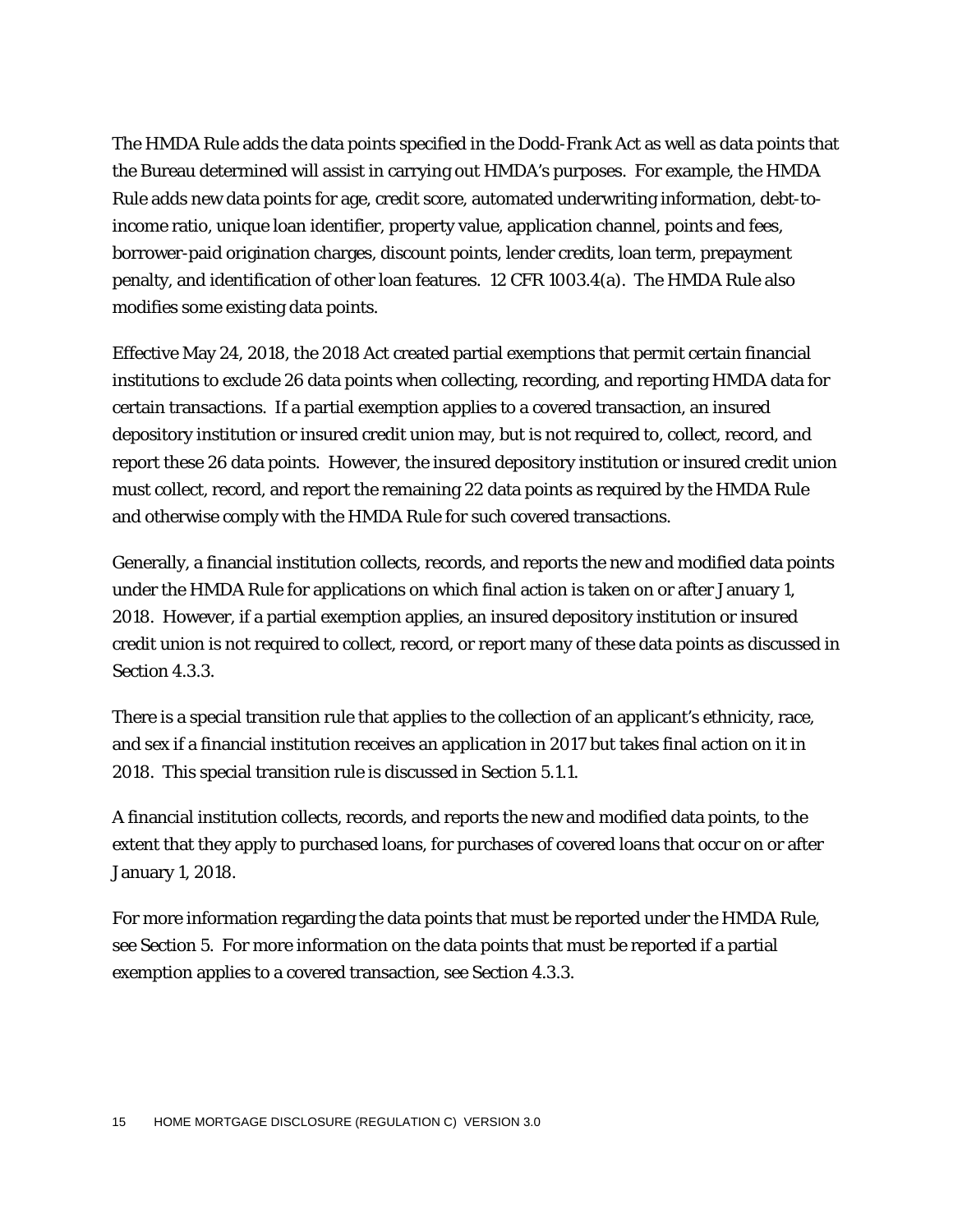### 2.4 Collection and reporting of applicant information

*Effective January 1, 2018 for data collected in or after 2018 (to be reported in or after 2019)*

For data collected in or after 2018, the HMDA Rule amends the requirements for collection and reporting of information regarding an applicant's or borrower's ethnicity, race, and sex.

First, the HMDA Rule adds a requirement to report how the institution collected the information about the applicant's or borrower's ethnicity, race, and sex. A financial institution reports whether or not it collected the information on the basis of visual observation or surname. 12 CFR 1003.4(a)(10)(i). Financial institutions are required to collect information about an applicant's ethnicity, race, and sex on the basis of visual observation or surname when an applicant chooses not to provide the information for an application taken in person.

Second, financial institutions must permit applicants to self-identify using disaggregated ethnic and racial subcategories and must report disaggregated information applicants provide. However, the HMDA Rule does not require or permit financial institutions to use the disaggregated subcategories when identifying the applicant's ethnicity and race based on visual observation or surname. The HMDA Rule includes a new sample data collection form in appendix B that provides the required aggregated categories and disaggregated subcategories for ethnicity and race. Appendix B to Part 1003.

For more information regarding the collection and reporting of applicant information under the HMDA Rule, see Section 5.1.

## 2.5 Annual reporting

*Effective January 1, 2018 for changes requiring electronic submission of 2017 HMDA data in 2018; effective January 1, 2019 for changes requiring electronic submission of HMDA data in 2019 and later years*

The HMDA Rule retains the requirement that a financial institution submit its HMDA data to its appropriate Federal agency by March 1 following the calendar year for which it collected the data, but requires electronic submission of the data.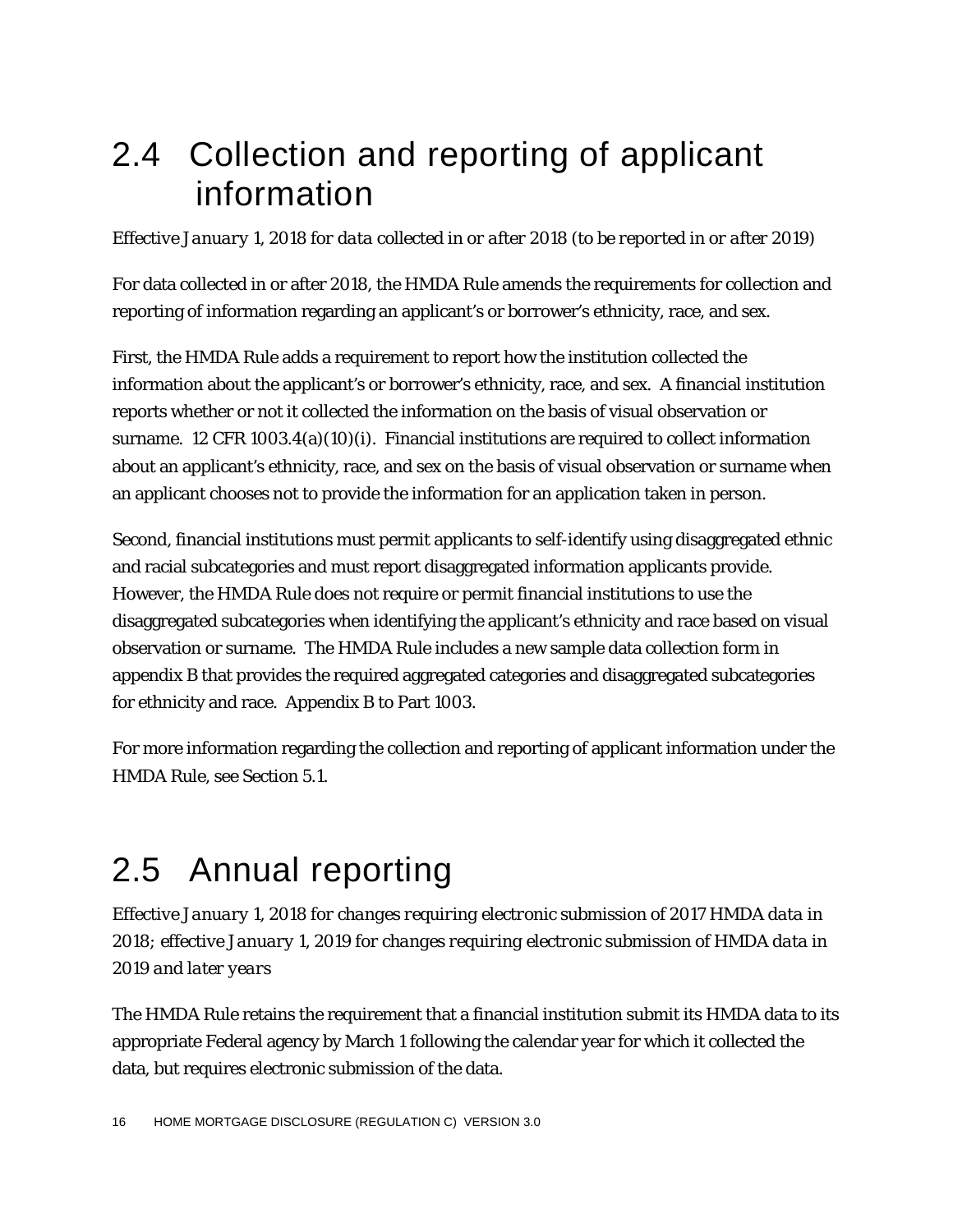The Bureau has developed a new web-based tool for electronically submitting HMDA data. Financial institutions are required to submit data electronically using the new web-based tool beginning in 2018 for data collected in 2017. For more information on the new submission tool, see [http://www.consumerfinance.gov/hmda/.](http://www.consumerfinance.gov/hmda/)

Appendix A to Part 1003, which includes instructions for completing and submitting the HMDA loan/application register (LAR), is amended effective January 1, 2018 to include new transition requirements for data collected in 2017 and reported in 2018. In particular, amended appendix A requires that a financial institution electronically submit its HMDA data. Procedures for electronic submission of 2017 HMDA data are available at [http://www.consumerfinance.gov/hmda/.](http://www.consumerfinance.gov/hmda/)

Effective January 1, 2019, appendix A is removed from Regulation C. Beginning in 2019, financial institutions are required to submit the new dataset electronically in accordance with the HMDA Rule, using the new web-based submission tool and revised procedures available at [http://www.consumerfinance.gov/hmda/.](http://www.consumerfinance.gov/hmda/)

For more information regarding annual reporting under the HMDA Rule, see Section 6.2.1.

## 2.6 Quarterly reporting

*Effective January 1, 2020 for data collected and reported in or after 2020* 

The HMDA Rule imposes a new quarterly reporting requirement for larger-volume reporters. In addition to their annual data submission, these larger-volume reporters will also electronically submit their HMDA data for each of the first three quarters of the year on a quarterly basis beginning in 2020. 12 CFR 1003.5(a)(1)(ii).

For more information regarding quarterly reporting under the HMDA Rule, see Section 6.2.2.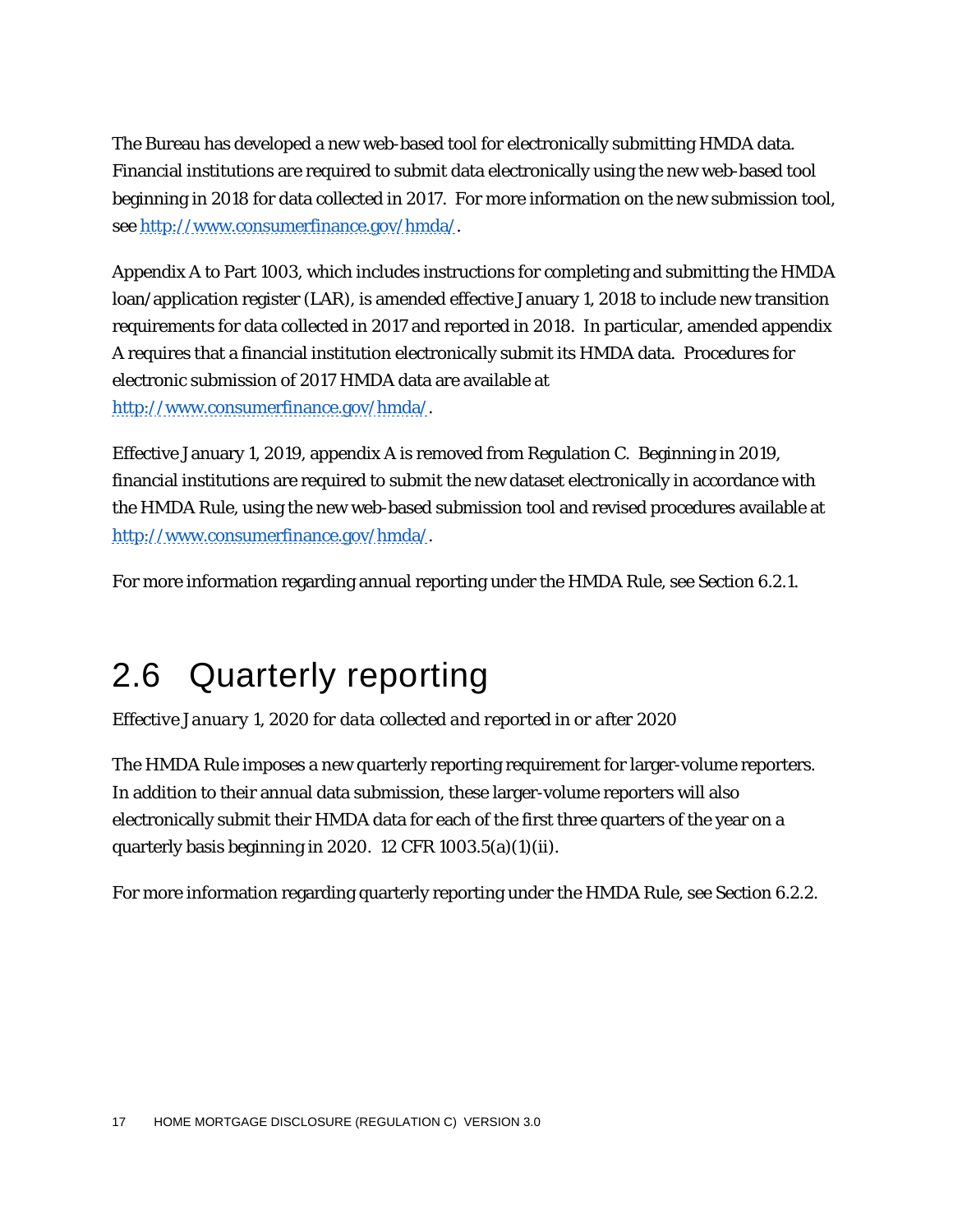## 2.7 Disclosure requirements

*Effective January 1, 2018 for data collected on or after January 1, 2017 (to be reported in or after 2018)*

The HMDA Rule replaces Regulation C's requirements to provide a disclosure statement and modified LAR2 to the public upon request with new requirements to provide notices that the institution's disclosure statement and modified LAR are available on the Bureau's website. 12 CFR 1003.5(b)(2) and (c).

The Bureau will determine if it should modify data to protect applicant and borrower privacy before posting the data to the Bureau's website.3

The HMDA Rule also modifies the content of the posting required under Regulation C.

The HMDA Rule includes sample language that financial institutions can use to provide notice that the institution's HMDA data are available on the Bureau's website and to comply with the posting requirement. These revised disclosure requirements are effective January 1, 2018 and apply to data collected on or after January 1, 2017 and reported in or after 2018.

For more information regarding the disclosure requirements under the HMDA Rule, see Section 6.3.

1

<sup>2</sup> HMDA requires a financial institution to make available to the public, upon request, "loan application register information" in the form required under Regulation C, and requires the Bureau to determine if deletions from the information are appropriate to protect applicants' and borrowers' privacy interests or to protect financial institutions from liability under privacy laws. 12 USC 304(j). Prior to being disclosed to the public, LARs must be modified to remove loan application register information that the Bureau determines should be deleted.

<sup>&</sup>lt;sup>3</sup> As required under current Regulation C, the Bureau will redact three fields (application or loan number, application date, and date action taken) from the 2017 HMDA data prior to disclosing the data to the public. For data collected under the HMDA Rule, the Bureau will use a balancing test to determine whether and, if so, how data should be modified prior to disclosure. The Bureau will balance the potential harm to applicant and borrower privacy with the need to provide information to fulfill HMDA's disclosure purposes.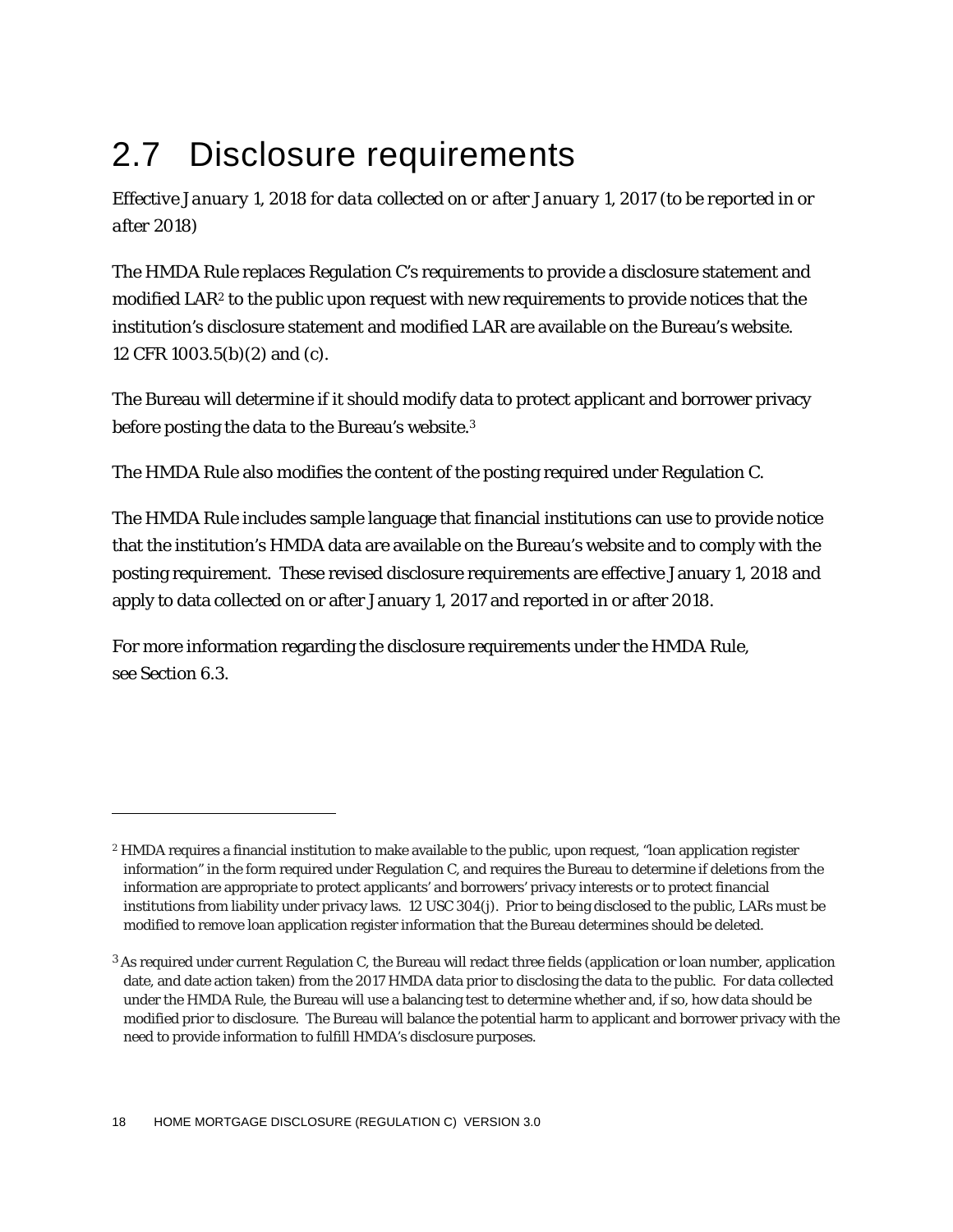### 2.8 Enforcement provisions for largervolume reporters

*Effective January 1, 2020*

The HMDA Rule provides that inaccuracies or omissions in quarterly reporting are not violations of HMDA or Regulation C if the financial institution makes a good-faith effort to report quarterly data timely, fully, and accurately, and then corrects or completes the data prior to its annual submission. 12 CFR 1003.6(c)(2). For more information regarding the enforcement provisions of the HMDA Rule, see Section 7.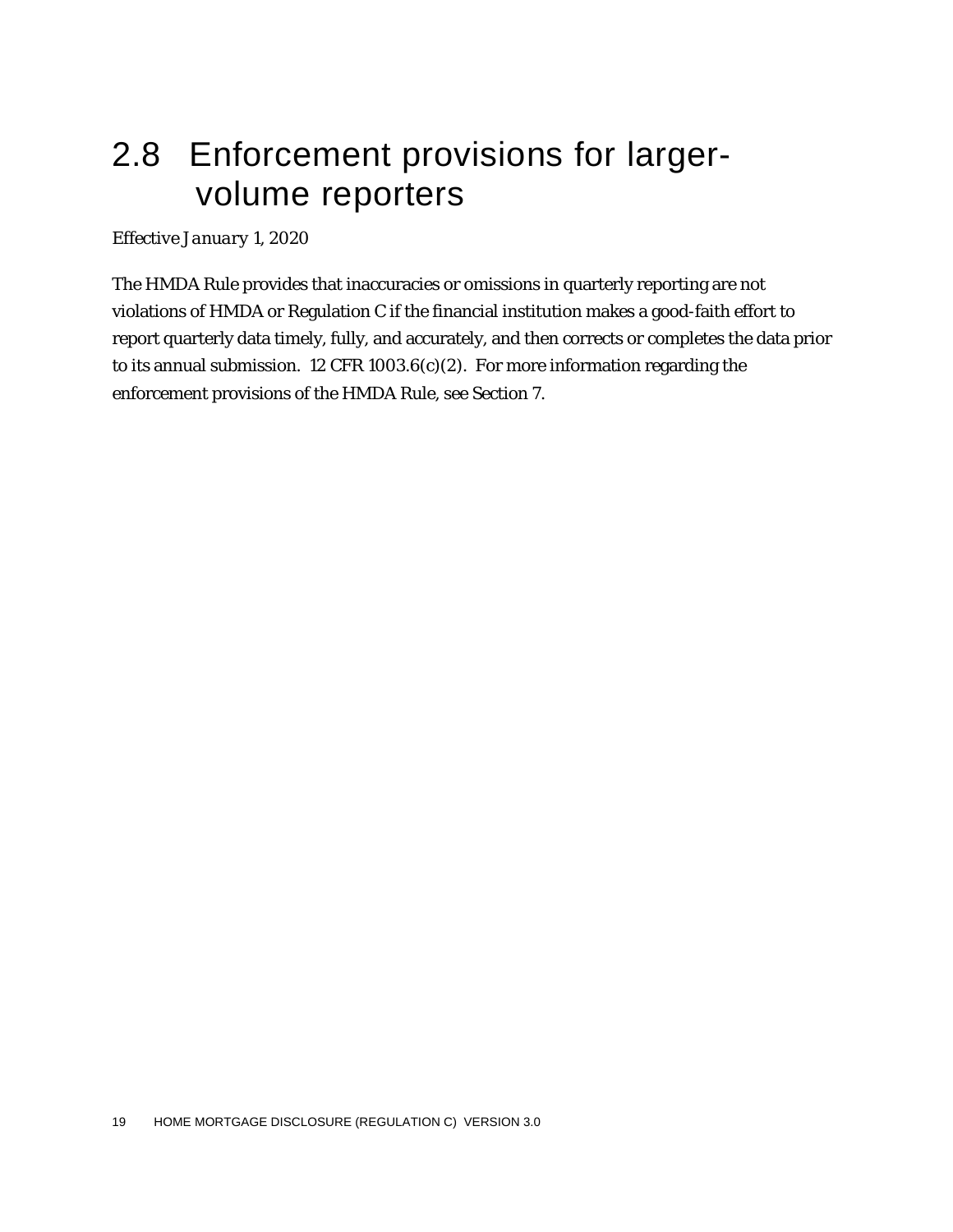## 3. Institutional coverage

An institution is required to comply with Regulation C only if it is a "financial institution" as that term is defined in Regulation C. The HMDA Rule changes the Regulation C definition of "financial institution" in two phases. The first phase of institutional coverage changes, which is effective January 1, 2017, only affects banks, savings associations, and credit unions. The second phase of institutional coverage changes, which is effective January 1, 2018, affects all institutions.

### 3.1 Institutional coverage during 2017

During 2017, a bank, savings association, or credit union uses the revised coverage criteria, outlined in Section 3.1.1, to determine if it is a financial institution under Regulation C. 12 CFR 1003.2 (financial institution)(1). Although the coverage criteria for an institution other than a bank, savings association, or credit union does not change in 2017, Section 3.1.2 of this guide outlines the coverage criteria that an institution other than a bank, credit union, or savings association uses to determine if it is a financial institution under Regulation C during 2017. 12 CFR 1003.2 (financial institution)(2). An institution may also find the 2017 HMDA [Institutional Coverage Chart](http://www.consumerfinance.gov/regulatory-implementation/hmda/) helpful when determining whether it is subject to Regulation C in 2017.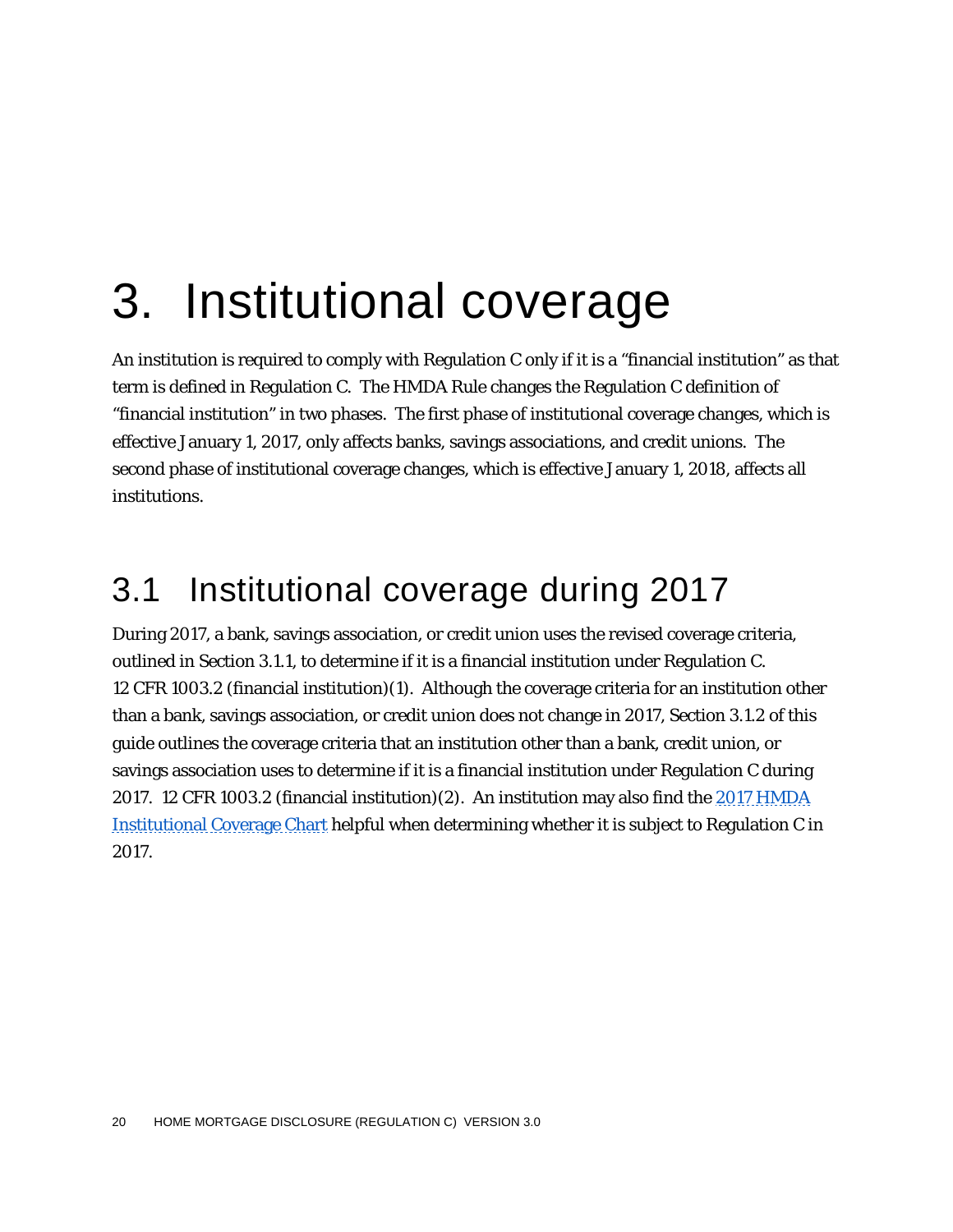#### 3.1.1 Banks, savings associations, and credit unions

Under the HMDA Rule, between January 1, 2017 and December 31, 2017, a bank, savings association, or credit union is subject to Regulation C if it meets **ALL**<sup>4</sup> of the following:

- 1. **Asset-Size Threshold**. On December 31, 2016, the bank, savings association, or credit union had assets in excess of the asset-size threshold published annually in the *Federal Register* and posted on the Bureau's website. 12 CFR 1003.2 (financial institution)(1)(i); comment (financial institution)-2.
- 2. **Location Test**. On December 31, 2016, the bank, savings association, or credit union had a home or branch office located in a metropolitan statistical area (MSA). 12 CFR 1003.2(financial institution)(1)(ii).

The U.S. Office of Management and Budget (OMB) defines MSAs. For more information on MSAs, see<https://www.ffiec.gov/census/default.aspx> and [https://www.ffiec.gov/geocode/help1.aspx.](https://www.ffiec.gov/geocode/help1.aspx)

- 3. **Loan Activity Test**. During 2016, the bank, savings association, or credit union originated at least one home purchase loan (including a refinancing of a home purchase loan) secured by a first lien on a one-to-four-family dwelling. 12 CFR 1003.2 (financial institution)(1)(iii).
- 4. **Federally Related Test**. The bank, savings association, or credit union:
	- a. Is federally insured; or
	- b. Is federally regulated; or

1

c. Originated a home purchase loan (including a refinancing of a home purchase loan) that was secured by a first lien on a one-to-four-family dwelling and that also (i) was insured, guaranteed, or supplemented by a Federal agency OR (ii) was intended for sale to Fannie Mae or Freddie Mac. 12 CFR 1003.2 (financial institution)(1)(iv).

<sup>4</sup> When determining whether it meets these criteria for 2017, a bank, savings association, or credit union relies on the definitions in the version of Regulation C effective in 2017. For example, a bank, saving association, or credit union uses the definition of "branch office" and "home purchase loan" in the version of Regulation C effective in 2017.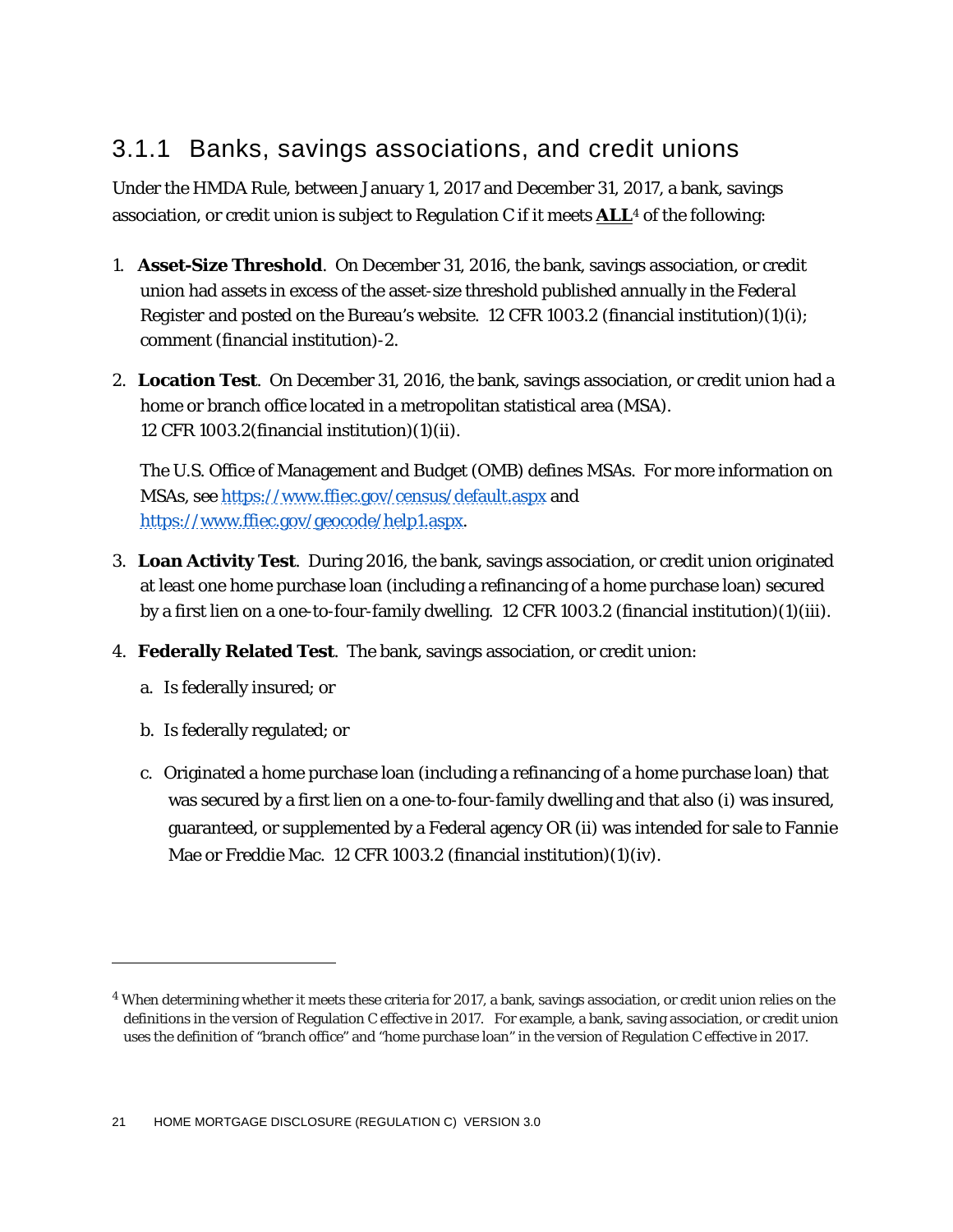5. **Loan-Volume Threshold**. In each of the two preceding calendar years, the bank, savings association, or credit union originated at least 25 home purchase loans (including refinancings of home purchase loans). Coverage depends on the number of home purchase loans (including refinancings of home purchase loans) that the bank, savings association, or credit union originated. To determine whether activities with respect to a particular loan constitute an origination, see the official commentary effective in 2017, including comments  $1(c)$ -2 through -6 and  $4(a)$ -1.iii and -1.iv.

#### 3.1.2 For-profit mortgage-lending institutions

Between January 1, 2017 and December 31, 2017, a for-profit mortgage-lending institution (other than a bank, savings association, or credit union) is subject to Regulation C if it meets **ALL**<sup>5</sup> of the following:

1. **Location Test**. On December 31, 2016, the mortgage-lending institution had a home or branch office located in an MSA. 12 CFR 1003.2 (financial institution)(2)(ii).

The OMB defines MSAs. For more information on MSAs, see <https://www.ffiec.gov/census/default.aspx> and [https://www.ffiec.gov/geocode/help1.aspx.](https://www.ffiec.gov/geocode/help1.aspx)

For purposes of this location test, a branch office of a for-profit mortgage-lending institution is: (a) any one of the institution's offices (b) that takes applications from the public for home purchase loans, home improvement loans, or refinancings. A mortgage-lending institution is also deemed to have a branch office in an MSA if, in the preceding calendar year, it received applications for, originated, or purchased five or more home purchase loans, home improvement loans, or refinancings related to property located in that MSA. 12 CFR 1003.2 (branch office)(2).

- 2. **Loan Volume or Amount Test.** During 2016, the mortgage-lending institution either:
	- a. Originated home purchase loans (including refinancings of home purchase loans) that equaled at least 10 percent of its loan-origination volume (measured in dollars); or

1

<sup>5</sup> When determining whether it meets these criteria for 2017, a for-profit mortgage-lending institution relies on the definitions in the version of Regulation C effective in 2017. For example, a for-profit mortgage-lending institution uses the definition of "branch office" and "home purchase loan" in the version of Regulation C effective in 2017.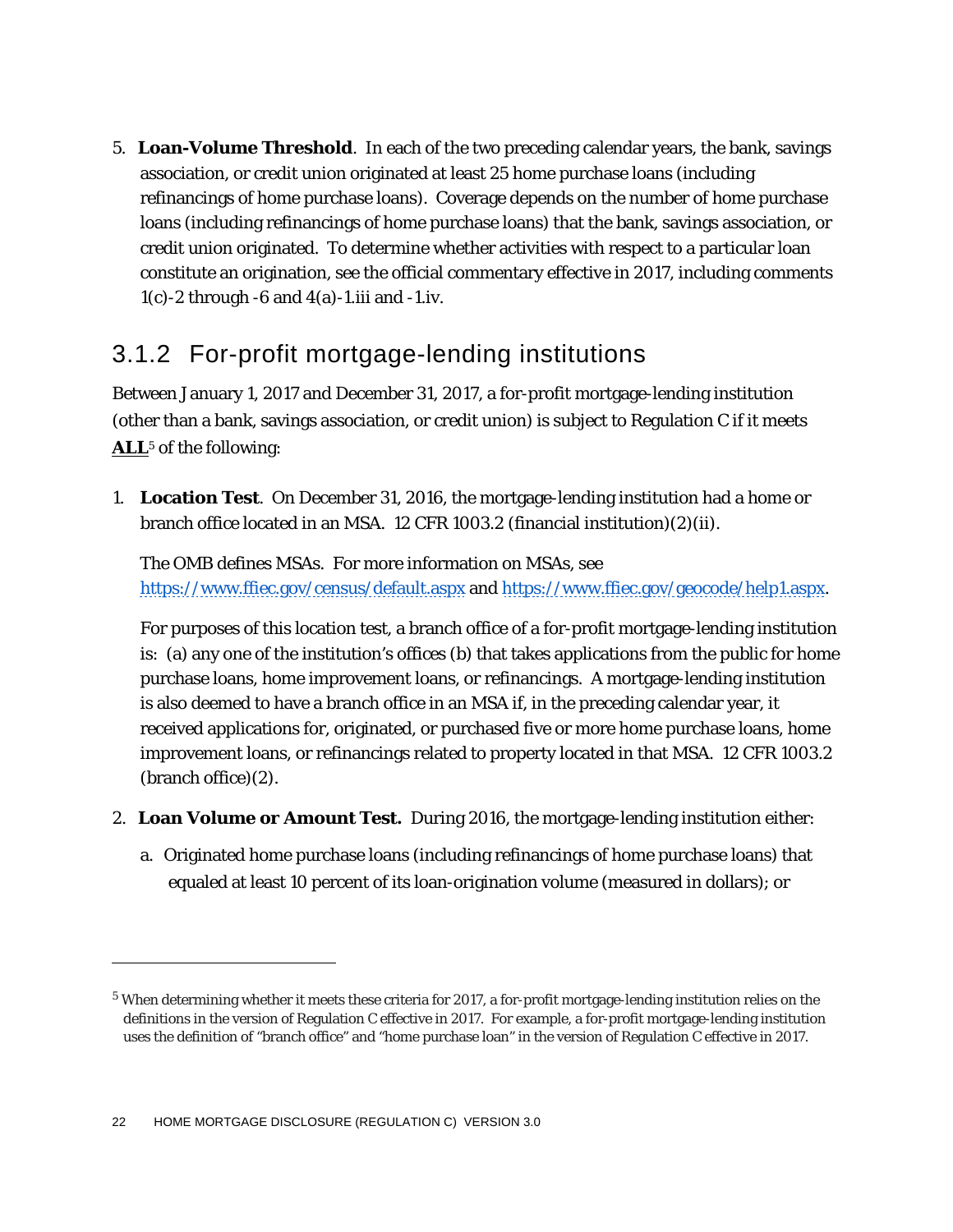b. Originated home purchase loans (including refinancings of home purchase loans) that equaled at least \$25 million. 12 CFR 1003.2(financial institution)(2)(i).

#### 3. **Loan-Volume or Asset-Size Threshold.** Either:

- a. On December 31, 2016, the mortgage-lending institution and its parent corporation (if any) had assets in excess of \$10 million; or
- b. In 2016, the mortgage-lending institution originated at least 100 home purchase loans (including refinancings of home purchase loans). 12 CFR 1003.2(financial  $institution(2)(iii)$ .

### 3.2 Institutional coverage on or after January 1, 2018

Beginning on January 1, 2018, the HMDA Rule further revises the definition of "financial institution" and adds definitions for "depository financial institution" and "nondepository financial institution." 12 CFR 1003.2(g). As of that date, a financial institution subject to Regulation C is either a depository financial institution or nondepository financial institution. An institution uses these two new definitions, which are outlined below, as coverage tests to determine whether it is a financial institution that is required to comply with Regulation C, on or after January 1, 2018.

These coverage tests include loan-volume thresholds for closed-end mortgage loans and for open-end lines of credit. For open-end lines of credit, the HMDA Rule includes both a temporary higher threshold for open-end lines of credit that is effective January 1, 2018 and a lower threshold that takes effect January 1, 2020. These thresholds are discussed in more detail below.

Although the HMDA Rule is the definitive source regarding the institutional coverage criteria, an institution may also find the [2018 HMDA Institutional Coverage Chart](http://www.consumerfinance.gov/regulatory-implementation/hmda/) helpful when it is determining whether it is subject to Regulation C, on or after January 1, 2018.

Throughout the remainder of this guide, an institution that meets the criteria set forth in the HMDA Rule's definition of depository financial institution is referred to as a Depository Financial Institution, and an institution that meets the criteria set forth in the HMDA Rule's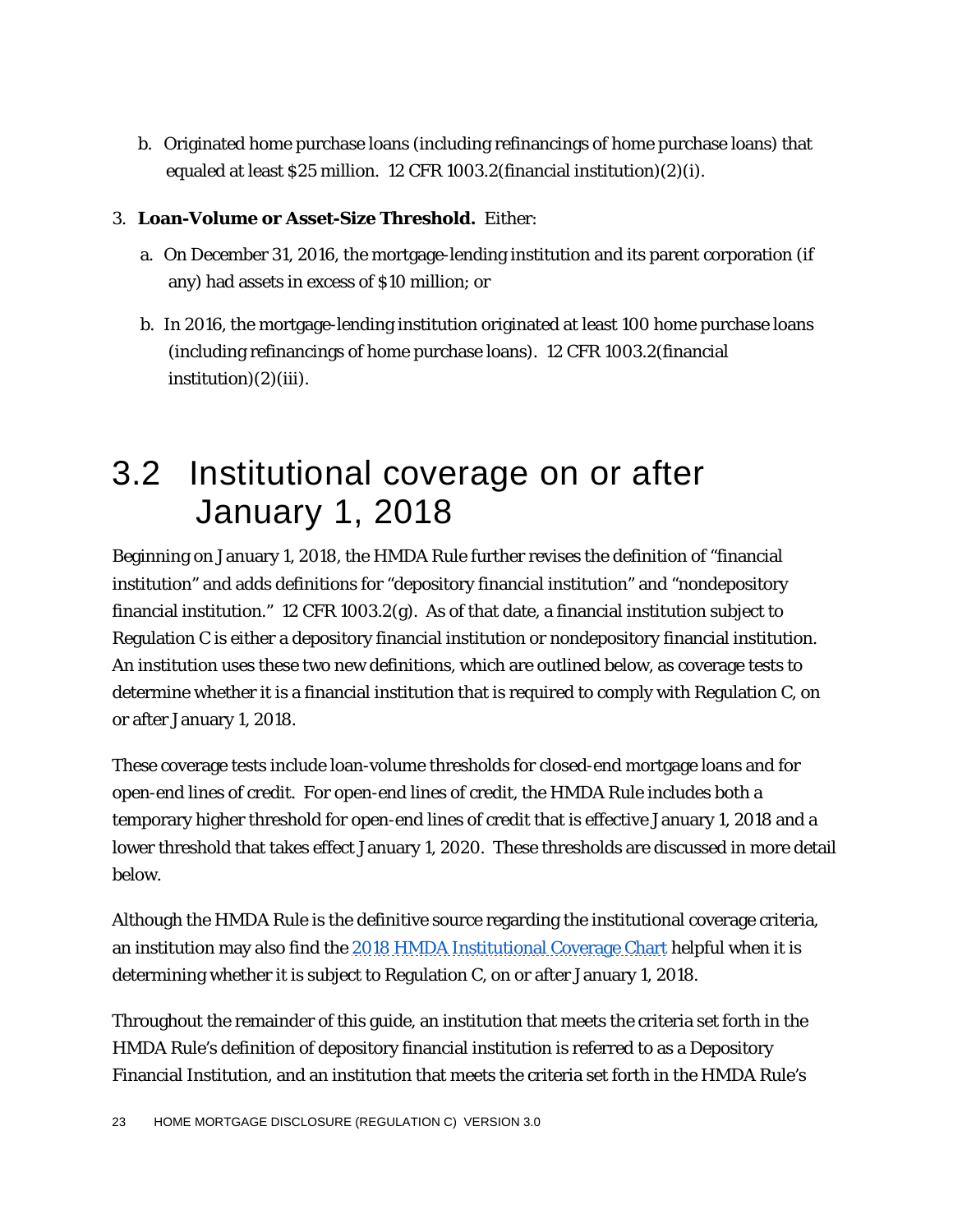definition of nondepository financial institution is referred to as a Nondepository Financial Institution. The capitalized term Financial Institution refers to an institution that is either a Depository Financial Institution or a Nondepository Financial Institution and that is an institution that is subject to HMDA Rule.

#### 3.2.1 Depository financial institutions

Under the HMDA Rule, effective January 1, 2018, a bank, savings association, or credit union is a Depository Financial Institution, a Financial Institution, and subject to Regulation C if it meets **ALL6** of the following:

- 1. **Asset-Size Threshold.** On the preceding December 31, the bank, savings association, or credit union had assets in excess of the asset-size threshold published annually in the *Federal Register* and posted on the Bureau's website. The phrase "preceding December 31" refers to the December 31 immediately preceding the current calendar year. For example, in 2018, the preceding December 31 is December 31, 2017. 12 CFR 1003.2(g)(1)(i).
- 2. **Location Test.** On the preceding December 31, the bank, savings association, or credit union had a home or Branch Office located in an MSA. 12 CFR 1003.2(g)(1)(ii).

For purposes of this location test, a Branch Office for a bank, savings association, or credit union is an office: (a) of the bank, savings association, or credit union (b) that is considered a branch by the institution's Federal or State supervisory agency. For purposes of the HMDA Rule, an automated teller machine or other free-standing electronic terminal is not a Branch Office regardless of whether the supervisory agency would consider it a branch. 12 CFR 1003.2(c)(1). A Branch Office of a credit union is any office where member accounts are established or loans are made, whether or not an agency has approved the office as a branch. Comment  $2(c)(1)-1$ .

3. **Loan Activity Test.** During the preceding calendar year, the bank, savings association, or credit union originated at least one Home Purchase Loan or Refinancing of a Home Purchase Loan secured by a first lien on a one-to-four-unit Dwelling. 12 CFR 1003.2(g)(1)(iii).

1

<sup>6</sup> When determining whether it meets these criteria on or after January 1, 2018, a bank, savings association, or credit union relies on the definitions in the HMDA Rule.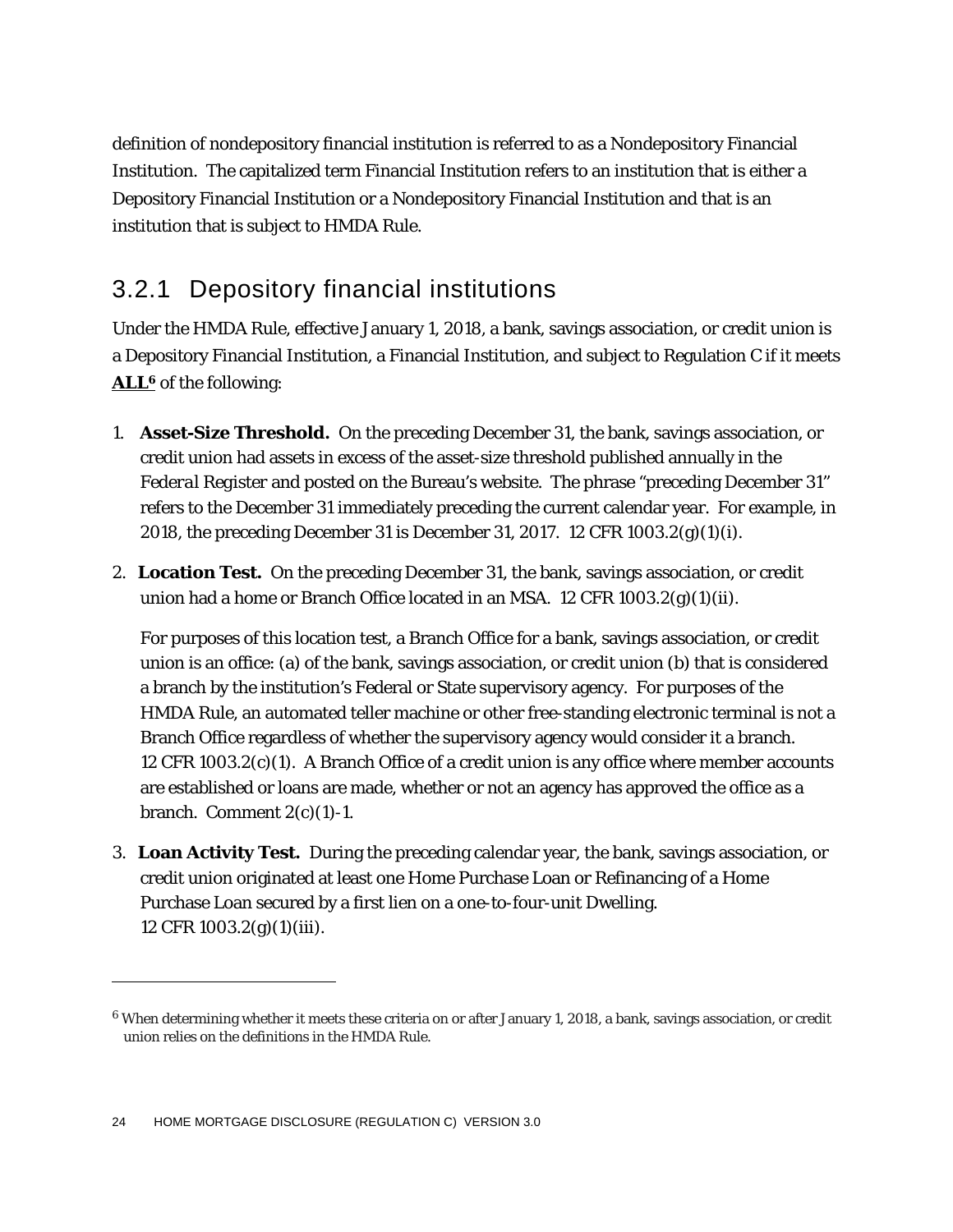For more information on whether a loan is secured by a Dwelling, is a Home Purchase Loan, or is a Refinancing of a Home Purchase Loan, see Sections 4.1.1.2 and 5.7.

- 4. **Federally Related Test.** The bank, savings association, or credit union:
	- a. Is federally insured; or
	- b. Is federally regulated; or
	- c. Originated at least one Home Purchase Loan or Refinancing of a Home Purchase Loan that was secured by a first lien on a one-to-four-unit Dwelling and also (i) was insured, guaranteed or supplemented by a Federal agency or (ii) was intended for sale to Fannie Mae or Freddie Mac. 12 CFR 1003.2(g)(1)(iv).
- 5. **Loan-Volume Thresholds.** The bank, savings association, or credit union meets or exceeds either the loan-volume threshold for Closed-End Mortgage Loans or the loanvolume threshold for Open-End Line of Credits in each of the two preceding calendar years. Effective January 1, 2018, the loan-volume threshold for Closed-End Mortgage Loans is 25 Closed-End Mortgage Loans, and the loan-volume threshold for Open-End Lines of Credit is 500 Open-End Lines of Credit. The 500 Open-End Line of Credit threshold is temporary and applies in calendar years 2018 and 2019. Effective January 1, 2020, the loan-volume threshold for Open-End Lines of Credit is 100 Open-End Lines of Credit.
	- Effective January 1, 2018 and until December 31, 2019, a bank, savings association or credit union that originated at least 25 Closed-End Mortgage Loans in each of the two preceding calendar years, or originated at least 500 Open-End Lines of Credit in each of the two preceding calendar years meets or exceeds the loan-volume threshold.
	- Effective January 1, 2020, a bank, savings association or credit union that originated at least 25 Closed-End Mortgage Loans in each of the two preceding calendar years, or originated at least 100 Open-End Lines of Credit in each of the two preceding calendar years meets or exceeds the loan-volume threshold.

When the bank, savings association, or credit union determines whether it meets these loanvolume thresholds, it does not count transactions excluded by 12 CFR 1003.3(c)(1) through (10) and (13). 12 CFR 1003.2(g)(1)(v). These Excluded Transactions are discussed below in Section 4.1.2 in paragraphs 1 through 10 and in paragraph 13. For more information on Closed-End Mortgage Loans, Open-End Lines of Credit, and Excluded Transactions, see Section 4.1.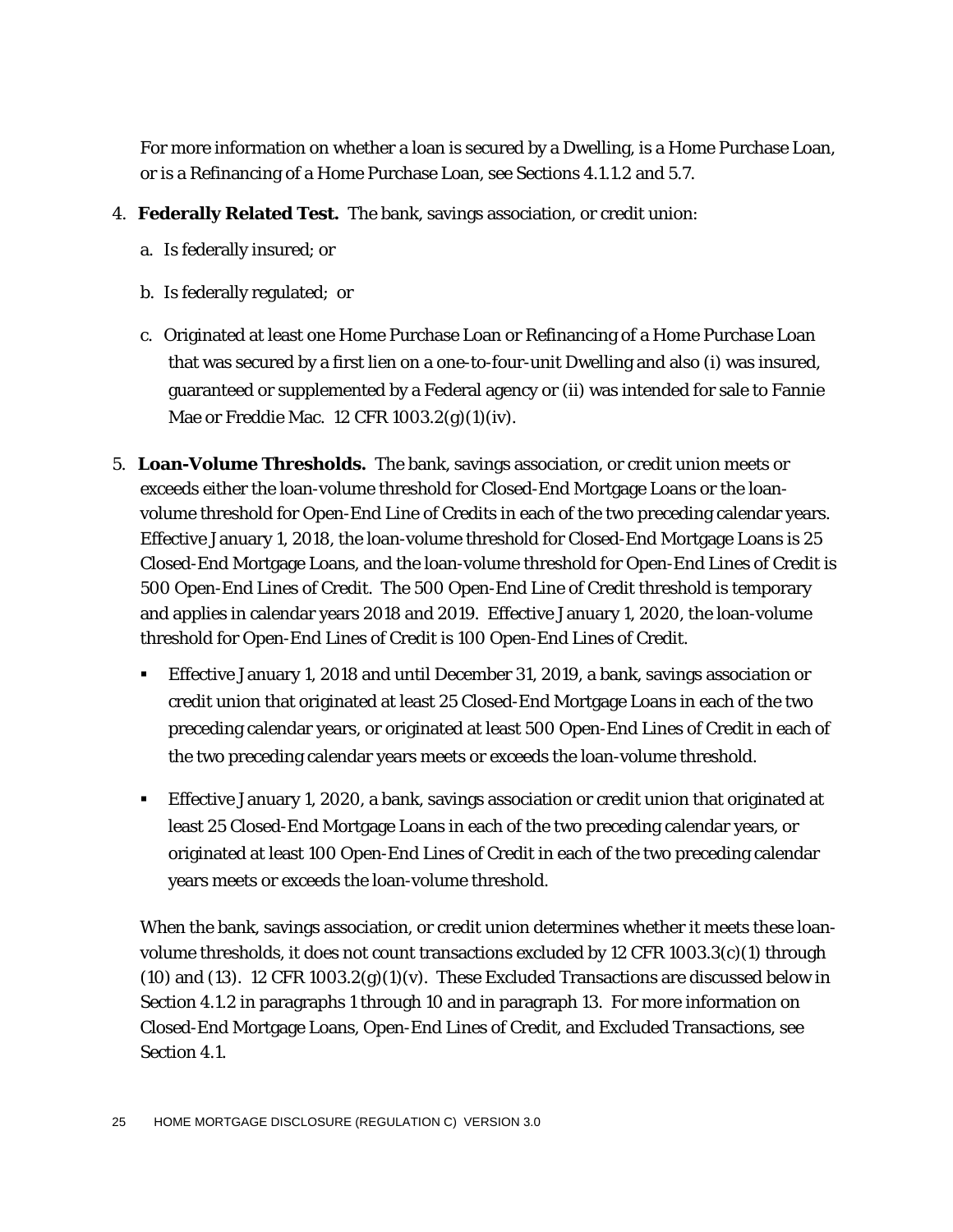When determining if it meets the loan-volume thresholds, a bank, savings association, or credit union only counts Closed-End Mortgage Loans and Open-End Lines of Credit that it originated. Only one institution is deemed to have originated a specific Closed-End Mortgage Loan or Open-End Line of Credit under the HMDA Rule, even if two or more institutions are involved in the origination process. Only the institution that is deemed to have originated the transaction under the HMDA Rule counts it for purposes of the loanvolume threshold. Comments  $2(g)$ -5; see also comments  $4(a)$ -2 through -4. For more information on how to determine whether an institution is deemed to have originated a transaction under the HMDA Rule, see Section 4.2.3.

The HMDA Rule also includes a separate test to ensure that Financial Institutions that meet only the Closed-End Mortgage Loan threshold are not required to report their Open-End Lines of Credit, and that Financial Institutions that meet only the Open-End Line of Credit threshold are not required to report their Closed-End Mortgage Loans. 12 CFR 1003.3(c)(11) and (12). For more information, see Section 4.1.2.

#### 3.2.2 Nondepository financial institutions

Under the HMDA Rule, effective January 1, 2018, a for-profit mortgage-lending institution (other than a bank, savings association, or credit union) is a Nondepository Financial Institution, a Financial Institution, and subject to Regulation C if it meets **BOTH7** of the following:

1. **Location Test**. The mortgage-lending institution had a home or Branch Office in an MSA on the preceding December 31. The phrase "preceding December 31" refers to the December 31 immediately preceding the current calendar year. For example, in 2018, the preceding December 31 is December 31, 2017. 12 CFR 1003.2(g)(2)(i).

For purposes of this location test, a Branch Office of a for-profit mortgage-lending institution is: (a) any one of the institution's offices (b) at which the institution takes from the public Applications for Covered Loans. A mortgage-lending institution is also deemed to have a Branch Office in an MSA if, in the preceding calendar year, it received Applications for, originated, or purchased five or more Covered Loans related to property located in that

1

<sup>7</sup> When determining whether it meets these criteria on or after January 1, 2018, a mortgage-lending institution relies on the definitions in the HMDA Rule.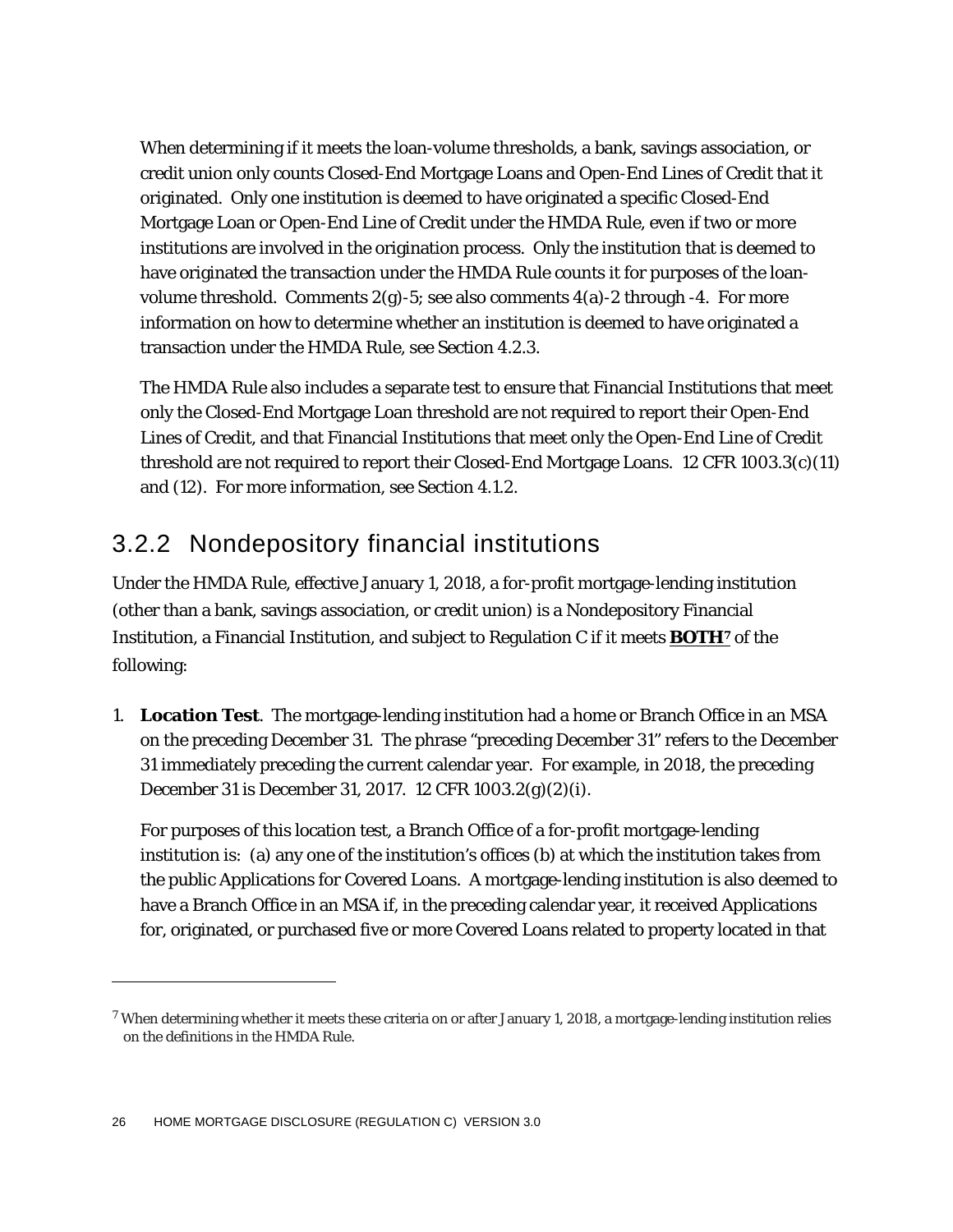MSA. 12 CFR 1003.2(c)(2). For more information on Applications and Covered Loans, see Section 4.

- 2. **Loan-Volume Thresholds**. The mortgage-lending institution meets or exceeds either the Closed-End Mortgage Loan loan-volume threshold or the Open-End Line of Credit loanvolume threshold in each of the two preceding calendar years. Effective January 1, 2018, the loan-volume threshold for Closed-End Mortgage Loans is 25 Closed-End Mortgage Loans and the loan-volume threshold for Open-End Lines of Credit is 500 Open-End Lines of Credit. The 500 Open-End Line of Credit threshold is temporary and applies in calendar years 2018 and 2019. Effective January 1, 2020, the loan-volume threshold for Open-End Lines of Credit is 100 Open-End Lines of Credit.
	- Effective January 1, 2018 and until December 31, 2019, a mortgage-lending institution that originated at least 25 Closed-End Mortgage Loans in each of the two preceding calendar years, or originated at least 500 Open-End Lines of Credit in each of the two preceding calendar years meets or exceeds the loan-volume threshold.
	- Effective January 1, 2020, a mortgage-lending institution that originated at least 25 Closed-End Mortgage Loans in each of the two preceding calendar years, or originated at least 100 Open-End Lines of Credit in each of the two preceding calendar years meets or exceeds the loan-volume threshold.

When an institution determines whether it meets the loan-volume thresholds, it does not count transactions excluded by 12 CFR 1003.3(c)(1) through (10) and (13). 12 CFR 1003.2(g)(2)(ii). These Excluded Transactions are discussed below in Section 4.1.2 in paragraphs 1 through 10 and paragraph 13. For more information on Closed-End Mortgage Loans, Open-End Lines of Credit, and Excluded Transactions, see Section 4.1.

When determining if it meets the loan-volume thresholds, a mortgage-lending institution only counts Closed-End Mortgage Loans and Open-End Lines of Credit that it originated. Only one institution is deemed to have originated a specific Closed-End Mortgage Loan or Open-End Line of Credit under the HMDA Rule, even if two or more institutions are involved in the origination process. Only the institution that is deemed to have originated the transaction under the HMDA Rule counts it for purposes of the loan-volume threshold. Comment  $2(g)$ -5. See also comments  $4(a)$ -2 through -4. For more information on how to determine whether an institution is deemed to have originated a transaction under the HMDA Rule, see Section 4.2.3. The HMDA Rule also includes a separate test to ensure that Financial Institutions that meet only the Closed-End Mortgage Loan threshold are not required to report their Open-End Lines of Credit, and that Financial Institutions that meet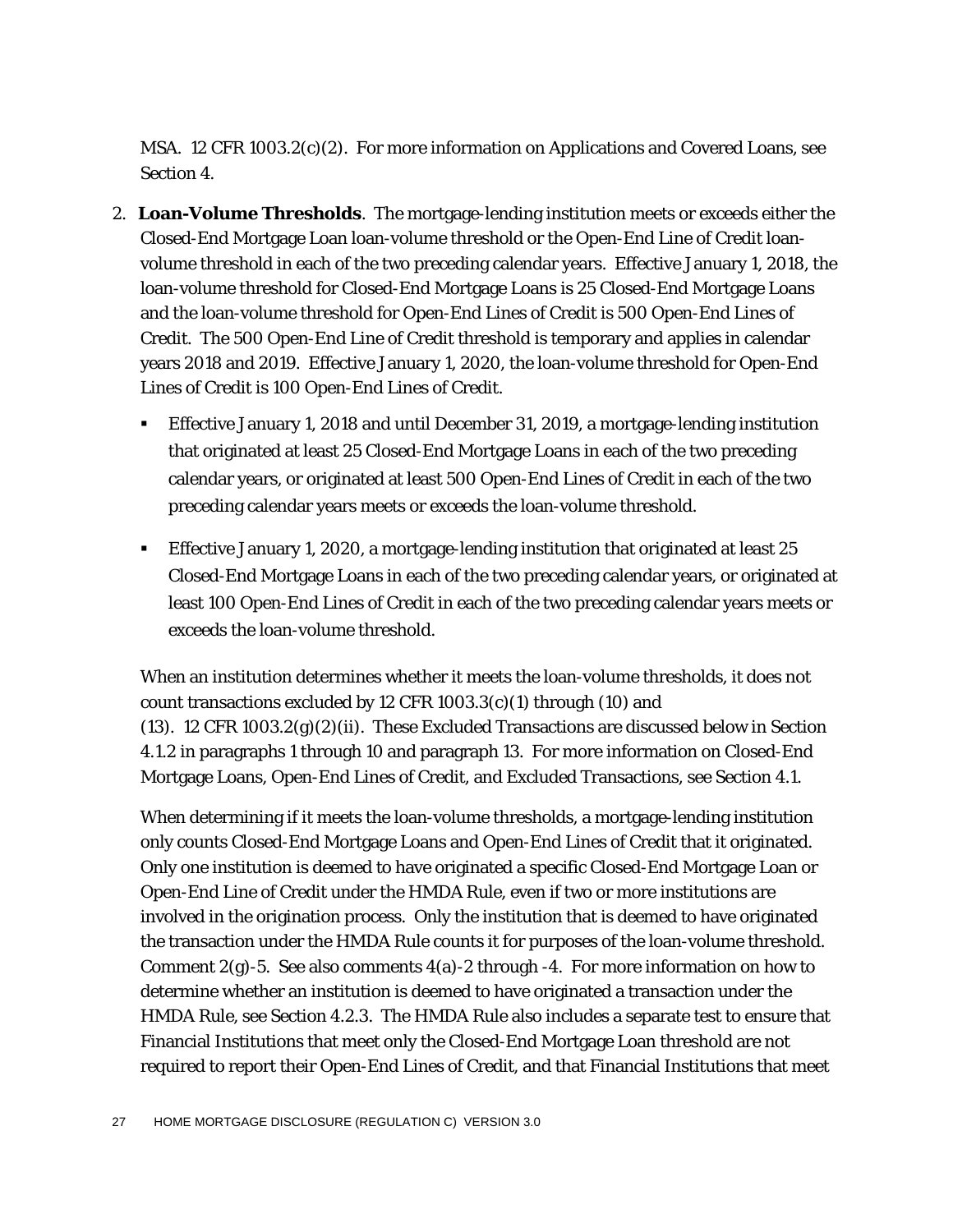only the Open-End Line of Credit threshold are not required to report their Closed-End Mortgage Loans. 12 CFR 1003.3(c)(11) and (12). For more information, see Section 4.1.2.

### 3.3 Exempt institutions

Regulation C provides that Financial Institutions may apply for an exemption from coverage, and the HMDA Rule does not change this provision. Specifically, the Bureau may exempt a State-chartered or State-licensed Financial Institution if the Bureau determines that the Financial Institution is subject to a State disclosure law that contains requirements substantially similar to those imposed by Regulation C and adequate enforcement provisions. Any Statelicensed or State-chartered Financial Institution or association of such institutions may apply to the Bureau for an exemption. An exempt institution shall submit the data required by State law to its State supervisory agency. 12 CFR 1003.3(a). A Financial Institution that loses its exemption must comply with Regulation C beginning with the calendar year following the year for which it last reported data under the State disclosure law. 12 CFR 1003.3(b).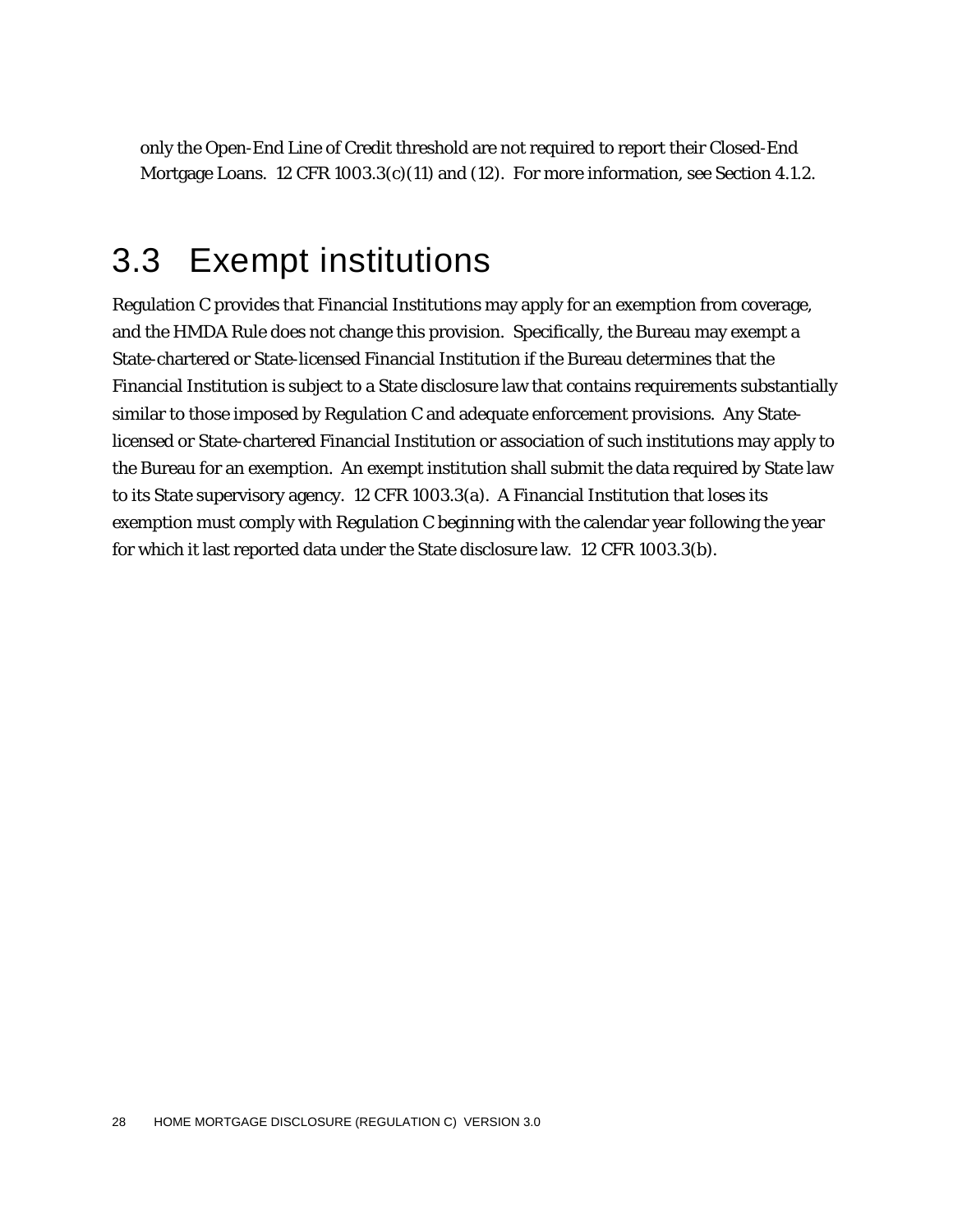## 4. Transactional coverage

A Financial Institution is required to collect, record, and report information only for transactions that are subject to Regulation C. Effective January 1, 2018, the HMDA Rule changes the types of transactions that are subject to Regulation C. This guide uses the capitalized term Covered Loan to refer to a loan or line of credit that is subject to Regulation C, effective January 1, 2018. As of that date, a Financial Institution is required to collect, record, and report information only for a transaction that involves a Covered Loan, such as the origination or purchase of a Covered Loan.

A Financial Institution can use Section 4.1 of this guide, below, for assistance in determining whether a transaction involves a Covered Loan.

After a Financial Institution has determined that a transaction involves a Covered Loan, it can use Section 4.2 for assistance in determining whether the HMDA Rule requires it to collect, record, and report information related to the transaction. A Financial Institution can use Section 4.3 to help it determine if a transaction that involves a Covered Loan is partially exempt from some of the HMDA Rule's requirements for collecting, recording, and reporting information.

## 4.1 Covered loans

A Covered Loan can be either a Closed-End Mortgage Loan or an Open-End Line of Credit (see Section 4.1.1), but an Excluded Transaction cannot be a Covered Loan (see Section 4.1.2). 12 CFR 1003.2(e).

To determine if a transaction is subject to amended Regulation C, effective January 1, 2018, a Financial Institution should first determine whether the loan or line of credit involved in the transaction is either a Closed-End Mortgage Loan or an Open-End Line of Credit. See Section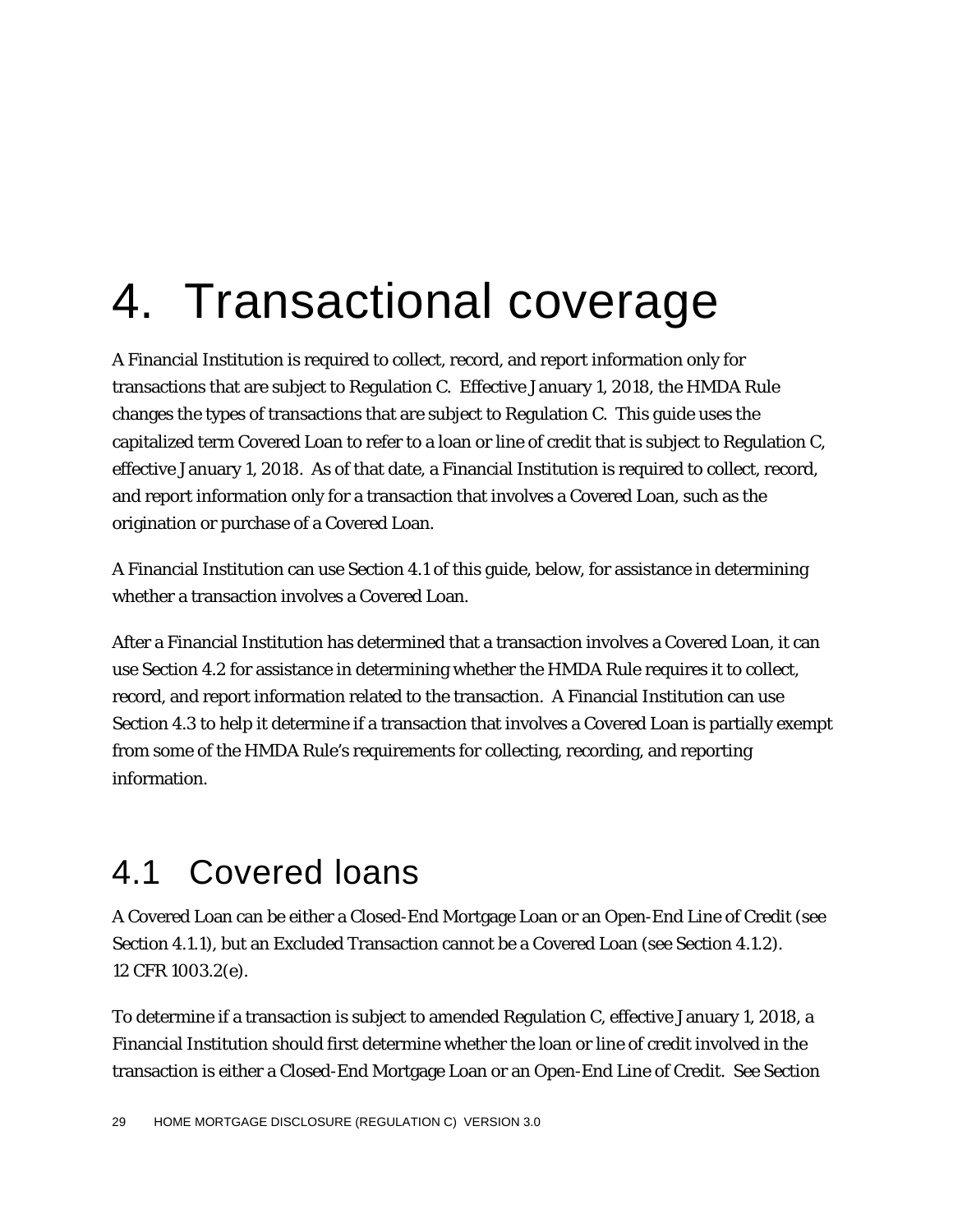4.1.1. If the loan or line of credit is neither a Closed-End Mortgage Loan nor an Open-End Line of Credit, the transaction does not involve a Covered Loan, and the Financial Institution is not required to report the transaction. If the loan or line of credit is either a Closed-End Mortgage Loan or an Open-End Line of Credit, the Financial Institution must determine if the Closed-End Mortgage Loan or Open-End Line of Credit is an Excluded Transaction. See Section 4.1.2. If the Closed-End Mortgage Loan or an Open-End Line of Credit is an Excluded Transaction, it is not a Covered Loan, and the Financial Institution is not required to report the transaction. If the loan or line of credit is a Closed-End Mortgage Loan or an Open-End Line of Credit and is not an Excluded Transaction, the Financial Institution may be required to report information related to the transaction. See Sections 4.2 and 4.3.

#### 4.1.1 Closed-end mortgage loans and open-end lines of credit

A Closed-End Mortgage Loan is:

- 1. An extension of credit;
- 2. Secured by a lien on a Dwelling; and
- 3. Not an Open-End Line of Credit. 12 CFR 1003.2(d).

#### An Open-End Line of Credit is:

- 1. An extension of credit;
- 2. Secured by a lien on a Dwelling; and
- 3. An open-end credit plan for which:
	- a. The lender reasonably contemplates repeated transactions;
	- b. The lender may impose a finance charge from time-to-time on an outstanding unpaid balance; and
	- c. The amount of credit that may be extended to the borrower during the term of the plan (up to any limit set by the lender) is generally made available to the extent that any outstanding balance is repaid. 12 CFR 1003.2(o); 12 CFR 1026.2(a)(20).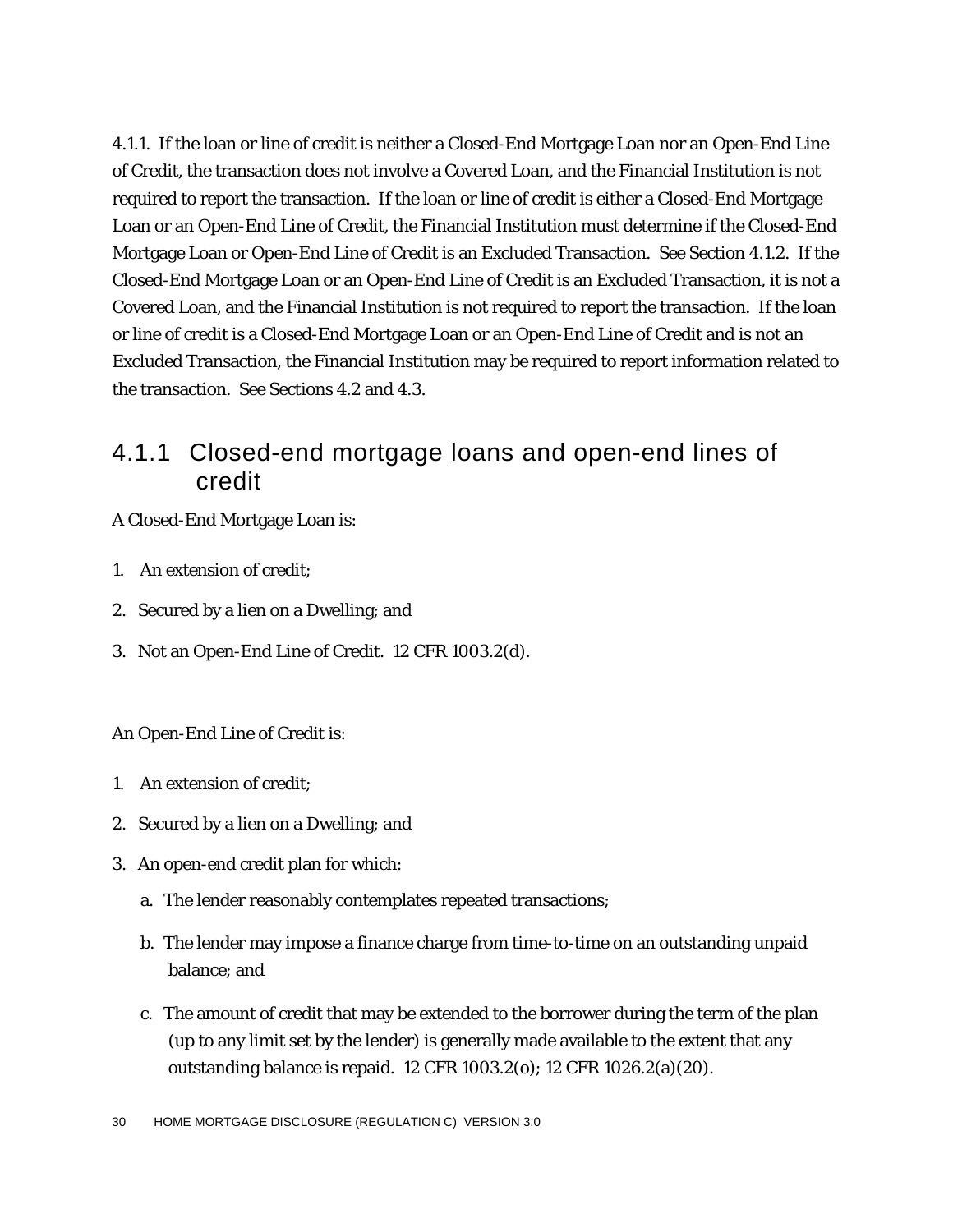Financial Institutions may rely on Regulation Z, 12 CFR 1026.2(a)(20),<sup>8</sup> and its official commentary when determining whether a transaction is extended under a plan for which the lender reasonably contemplates repeated transactions, the lender may impose a finance charge from time-to-time on an outstanding unpaid balance, and the amount of credit that may be extended to the borrower during the term of the plan is generally made available to the extent that any outstanding balance is repaid.

A business-purpose transaction that is exempt from Regulation Z but is otherwise open-end credit under Regulation Z, 12 CFR 1026.2(a)(20), would be an Open-End Line of Credit under the HMDA Rule if it is an extension of credit secured by a lien on a Dwelling and is not an Excluded Transaction. Comment 2(o)-1.

#### 4.1.1.1 Extension of credit

A closed-end loan or open-end line of credit is not a Closed-End Mortgage Loan or an Open-End Line of Credit under the HMDA Rule unless it involves an extension of credit. Depending on the facts and circumstances, some transactions completed pursuant to installment sales contracts, such as some land contracts, may not be Closed-End Mortgage Loans because no credit is extended. Comment 2(d)-2. Individual draws on an Open-End Line of Credit are not separate extensions of credit. Comment 2(o)-2.

Under the HMDA Rule, an "extension of credit" generally requires a new debt obligation. Comment 2(d)-2. Thus, for example, a loan modification where the existing debt obligation is not satisfied and replaced is not generally a Covered Loan (*i.e*., Closed-End Mortgage Loan or Open-End Line of Credit) under the HMDA Rule. Except as described below, if a transaction modifies, renews, extends, or amends the terms of an existing debt obligation, but the existing debt obligation is not satisfied and replaced, the transaction is not a Covered Loan. It is important to note that the HMDA Rule defines the phrase "extension of credit" differently than Regulation B, 12 CFR part  $1002.9$  Comment  $2(d)$ -2 and  $2(d)$ -2.

1

<sup>8</sup> Regulation Z, 12 CFR part 1026, implements the Truth in Lending Act.

<sup>9</sup> Regulation B, 12 CFR part 1002, implements the Equal Credit Opportunity Act.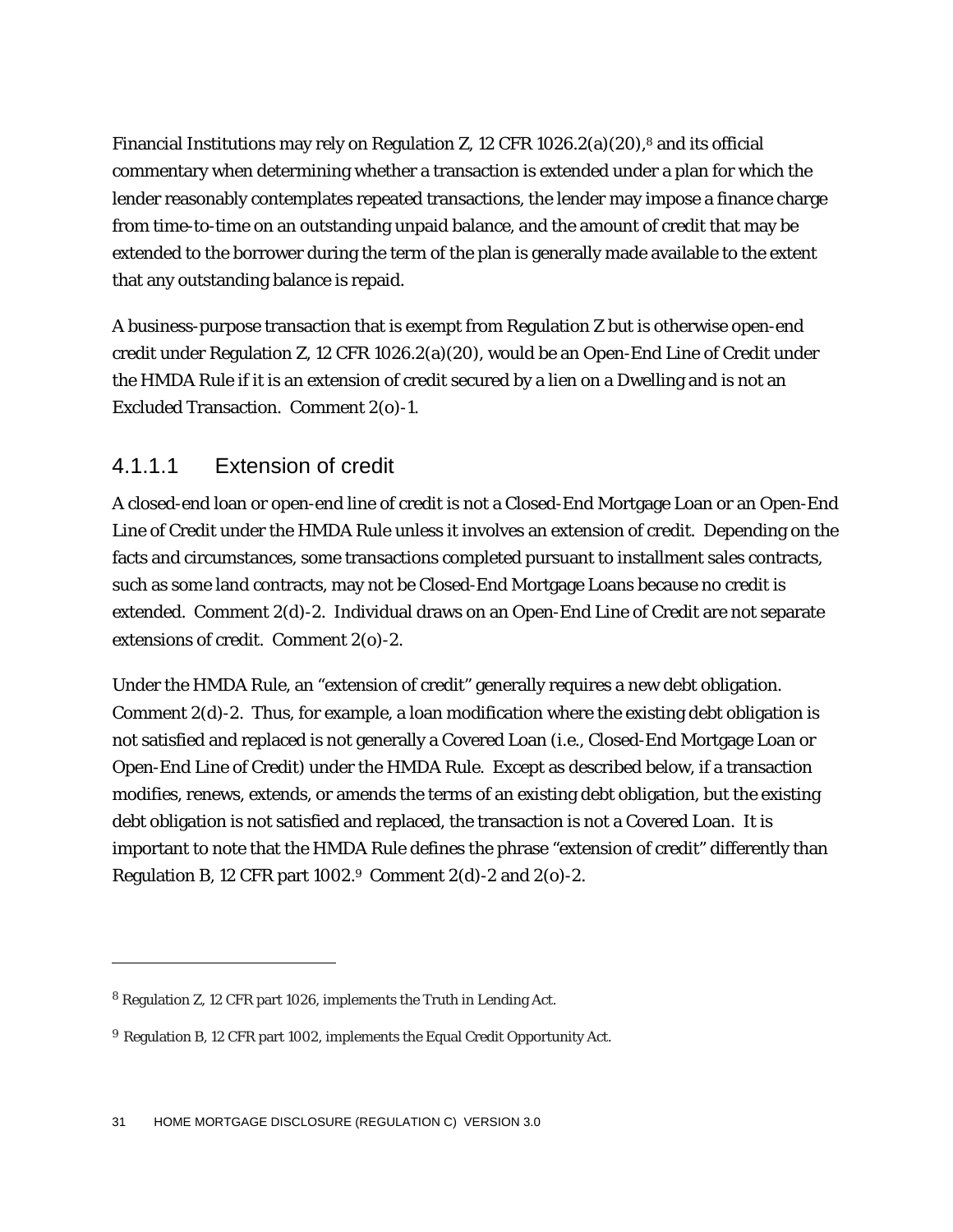The HMDA Rule provides two narrow exceptions to the requirement that an "extension of credit" involve a new debt obligation. The exceptions are designed to capture transactions that the Bureau believes are substantially similar to new debt obligations and should be treated as such.

First, the HMDA Rule maintains Regulation C's coverage of loan assumptions, even if no new debt obligation is created. A loan assumption is a transaction in which a Financial Institution enters into a written agreement accepting a new borrower in place of an existing borrower as the obligor on an existing debt obligation. The HMDA Rule clarifies that, under Regulation C, assumptions include successor-in-interest transactions in which an individual succeeds the prior owner as the property owner and then assumes the existing debt secured by the property. Assumptions are extensions of credit under the HMDA Rule even if the new borrower merely assumes the existing debt obligation and no new debt obligation is created. Comment 2(d)-2.i.

Second, the HMDA Rule provides that a transaction completed pursuant to a New York State consolidation, extension, and modification agreement and classified as a supplemental mortgage under New York Tax Law Section 255, such that the borrower owes reduced or no mortgage recording taxes, (New York CEMA) is an extension of credit under the HMDA Rule. However, the HMDA Rule also provides that certain transactions providing new funds that are consolidated into a New York CEMA are excluded from the HMDA reporting requirements. Comment 2(d)-2.ii. See Section 4.1.2 for additional information on the exclusion for certain transactions consolidated into a New York CEMA.

#### 4.1.1.2 Secured by a lien on a dwelling

A loan is not a Closed-End Mortgage Loan and a line of credit is not an Open-End Line of Credit unless it is secured by a lien on a Dwelling.

A Dwelling is a residential structure. There is no requirement that the structure be attached to real property or that it be the applicant's or borrower's residence. Examples of Dwellings include:

- 1. Principal residences;
- 2. Second homes and vacation homes;
- 3. Investment properties;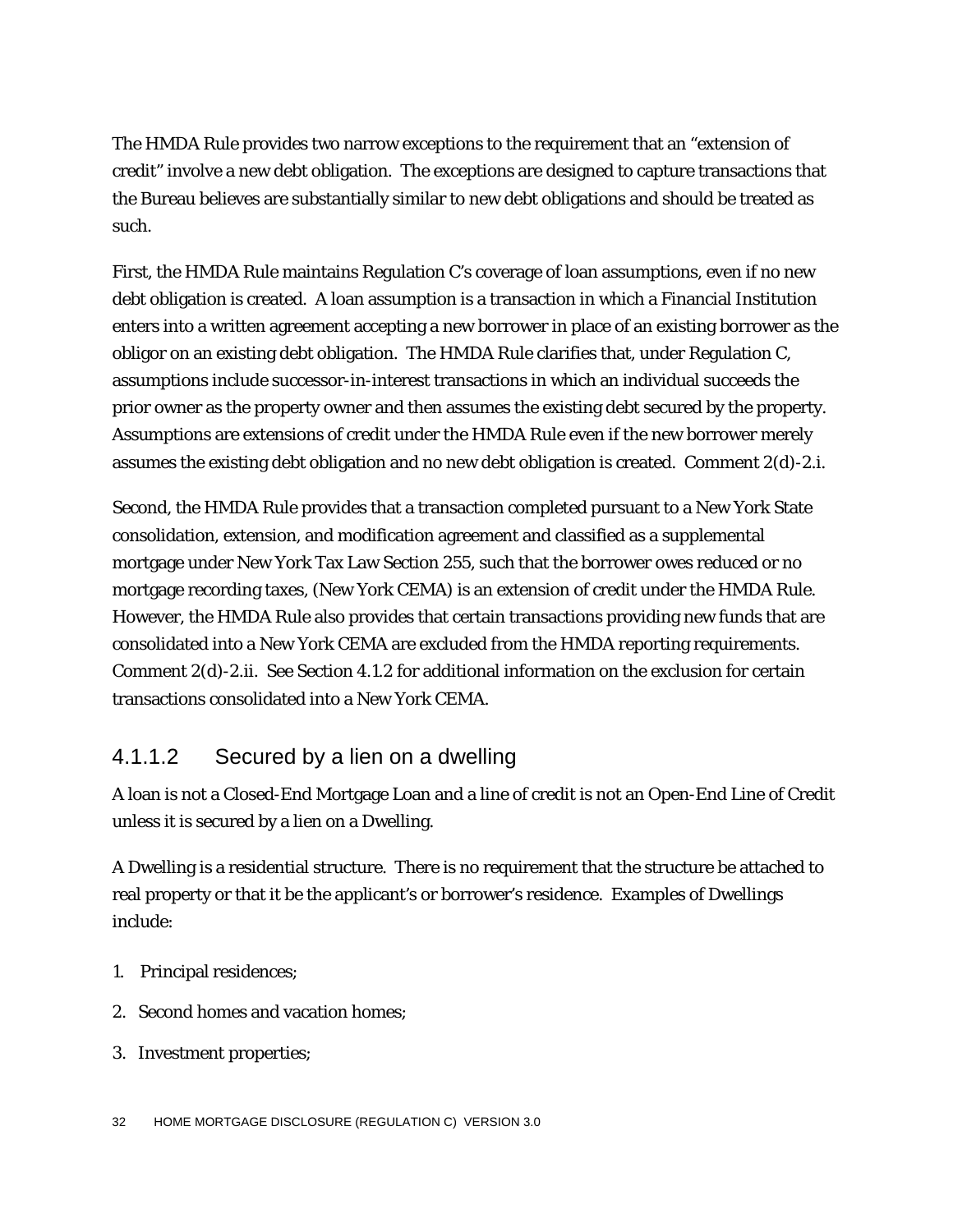- 4. Residential structures attached to real property;
- 5. Detached residential structures;

and -2.

1

- 6. Individual condominium and cooperative units;
- 7. Manufactured Homes<sup>10</sup> or other factory-built homes; and
- 8. Multifamily residential structures or communities, such as apartment buildings, condominium complexes, cooperative buildings or housing complexes, and Manufactured Home communities. 12 CFR 1003.2(f); comments 2(f)-1

A Dwelling is not limited to a structure that has four or fewer units and includes a Multifamily Dwelling, which is a Dwelling that contains five or more individual dwelling units. A Multifamily Dwelling includes a Manufactured Home community.

 $\Box$  A loan is not secured by a Multifamily Dwelling for purposes of the HMDA Rule merely because it is secured by five or more individual units. In order for a loan to be secured by a Multifamily Dwelling, the Dwelling must contain five or more individual units. See comment 2(n)-3 for examples of when a loan is and is not secured by a Multifamily Dwelling.

**Examples:** A landlord obtains a closed-end mortgage loan from a Financial Institution and uses the proceeds to improve five separate Dwellings, each with one individual unit, located in different parts of a town. The loan is secured by the five separate Dwellings, but is not secured by a Multifamily Dwelling.

<sup>&</sup>lt;sup>10</sup> A Manufactured Home is a residential structure that satisfies the definition of "manufactured home" in the U.S. Department of Housing and Urban Development's (HUD's) regulations, 24 CFR 3280.2, for establishing manufactured home construction and safety standards. 12 CFR 1003.2(l). A modular home or factory-built home that does not meet HUD's regulations is not a Manufactured Home under the HMDA Rule. A Manufactured Home will generally bear a HUD Certification Label and data plate noting compliance with the Federal standards. Comment 2(l)-2.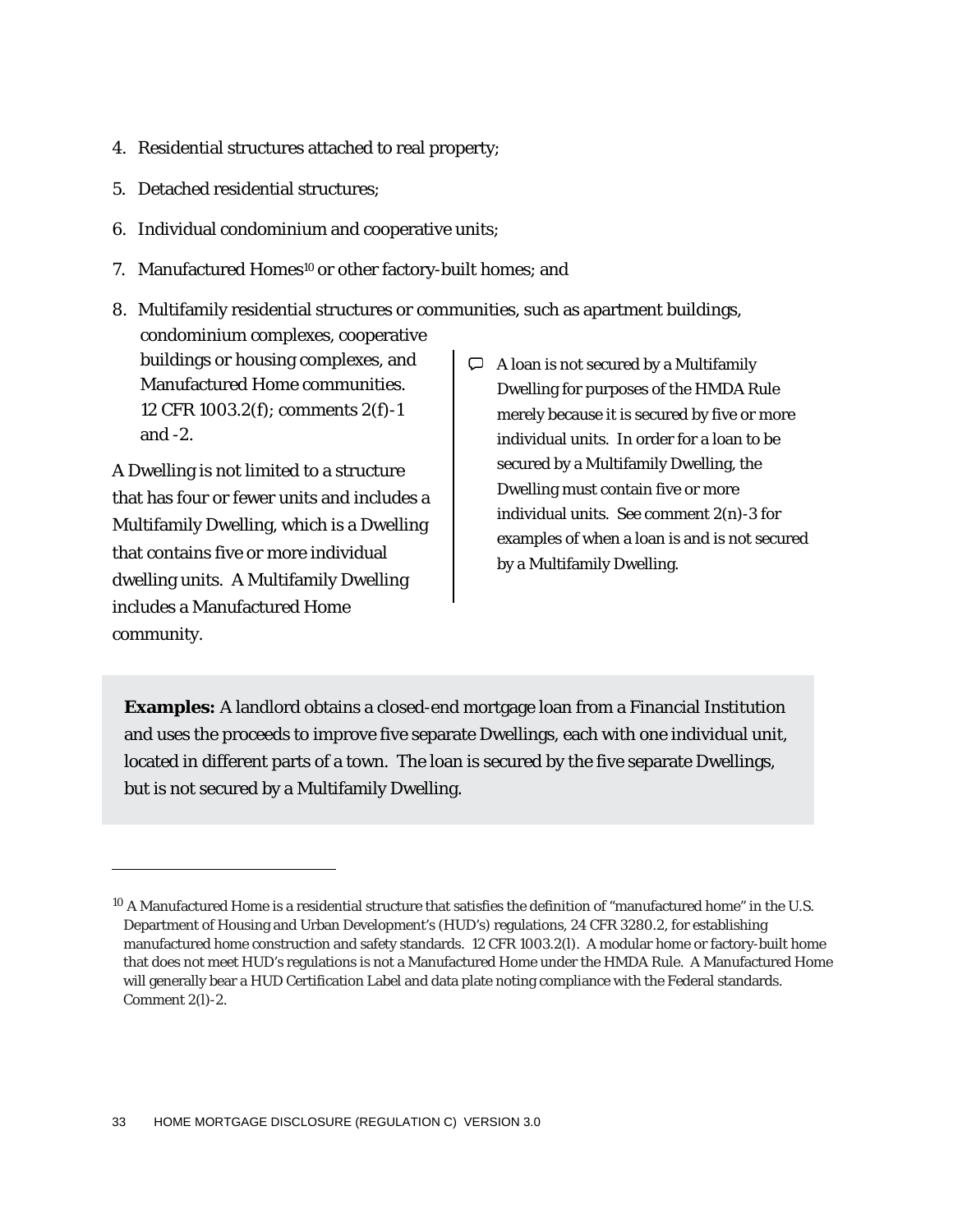An investor obtains a closed-end mortgage loan from a Financial Institution and uses the proceeds to purchase ten individual condominium units in a 100-unit condominium complex. The loan is secured by the ten individual units, but not by the entire condominium complex. The loan is secured by the ten separate Dwellings, but is not secured by a Multifamily Dwelling.

A loan related to a Manufactured Home community is secured by a Dwelling even if it is not secured by any individual Manufactured Homes, but is secured only by the land that constitutes the Manufactured Home community. However, a loan related to a multifamily residential structure or community other than a Manufactured Home community is not secured by a Dwelling unless it is secured by one or more individual dwelling units. For example, a loan that is secured only by the common areas of a condominium complex or only by an assignment of rents from an apartment building is not secured by a Dwelling. Comment 2(f)-2.

The following are not Dwellings:

- 1. Recreational vehicles, such as boats, campers, travel trailers, or park model recreational vehicles;
- 2. Houseboats, floating homes, or mobile homes constructed before June 15, 1976;
- 3. Transitory residences, such as hotels, hospitals, college dormitories, or recreational vehicle parks; and
- 4. Structures originally designed as a Dwelling but used exclusively for commercial purposes, such as a home converted to a daycare facility or professional office. Comment  $2(f)-3$ .

A property that is used for both residential and commercial purposes, such as a building that has apartment and retail units, is a Dwelling if the property's primary use is residential. Comment  $2(f)-4.$ 

A property used for both long-term housing and to provide assisted living or supportive housing services is a Dwelling. However, transitory residences used to provide such services are not Dwellings. Properties used to provide medical care, such as skilled nursing, rehabilitation, or long-term medical care, are not Dwellings. If a property is used for long-term housing, to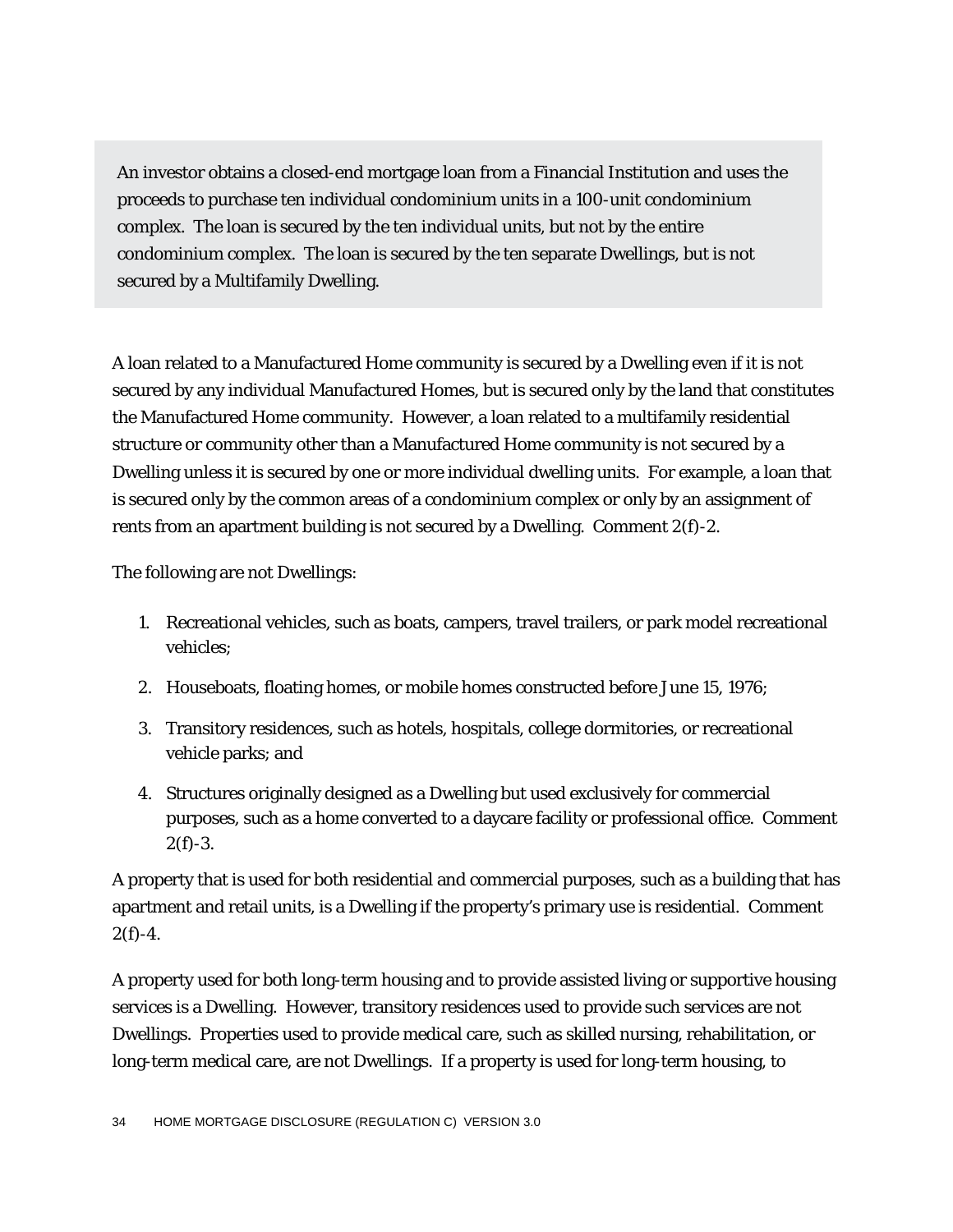provide related services (such as assisted living) and to provide medical care, the property is a Dwelling if its primary use is residential. Comment 2(f)-5.

A Financial Institution may use any reasonable standard to determine a property's primary use, such as square footage, income generated, or number of beds or units allocated for each use. It may select the standard on a case-by-case basis. Comments 2(f)-4 and -5.

#### 4.1.2 Excluded transactions

Regulation C does not apply to transactions that are specifically excluded from coverage. 12 CFR 1003.3(c). Therefore, an Excluded Transaction is not a Covered Loan. The HMDA Rule retains and clarifies existing categories of transactions that are excluded from coverage. It also expands the existing exclusion for agricultural loans, and adds new categories of transactions that are excluded from coverage. Effective January 1, 2018, the following are Excluded Transactions:

- 1. A Closed-End Mortgage Loan or an Open-End Line of Credit that a Financial Institution originates or purchases in a fiduciary capacity, such as a Closed-End Mortgage Loan or an Open-End Line of Credit that a Financial Institution originates or purchases as a trustee. 12 CFR 1003.3(c)(1); comment 3(c)(1).
- 2. A Closed-End Mortgage Loan or an Open-End Line of Credit secured by a lien on unimproved land. 12 CFR 1003.3(c)(2). Generally, a loan or line of credit must be secured by a Dwelling to be a Covered Loan. The HMDA Rule also lists Closed-End Mortgage Loans and Open-End Lines of Credit secured only by vacant or unimproved land as Excluded Transactions. However, a loan or line of credit secured by a lien on unimproved land is deemed to be secured by a Dwelling (and might not be excluded) if the Financial Institution knows, based on information that it receives from the applicant or borrower at the time the Application is received or the credit decision is made, that the proceeds of that loan or credit line will be used within two years after closing or account opening to construct a Dwelling on, or to purchase a Dwelling to be placed on, the land. Comment  $3(c)(2)-1$ .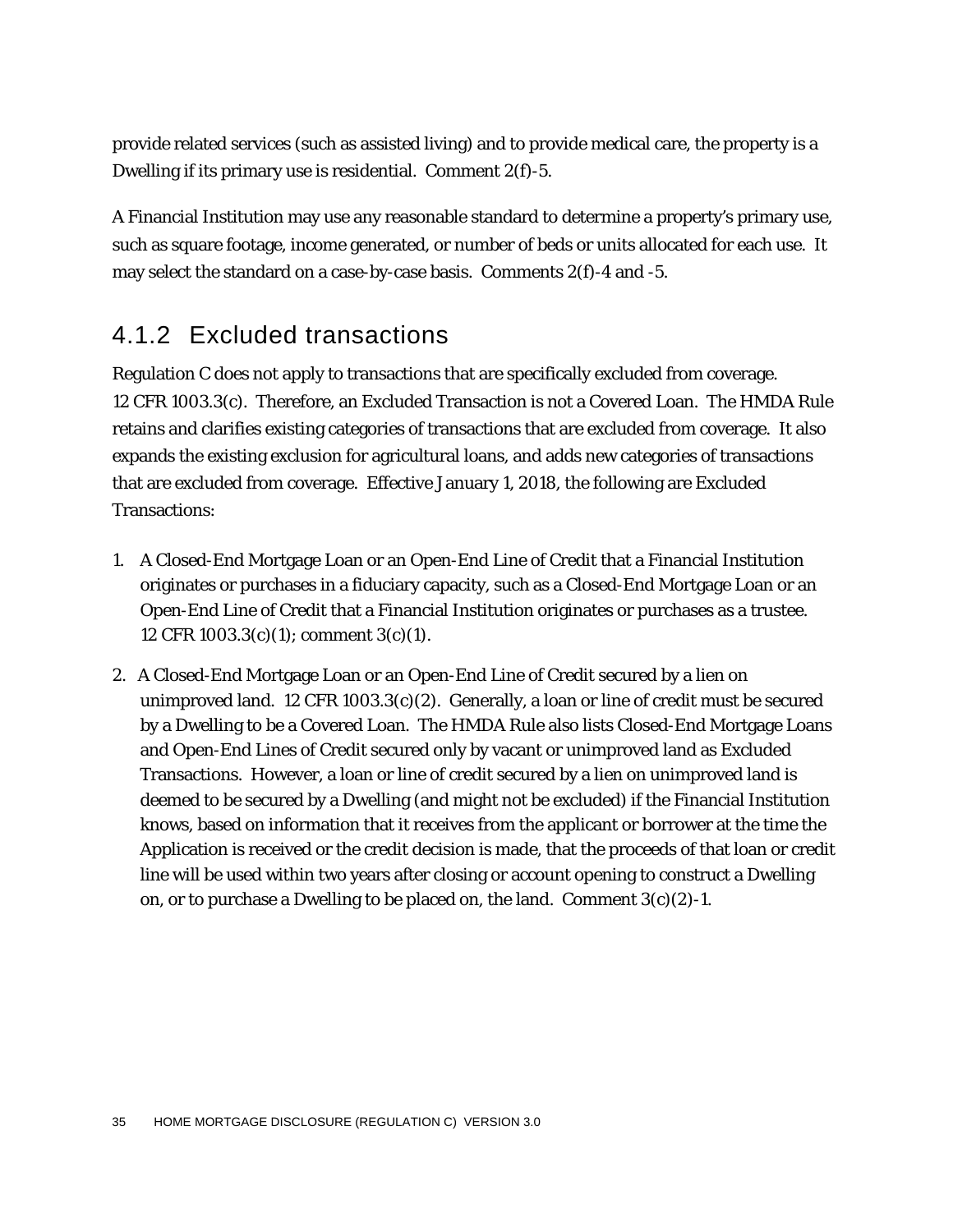3. A Closed-End Mortgage Loan or an Open-End Line of Credit that is temporary financing. A transaction is excluded as temporary financing if it is designed to be replaced by separate permanent financing extended to the same borrower at a later time. The separate permanent financing may be extended by any lender (*i.e.*, by either the lender that extended the temporary financing or another lender). A construction-only loan or line of credit is considered temporary financing and excluded under the HMDA Rule if the loan or line of credit is extended to a person exclusively to construct a Dwelling for sale. Comment  $3(c)(3)-2$ .

**Examples:** Ficus Bank extends a bridge or swing loan to finance a borrower's down payment for a home purchase. The borrower will pay off the bridge or swing loan with funds from the sale of his or her existing home and obtain permanent financing from Ficus Bank at that time. The bridge or swing loan is excluded as temporary financing.

Ficus Bank extends a construction loan to a borrower to finance construction of the borrower's Dwelling. The borrower will obtain a new extension of credit for permanent financing of the Dwelling from either Ficus Bank or another lender. Ficus Bank renews the construction loan several times before the borrower obtains a new extension of credit from another lender for permanent financing. The construction loan is excluded as temporary financing.

Ficus Bank extends a construction loan to a borrower to finance construction of the borrower's Dwelling. The construction loan will automatically convert to permanent financing after the construction phase is complete. The construction loan is not temporary financing because it is not designed to be "replaced by" separate permanent financing.

Ficus Bank extends a nine-month loan to an investor, who uses the loan proceeds to purchase a home, renovate it, and sell it before the loan term expires. The loan is not temporary financing because it is not designed to be "replaced by" separate permanent financing.

4. The purchase of an interest in a pool of Closed-End Mortgage Loans or Open-End Lines of Credit, such as mortgage-participation certificates, mortgage-backed securities, or real estate mortgage investment conduits. 12 CFR  $1003.3(c)(4)$ ; comment  $3(c)(4)-1$ .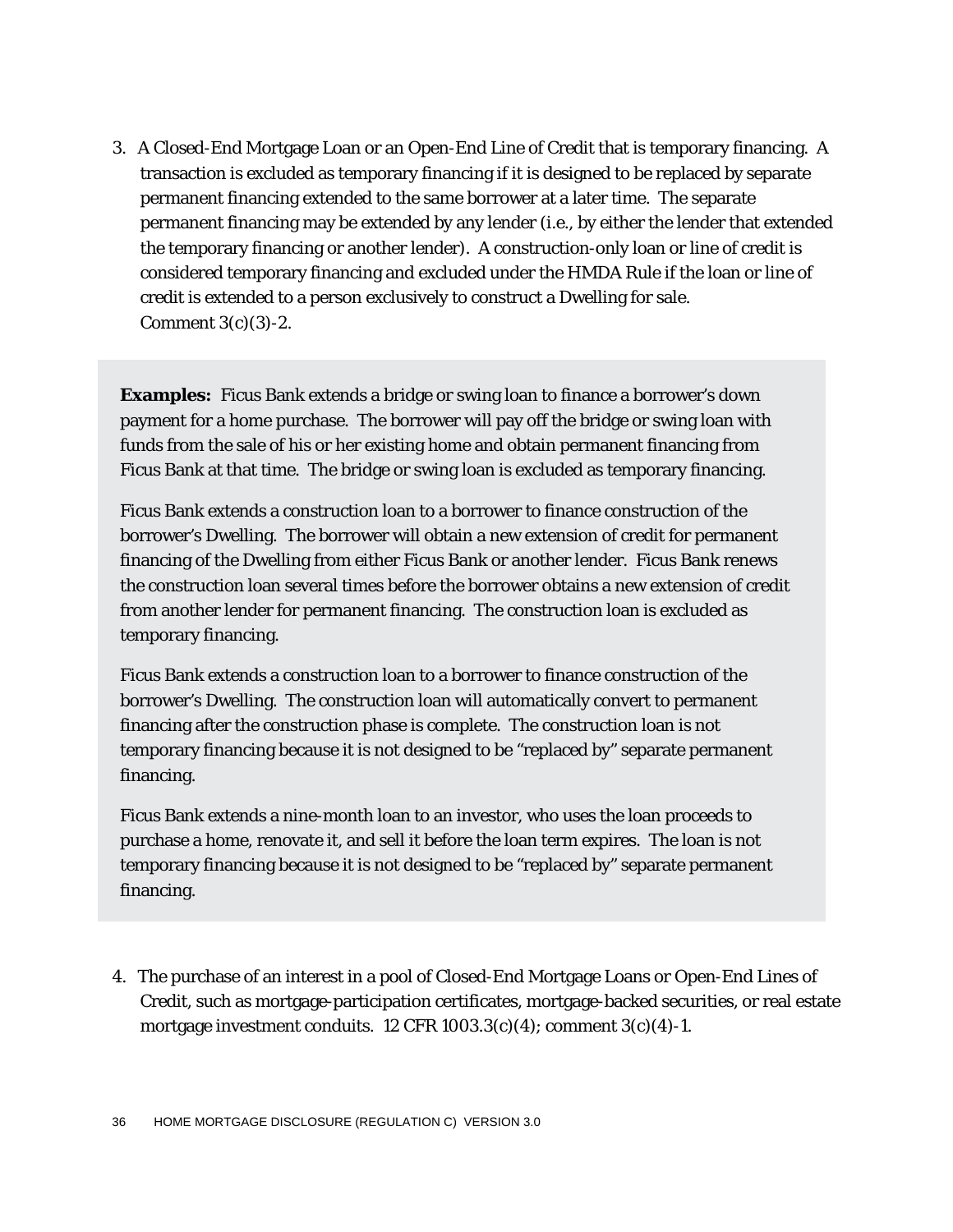- 5. The purchase solely of the right to service Closed-End Mortgage Loans or Open-End Lines of Credit. 12 CFR 1003.3(c)(5).
- 6. The purchase of a Closed-End Mortgage Loan or an Open-End Line of Credit as part of a merger or acquisition or as part of the acquisition of all of a Branch Office's assets and liabilities. 12 CFR 1003.3(c)(6); comment 3(c)(6)-1. For more information on mergers and acquisitions under the HMDA Rule, see Section 8.
- 7. A Closed-End Mortgage Loan or an Open-End Line of Credit, or an Application for a Closed-End Mortgage Loan or Open-End Line of Credit, for which the total dollar amount is less than \$500. 12 CFR 1003.3(c)(7).
- 8. The purchase of a partial interest in a Closed-End Mortgage Loan or an Open-End Line of Credit. 12 CFR 1003.3(c)(8); comment 3(c)(8)-1.
- 9. A Closed-End Mortgage Loan or an Open-End Line of Credit if the proceeds are used primarily for agricultural purposes or if the Closed-End Mortgage Loan or Open-End Line of Credit is secured by a Dwelling that is located on real property that is used primarily for agricultural purposes. 12 CFR 1003.3(c)(9); comment  $3(c)(9)$ -1. The HMDA Rule directs Financial Institutions to Regulation Z's official commentary for guidance on what is an agricultural purpose. Regulation Z's official commentary states that agricultural purposes include planting, propagating, nurturing, harvesting, catching, storing, exhibiting, marketing, transporting, processing, or manufacturing food, beverages, flowers, trees, livestock, poultry, bees, wildlife, fish or shellfish by a natural person engaged in farming, fishing, or growing crops, flowers, trees, livestock, poultry, bees or wildlife. See comment 3(a)-8 in the official interpretations of Regulation Z, 12 CFR part 1026. A Financial Institution may use any reasonable standard to determine the primary use of the property, and may select the standard to apply on a case-by-case basis. Comment  $3(c)(9)-1$ .
- 10. A Closed-End Mortgage Loan or an Open-End Line of Credit that is or will be made primarily for business or commercial purposes, unless it is a Home Improvement Loan, a Home Purchase Loan, or a Refinancing. 12 CFR 1003.3(c)(10). Not all transactions that are primarily for a business purpose are Excluded Transactions. Thus, a Financial Institution must collect, record, and report data for Dwelling-secured, business-purpose loans and lines of credit that are Home Improvement Loans, Home Purchase Loans, or Refinancings if no other exclusion applies. For more information on determining whether a loan or line of credit is a Home Purchase Loan, Home Improvement Loan, or Refinancing, see Section 5.7.

The HMDA Rule provides that, if a Closed-End Mortgage Loan or an Open-End Line of Credit is deemed to be primarily for a business, commercial, or organizational purposes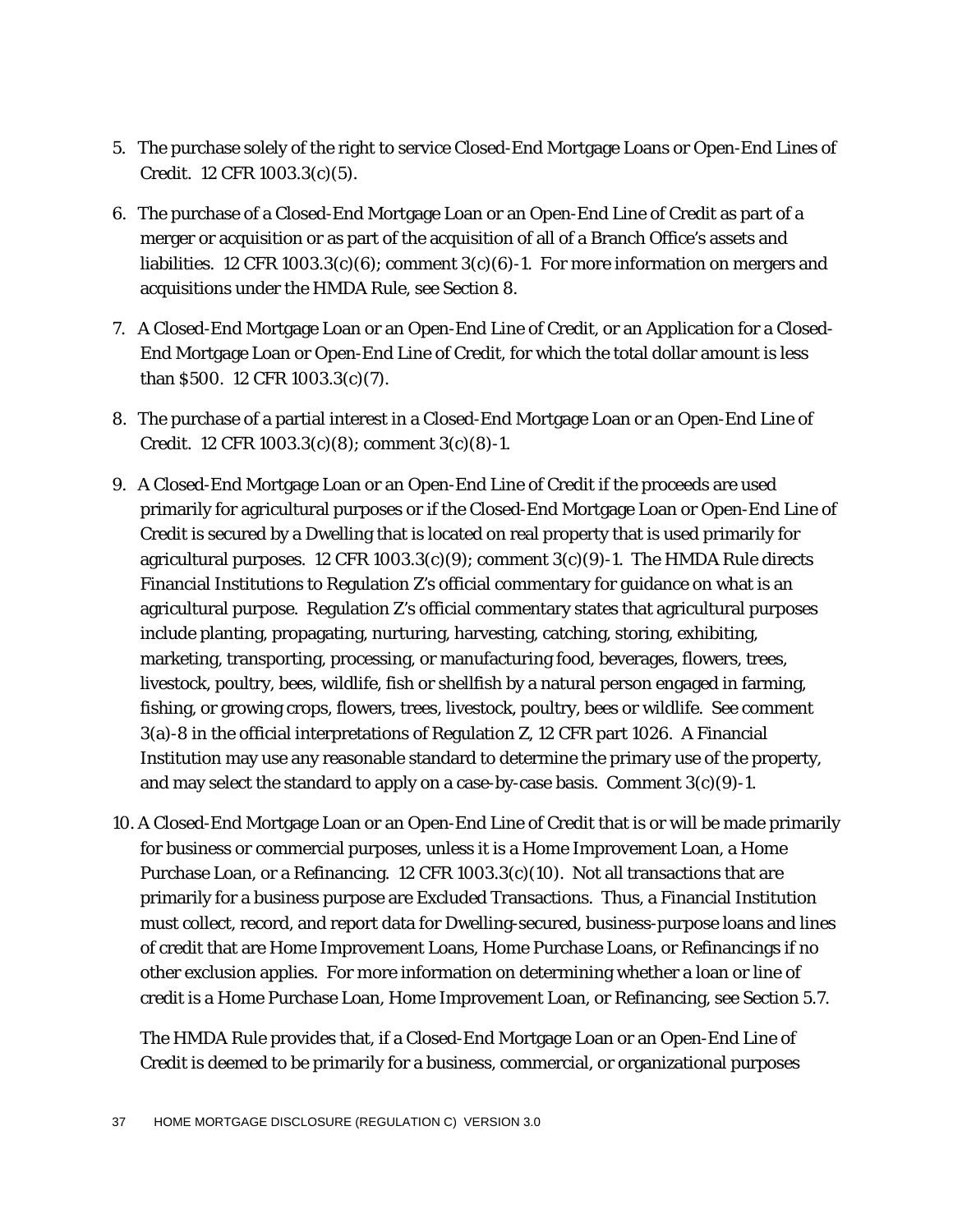under Regulation Z, 12 CFR 1026.3(a) and its official commentary, then the loan or line of credit also is deemed to be primarily for a business or commercial purpose under the HMDA Rule. Comment  $3(c)(10)-2$ . For more information and examples of business-purpose or commercial-purpose transactions that are Covered Loans, see comment 3(c)(10)-3 and -4.

11. A Closed-End Mortgage Loan if the Financial Institution originated fewer than 25 Closed-End Mortgage Loans in either of the two preceding calendar years. 12 CFR 1003.3(c)(11); comment 3(c)(11)-1. A Financial Institution is not required to collect, record, or report Closed-End Mortgage Loans if it originated fewer than 25 of them in either of the two preceding calendar years. However, the Financial Institution may still be required to collect and report information regarding Open-End Lines of Credit, depending on the number of Open-End Lines of Credit it originates in the preceding two calendar years. For more information on how to determine if a Financial Institution "originated" a particular loan when multiple entities are involved in the transaction, see Section 4.2.3.

A Financial Institution may report applications for, originations of, and purchases of Closed-End Mortgage Loans that are excluded transactions under 12 CFR 1003.3(c)(11). However a Financial Institution that chooses to report such excluded applications, originations, and purchases must report all such applications it received for Closed-End Mortgage Loans, all Closed-End Mortgage Loans it originates, and all Closed-End Mortgage Loans it purchases that would otherwise be Covered Loans for a given calendar year. 12 CFR 1003.3(c)(11). Effective January 1, 2018, Regulation B permits a Financial Institution to collect information regarding the ethnicity, race, and sex of an applicant for a Closed-End Mortgage Loan that is

an excluded transaction under 12 CFR 1003.3(c)(11), if the Financial Institution submits HMDA data concerning such Closed-End Mortgage Loans and applications or if it submitted such HMDA data for any of the preceding five calendar years. See the final rule issued on September 20, 2017.

- 12. An Open-End Line of Credit if the number of Open-End Lines of Credit that the Financial Institution originated in either of the two preceding calendar years does not meet or exceed the applicable threshold. 12 CFR 1003.3(c)(12); comment 3(c)(12)-1. Effective January 1,
- $\heartsuit$  When an institution determines whether it meets the loan-volume thresholds, it does not count transactions excluded by 12 CFR 1003.3(c)(1) through (10) and (13). 12 CFR  $1003.2(g)(2)(ii)$ . These Excluded Transactions are discussed in this Section 4.1.2 in paragraphs 1 through 10 and paragraph 13. When determining if it meets the loan-volume thresholds, a Financial Institution only counts Closed-End Mortgage Loans or Open-End Lines of Credit, as applicable, that it originated.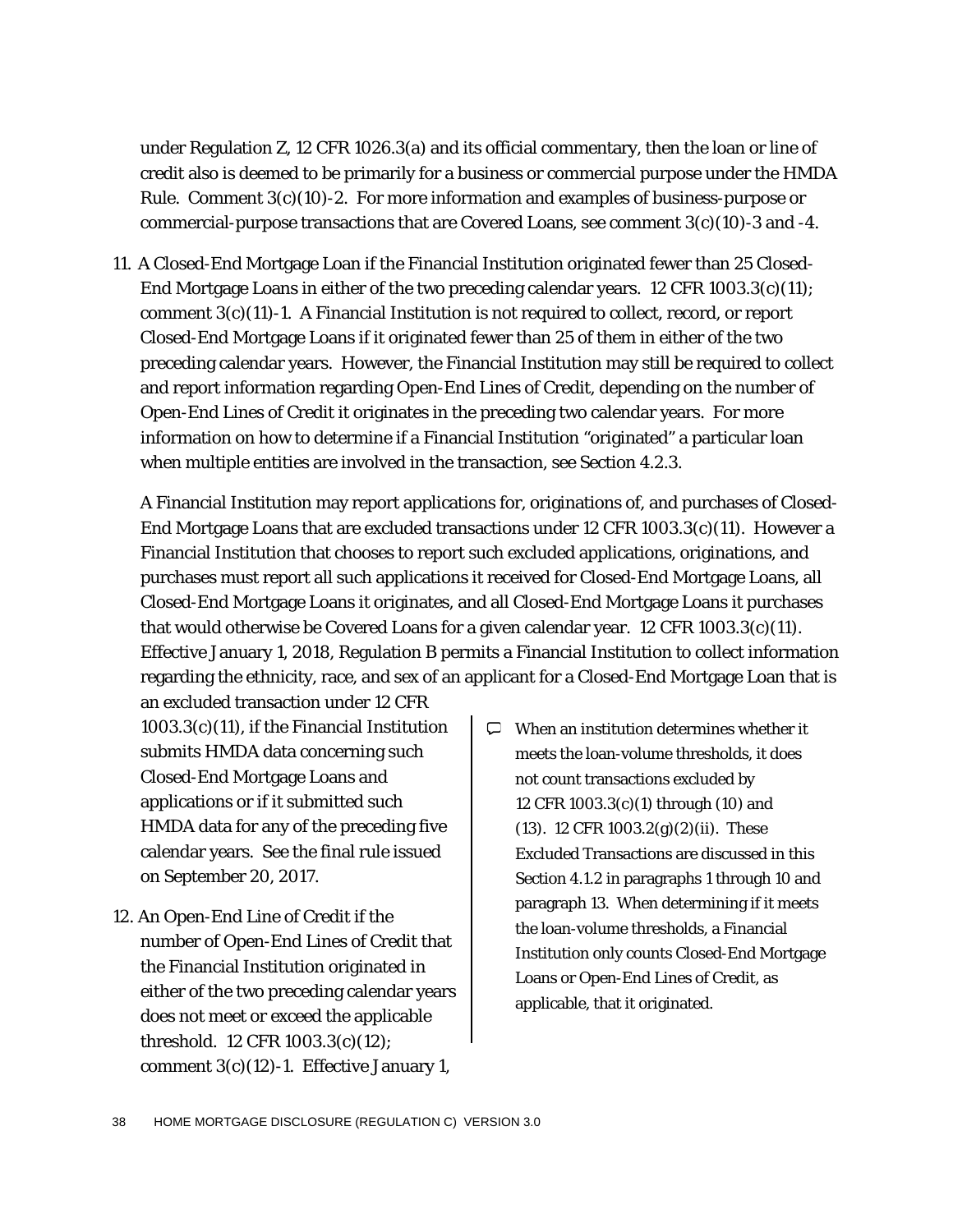2018 until December 31, 2019, the applicable threshold is 500 Open-End Lines of Credit. During this time period, a Financial Institution is not required to collect, record, or report Open-End Lines of Credit if it originated fewer than 500 of them in either of the two preceding calendar years. Effective January 1, 2020, the applicable threshold will be 100 Open-End Lines of Credit. Effective January 1, 2020, a Financial Institution is not required to collect, record, or report Open-End Lines of Credit if it originated fewer than 100 of them in either of the two preceding calendar years. Comment  $3(c)(12)-1$ . However, the Financial Institution will still be required to collect and report information regarding Closed-End Mortgage Loans if it originated at least 25 of them in each of the two preceding calendar years. For more information on how to determine if a Financial Institution "originated" a particular line of credit when multiple entities are involved in the transaction, see Section 4.2.3.

A Financial Institution may report applications for, originations of, or purchases of Open-End Lines of Credit that are excluded transactions under 12 CFR 1003.3(c)(12). However, a Financial Institution that chooses to report such excluded applications, originations, or purchases must report all applications for Open-End Lines of Credit that it receives, all Open-End Lines of Credit it originates, and all Open-End Lines of Credit it purchases that would otherwise be Covered Loans for a given calendar year. 12 CFR 1003.3(c)(12); comment 3(c)(12)-2. Effective January 1, 2018, Regulation B permits a Financial Institution to collect information regarding the ethnicity, race, and sex of an applicant for an Open-End Line of Credit that is an excluded transaction under 12 CFR 1003.3(c)(12), if it submits HMDA data concerning such Open-End Lines of Credits and applications or if it submitted such HMDA data for any of the preceding five calendar years. See the final rule issued on September 20 2017.

13. A transaction that provided (or, in the case of an application, proposed to provide) new funds to the borrower in advance of being consolidated in a New York CEMA classified as a supplemental mortgage under New York Tax Law section 255. However, the transaction is excluded only if final action on the consolidation was taken in the same calendar year as the final action on the new funds transaction. 12 CFR 1003.3(13). Additionally, the transaction is excluded only if, at the time that it originated the transaction providing the new funds, the Financial Institution intended to consolidate the loan into a New York CEMA. This exclusion does not apply to similar preliminary transactions that are consolidated pursuant to laws other than New York Tax Law section 255. Such preliminary transactions under other laws must be reported if they are Covered Loans and are not subject to another exclusion. Comment 3(c)(13)-1.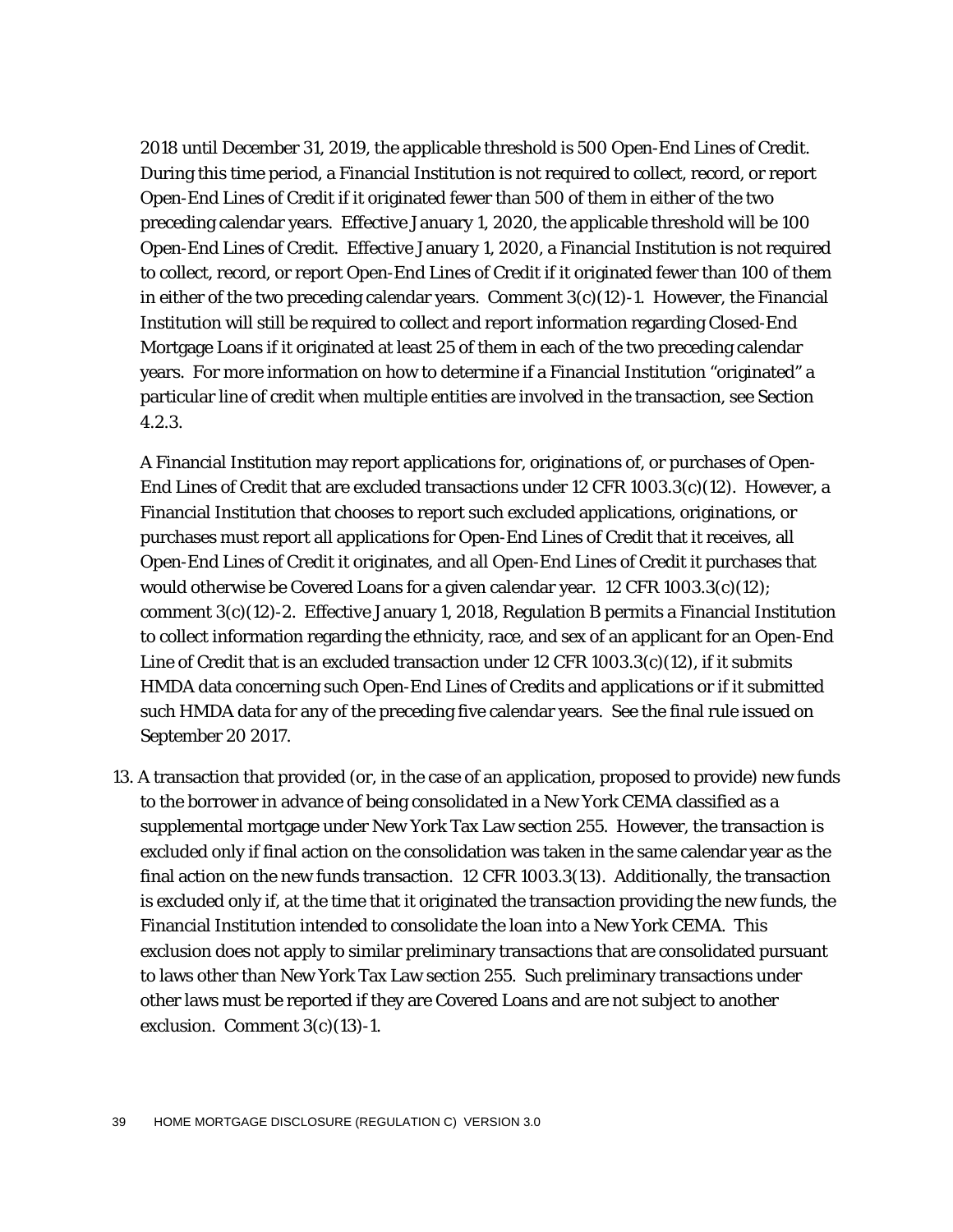New funds provided in advance of being consolidated into a New York CEMA classified as a supplemental mortgage under New York Tax Law section 255 are reported only insofar as they form part of the total amount of the reported New York CEMA. They are not reported as a separate amount. If a New York CEMA that consolidates an excluded preliminary transaction is carried out in a transaction involving an assumption, the Financial Institution reports the New York CEMA and does not report the preliminary transaction separately. Comment 3(c)(13)-1.

## 4.2 Reportable activity

Once a Financial Institution has determined whether a transaction involves a Covered Loan, it must determine whether it has engaged in activity that obligates it to report information about the transaction. Generally, a Financial Institution is required to report information for actions taken on Applications (as that term is defined below) for Covered Loans, originations of Covered Loans, and purchases of Covered Loans. If a Financial Institution receives an Application and that Application results in the Financial Institution originating a Covered Loan, the Financial Institution reports the origination of the Covered Loan, and does not separately report the Application. For more information on when to report information regarding Applications and Covered Loans, see Sections 4.2.1 and 4.2.2. There are special rules that apply if multiple entities are involved in the transaction. These special rules are discussed in Section 4.2.3. There are also partial exemptions that reduce the amount of information that certain Financial Institutions are required to report for a transaction involving a Covered Loan (*i.e.*, an Application for, an origination of, or a purchase of a Covered Loan). These partial exemptions are discussed in Section 4.3.

### 4.2.1 Applications

For purposes of the HMDA Rule, an Application is: (a) an oral or written request (b) for a Covered Loan (c) that is made in accordance with procedures the Financial Institution uses for the type of credit requested. 12 CFR 1003.2(b)(1).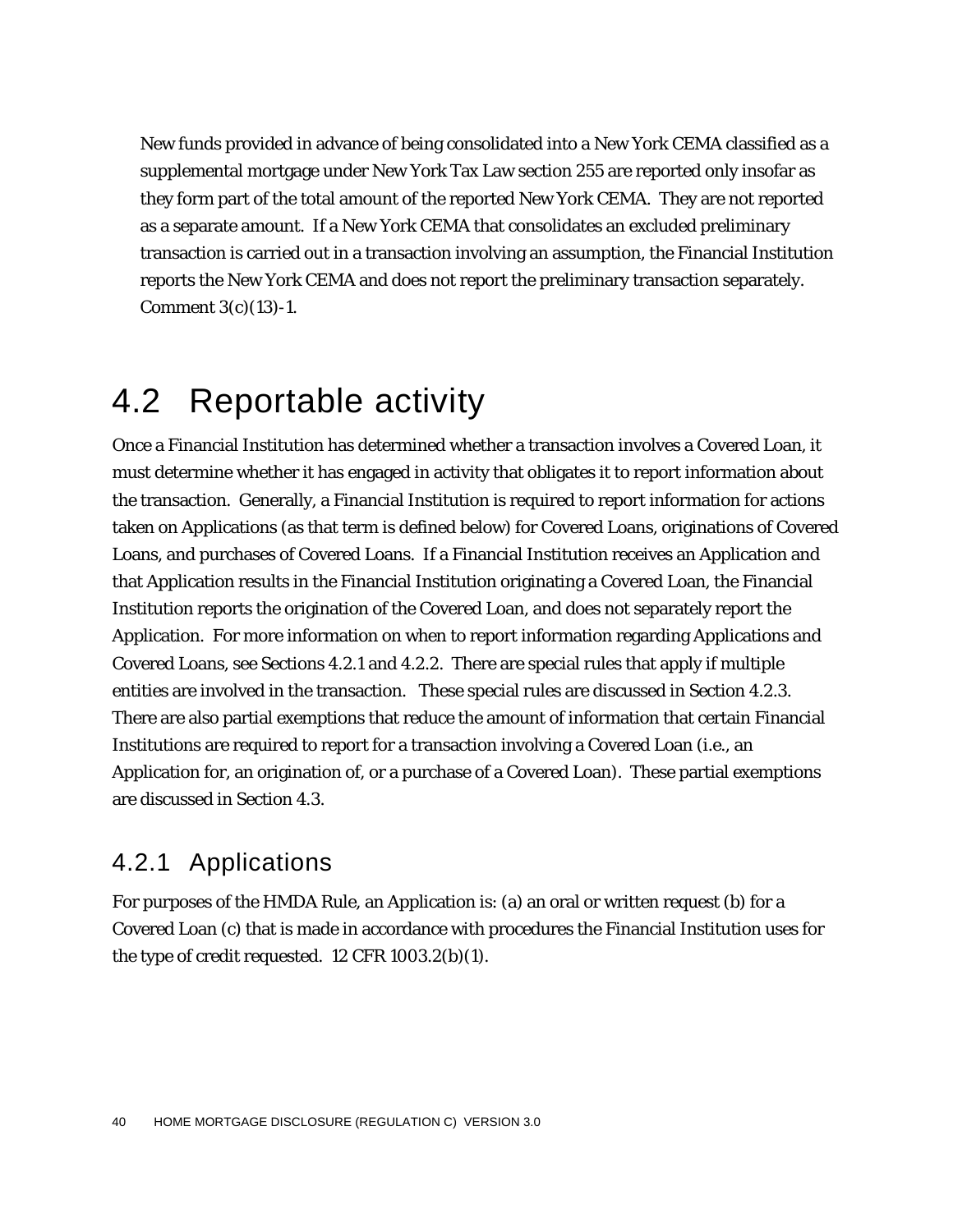This definition of Application is similar to the Regulation B definition, except that prequalification requests<sup>11</sup> are not Applications under the HMDA Rule. Interpretations that appear in the official commentary to Regulation B are generally applicable to the definition of Application under the HMDA Rule, except for those interpretations that include a prequalification request within the definition of Application. Comment 2(b)-1.

Under the HMDA Rule, a request for a preapproval may be treated differently than a request for a prequalification for certain types of loans. The determination of whether a request is a prequalification request (which is not an Application) or a preapproval request (which might be an Application) is based on the HMDA Rule, not on the labels that an institution uses or interpretations of other regulations, such as Regulation B.

A preapproval request is an Application under the HMDA Rule if the request is:

1. For a Home Purchase Loan;

1

- 2. Not secured by a Multifamily Dwelling;
- 3. Not for an Open-End Line Credit or for a Reverse Mortgage;<sup>12</sup> and
- 4. Reviewed under a Preapproval Program (see definition of Preapproval Program immediately below). 12 CFR 1003.2(b)(2).

A Preapproval Program for purposes of the HMDA Rule is a program in which the Financial Institution:

<sup>&</sup>lt;sup>11</sup> Generally, a prequalification request is a request (other than a preapproval request) by a prospective loan applicant for a preliminary determination of whether the prospective loan applicant would likely qualify for credit under the Financial Institution's standards, or for a determination of the amount of credit for which the prospective applicant would likely qualify. The HMDA Rule does not require a Financial Institution to report prequalification requests, even though these requests may constitute "applications" under Regulation B. Comment 2(b)-2.

<sup>&</sup>lt;sup>12</sup> A Reverse Mortgage is a Closed-End Mortgage Loan or an Open-End Line of Credit that is a reverse mortgage transaction as defined in Regulation Z, but without regard to whether the loan or line is secured by a principal dwelling. 12 CFR 1003.2(q).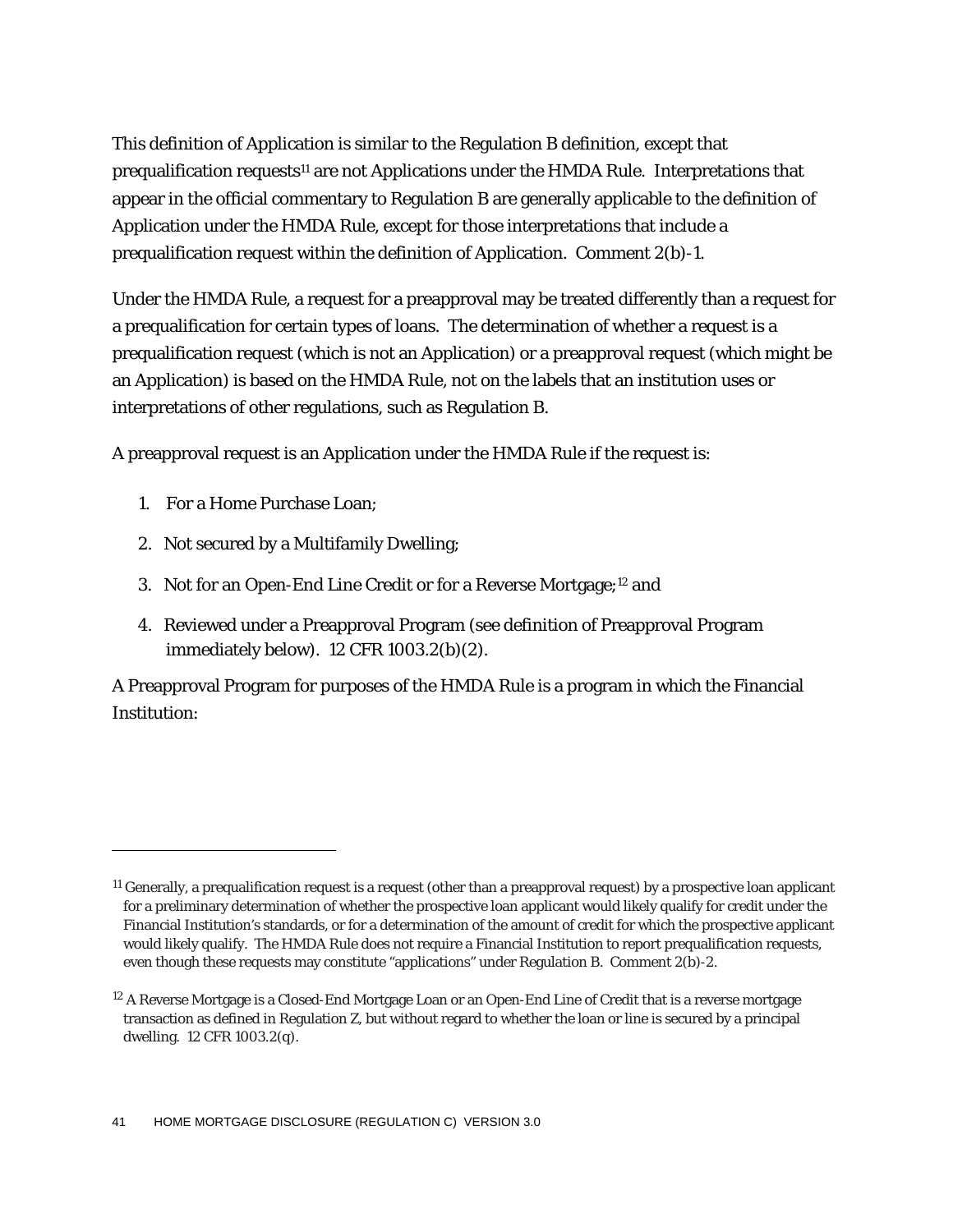- 1. Conducts a comprehensive analysis of the applicant's creditworthiness (including income verification), resources, and other matters typically reviewed as part of the Financial Institution's normal credit evaluation program; and then
- 2. Issues a written commitment that: (a) is for a Home Purchase Loan; (b) is valid for a designated period of time and up to a specified amount, and (c) is subject only to specifically permitted conditions. 12 CFR 1003.2(b)(2).

The written commitment issued as part of the Preapproval Program can be subject to only the following types of conditions:

- 1. Conditions that require the identification of a suitable property;
- 2. Conditions that require that no material change occur regarding the applicant's financial condition or creditworthiness prior to closing; and
- 3. Limited conditions that (a) are not related to the applicant's financial condition or creditworthiness and (b) the Financial Institution ordinarily attaches to a traditional home mortgage application. Examples of conditions ordinarily attached to a traditional home mortgage application include requiring an acceptable title insurance binder or a certificate indicating clear termite inspection and, if the applicant plans to use the proceeds from the sale of the applicant's present home to purchase a new home, a settlement statement showing adequate proceeds from the sale of the present home. 12 CFR 1003.2(b)(2); comment 2(b)-3.

A program that a Financial Institution describes as a "preapproval program" but that does not satisfy the HMDA Rule definition is not a Preapproval Program for purposes of the HMDA Rule. Comment 2(b)-3.

If a Financial Institution does not regularly use procedures to consider requests but instead considers requests on an ad hoc basis, the Financial Institution is not required to treat the ad hoc requests as having been reviewed under a Preapproval Program. However, a Financial Institution should be generally consistent in following uniform procedures for considering such ad hoc requests. Comment 2(b)-3.

Under the HMDA Rule, a Financial Institution must collect, record, and report data regarding an Application it receives if: (1) the Application did not result in the Financial Institution originating a Covered Loan; and (2) the Financial Institution took action on the Application or the applicant withdrew the Application while the Financial Institution was reviewing it. For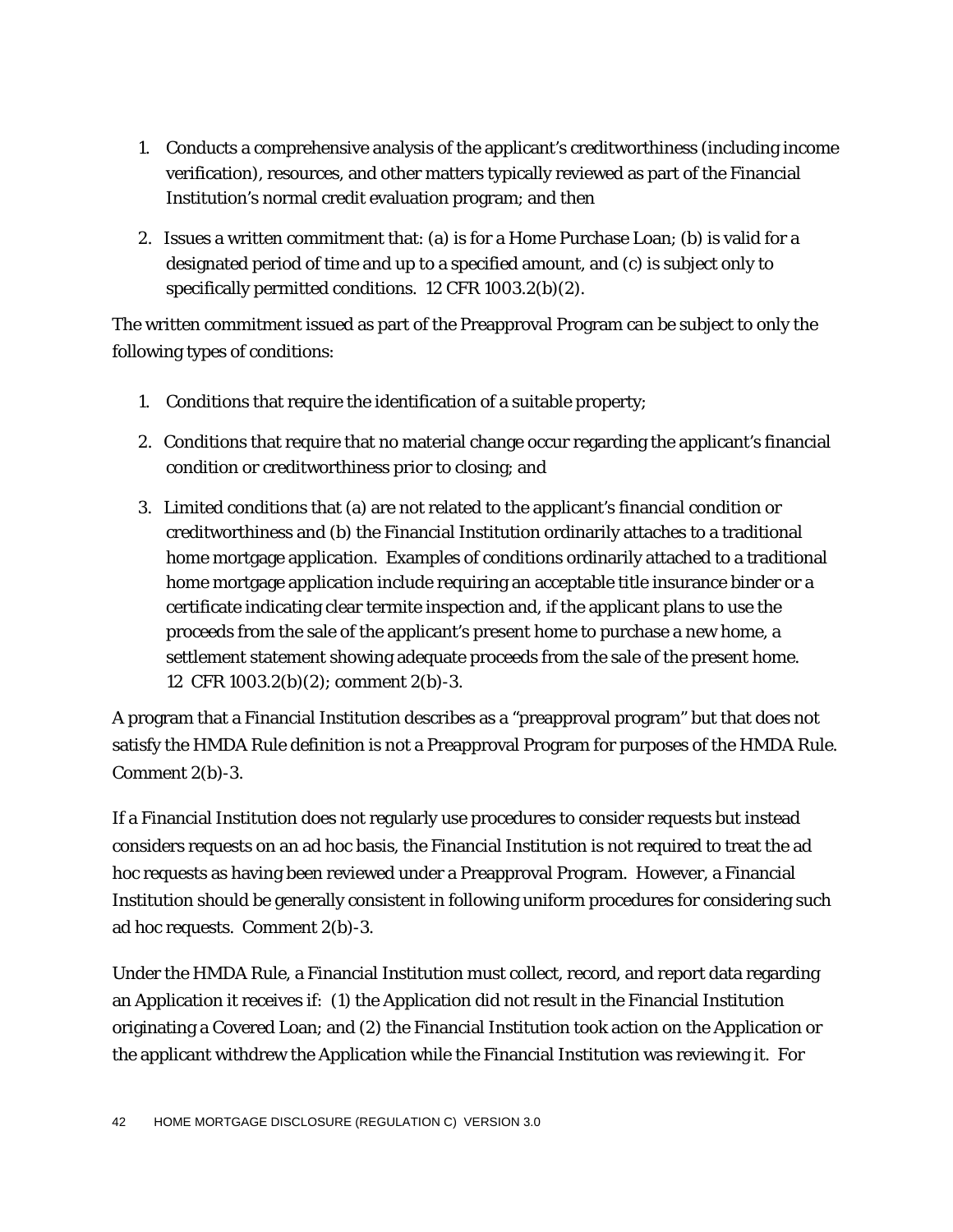example, a Financial Institution reports information regarding an Application that it denied, that it approved but the applicant did not accept, or that it closed for incompleteness. 12 CFR 1003.4(a) and 1003.5(a); comment 4(a)-1. If the Application results in the Financial Institution originating a Covered Loan, the Financial Institution reports the Covered Loan, not the Application itself. For more information on reporting Applications when multiple entities are involved, see Section 4.2.3.

Although requests under Preapproval Programs are Applications, a Financial Institution reports data regarding a request under a Preapproval Program only if the preapproval request is denied or approved but not accepted. A Financial Institution will also report a request under a Preapproval Program that results in the Financial Institution originating a Home Purchase Loan, but it will be reported as an originated Covered Loan. Comment 4(a)-1.ii.

A Financial Institution reports the data for an Application, including a reportable preapproval request, on the LAR for the calendar year during which it takes action even if the Financial Institution received the Application in a previous calendar year. Comment 4(a)-1.iv.

## 4.2.2 Originations and purchases of covered loans

A Financial Institution must collect, record, and report information regarding originations and purchases of Covered Loans. For more information on when a Financial Institution reports the origination or purchase of a Covered Loan when multiple entities are involved, see Section 4.2.3.

A purchase includes a repurchase of a Covered Loan, regardless of whether the Financial Institution chose to repurchase the Covered Loan or was required to repurchase it because of a contractual obligation, and regardless of whether the repurchase occurred within the same calendar year that the Covered Loan was originated or in a different calendar year. Comment  $4(a) - 5.$ 

A purchase does not include a temporary transfer of a Covered Loan to an interim funder or warehouse creditor as part of an interim funding agreement under which the Financial Institution that originated the Covered Loan is obligated to repurchase it for sale to a subsequent investor. Such funding agreements are often referred to as "repurchase agreements" and are sometimes used as the functional equivalents of warehouse lines of credit. Comment  $4(a) - 5.$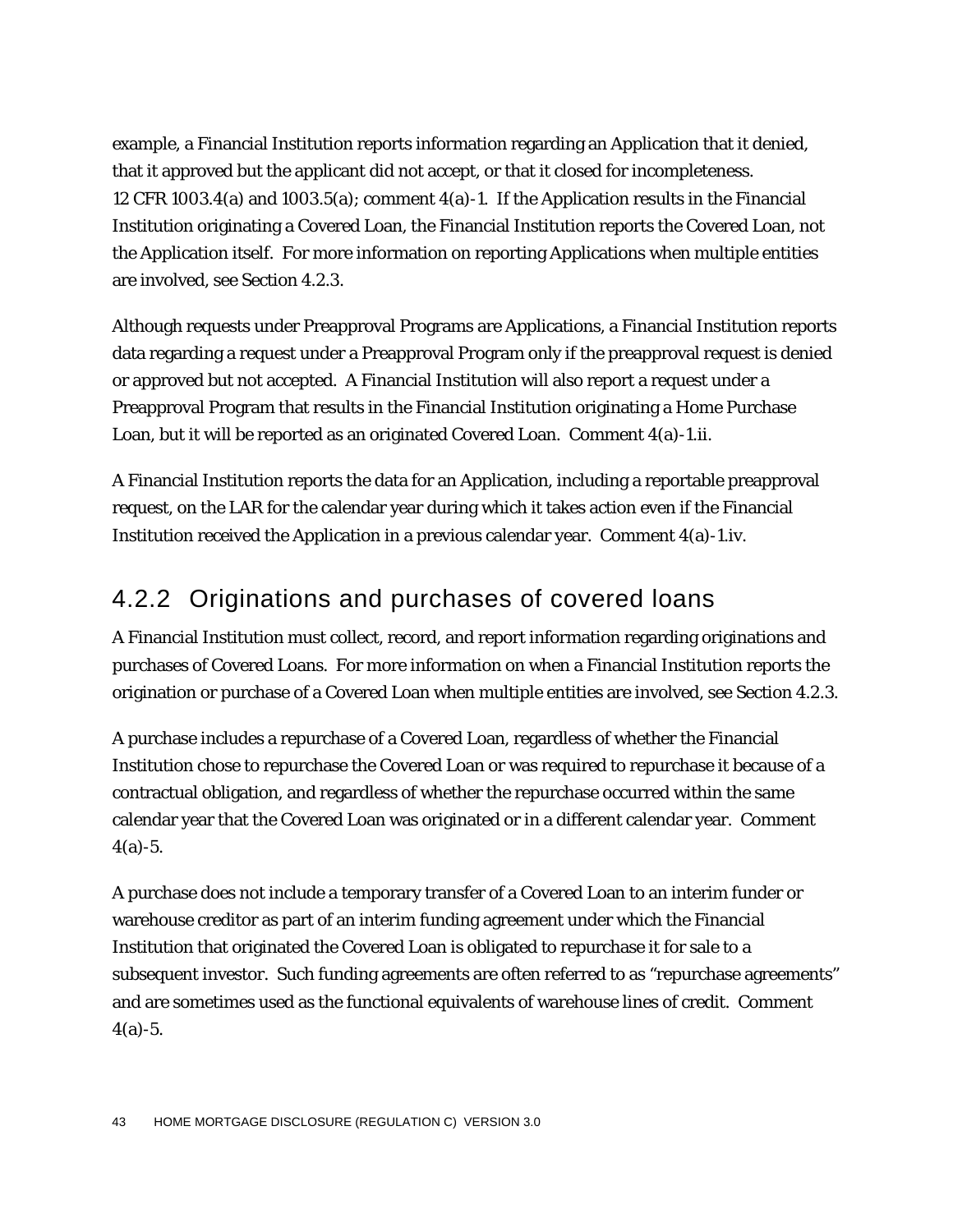## 4.2.3 Transactions involving multiple entities

Only one Financial Institution reports the origination of a Covered Loan. If more than one institution is involved in the origination of a Covered Loan, the institution that makes the credit decision approving the Application before loan closing or account opening is responsible for reporting the origination of the Covered Loan. It is not relevant whether the loan closed in the reporting Financial Institution's name. If more than one institution approved an Application prior to loan closing or account opening and one of those institutions purchased the Covered Loan after closing or account opening, the institution that purchased the Covered Loan after closing or account opening is responsible for reporting the origination of the Covered Loan. Comment 4(a)-2.

If a Financial Institution reports a Covered Loan as an origination, it reports all of the information required to be reported for the origination of a Covered Loan, even if the Covered Loan was not initially payable to the Financial Institution that is reporting the Covered Loan as an origination. Comment 4(a)-2. When reporting a Covered Loan as an origination, a Financial Institution cannot rely on exceptions or exclusions that apply to purchased Covered Loans, but that do not apply to originations of Covered Loans.

If a Financial Institution and other parties review the same Application and the Financial Institution is not responsible for reporting the origination of the resulting Covered Loan, the Financial Institution reports the actions that the Financial Institution took on the Application. For example, the Financial Institution is still required to report the Application if the Financial Institution denied the Application or if the Financial Institution approved the Application but the applicant did not accept the loan. The Financial Institution is also required to report the Application if the Financial Institution was reviewing the Application when it was withdrawn or the file was closed for incompleteness. Comment 4(a)-2.ii.

If a Financial Institution makes a credit decision on a Covered Loan or Application through the actions of an agent, the Financial Institution reports the Application or Covered Loan. State law determines whether one party is the agent of another party. Comment  $4(a)-4$ .

The following examples illustrate when a Financial Institution reports certain transactions related to Covered Loans involving multiple entities.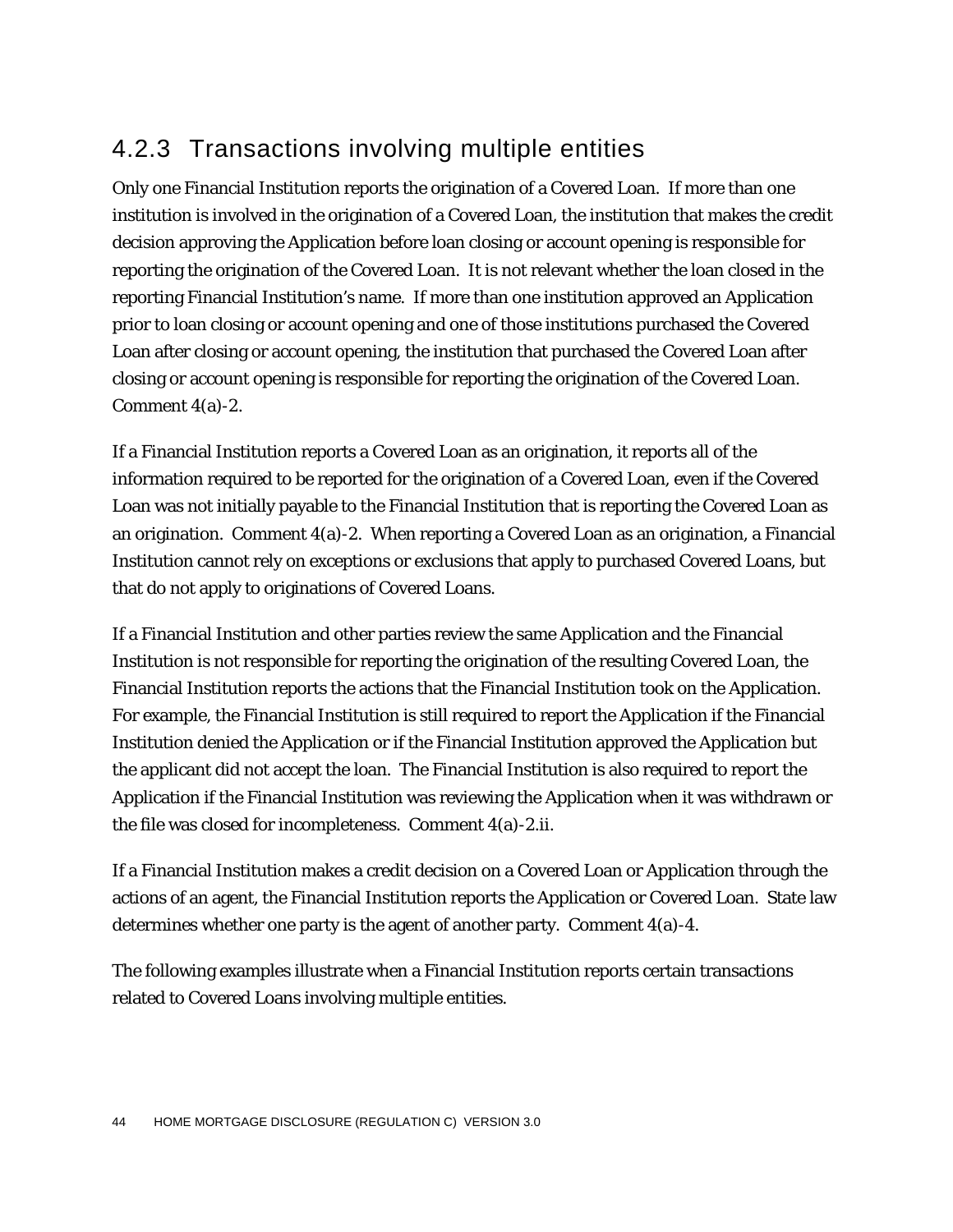**Examples:** Ficus Bank receives an Application for a Covered Loan from an applicant and forwards that Application to Pine Bank, which reviews and approves the Application prior to closing. The loan closes in Ficus Bank's name. Pine Bank purchases the loan from Ficus Bank after closing. Pine Bank is not acting as Ficus Bank's agent when it reviews and approves the Application. Because Pine Bank made the credit decision prior to closing, Pine Bank reports the transaction as an originated Covered Loan, not as a purchased Covered Loan. Ficus Bank does not report the transaction.

Ficus Mortgage Company receives an Application for a Covered Loan from an applicant and forwards that Application to Pine Bank, which reviews and denies the Application before the loan would have closed. Pine Bank is not acting as Ficus Mortgage Company's agent when it reviews and denies the Application. Because Pine Bank makes the credit decision, Pine Bank reports the Application as denied. Ficus Mortgage Company does not report the Application. If, under the same facts, the Application is withdrawn before Pine Bank makes a credit decision, Pine Bank reports the Application as withdrawn, and Ficus Mortgage Company does not report the Application.

Ficus Bank receives an Application for a Covered Loan from an applicant and approves the Application. Ficus Bank closes the loan in its name. Ficus Bank is not acting as Pine Bank's agent when it approves the Application or closes the loan. Pine Bank does not review the Application before closing. Pine Bank purchases the Covered Loan from Ficus Bank. Ficus Bank reports the loan as an originated Covered Loan. Pine Bank reports the loan as a purchased Covered Loan.

Pine Bank reviews an Application and makes a credit decision to approve a Covered Loan using the underwriting criteria provided by Ficus Mortgage Company. Pine Bank is not acting as Ficus Mortgage Company's agent, and no one acting on behalf of Ficus Mortgage Company reviews the Application or makes a credit decision prior to closing. Pine Bank reports the Application or, if the Application results in a Covered Loan, it reports the loan as an originated Covered Loan. If the Application results in a Covered Loan and Ficus Mortgage Company purchases it after closing, Ficus Mortgage Company reports the loan as a purchased Covered Loan.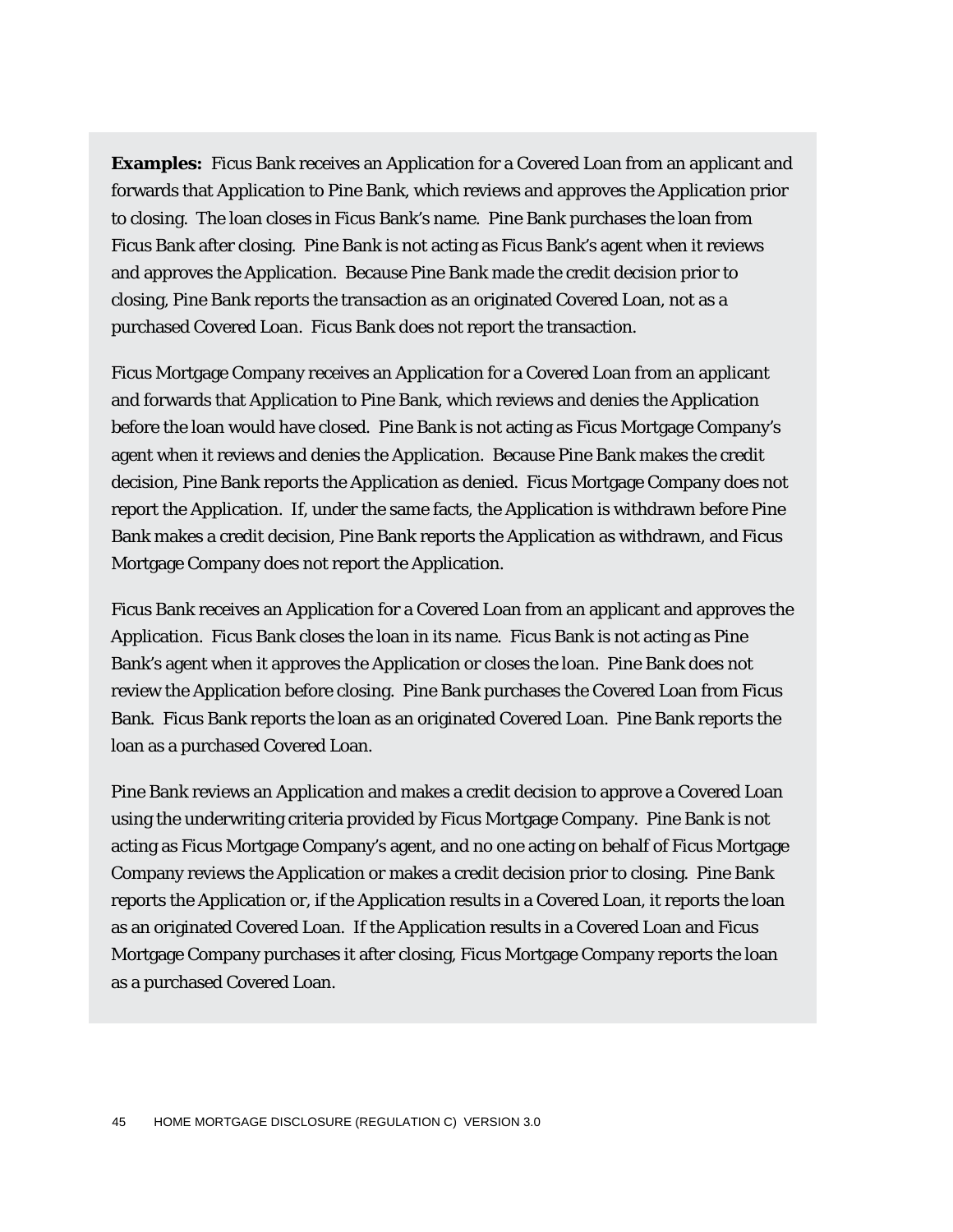**Examples (cont'd)**: Ficus Bank receives an Application for a Covered Loan and forwards it to Aspen Bank and Pine Bank. Ficus Bank makes a credit decision, acting as Elm Bank's agent, and approves the Application. Pine Bank makes a credit decision and denies the Application. Aspen Bank makes a credit decision approving the Application. The applicant does not accept the loan from Elm Bank. The applicant accepts the loan from Aspen Bank and credit is extended. Aspen Bank reports the loan as an originated Covered Loan. Pine Bank reports the Application as denied. Elm Bank reports the Application as approved but not accepted. Ficus Bank does not report the Application.

## 4.3 Partial exemptions

The 2018 Act created partial exemptions from some of the HMDA Rule's requirements. Only certain Financial Institutions are eligible for these partial exemptions, and only certain Covered Loans and Applications are covered under each of the two partial exemptions. If a Covered Loan or Application is covered by a partial exemption, the Financial Institution is not required to collect, record, and report specific data points. The partial exemptions were effective May 24, 2018, and apply to the collection, recording, and reporting of HMDA data on or after that date.

As discussed in Section 4.3.1, only a Financial Institution that is an insured credit union or an insured depository institution is eligible for the partial exemptions. Additionally, as discussed

 $\Box$  Because the partial exemptions were not effective at the beginning of 2018, it is possible that a Financial Institution may have collected and recorded information that it will not be required to report with its 2018 HMDA data. If a Financial Institution that is eligible for a partial exemption collected and recorded data points that it is not required to report due to a partial exemption, the institution may choose to report all, some, or none of those data points for a Covered Loan or Application covered by a partial exemption. If the institution opts to voluntarily report a data point for a transaction covered by a partial exemption, it must report all data fields that are part of that data point.

in Section 4.3.1., an insured depository institution must not have a negative examination history under the Community Reinvestment Act (CRA) to be eligible for the partial exemptions.

As discussed in Section 4.3.2, each of the partial exemptions applies only to certain Covered Loans and Applications and only if an applicable loan-volume threshold is met. An insured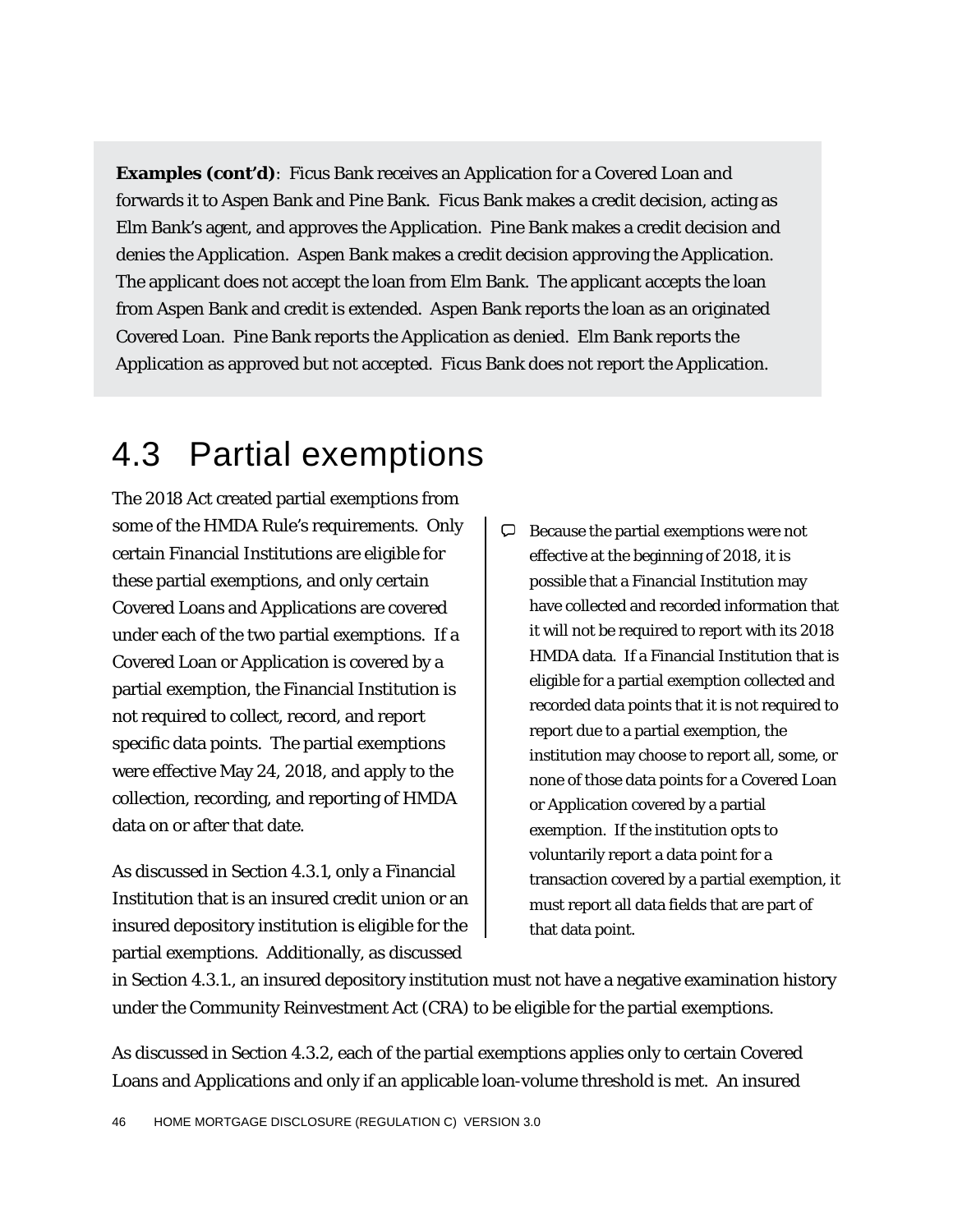depository institution or insured credit union must meet the applicable loan-volume threshold for Closed-End Mortgage Loans in order for a partial exemption to apply to its Closed-End Mortgage Loan transactions, and the applicable loan-volume threshold for Open-End Lines of Credit in order for a partial exemption to apply to its Open-End Line of Credit transactions.

The 2018 Act created partial exemptions, not complete exclusions. Therefore, if a Covered Loan or Application is covered by a partial exemption, the Financial Institution is required to collect, record, and report 22 data points, but is exempt from collecting, recording, and reporting 26 data points for that transaction. Additionally, the Financial Institution may voluntarily report any or all of these 26 data points for a Covered Loan or Application covered by a partial exemption. Section 4.3.3 discusses the scope of the partial exemptions and includes tables that list the data points that are and are not required to be collected, recorded, and reported if a partial exemption applies to a Covered Loan or Application.

## 4.3.1 Eligible Financial Institutions

In order to be eligible for a partial exemption, a Financial Institution must be an:

1. "Insured credit union" as defined in Section 101 of the Federal Credit Union Act, 12 U.S.C. 1752; or

2. "Insured depository institution" as defined in Section 3 of the Federal Deposit Insurance Act, 12 U.S.C. 1813.

Additionally, a Financial Institution that satisfies the definition of "insured depository institution" must not have a negative CRA examination history in order to be eligible for a partial exemption. More specifically, an insured depository institution must not have received either of the following:

- 1. A rating of "need to improve record of meeting community credit needs" during each of its two most recent examinations under Section 807(b)(2) of the CRA; or
- 2. A rating of "substantial noncompliance in meeting community credit needs" on its most recent examination under Section 807(b)(2) of the CRA.

The CRA ratings used to determine if an insured depository institution is eligible for a partial exemption are the institution's two most recent ratings as of December 31 of the preceding year.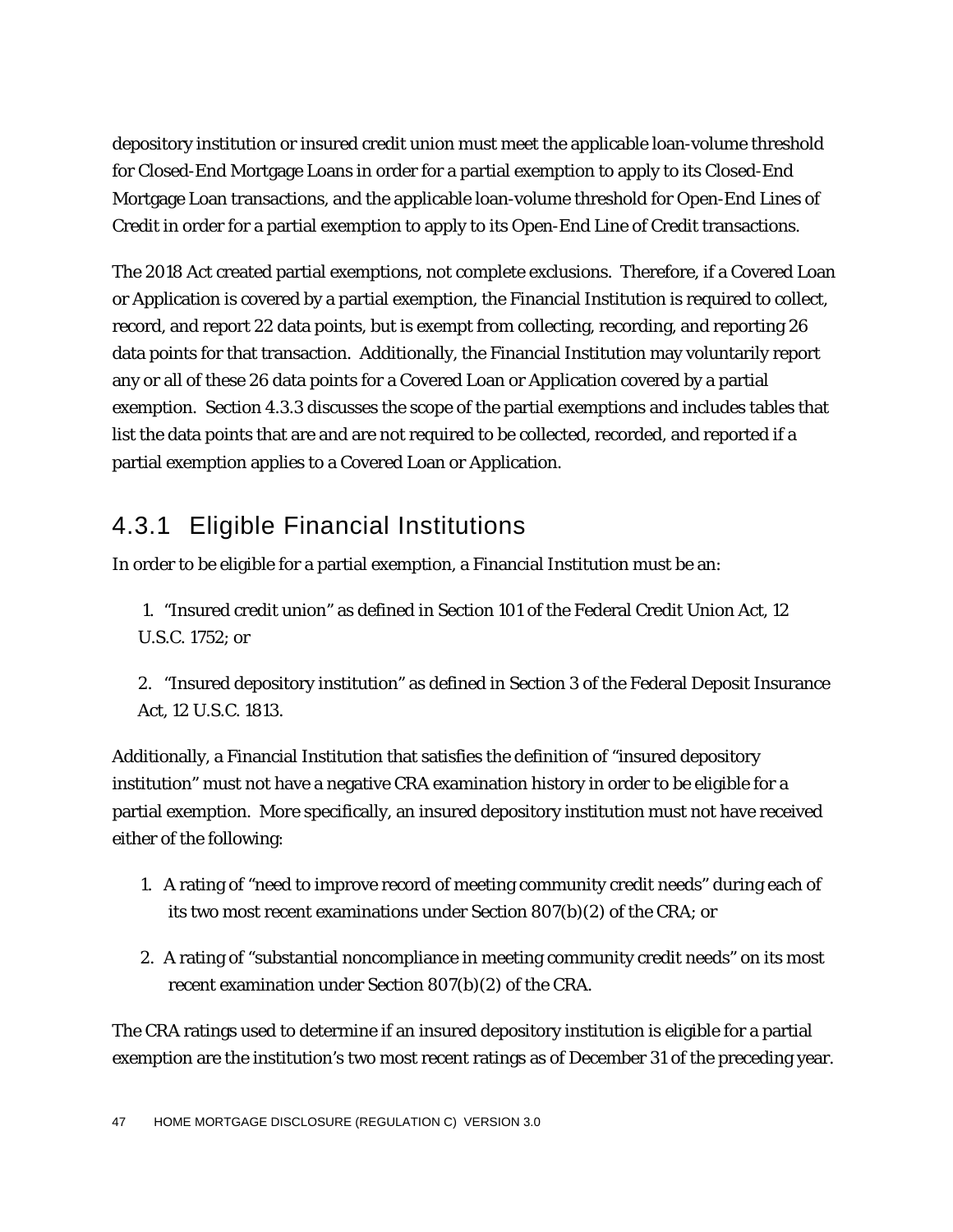A Financial Institution that does not satisfy either the definition of an "insured credit union" or an "insured depository institution" may not rely on either of the partial exemptions, even if it satisfies the loan-volume thresholds discussed in Section 4.3.2. Similarly, an insured depository institution that does not satisfy the criteria regarding CRA examination history cannot rely on either of the partial exemptions.

### 4.3.2 Loan-volume thresholds

In order for a partial exemption to apply to an Application or Covered Loan (including a purchased Covered Loan), an eligible Financial Institution (*i.e.*, an insured depository

institution that does not have a negative CRA examination history or an insured credit union) must also meet the applicable loan-volume threshold.

A partial exemption applies to an eligible Financial Institution's Applications for, originations of, and purchases of Closed-End Mortgage Loans if the institution originated fewer than 500 Closed-End Mortgage Loans in each of the two preceding calendar years.

 $\Box$  When a Financial Institution determines whether it meets the loan-volume thresholds, it does not count transactions excluded by 12 CFR 1003.3(c)(1) through (10) and  $(13)$ . 12 CFR 1003.2(g)(2)(ii). These Excluded Transactions are discussed in Section 4.1.2 in paragraphs 1 through 10 and paragraph 13. When determining if it meets either of the loan-volume thresholds, a Financial Institution only counts Closed-End Mortgage Loans or Open-End Lines of Credit, as applicable, that it originated.

A partial exemption applies to an eligible Financial Institution's Applications for,

originations of, and purchases of Open-End Lines of Credit if the institution originated fewer than 500 Open-End Lines of Credit in each of the two preceding calendar years. However, during 2018 and 2019, a Financial Institution is not required to collect or report any information for Open-End Lines of Credit if the institution originated fewer than 500 Open-End Lines of Credit during either of the two preceding calendar years. This is because, during 2018 and 2019, Open-End Lines of Credit are Excluded Transactions for a Financial Institution that originated fewer than 500 of them during either of the two preceding calendar years. See the discussion regarding Excluded Transactions in Section 4.1.2.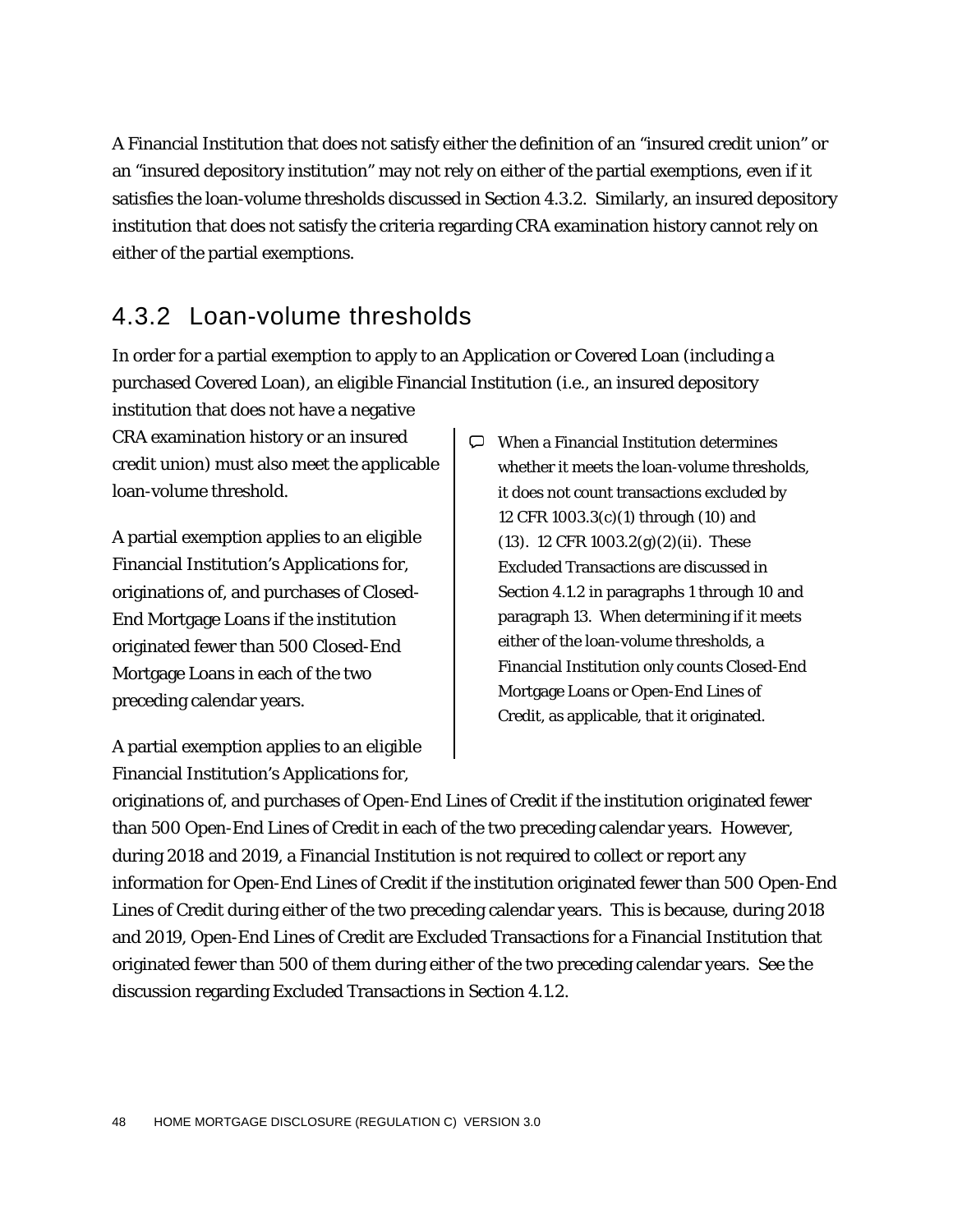The partial exemption for Closed-End Mortgage Loans and the partial exemption for Open-End Lines of Credit operate independently of one another. Thus, in a given calendar year, an eligible Financial Institution may be able to rely on one partial exemption but not the other.

**Example:** Ficus Bank is an insured depository institution as defined in Section 3 of the Federal Deposit Insurance Act, and it received satisfactory ratings in its two most recent CRA examinations as of December 31, 2017. In 2016, Ficus Bank originated 400 Closed-End Mortgage Loans and 510 Open-End Lines of Credit. In 2017, Ficus Bank originated 490 Closed-End Mortgage Loans and 515 Open-End Lines of Credit. In 2018, a partial exemption applies to Ficus Bank's Closed-End Mortgage Loan transactions, but a partial exemption does not apply to Ficus Bank's Open-End Line of Credit transactions. Additionally, because Ficus Bank originated at least 500 Open-End Lines of Credit in both 2016 and 2017, Ficus Bank cannot exclude Open-End Lines of Credit from its reportable transactions in 2018 (*i.e.*, they are not Excluded Transactions as discussed in Section 4.1.2).

### 4.3.3 Collecting, recording, and reporting for transactions covered by a partial exemption

If a partial exemption applies to a Covered Loan or Application (as discussed above), the HMDA Rule does not require the Financial Institution to collect, record, and report some of the data points that the HMDA Rule would otherwise require the institution to collect, record, and report for that transaction. More specifically, if a partial exemption applies to a Covered Loan or Application, a Financial Institution is not required under the HMDA Rule to collect, record, or report the 26 data points listed in the table immediately below.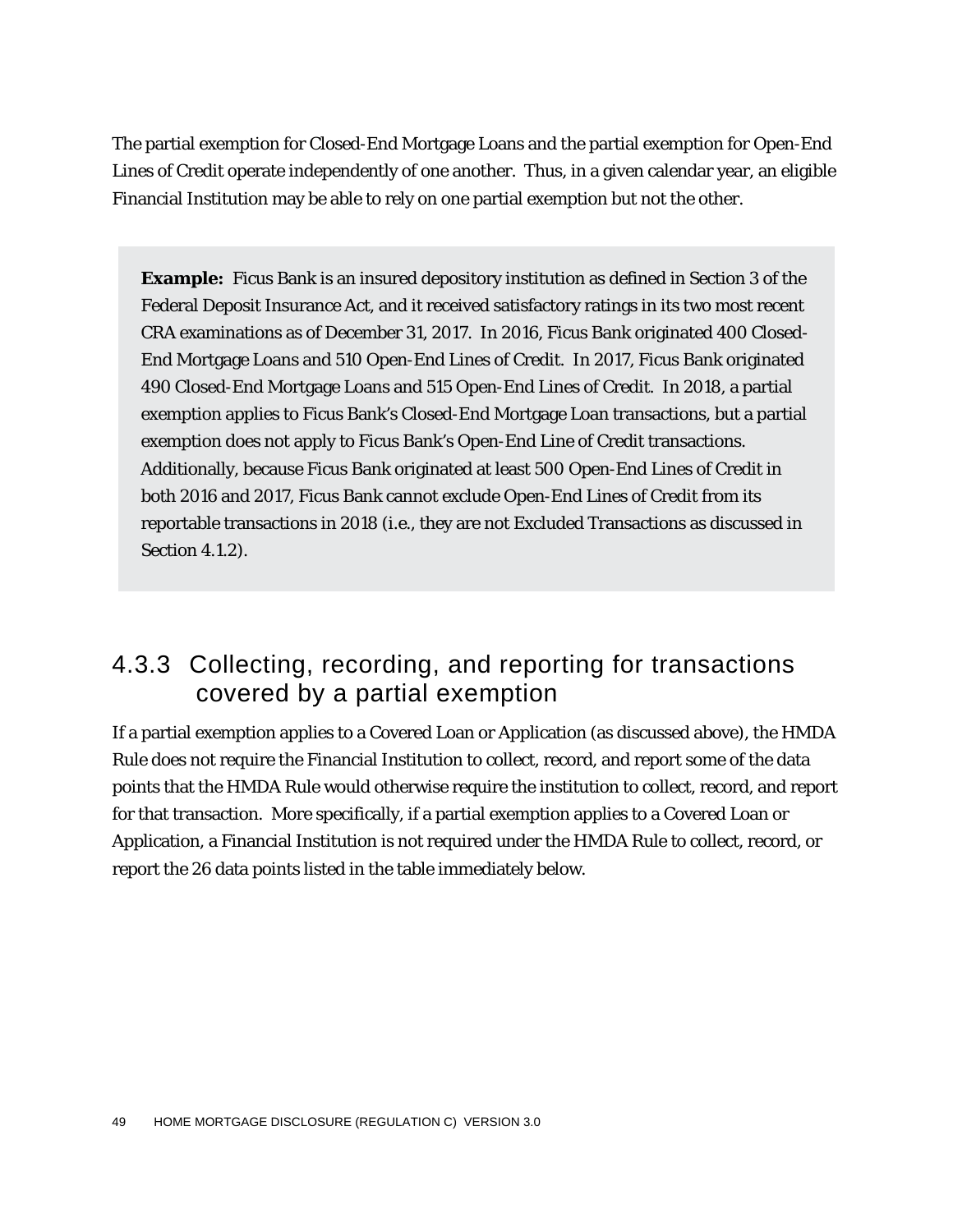### **Data Points Eligible Financial Institutions Need Not Collect or Report under the HMDA Rule For Transactions Covered by a Partial Exemption**

- Universal Loan Identifier (ULI) (1003.4(a)(1)(i))<sup>13</sup>
- Application Channel (1003.4(a)(33))
- Loan Term (1003.4(a)(25))
- Reasons for Denial  $(1003.4(a)(16))^{14}$
- Property Address (1003.4(a)(9)(i))
- Manufactured Home Secured Property Type (1003.4(a)(29))
- Manufactured Home Land Property Interest (1003.4(a)(30))
- Property Value (1003.4(a)(28))
- Multifamily Affordable Units (1003.4(a)(32))
- Debt-to-Income Ratio (1003.4(a)(23))
- Combined Loan-to-Value Ratio (1003.4(a)(24))
- Credit Score (1003.4(a)(15))
- Automated Underwriting System (1003.4(a)(35))
- Interest Rate (1003.4(a)(21))
- Introductory Rate Period (1003.4(a)(26))
- Rate Spread (1003.4(a)(12))
- Non-Amortizing Features (1003.4(a)(27))
- Total Loan Costs or Total Points and Fees (1003.4(a)(17))
- Origination Charges (1003.4(a)(18))
- Discount Points (1003.4(a)(19))
- Lender Credits (1003.4(a)(20))

1

- Prepayment Penalty Term (1003.4(a)(22))
- Reverse Mortgage Flag (1003.4(a)(36))
- Open-End Line of Credit Flag (1003.4(a)(37))
- Business or Commercial Purpose Flag (1003.4(a)(38))
- Mortgage Loan Originator Identifier (1003.4(a)(34))

<sup>&</sup>lt;sup>13</sup> If the Financial Institution chooses not to report a ULI for a Covered Loan or Application covered by a partial exemption, it must report a non-universal loan identifier as discussed in Section 5.2.

<sup>&</sup>lt;sup>14</sup> Certain Financial Institutions supervised by the OCC and the FDIC are required by those agencies to report reasons for denial on their HMDA loan/application registers, even if a partial exemption applies. 12 CFR 27.3(a)(1)(i), 128.6, 390.147.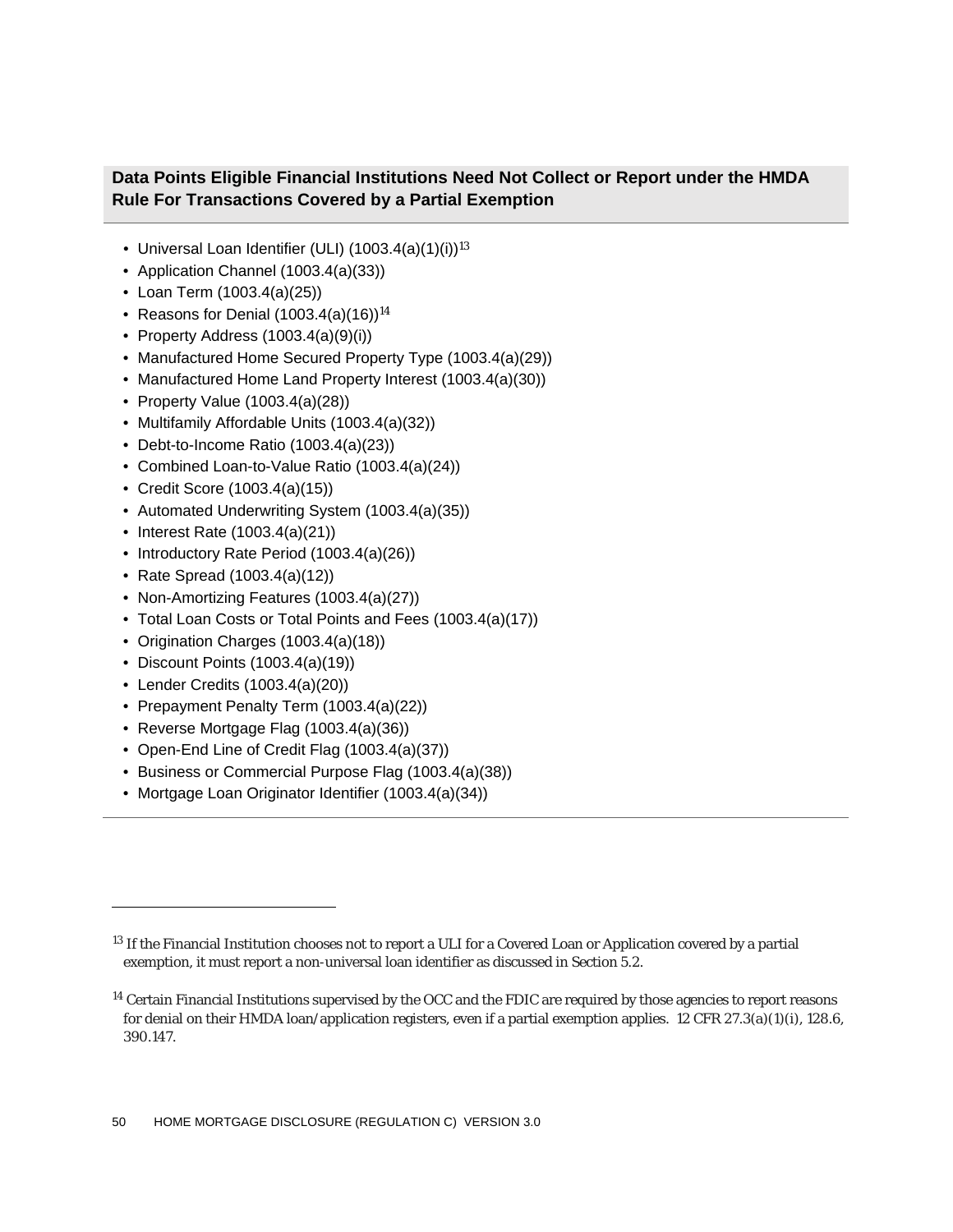A Financial Institution may opt to collect, record, and report one or more of these 26 data points for a Covered Loan or Application that is covered by a partial exemption.

Seven of these 26 data points (*i.e.*, property address, credit score, reasons for denial, total loan costs or total points and fees, non-amortizing features, application channel, and automated underwriting system) have multiple data fields. If a Financial Institution opts to report a data point with multiple fields, it  $\heartsuit$  Property address is one of the data points that a Financial Institution is not required to report if a partial exemption applies to a transaction. However, the state data point is not affected by the 2018 Act or 2018 HMDA Rule, and an institution may not report exempt for state. If a partial exemption applies to a Covered Loan or Application, an institution may report state for the transaction without reporting the other data fields that make up the property address data point (*i.e.*, street address, city, and zip code).

must report all of the data fields that make up that data point.

**Example:** Ficus Bank originates a Covered Loan. A partial exemption applies to the Covered Loan, but Ficus Bank opts to report that the Covered Loan does not have a balloon payment. Balloon payment is one of the data fields for the non-amortizing features data point. The other data fields that make up the non-amortizing features data point are interest-only payments, negative amortization, and other non-amortizing features. Because Ficus Bank chose to report the balloon payment data field, Ficus Bank must also report whether the Covered Loan has interest-only payments, negative amortization, and other non-amortizing features.

If a Financial Institution opts not to report a Universal Loan Identifier (ULI) for a Covered Loan or Application that is covered by a partial exemption, the institution must provide a nonuniversal loan identifier as discussed in Section 5.2.

If a Financial Institution opts not to report one of the 26 data points other than the ULI, the Financial Institution generally reports that the Covered Loan or Application is exempt from that data point. However, if a data point is not applicable to the particular transaction and the transaction is exempt from that data point, the Financial Institution may choose to report either that the data point is not applicable or that the transaction is exempt from the data point.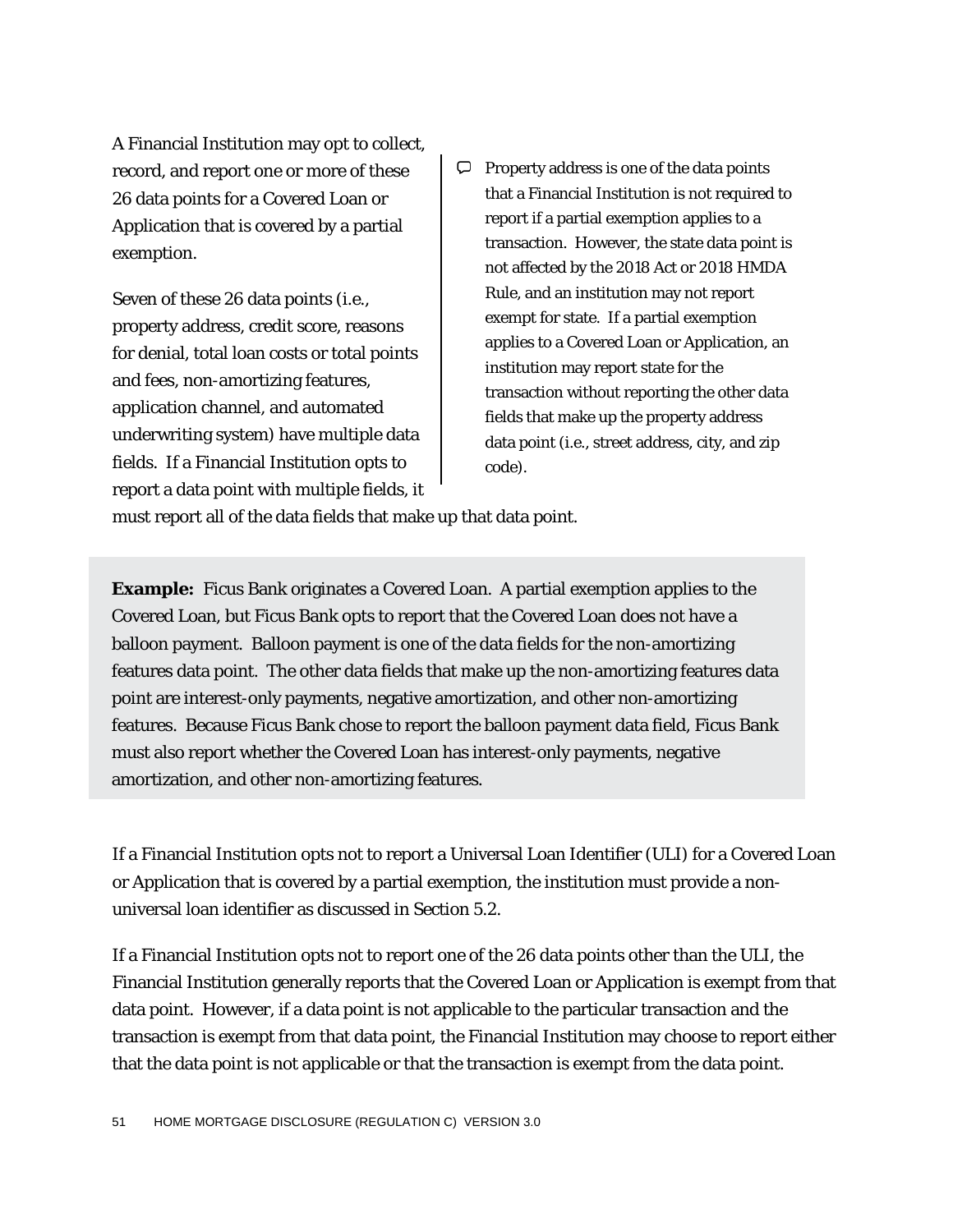**Example:** Ficus Bank originates a Covered Loan. The sole applicant for the Covered Loan is not a natural person. Because the applicant is not a natural person, Ficus Bank would report the debt-to-income ratio data point as not applicable, unless a partial exemption applies to the Covered Loan. If a partial exemption applies to the Covered Loan, Ficus Bank could report either "not applicable" or "exempt" for the debt-to-income ratio data point.

If a Covered Loan or Application is covered by a partial exemption, a Financial Institution must collect, record, and report 22 data points for the Covered Loan or Application. These 22 data points are set forth in the following table.

### **Data Points That Must be Collected and Reported under the HMDA Rule for Covered Loans and Applications Covered by a Partial Exemption**

- Ethnicity (1003.4(a)(10)(i))
- Race (1003.4(a)(10)(i))
- Sex (1003.4(a)(10)(i))
- Age (1003.4(a)(10)(ii))
- Income (1003.4(a)(10)(iii))
- Legal Entity Identifier (LEI) (1003.5(a)(3))
- Application Date (1003.4(a)(1)(ii)
- Preapproval  $(1003.4(a)(4))$
- Loan Type (1003.4(a)(2))
- Loan Purpose (1003.4(a)(3))
- Loan Amount (1003.4(a)(7))
- Action Taken (1003.4(a)(8)(i))
- Action Taken Date  $(1003.4(a)(8)(ii))$
- State (1003.4(a)(9)(ii)(A))
- County (1003.4(a)(9)(ii)(B))
- Census Tract (1003.4(a)(9)(ii)(C))
- Construction Method (1003.4(a)(5))
- Occupancy Type (1003.4(a)(6)
- Lien Status (1003.4(a)(14))
- Number of Units (1003.4(a)(31))
- HOEPA Status (1003.4(a)(13))
- Type of Purchaser (1003.4(a)(11))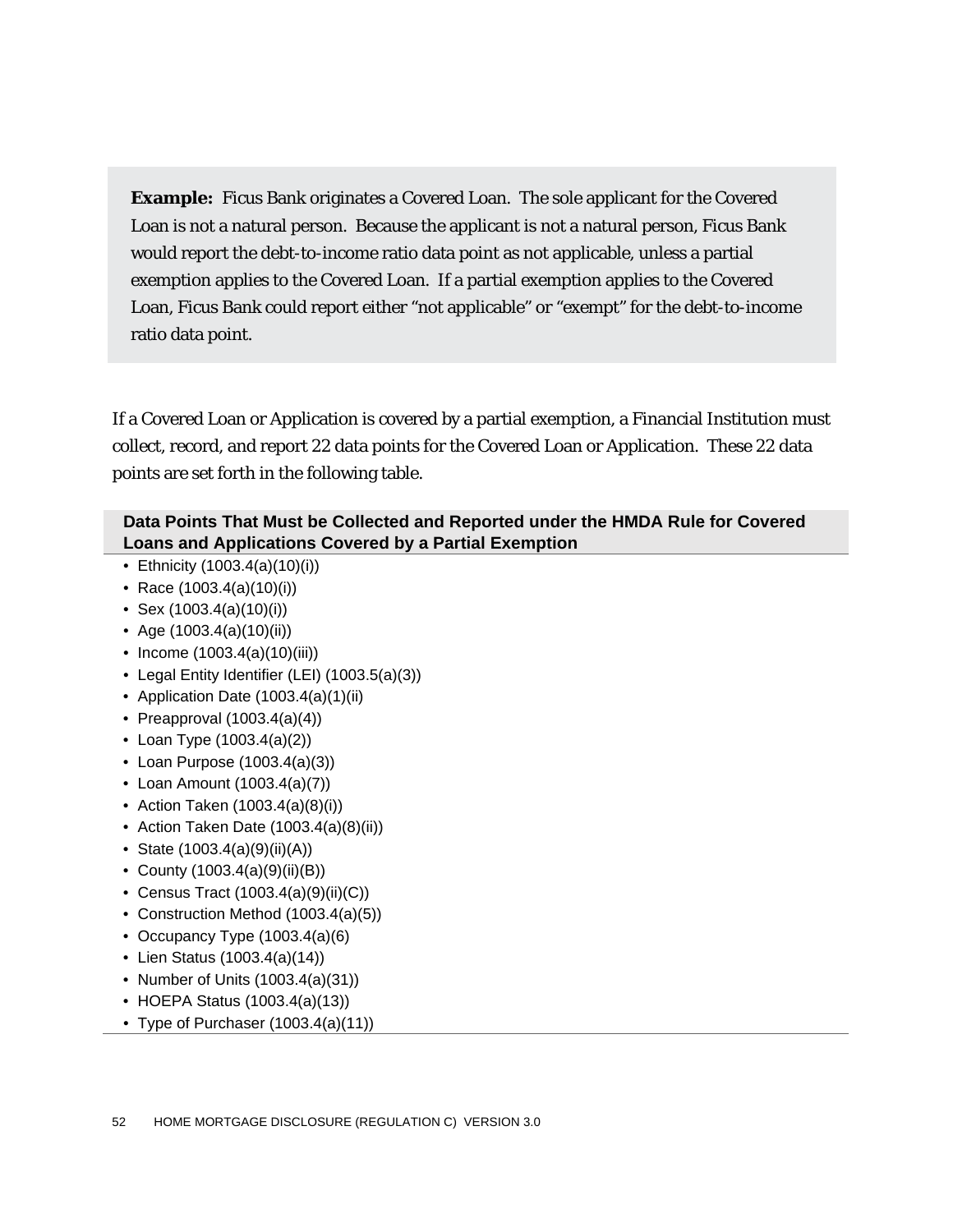Because the partial exemptions do not affect these 22 data points, Financial Institutions must continue to collect and report these 22 data points for Covered Loans and Applications in the manner specified in the 2015 HMDA Rule, as amended and clarified by the 2017 HMDA Rule. As discussed above, during 2018 and 2019, a Financial Institution is not required to collect or report any information for Open-End Lines of Credit if the institution originated fewer than 500 of them during either of the two preceding calendar years. See the discussion regarding Excluded Transactions in Section 4.1.2.

For more information on reporting data points if a Covered Loan or Application is covered by a partial exemption, see Section 5 of this guide and the Filing Instructions Guide that incorporates the 2018 HMDA Rule available at [http://www.consumerfinance.gov/data-research/hmda/for](http://www.consumerfinance.gov/data-research/hmda/for-filers)[filers.](http://www.consumerfinance.gov/data-research/hmda/for-filers)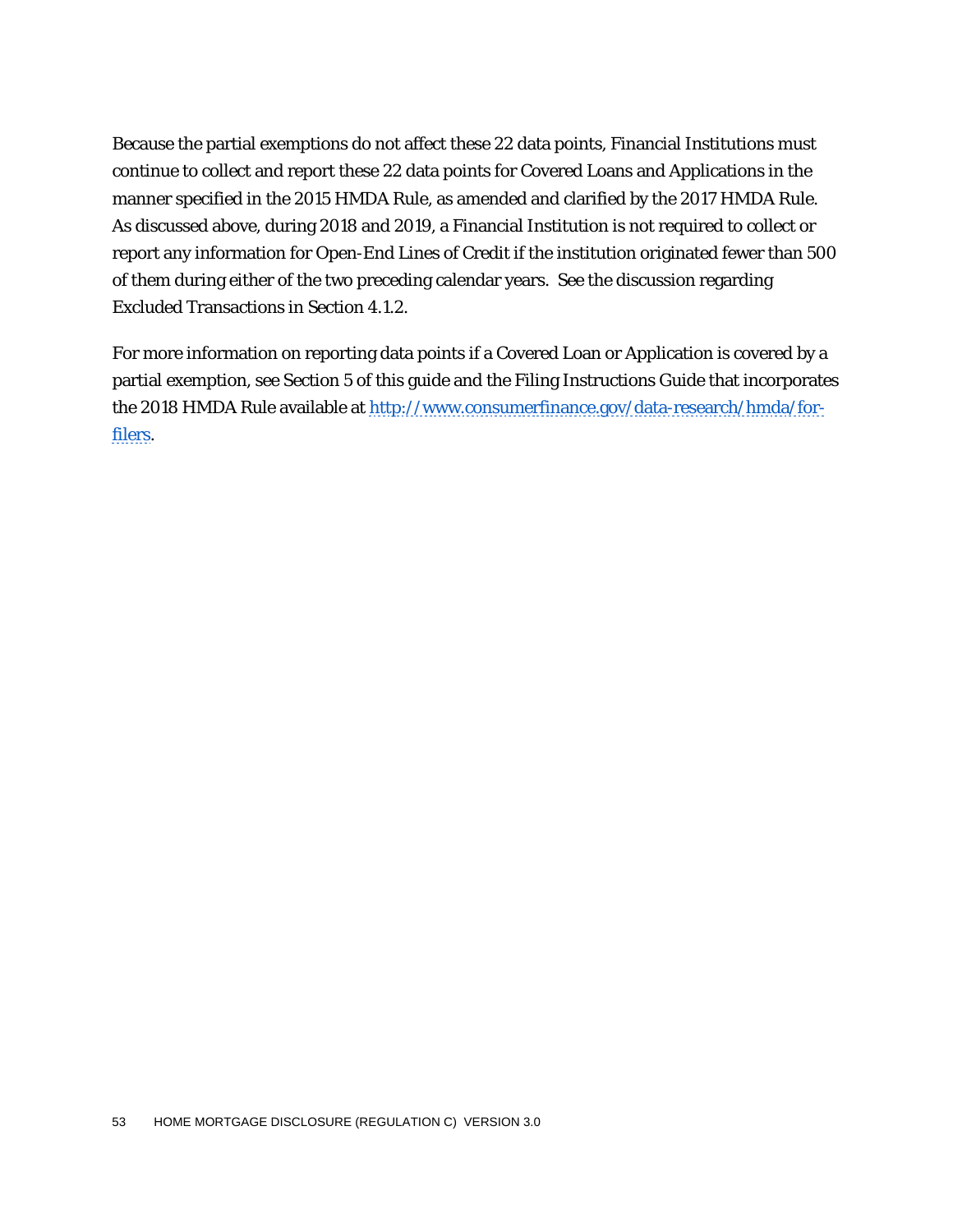# 5. Reportable data

The HMDA Rule changes the data that must be collected, recorded, and reported for Covered Loans and Applications. Effective January 1, 2018, it modifies some existing data points and adds new data points. 12 CFR 1003.4. Effective May 24, 2018, a Financial Institution is not required to collect, record, or report some of the data points under the HMDA Rule for Covered Loans and Applications covered by a partial exemption. The partial exemptions, including the data points that need not be reported for a Covered Loan or Application covered by a partial exemption, are discussed in Section 4.3.

Unless a partial exemption applies, a Financial Institution collects, records, and reports the new and modified data points under the HMDA Rule for Applications and Covered Loans on which final action is taken on or after January 1, 2018. If a Financial Institution receives an Application in 2017 but takes final action on it in 2018, it is required to collect, record, and report the new and modified data points under the HMDA Rule. A Financial Institution collects, records, and reports the new and modified data points, to the extent that they apply to purchased loans, for purchases of Covered Loans that occur on or after January 1, 2018.

If a partial exemption applies to a Covered Loan or Application, the Financial Institution is not required to collect, record, or report 26 data points for that transaction as described in Section 4.3.3. It must collect, record, and report the remaining 22 data points as required under the HMDA Rule and as discussed in Section 4.3.3.

This section describes the HMDA Rule's reportable data points and provides guidance on how to report them. For more information on reporting Covered Loans and Applications covered by a partial exemption, see Section 4.3.3. Additional instructions for reporting data points are available in the Filing Instructions Guides at [http://www.consumerfinance.gov/data](http://www.consumerfinance.gov/data-research/hmda/for-filers)[research/hmda/for-filers.](http://www.consumerfinance.gov/data-research/hmda/for-filers)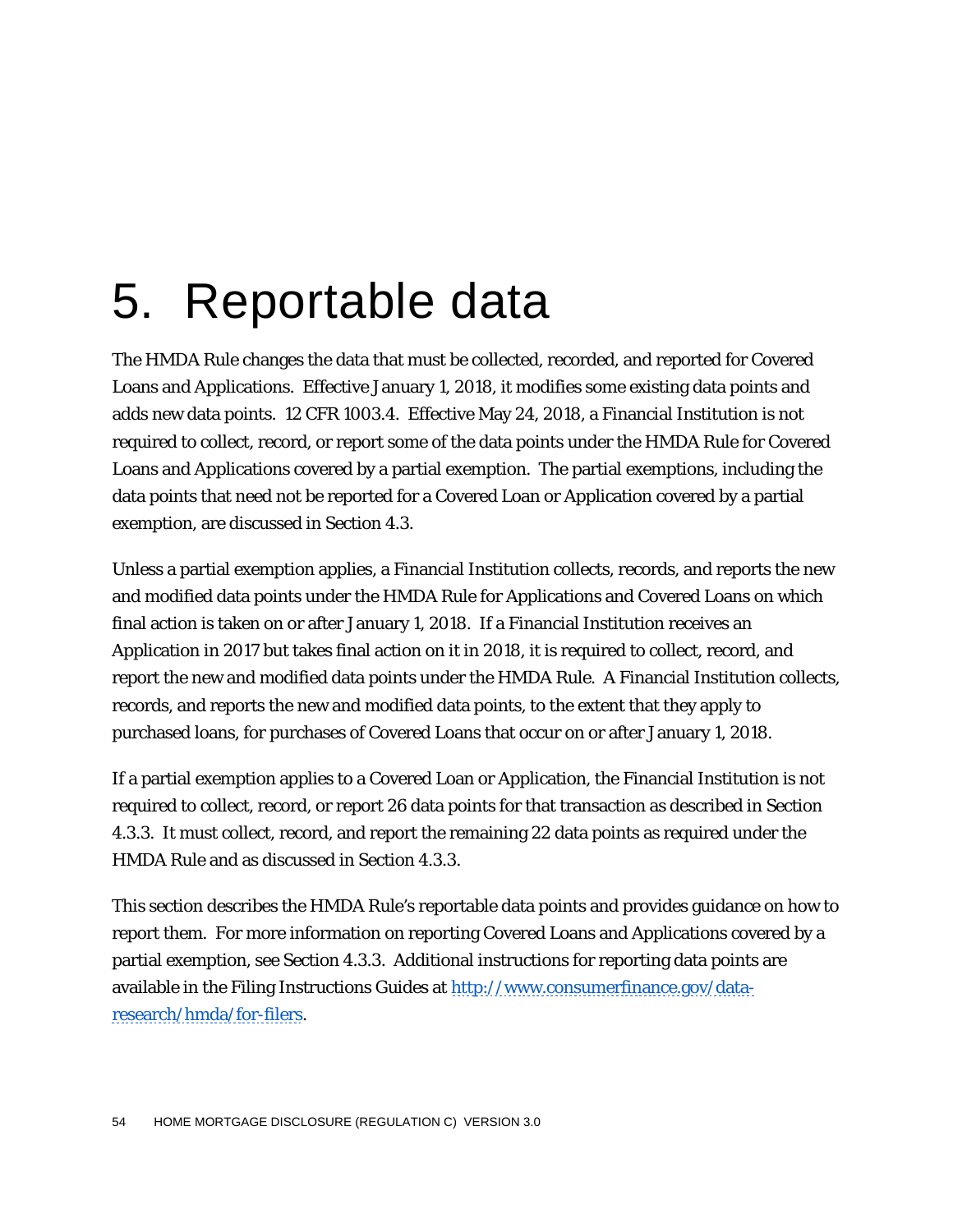# 5.1 Applicant information

A Financial Institution must report information about ethnicity, race, and sex for applicants who are natural persons. Appendix B to Regulation C provides instructions on how to collect ethnicity, race, and sex information. The HMDA Rule modifies the requirements for collecting and reporting an applicant's ethnicity, race, and sex and requires that the applicant's age be collected and reported. Financial Institutions will continue to collect and report income.

The HMDA Rule amends the instructions in appendix B and provides a new sample data collection form.

## 5.1.1 Collection

The instructions in appendix B to the HMDA Rule require a Financial Institution:

1. To ask an applicant for ethnicity, race, and sex information regardless of whether the Application is taken in person, by mail, by telephone, or on the internet. A Financial Institution cannot require the applicant to provide this information.

When a Financial Institution requests ethnicity and race information from an applicant under the HMDA Rule, it must offer the applicant the option of selecting more than one ethnicity and race and must permit the applicant to self-identify using aggregate categories and disaggregated subcategories. When a Financial Institution requests the applicant's ethnicity and race, the aggregate categories must be broken down into disaggregated subcategories. For example, the aggregate category of Hispanic or Latino must be broken down into the subcategories of Mexican, Puerto Rican, Cuban, or Other Hispanic or Latino. Similarly, the Asian and Native Hawaiian or Other Pacific Islander categories also must be broken down into their respective disaggregated subcategories.

An applicant must be permitted to select one or more race or ethnicity subcategories even if the applicant has not selected a race or ethnicity aggregate category. For example, an applicant could select Mexican even if the applicant has not selected Hispanic or Latino.

The applicant must also be permitted to provide certain additional information. For example, an applicant must be permitted to provide a particular Hispanic or Latino ethnicity that is not provided on the collection form. An applicant must be permitted to provide this information even if the applicant has not selected the Other Hispanic or Latino category. Similarly, the applicant must be permitted to provide a particular Asian race or a particular Pacific Islander race that is not provided on the collection form. An applicant must be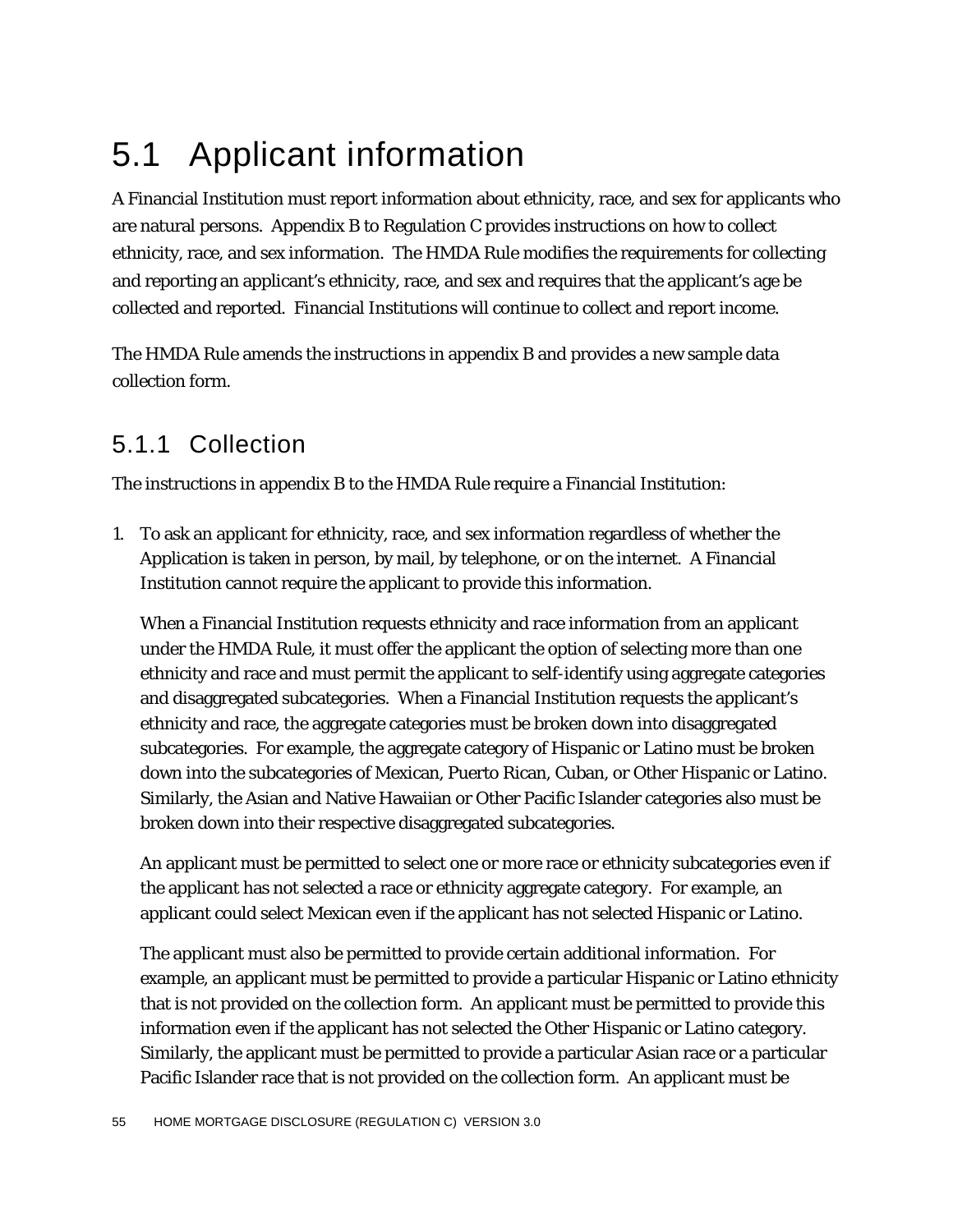permitted to provide this information even if the applicant has not selected the Other Asian or Other Pacific Islander category. An applicant must also be permitted to provide a particular American Indian or Alaska Native enrolled or principal tribe even if the applicant has not selected the American Indian or Alaska Native race category. Appendix B to Part 1003.

For an illustration of the information that a Financial Institution must ask about an applicant's ethnicity, race, and sex, see the sample data collection form in  $\frac{Attention}{data}$ .

- 2. To inform the applicant that: (a) Federal law requires the information be collected in order to protect consumers and to monitor compliance with Federal statutes that prohibit discrimination against applicants; and (b) if the information is not provided where the Application is taken in person, the Financial Institution is required to note the information on the basis of visual observation or surname.
- 3. To collect the applicant's ethnicity, race, and sex based on visual observation or surname if the applicant chooses not to provide the information for an Application that is taken in person. Appendix B to Part 1003.

For an Application taken in person, there are special requirements if the applicant declines to provide the information regarding ethnicity, race, and sex. The Financial Institution must note that the applicant did not provide the information and then collect the applicant's ethnicity, race, and sex on the basis of visual observation or surname. When a Financial Institution collects an applicant's ethnicity, race, and sex on the basis of visual observation or surname, the Financial Institution must select from the following aggregate categories: ethnicity (Hispanic or Latino; not Hispanic or Latino); race (American Indian or Alaska Native; Asian; Black or African American; Native Hawaiian or Other Pacific Islander; White); sex (male; female). The Financial Institution does not use the disaggregated categories. Only an applicant may self-identify as being of a particular ethnic or racial subcategory.

If a Financial Institution accepts an Application through electronic media with a video component, it must treat the Application as taken in person. However, if a Financial Institution accepts an Application through electronic media without a video component, it must treat the Application as accepted by mail. Appendix B to Part 1003.

If the applicant (1) begins an Application by mail, internet, or telephone, (2) does not provide the requested information, (3) does not select "I do not wish to provide this information," and (4) meets with the Financial Institution in person to complete the Application, the Financial Institution must request the applicant's ethnicity, race, and sex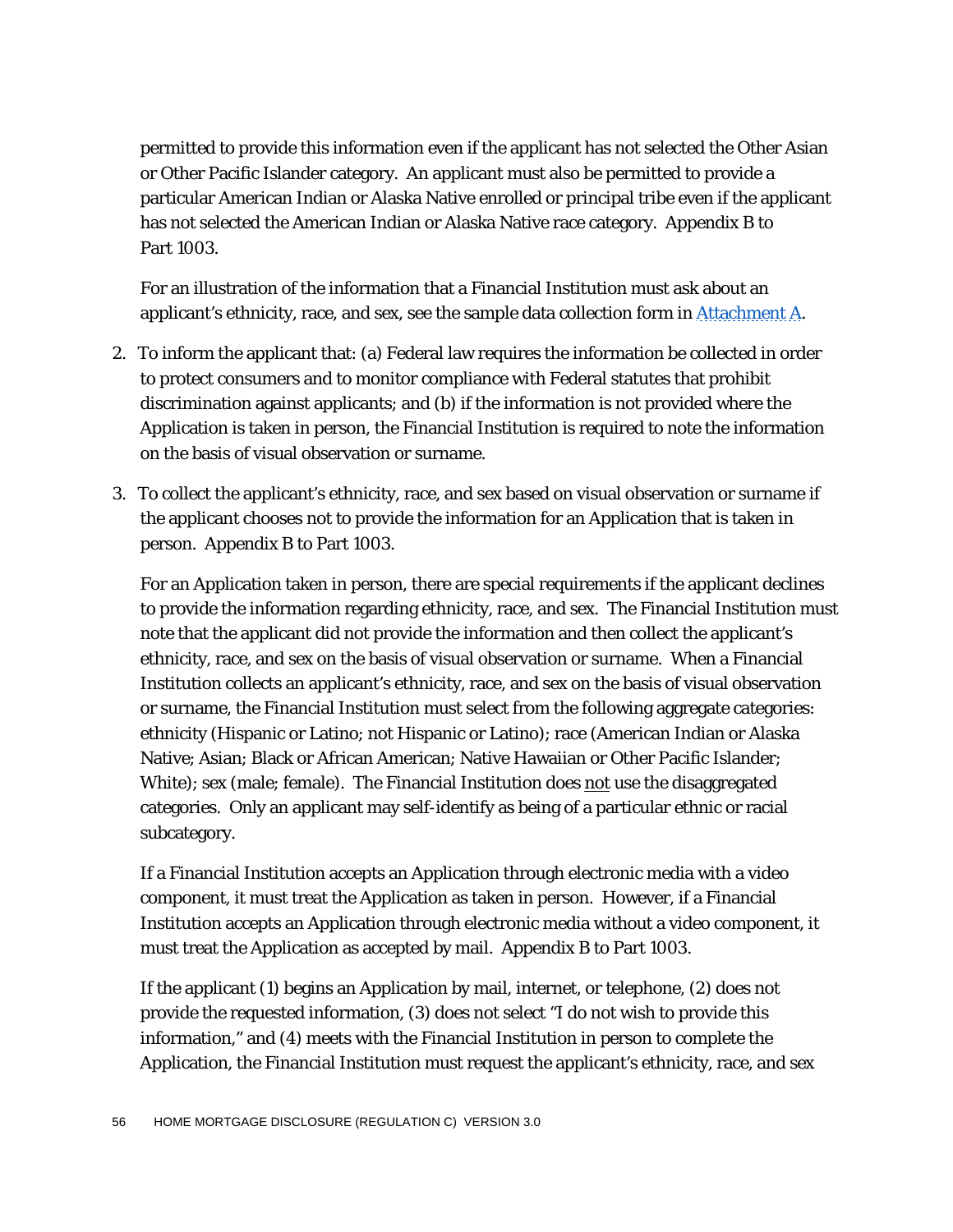when the Financial Institution meets with the applicant in person. If the applicant does not provide the requested information during the in-person meeting, the Financial Institution must collect the information on the basis of visual observation or surname. If the meeting occurs after the Application process is complete (*e.g.*, at loan closing or account opening), the Financial Institution is not required to obtain the applicant's ethnicity, race, and sex. Appendix B to Part 1003.

A Financial Institution may collect the required information regarding the ethnicity, race, and sex of an applicant on an Application form, or on a separate form that refers to the Application (sometimes called a collection form). For Applications taken by telephone, a Financial Institution must state the information in the collection form orally. Appendix B to Part 1003.

Because the HMDA Rule changes the information that must be included on an Application form or other collection form, Financial Institutions must revise their forms. A Financial Institution must use a revised collection or Application form that includes the disaggregated categories for Applications received on or after January 1, 2018.

On September 26, 2016, the Bureau issued an Approval Notice that permits (but does not require) Financial Institutions to use a revised collection or Application form that includes the disaggregated categories for Applications received during 2017. For Applications received between January 1, 2017 and December 31, 2017, a Financial Institution may use a revised collection or Application form that permits applicants to self-identify using disaggregated ethnic and race categories as instructed in the HMDA Rule. Alternatively, for Applications received before January 1, 2018, a Financial Institution may collect applicant information using a collection form that complies with the Regulation C requirements in effect prior to January 1, 2018.

The HMDA Rule provides a transition provision that allows a Financial Institution to report the applicant's ethnicity, race, and sex under the Regulation C requirements in effect at the time that the Financial Institution collects the information, not when the Financial Institution takes final action on the Application. Comment  $4(a)(10)(i)-2$ .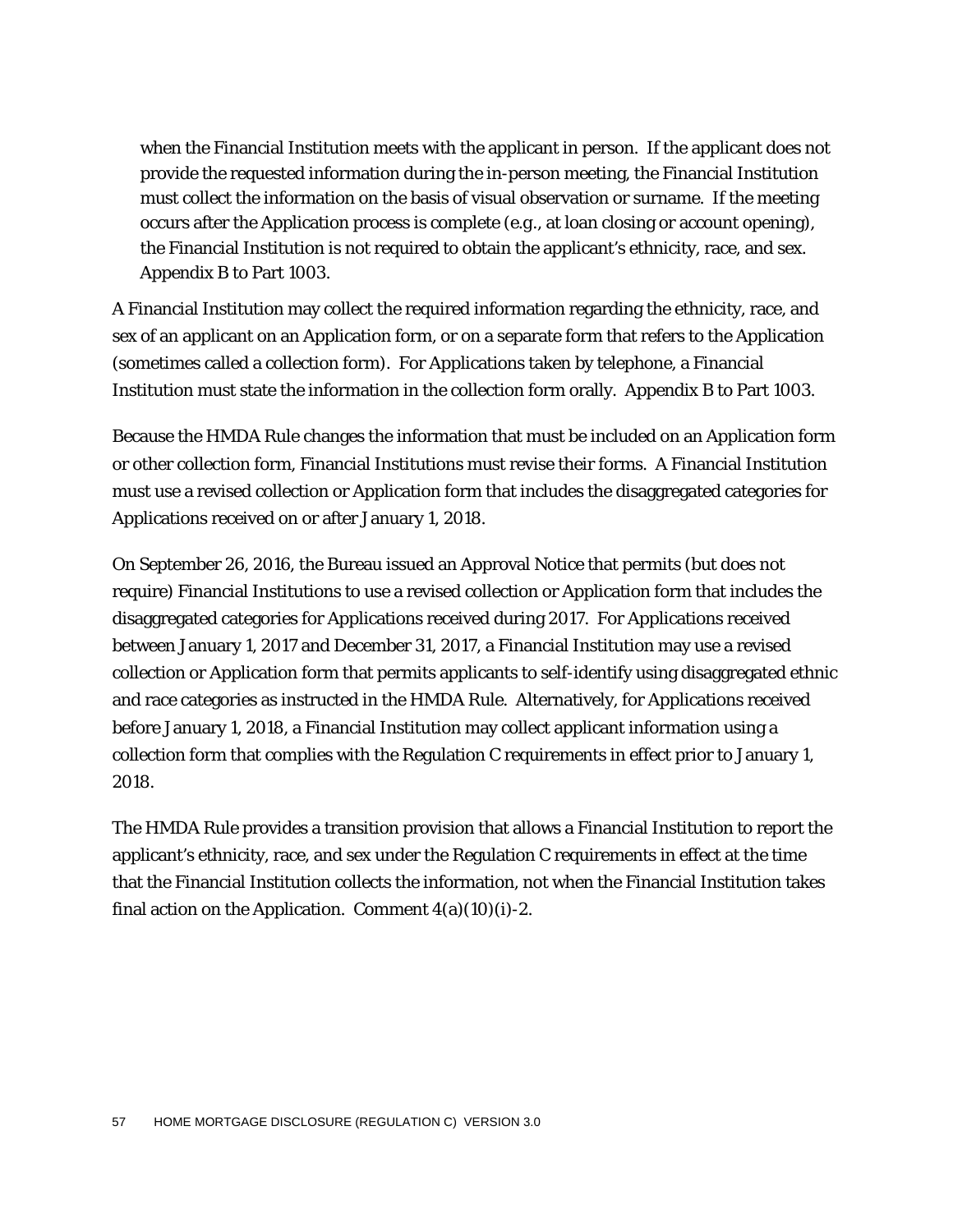**Example:** Ficus Bank receives an Application on December 30, 2017. Ficus Bank chooses not to collect the applicant's ethnicity and race using the disaggregated categories, and on December 30, 2017, it collects the applicant's ethnicity, race, and sex in accordance with the instructions in effect on that day. Ficus Bank approves the Application on January 5, 2018, records the resulting Covered Loan on its LAR for 2018, and reports the resulting Covered Loan by March 1, 2019. Ficus Bank has complied with Regulation C, even though the instructions for the collection of ethnicity, race, and sex changed after the information was collected but before the date of final action. However, if Ficus Bank collects the applicant's ethnicity, race, and sex on January 2, 2018, Ficus Bank must collect the information in accordance with the amended instructions under the HMDA Rule.

For more information on collecting the applicant's ethnicity, race, and sex, see appendix B to the HMDA Rule.

### 5.1.2 Reporting

A Financial Institution reports the following information about an applicant:

1. **Ethnicity, race, and sex.** A Financial Institution must report the applicant's ethnicity, race, and sex. It must also report whether or not it collected this information on the basis of visual observation or surname. 12 CFR 1003.4(a)(10)(i).

If an applicant provided the requested information, a Financial Institution must report the ethnicity, race, and sex information that the applicant provided. If an applicant selected more than one ethnicity or race, a Financial Institution must report each designation the applicant selected, subject to the limits in appendix B, which are described below.

For ethnicity, a Financial Institution must report every aggregate ethnicity category that the applicant selected. If the applicant also selected one or more ethnicity subcategories, the Financial Institution must report each ethnicity subcategory that the applicant selected, up to a combined total of five aggregate ethnicity categories and ethnicity subcategories. Appendix B to Part 1003.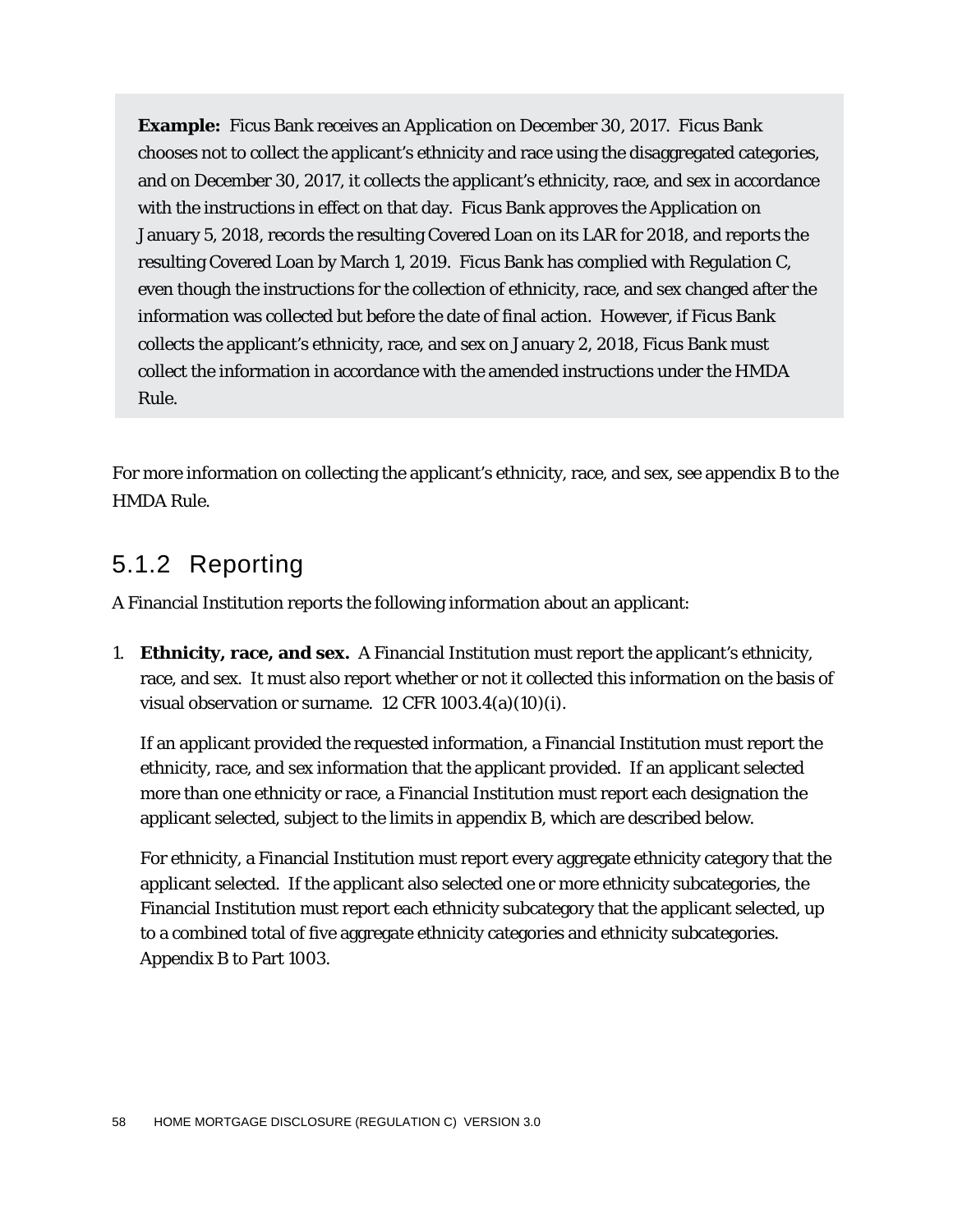For race, a Financial Institution must report every aggregate race category the applicant selected. If the applicant also selected one or more race subcategories, a Financial Institution must report each race subcategory the applicant selected, up to a combined total of five aggregate race categories and race subcategories. Appendix B to Part 1003.

**Examples:** An applicant selects all five aggregate race categories (*i.e.,* American Indian or Alaska Native, Asian, Black or African American, Native Hawaiian or Other Pacific Islander, and White) and also selects the Chinese race subcategory. Because a Financial Institution must report all of the aggregate race categories that an applicant selects and can only report a combined total of up to five aggregate race categories and race subcategories, Ficus Bank reports only the five aggregate race categories. It does not report the Chinese race subcategory.

An applicant selects the White, Asian, and Native Hawaiian or Other Pacific Islander aggregate race categories, and the Korean, Vietnamese, and Samoan race subcategories. The Financial Institution must report the White, Asian, and Native Hawaiian or Other Pacific Islander aggregate race categories. The Financial Institution also reports two of the three race subcategories. The Financial Institution chooses which two race subcategories to report (*i.e.*, Korean and Vietnamese, Korean and Samoan, or Vietnamese and Samoan).

An applicant may select the Other Hispanic or Latino ethnicity subcategory, an applicant may provide a particular Hispanic or Latino ethnicity not listed in the standard subcategories, or an applicant may do both. If an applicant provides only a particular ethnicity not listed in the standard subcategories, a Financial Institution is permitted, but not required, to report both the selection of Other Hispanic or Latino in addition to the particular ethnicity that the applicant provided. If an applicant selects Other Hispanic or Latino and provides a particular ethnicity, the Financial Institution reports both Other Hispanic or Latino and the particular ethnicity the applicant provided, (subject to the five ethnicity maximum described above). For purposes of the maximum of five reportable ethnicity categories and subcategories, the Other Hispanic or Latino subcategory and any additional information provided by the applicant together constitute only one selection. Appendix B to Part 1003.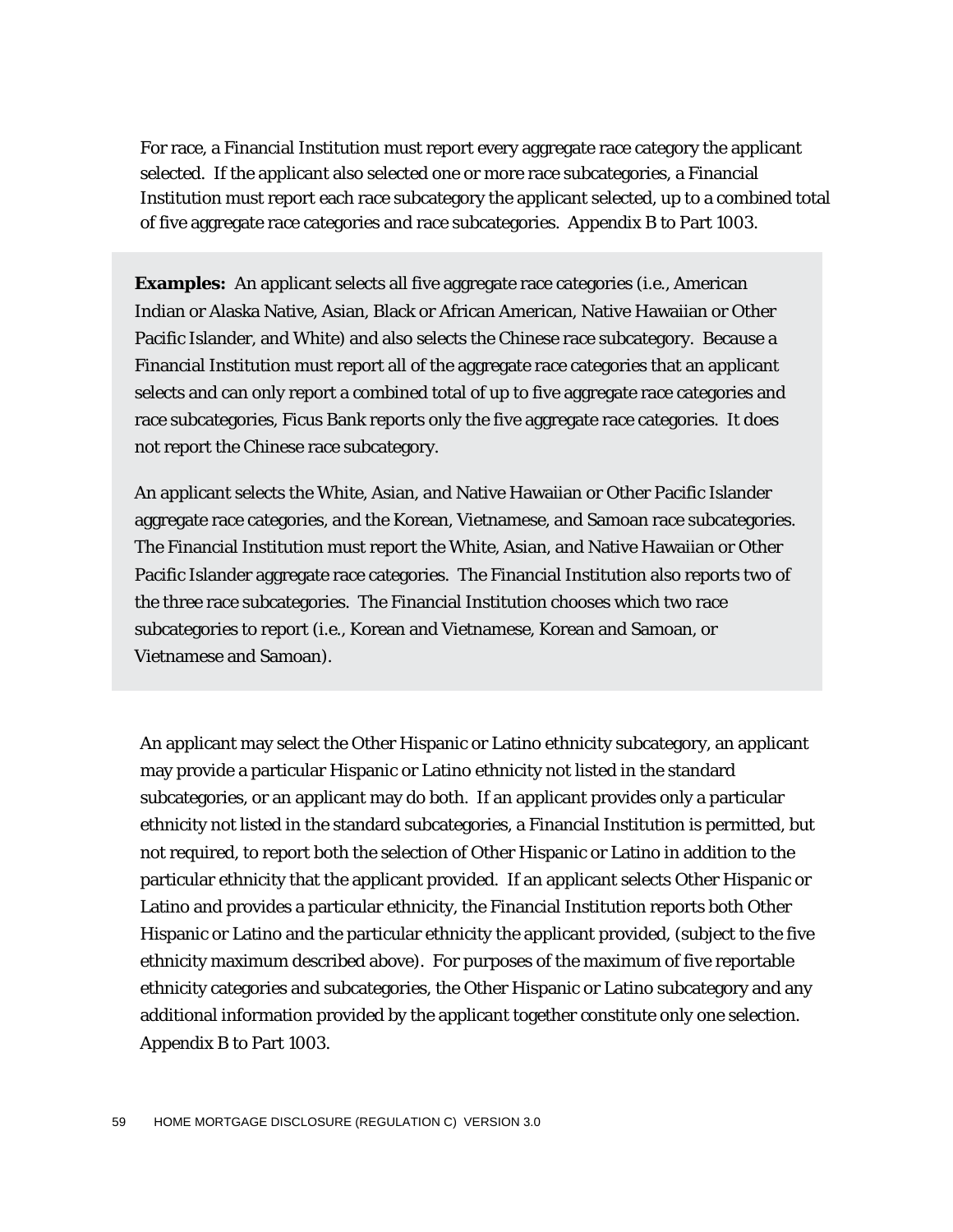An applicant may select the Other Asian race subcategory or Other Pacific Islander race subcategory, an applicant may provide a particular race not listed in the standard subcategories, or an applicant may do both. If an applicant provides only a particular race not listed in the standard subcategories, a Financial Institution is permitted, but not required, to report both the selection of Other Asian or Other Pacific Islander, as applicable, in addition to the particular race that the applicant provided. If an applicant selects Other Asian or Other Pacific Islander and provides a particular race, the Financial Institution reports both Other Asian or Other Pacific Islander, as applicable, and the additional information the applicant provided, subject to the maximum of five. For purposes of the maximum of five reportable race categories and race subcategories, the Other Asian race or Other Pacific Islander race subcategory and additional information provided by the applicant together constitute only one selection. Appendix B to Part 1003.

**Examples:** An applicant selects the category of Hispanic or Latino and provides Dominican as an ethnicity not listed in the standard subcategories. The applicant does not select the Other Hispanic or Latino subcategory or any other ethnicity categories or subcategories. The Financial Institution reports the Hispanic or Latino category and Dominican. It may also report the Other Hispanic or Latino subcategory, but is not required to do so.

An applicant selects the White, Asian, and Native Hawaiian or Other Pacific Islander aggregate race categories, as well as the Korean, Vietnamese, Samoan, and Other Asian race subcategories and writes in "Thai" in the space provided on the Application form. The Financial Institution reports two (at its option) of the four race subcategories selected by the applicant (*i.e.*, Korean, Vietnamese, Other Asian-Thai, Samoan) in addition to the three aggregate race categories selected by the applicant.

If an applicant selected "I do not wish to provide this information" on a collection or Application form taken by mail or on the internet or stated that he or she did not wish to provide the information for an Application that is taken by telephone, the Financial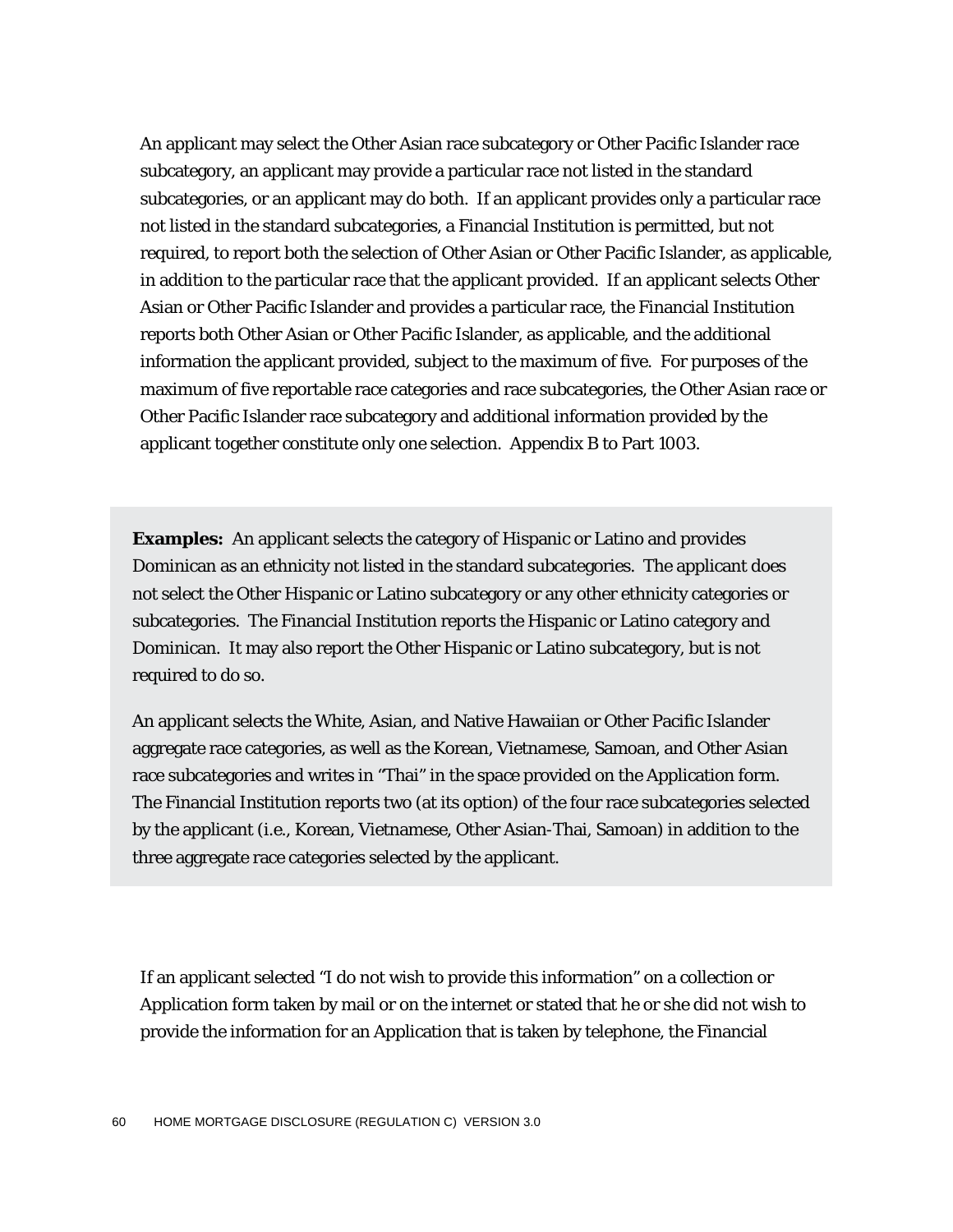Institution reports that the information was not provided in a mail, internet, or telephone application.

If an applicant provided some but not all of the requested information, a Financial Institution reports the information provided by the applicant, whether partial or complete. If an applicant provided complete or partial information but also selected that he or she did not wish to provide the information for an Application that is taken by mail, internet, or telephone, a Financial Institution reports the ethnicity, race, and sex information that the applicant provided. Appendix B to Part 1003.

If there are multiple applicants (*i.e.*, an applicant and one or more co-applicants), the Financial Institution reports the ethnicity, race, and sex information for the applicant and the first co-applicant listed on the collection or Application form. If an applicant did not provide the information for an absent co-applicant, the Financial Institution reports that the information was not provided by applicant in mail, internet, or telephone Application for the absent co-applicant. If there is only one applicant, a Financial Institution reports that there is no co-applicant. Appendix B to Part 1003.

If a Covered Loan or Application includes a guarantor, a Financial Institution does not report the guarantor's ethnicity, race, and sex. Appendix B to Part 1003.

A Financial Institution may, but is not required to, report an applicant's ethnicity, race, and sex for purchased Covered Loans. If a Financial Institution chooses not to report the applicant's ethnicity, race, and sex for a purchased Covered Loan, the Financial Institution reports that the data points are not applicable. Appendix B to Part 1003.

If an applicant is not a natural person (*e.g.*, a corporation, partnership, or trust), a Financial Institution reports that the requirement to report ethnicity, race, and sex information is not applicable. However, if an applicant is a natural person and a beneficiary of a trust (for example, the natural person might be relying on income from or collateral owned by a trust), the Financial Institution reports the applicant's ethnicity, race, and sex information. Appendix B to Part 1003.

For more information on reporting an applicant's ethnicity, race, and sex, see appendix B to the HMDA Rule.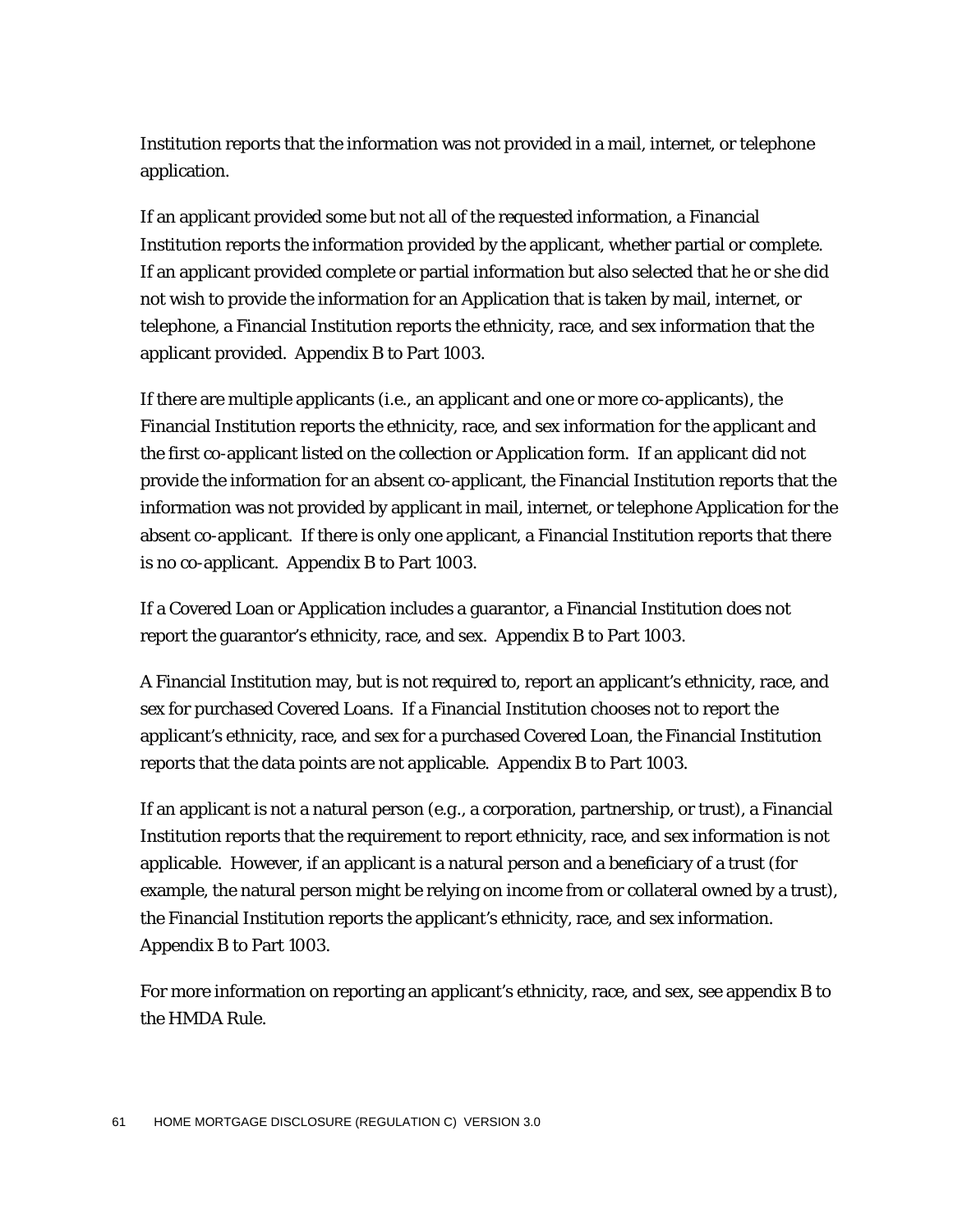2. **Age**. A Financial Institution reports the applicant's age (as of the Application date) as the number of whole years derived from the date of birth shown on the Application form. 12 CFR 1003.4(a)(10)(ii); comment 4(a)(10)(ii)-1.

**Example:** An applicant provides a date of birth of 01/15/1970 on the Application form that Ficus Bank receives on 01/14/2018. Ficus Bank reports 47 as the applicant's age.

If there are multiple applicants, the Financial Institution reports the age for the applicant and the first co-applicant listed on the Application form. If a Covered Loan or Application includes a guarantor, a Financial Institution does not report the guarantor's age. Comments  $4(a)(10)(ii) - 2$  and  $-5$ .

A Financial Institution may, but is not required to, report the age of an applicant for purchased Covered Loans. If a Financial Institution chooses not to report the applicant's age for a purchased Covered Loan, the Financial Institution reports that the data point is not applicable. 12 CFR 1003.4(b)(2); comment 4(a)(10)(ii)-3.

If an applicant is not a natural person (*e.g.*, a corporation, partnership, or trust), a financial institution reports that the data point is not applicable. Comment  $4(a)(10)(ii)-4$ . However, if an applicant is a natural person and a beneficiary of a trust (for example, the natural person might be relying on income from or collateral owned by a trust), the Financial Institution reports the applicant's age.

3. **Income**. If a Financial Institution considers income in making its credit decision, it reports the gross annual income that it relied on in making the credit decision. 12 CFR 1003.4(a)(10)(iii). For Applications that are withdrawn or closed for incompleteness before the Financial Institution makes a credit decision that would have taken income into consideration, the Financial Institution reports the income information relied on in processing the Application at the time that the Application was withdrawn or the file was closed for incompleteness. 12 CFR 1003.4(a)(10)(iii); comment  $4(a)(10)(iii)$ -5.

If a Financial Institution relies on only a portion of an applicant's income in its determination, it reports only the portion of income relied on. Comment 4(a)(10)(iii)-1. If a Financial Institution relies on the income of a co-applicant or cosigner to evaluate creditworthiness, the Financial Institution includes the co-applicant's or cosigner's income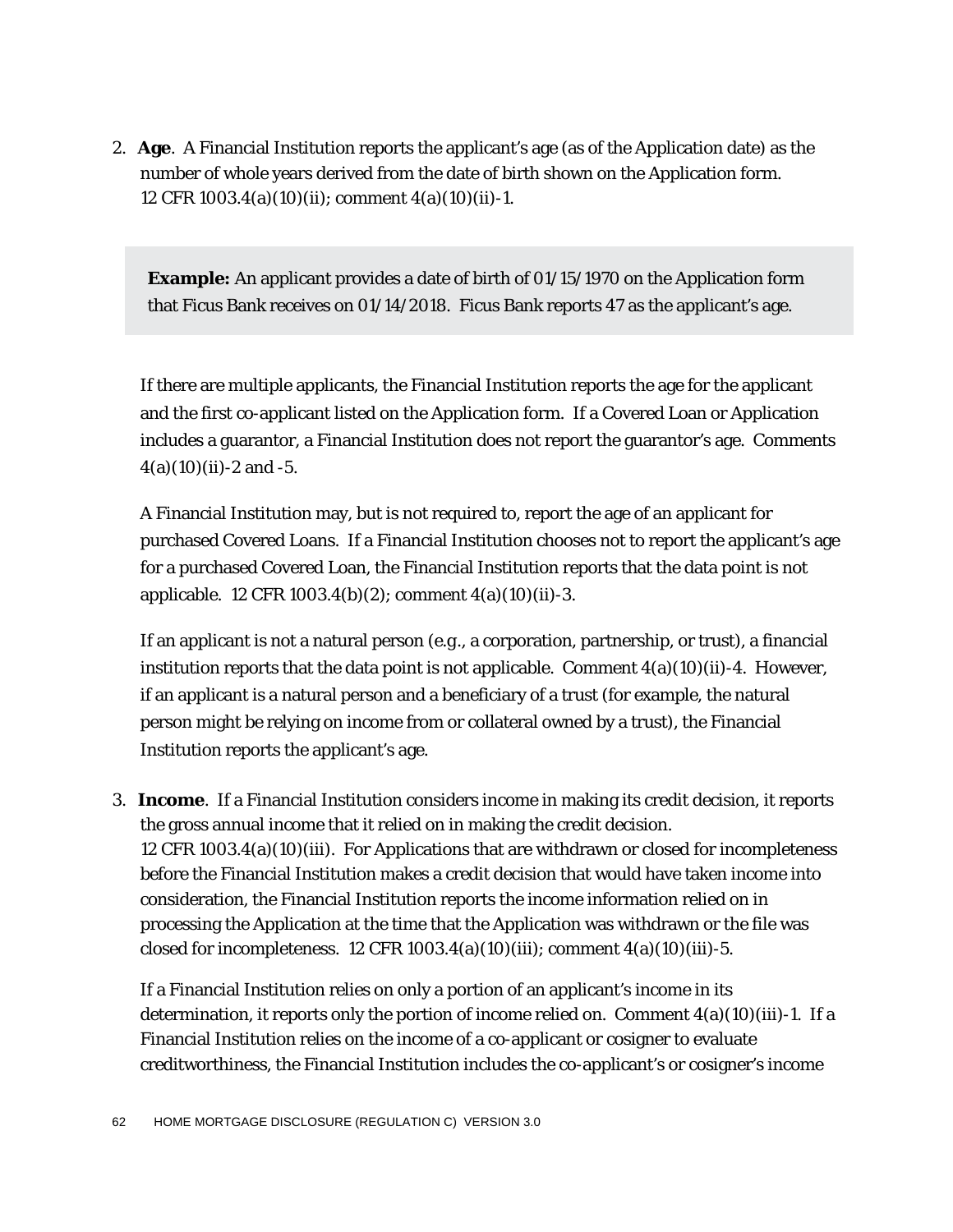to the extent relied upon. Comments (a)(10)(iii)-1 and -2. A Financial Institution, however, does not include the income of a guarantor who is only secondarily liable. Comment  $4(a)(10)(iii) - 1.$ 

Reportable income does not include funds or amounts in addition to income, such as funds derived from underwriting calculations of the potential annuitization or depletion of an applicant's remaining assets, even if the Financial Institution relied on them when making the credit decision. Actual distributions from retirement accounts or other assets that are relied on by the Financial Institution as income are reported as income. Comment  $4(a)(10)(iii) - 4.$ 

A Financial Institution may, but is not required to, report an applicant's income for purchased Covered Loans. A Financial Institution reports that the data point is not applicable if it chooses not to report the applicant's income. Comment  $4(a)(10)(iii)-9$ .

A Financial Institution reports that the income data point is not applicable:

- a. For a Covered Loan to or an Application from a Financial Institution's own employee, even though the Financial Institution relied on the employee's income in making its credit decision;
- b. For a Covered Loan that is secured by or an Application that was proposed to be secured by a Multifamily Dwelling;
- c. If the applicant or co-applicant, if applicable, is not a natural person (*e.g.*, a corporation, partnership, or trust); or
- d. If the Financial Institution did not consider or would not have considered income in making the credit decision. 12 CFR 1003.4(a)(10)(iii); comments 4(a)(10)(iii)-3, -6, -7, and -8.

## 5.2 Universal loan identifier (ULI) or nonuniversal loan identifier

Unless a partial exemption applies, a Financial Institution must report a ULI for a Covered Loan or Application. The ULI: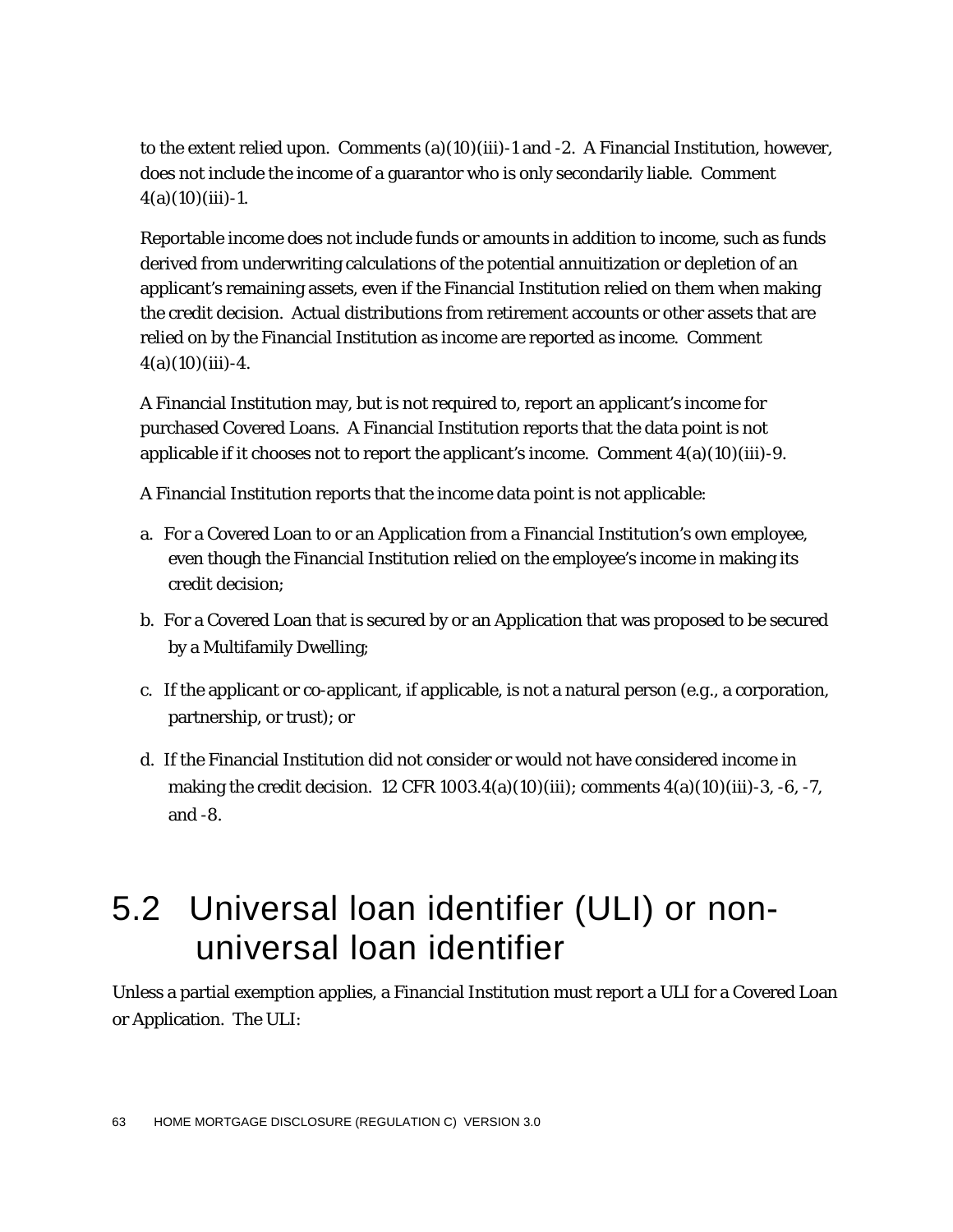- 1. Is a number that a Financial Institution assigns to the Covered Loan or Application. 12 CFR 1003.4(a)(1)(i).
- 2. Must begin with the Financial Institution's Legal Entity Identifier (LEI),<sup>15</sup> followed by up to 23 additional letters and/or numbers that the Financial Institution assigns, and end with a two-character check digit.<sup>16</sup> 12 CFR 1003.4(a)(1)(i)(A)-(C). Essentially, the ULI is the Financial Institution's LEI plus a loan or application number plus the two-character check digit (in that order).
- 3. Cannot include information that could be used to identify the applicant or borrower directly, such as the applicant's or borrower's name, date of birth, Social Security number, official government-issued driver's license or identification number, alien registration number, government passport number, or employer or taxpayer identification number. Comment  $4(a)(1)(i)-2$ .
- 4. Must be unique within the Financial Institution and must be used for only one Covered Loan or Application. Comment  $4(a)(1)(i)-1$ .

To ensure that a ULI is unique within a Financial Institution, the Financial Institution must:

- 1. Ensure that its branches do not use the same ULI to refer to multiple Covered Loans or Applications.
- 2. Assign a new ULI to a Refinancing or Application for Refinancing (*i.e.*, not use the ULI from the loan that is being refinanced).

1

<sup>&</sup>lt;sup>15</sup> The LEI is a unique, 20-digit alphanumeric identifier issued by a utility endorsed by the LEI Regulatory Oversight Committee or endorsed or otherwise governed by the Global LEI Foundation or a successor organization. A Financial Institution can go to the Global LEI Foundation website[, https://www.gleif.org/services/lou](https://www.gleif.org/services/lou-services/issue-new-lei)[services/issue-new-lei,](https://www.gleif.org/services/lou-services/issue-new-lei) to obtain an LEI. Regardless of whether a Financial Institution's transactions are covered by a partial exemption, effective January 1, 2019, the institution must include an LEI with its submission as described in 12 CFR 1003.5(a)(3). See Section 6.2 for more information.

 $16$  The two-character check digit is used to validate the ULI. It is calculated using certain standards published by the International Organization for Standardization [\(www.iso.org\)](http://www.iso.org/). A check digit tool is available on the Bureau's website. For more information on the two-character check digit, including the methodology for generating a check digit, see appendix C to the HMDA Rule.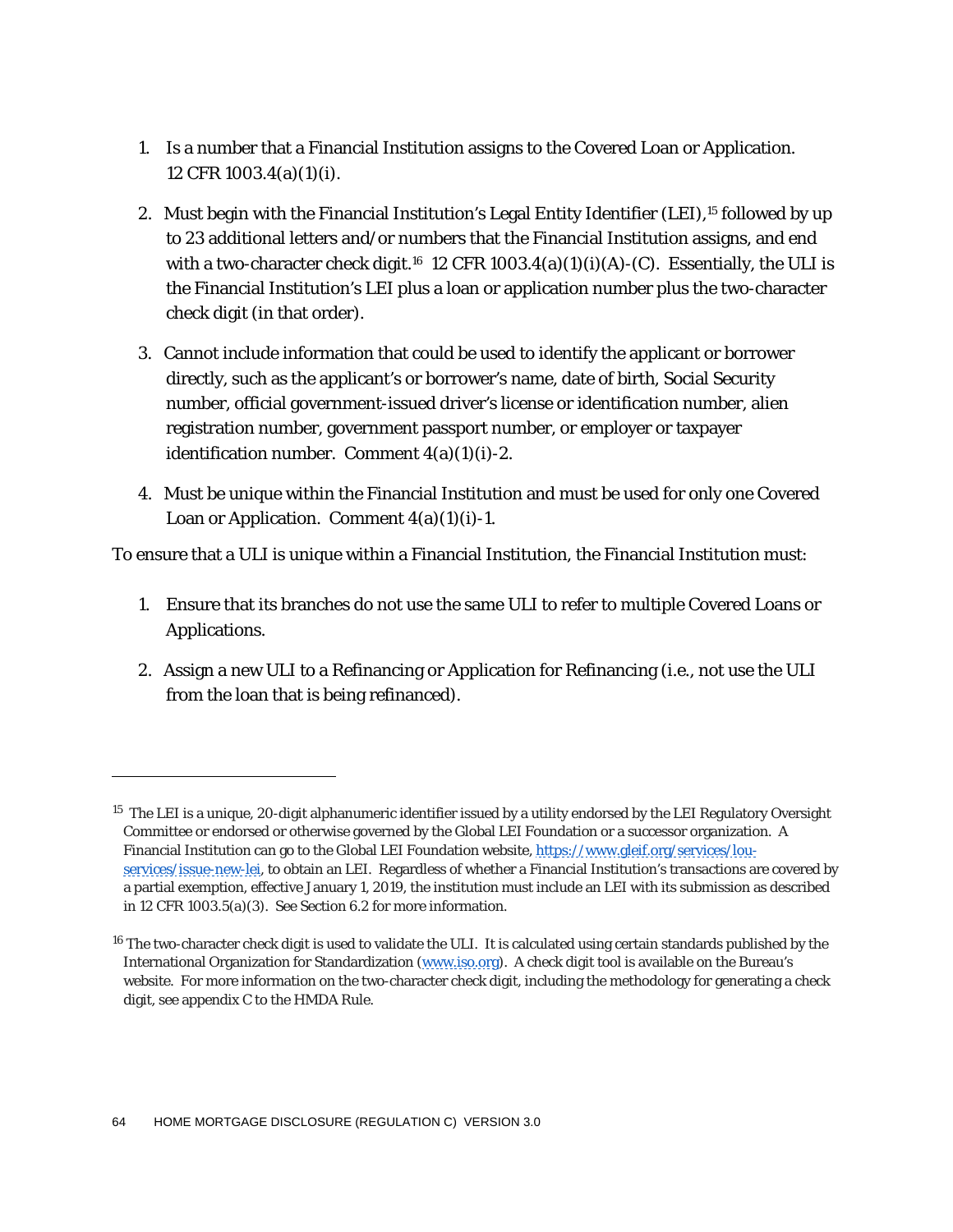A Financial Institution may use a previously reported ULI if an applicant asks the Financial Institution: (a) to reinstate a counteroffer that the applicant did not accept earlier in the same calendar year; or (b) to reconsider an Application that was denied, withdrawn, or closed for incompleteness earlier during the same calendar year. However, a Financial Institution must not use a previously reported ULI if it reinstates or reconsiders an Application that was reported in a prior calendar year. 12 CFR  $1003.4(a)(1)(i)(E)$ ; comment  $4(a)(1)(i)-4$ .

For a purchased Covered Loan, a Financial Institution uses the ULI that was assigned to the Covered Loan by the Financial Institution that previously reported the Covered Loan. 12 CFR  $1003.4(a)(1)(i)(D)$ . If the Financial Institution that originated the Covered Loan did not assign a ULI, the Financial Institution that purchases the Covered Loan must assign a ULI, unless a partial exemption applies with respect to the purchase of the Covered Loan.

If a partial exemption applies to a Covered Loan or Application, a Financial Institution may either report a ULI for the transaction, as discussed above, or report a nonuniversal loan identifier for the transaction, as discussed below.

A non-universal loan identifier:

- $\Box$  If a Financial Institution that is not eligible for a partial exemption purchases a Covered Loan for which an insured depository institution or insured credit union has assigned a non-universal loan identifier, the purchasing Financial Institution does not report that non-universal loan identifier. Instead, the purchasing Financial Institution assigns its own ULI.
- 1. Is assigned by a Financial Institution to a Covered Loan or Application that is covered by a partial exemption.
- 2. Is composed of up to 22 characters (*i.e.*, letters, numerals, or a combination of letters and numerals). A non-universal loan identifier may, but is not required to, include a check digit. However, the non-universal loan identifier cannot be more than 22 characters, including any check digit.
- 3. Cannot include information that could be used to identify the applicant or borrower directly, such as the applicant's or borrower's name, date of birth, Social Security number, official government-issued driver's license or identification number, alien registration number, government passport number, or employer or taxpayer identification number.
- 4. Must be unique within the Financial Institution.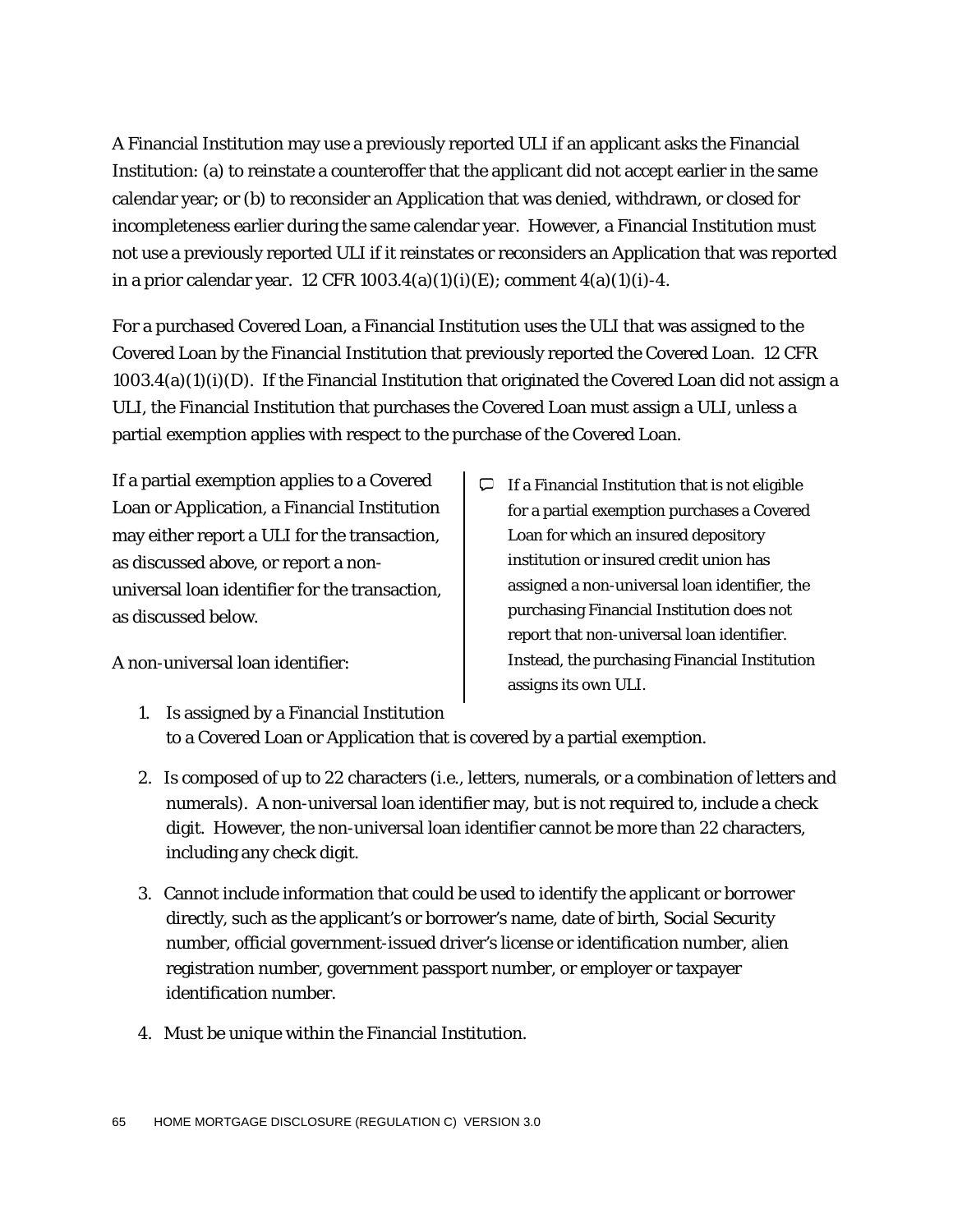To ensure that a non-universal loan identifier is unique within a Financial Institution, the Financial Institution must:

- 1. Ensure that its branches do not use the same non-universal loan identifier to refer to multiple Covered Loans or Applications.
- 2. Assign only one non-universal loan identifier to any particular Covered Loan or Application. Each non-universal loan identifier must correspond to a single Application and ensuing Covered Loan, if any.
- 3. Assign a new non-universal loan identifier to a Refinancing or Application for Refinancing (*i.e.*, not use the non-universal loan identifier or ULI from the loan that is being refinanced).

A Financial Institution may not use a previously reported non-universal loan identifier if it reinstates or reconsiders an Application that was reported in a prior calendar year.

# 5.3 Application date

Except for a purchased Covered Loan, a Financial Institution reports the Application date, which is reported as either the date that the Application was received or the date on the Application form. 12 CFR 1003.4(a)(1)(ii). Although a Financial Institution need not choose the same approach for reporting Application date for its entire HMDA submission, it should be generally consistent, such as by routinely using one approach within a particular division of the Financial Institution or for a category of loans. Comment  $4(a)(1)(ii)-1$ .

If a Financial Institution chooses to report the date shown on the Application form and the Financial Institution retains multiple versions of the form, the Financial Institution reports the date shown on the first form it received that constitutes an Application under the HMDA Rule. Comment  $4(a)(1)(ii) -1$ .

For an Application that was not submitted directly to the Financial Institution, the Financial Institution may report the date the Application was received by the party that initially received the Application, the date the Application was received by the Financial Institution, or the date shown on the Application form. Comment  $4(a)(1)(ii)-2$ .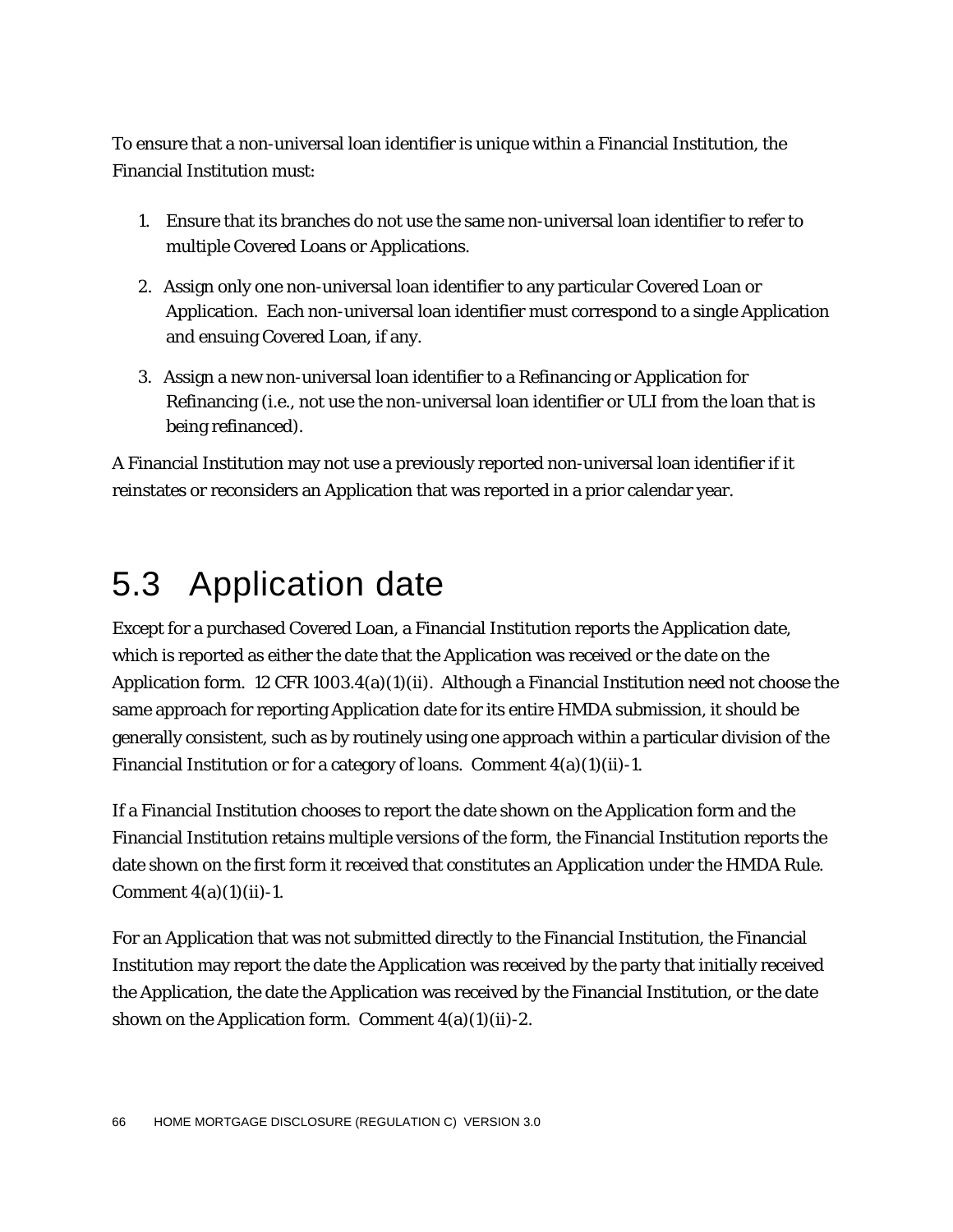If, within the same calendar year, an applicant asks a Financial Institution to reinstate a counteroffer that the applicant previously did not accept (or asks the Financial Institution to reconsider an Application that was denied, withdrawn, or closed for incompleteness), the reportable Application date depends on whether the Financial Institution reports the request as the continuation of the earlier transaction using the earlier transaction's ULI or non-universal loan identifier (as applicable) or as a new transaction with a new ULI or non-universal loan identifier (as applicable). If the Financial Institution treats the request for reinstatement or reconsideration as a new transaction, it reports the date of the request as the Application date. If the Financial Institution does not treat the request for reinstatement or reconsideration as a new transaction, it reports the original Application date. Comment  $4(a)(1)(ii)-3$ .

For a purchased Covered Loan, a Financial Institution reports that this data point is not applicable. 12 CFR 1003.4(a)(1)(ii).

## 5.4 Application channel

A Financial Institution reports the application channel in the manner described below unless a partial exemption applies. If a partial exemption applies, see Section 4.3.3.

Except for purchased Covered Loans, a Financial Institution reports both of the following:

1. **Whether or not the applicant or borrower submitted the Application directly to the Financial Institution.** 12 CFR 1003.4(a)(33)(i). For example, the Application was submitted directly to the Financial Institution if the mortgage loan originator identified in the data point required by 12 CFR 1003.4(a)(34) and discussed in Section 5.30 was the reporting Financial Institution's employee when the originator performed the origination activities for the Covered Loan or Application. The Application was also submitted directly to the Financial Institution if the Financial Institution directed the applicant to a third-party agent (*e.g.*, a credit union service organization) that performed loan origination activities on behalf of the reporting Financial Institution and the third-party agent did not assist the applicant with applying for Covered Loans with other institutions. Comment  $4(a)(33)(i)$ -1.

If an applicant contacted and completed an Application with a broker or correspondent that forwarded the Application to the Financial Institution for approval, the Application was not submitted directly to the Financial Institution. Comment  $4(a)(33)(i)$ -1.iii.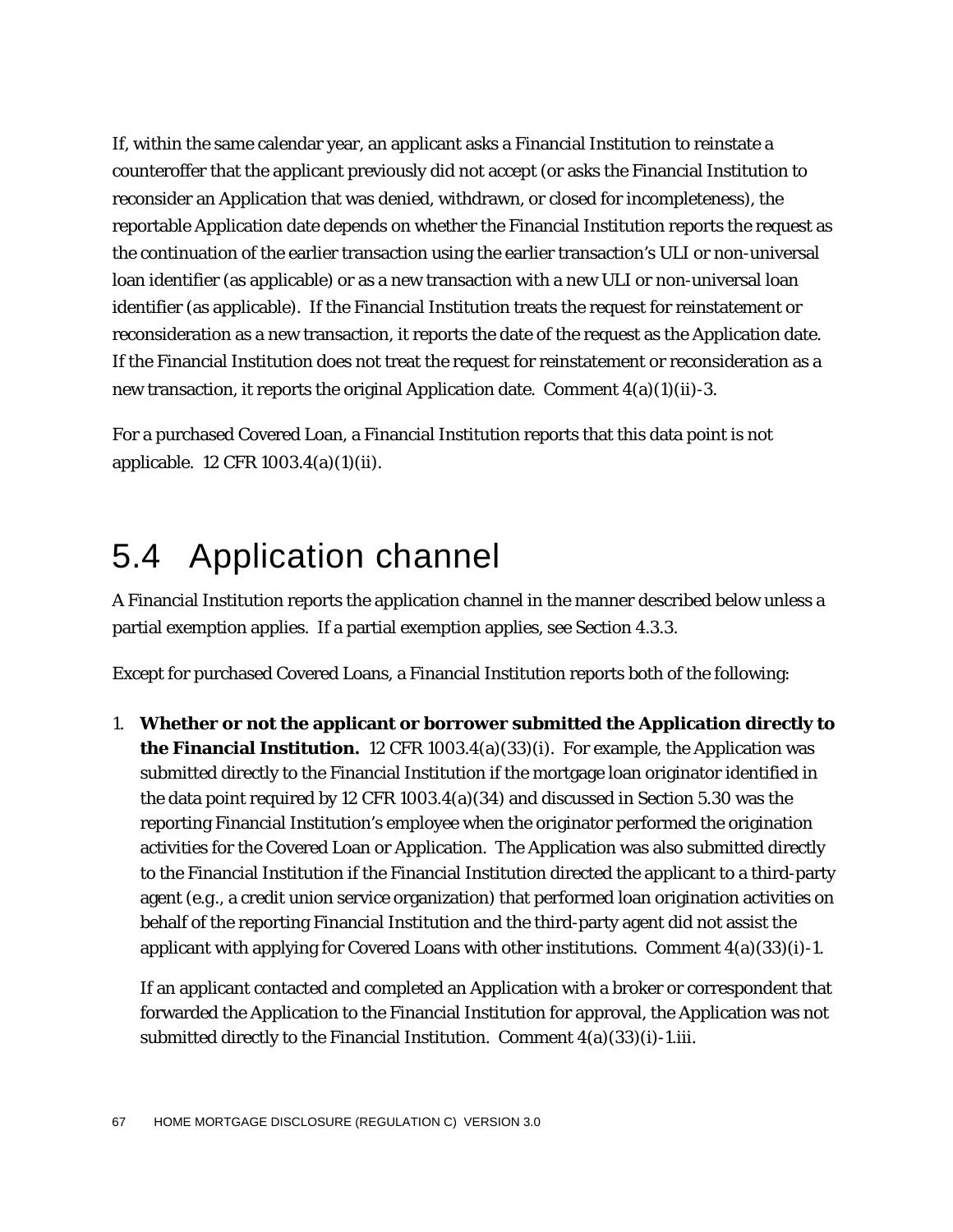2. **Whether or not the obligation arising from the Covered Loan or Application was or would have been initially payable to the Financial Institution.** 12 CFR 1003.4(a)(33)(ii). An obligation was initially payable to the Financial Institution if the obligation was initially payable on the face of the note or contract to the Financial Institution that is reporting the Covered Loan or Application. Comment 4(a)(33)(ii)-1. For an Application that is withdrawn, denied, or closed for incompleteness, a Financial Institution reports that the requirement is not applicable if the Financial Institution had not determined, at the time it took final action on the Application, whether the loan would be initially payable to the Financial Institution. Comment  $4(a)(33)(ii)-2$ .

For purchased Covered Loans, a Financial Institution reports that this data point is not applicable. 12 CFR 1003.4(a)(33).

## 5.5 Preapproval request

A Financial Institution reports whether or not the Application or Covered Loan involved a preapproval request for a Home Purchase Loan under a Preapproval Program. 12 CFR 1003.4(a)(4). For all of the following, a Financial Institution reports that the Application or Covered Loan did not involve a preapproval request: a purchased Covered Loan; an Open-End Line of Credit or Application for an Open-End Line of Credit; a Reverse Mortgage or an Application for a Reverse Mortgage; an Application for a Covered Loan that is denied; an Application that is closed for incompleteness or withdrawn; an Application or Covered Loan for any purpose other than Home Purchase Loan; and for a Covered Loan secured by a Multifamily Dwelling. Comment 4(a)(4)-2.

## 5.6 Loan type

A Financial Institution reports whether the Covered Loan is or the Application was for a Covered Loan that would have been:

- 1. Insured by the Federal Housing Administration;
- 2. Guaranteed by the Department of Veterans Affairs;
- 3. Guaranteed by the Rural Housing Service or the Farm Service Agency; or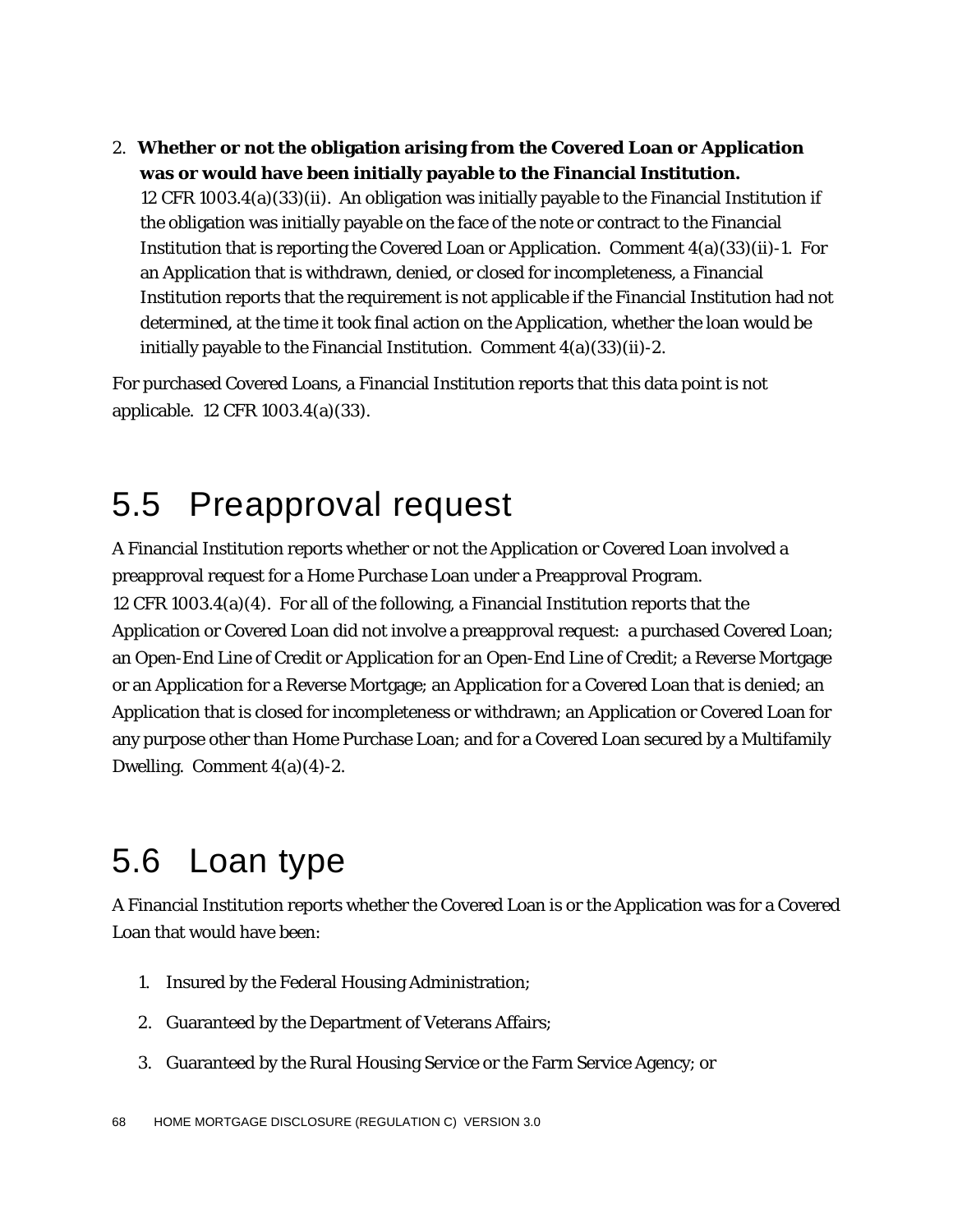4. Not insured or guaranteed by any of these Federal agencies (*i.e.*, conventional). 12 CFR 1003.4(a)(2).

## 5.7 Loan purpose

A Financial Institution records and reports the Covered Loan's or Application's purpose, under 12 CFR 1003.4(a)(3), using one of the following:

1. **Home Purchase Loan**. A Home Purchase Loan is a Closed-End Mortgage Loan or Open-End Line of Credit that is for the purpose,

in whole or part, of purchasing a Dwelling. 12 CFR 1003.2(j). A Home Purchase Loan includes: (a) a Closed-End Mortgage Loan or Open-End Line of Credit secured by one Dwelling and used to purchase another Dwelling; (b) a combined construction-to-permanent loan that is secured by a Dwelling; (c) a separate

 $\Box$  Home Purchase Loans do not include loans that are excluded transactions under the HMDA Rule, such as loans that are temporary financing under 12 CFR 1003.3(c)(3). See Section 4.1.2 for more information on excluded transactions.

permanent loan that replaces a construction-only loan or line of credit to the same borrower if the permanent loan is secured by a Dwelling; and (d) a Dwelling-secured subordinate mortgage loan that finances some or all of the home purchaser's down payment. Comments 2(j)-1, -3, and -4.

An assumption is a Home Purchase Loan when: (a) the assumption is a Closed-End Mortgage or Open-End Line of Credit; (b) the Financial Institution enters into a written agreement accepting a new borrower as the obligor on an existing obligation; and (c) the purpose is to finance the new borrower's purchase of the Dwelling securing the existing obligation. An assumption is not a Home Purchase Loan if the new borrower assumes the existing borrower's obligation after acquiring title to the Dwelling securing the existing obligation because the purpose is not to finance the new borrower's purchase of the Dwelling. The assumption would be reported using a loan purpose other than Home Purchase Loan. Comment 2(j)-5.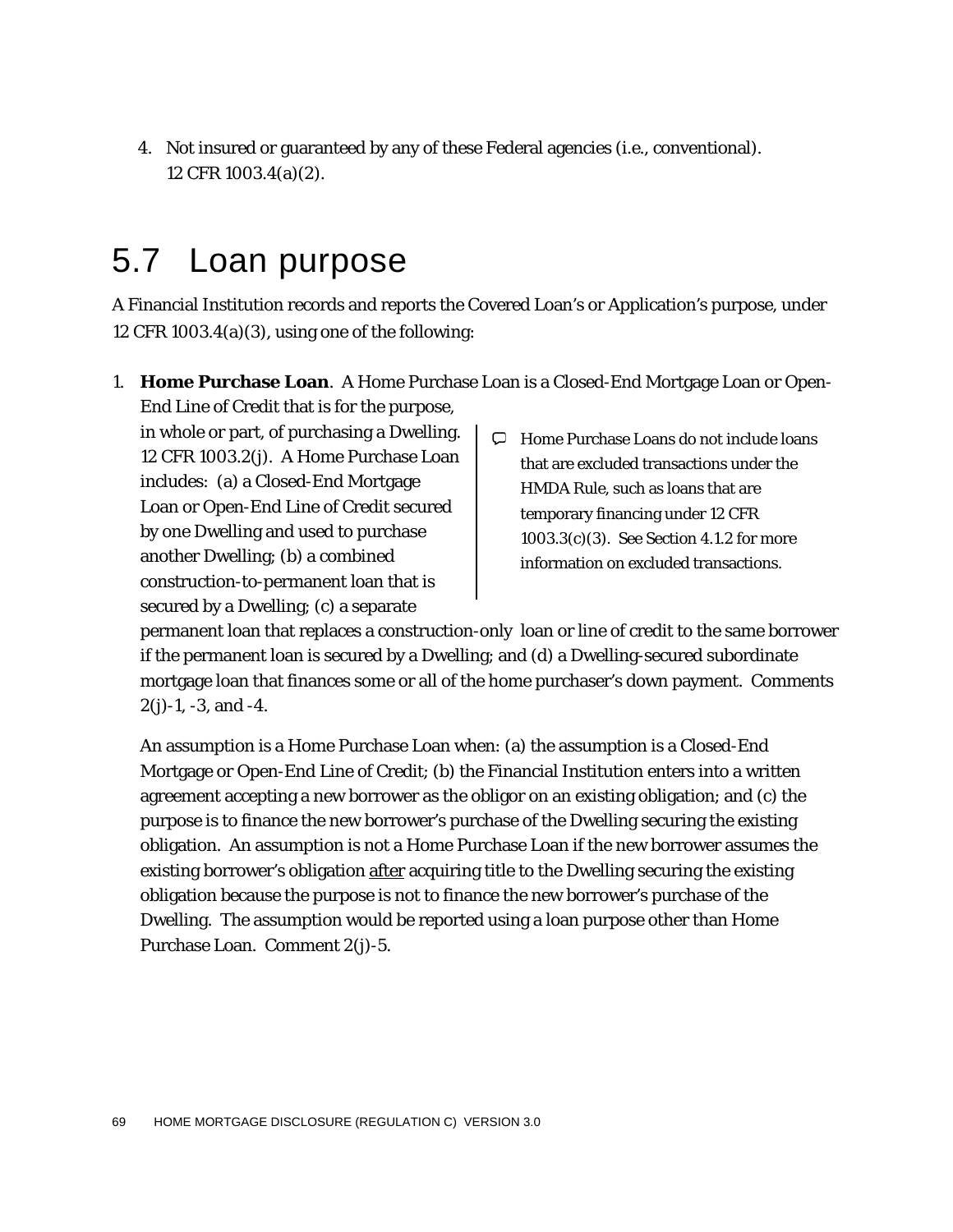**Example:** Borrower A obtains title to Owner A's Dwelling after assuming Owner A's existing debt obligation. Borrower A's transaction is a Home Purchase Loan. In contrast, Borrower B obtains title to Owner B's Dwelling in Year 1 and in Year 2 assumes Owner B's existing debt obligation. Borrower B's transaction is not a Home Purchase Loan.

- 2. **Home Improvement Loan**. A Home Improvement Loan is a Closed-End Mortgage Loan or Open-End Line of Credit that is for the purpose, in whole or part, of repairing, rehabilitating, remodeling, or improving a Dwelling or the real property on which the Dwelling is located. 12 CFR 1003.2(i). For example, a Home Improvement Loan includes: (a) a Covered Loan if any of the proceeds are used for repair, rehabilitation, remodeling, or improvement of the Dwelling or the real property on which the Dwelling securing the Covered Loan is located, even if the remainder is used for totally unrelated purposes, such as college tuition; (b) a Covered Loan used to install a swimming pool, construct a garage, or improve landscaping on the real property on which the Dwelling securing the Covered Loan is located; and (c) a Covered Loan used to improve a Multifamily Dwelling used for residential and commercial purposes if the proceeds are used either to improve the entire property (*e.g.*, to replace a heating system that services the entire structure) or primarily to improve the residential portion of the Multifamily Dwelling. Comments 2(i)-1, -2, and -4.
- 3. **Refinancing**. A Refinancing is a Closed-End Mortgage Loan or Open-End Line of Credit in which a new Dwelling-secured debt obligation satisfies and replaces an existing Dwellingsecured debt obligation by the same borrower. 12 CFR 1003.2(p). Generally, whether the new debt obligation satisfies and replaces an existing obligation is determined by reference to the parties' contract and applicable law. In order for a Covered Loan to be a Refinancing, both the new and existing transactions must be secured by a Dwelling. Only one borrower need be the same on the new and existing transactions. Comments  $2(p)-1$ ,  $-3$ , and  $-4$ .
- 4. **Cash-out Refinancing**. A Financial Institution reports a Covered Loan or an Application as a cash-out Refinancing if it is a Refinancing and the Financial Institution considered it to be a cash-out Refinancing when processing the Application or setting the terms under its or an investor's guidelines. For example, if a Financial Institution considers a loan product to be a cash-out Refinancing under an investor's guidelines because of the amount of cash received by the borrower at closing or account opening, it reports the transaction as a cashout Refinancing. If a Financial Institution does not distinguish between a cash-out Refinancing and a Refinancing under its own guidelines, sets the terms of all Refinancings without regard to the amount of cash received by the borrower at loan closing or account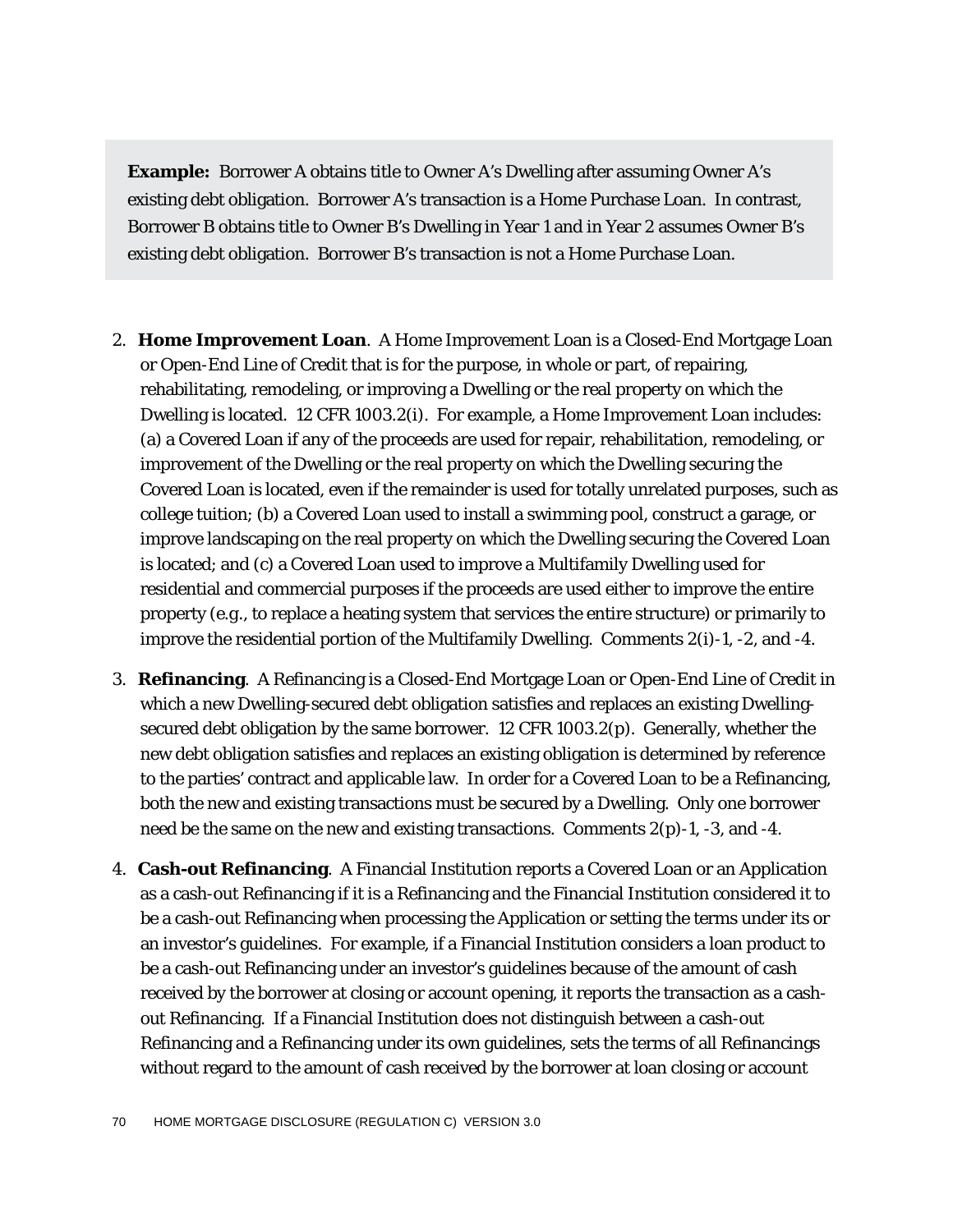opening, and does not offer loan products under investor guidelines, it reports all Refinancings as Refinancings, not cash-out Refinancings. Comment 4(a)(3)-2.

5. **Other**. If a Covered Loan is not, or an Application is not for, a Home Purchase Loan, a Home Improvement Loan, a Refinancing, or a cash-out Refinancing, a Financial Institution reports the purpose as "other." For example, if a Covered Loan is for the purpose of paying educational expenses, the Financial Institution reports the purpose as "other." A Financial Institution also uses "other" if the Covered Loan is or the Application is for a Refinancing but, under the terms of the existing credit agreement, the Financial Institution was unconditionally obligated to refinance the obligation subject to conditions within the borrower's control. Comment 4(a)(3)-4.

The following chart illustrates the reportable purpose for multiple-purpose Covered Loans originated on or after January 1, 2018. For purchased Covered Loans originated prior to January 1, 2018, a Financial Institution reports "Not Applicable." See also comments 4(a)(3)-3 and -6.

| <b>Multiple Purposes</b>                          | <b>Reportable Purpose</b> |
|---------------------------------------------------|---------------------------|
| Home Purchase Loan and Home Improvement<br>Loan   | Home Purchase Loan        |
| Home Purchase Loan and Refinancing                | Home Purchase Loan        |
| Home Purchase Loan and cash-out Refinancing       | Home Purchase Loan        |
| Home Purchase Loan and other                      | Home Purchase Loan        |
| Home Improvement Loan and Refinancing             | Refinancing               |
| Home Improvement Loan and cash-out<br>Refinancing | Cash-out Refinancing      |
| Refinancing and other                             | Refinancing               |
| Cash-out Refinancing and other                    | Cash-out Refinancing      |
| Home Improvement Loan and other                   | Home Improvement Loan     |

A Financial Institution may rely on an applicant's oral or written statement regarding the proposed use of the loan proceeds. For example, a Financial Institution could use a check box or a purpose line on an Application form. If an applicant provides no statement as to the proposed use of the proceeds, and the Covered Loan is not a Home Purchase Loan, cash-out Refinancing,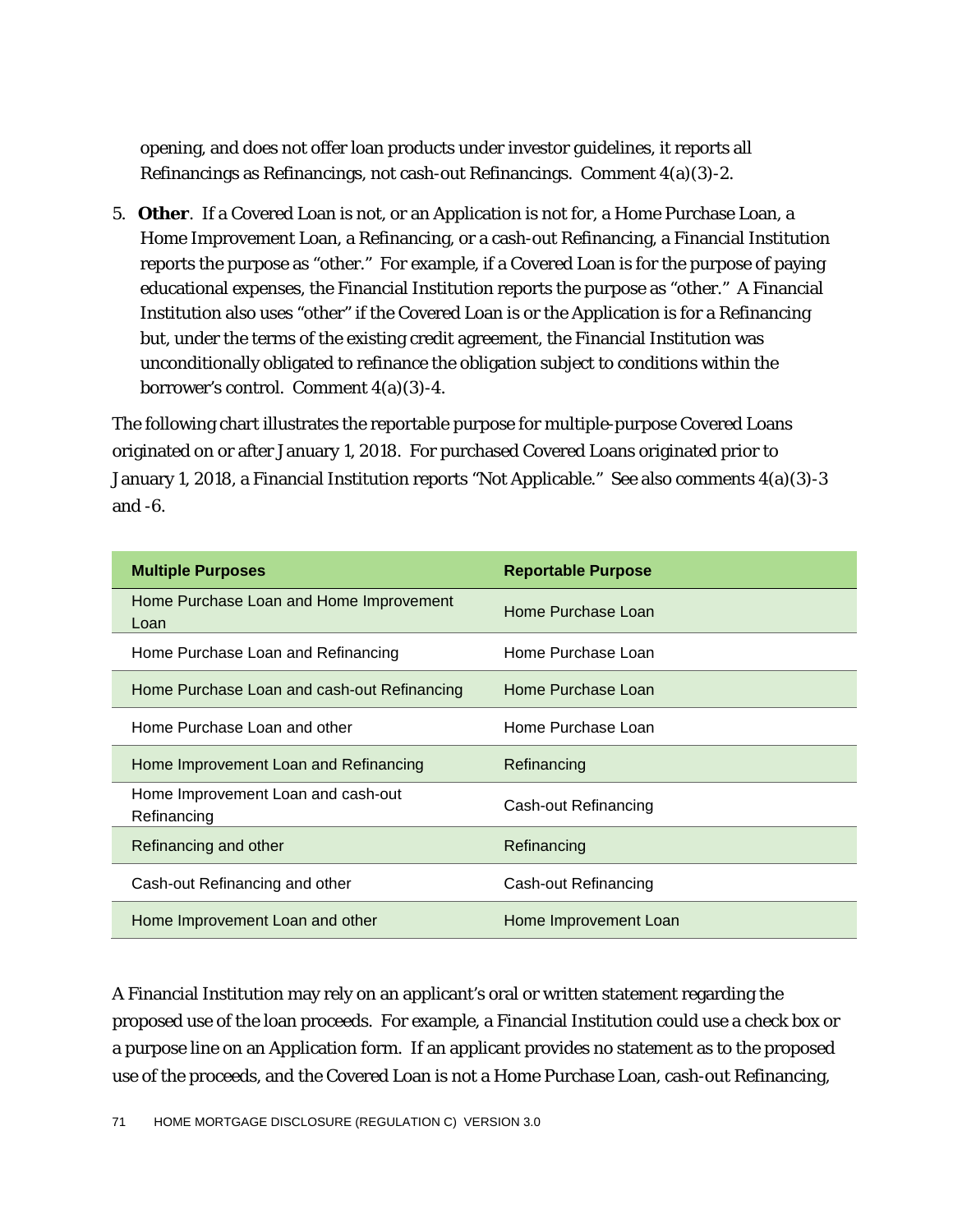or Refinancing, a Financial Institution reports the Covered Loan as for an "other" purpose. Comment  $4(a)(3)-1$ .

#### 5.8 Loan amount

A Financial Institution must report the loan amount for the Covered Loan or Application. 12 CFR 1003.4(a)(7). The first chart below provides information on determining the loan amount that is reported for Covered Loans. The second chart below provides information on determining the reportable loan amount for transactions that involve multiple purposes, counteroffers, and Applications that do not result in the Financial Institution originating a Covered Loan.

| If the Covered Loan is a:                                                                                                                                   | The reportable loan amount is the:                                                                                                                                                                                        |
|-------------------------------------------------------------------------------------------------------------------------------------------------------------|---------------------------------------------------------------------------------------------------------------------------------------------------------------------------------------------------------------------------|
| Closed-End Mortgage Loan other than a<br>purchased Closed-End Mortgage Loan,<br>assumption, or a Reverse Mortgage                                           | Amount to be repaid as disclosed on the legal<br>obligation. 12 CFR 1003.4(a)(7)(i); comment<br>$4(a)(7)-5.$                                                                                                              |
| Purchased Closed-End Mortgage Loan or<br>assumption of a Closed-End Mortgage Loan                                                                           | Unpaid principal balance at the time of purchase<br>or assumption. $12$ CFR $1003.4(a)(7)(i)$ ;<br>comment $4(a)(7)-5$ .                                                                                                  |
| Open-End Line of Credit (including a purchased<br>Open-End Line of Credit and assumption of an<br>Open-End Line of Credit) other than a Reverse<br>Mortgage | Amount of credit available to borrower under the<br>terms of plan. $12$ CFR $1003.4(a)(7)(ii)$ ; comment<br>$4(a)(7)-6.$                                                                                                  |
| Reverse Mortgage                                                                                                                                            | Initial principal limit (as determined pursuant to<br>section 255 of the National Housing Act and<br>implementing regulations and mortgagee letters<br>issued by HUD). 12 CFR 1003.4(a)(7)(iii);<br>comment $4(a)(7)-9$ . |
| Refinancing                                                                                                                                                 | Loan amount for new debt obligation based on<br>the type of Covered Loan (see above). Comment<br>$4(a)(7)-7.$                                                                                                             |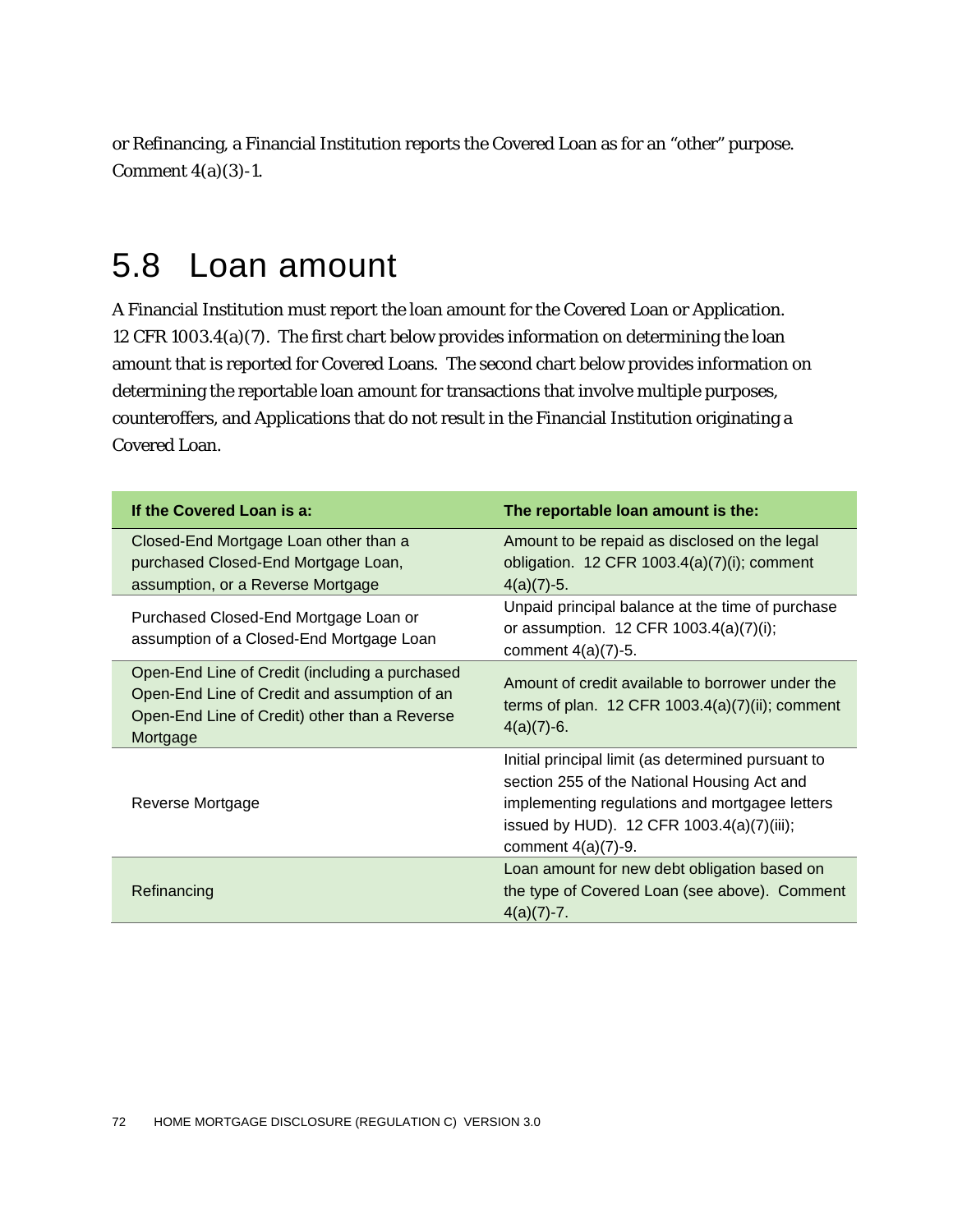| If the transaction involves:                                                                                                                        | <b>Report the:</b>                                                                                                                             |
|-----------------------------------------------------------------------------------------------------------------------------------------------------|------------------------------------------------------------------------------------------------------------------------------------------------|
| A counteroffer that is accepted for an amount that<br>is different from the amount for which the<br>applicant applied                               | Loan amount granted for the Covered Loan.<br>Comment 4(a)(7)-1.                                                                                |
| A counteroffer for an amount different from the<br>amount for which the applicant applied, and the<br>applicant did not accept or failed to respond | Amount for which applicant initially applied.<br>Comment $4(a)(7)-1$ .                                                                         |
| An approved but not accepted Application<br>(including an approved but not accepted<br>preapproval request)                                         | Approved Ioan amount. Comment 4(a)(7)-2.                                                                                                       |
| Application (including a preapproval request) that<br>was denied, closed for incompleteness, or<br>withdrawn                                        | Amount requested. Comment 4(a)(7)-3.                                                                                                           |
| Loan proceeds that will be used for more than<br>one purpose                                                                                        | Entire Ioan amount for the Covered Loan, even if<br>only a portion of the proceeds is intended for the<br>reported purpose. Comment 4(a)(7)-4. |

### 5.9 Loan term

A Financial Institution reports the loan term in the manner described below unless a partial exemption applies. If a partial exemption applies, see Section 4.3.3.

A Financial Institution reports the loan term as the scheduled number of months after which the legal obligation will mature or terminate or would have matured or terminated. 12 CFR 1003.4(a)(25). If a Covered Loan or Application includes a schedule with repayment periods measured in a unit of time other than months, the Financial Institution reports the loan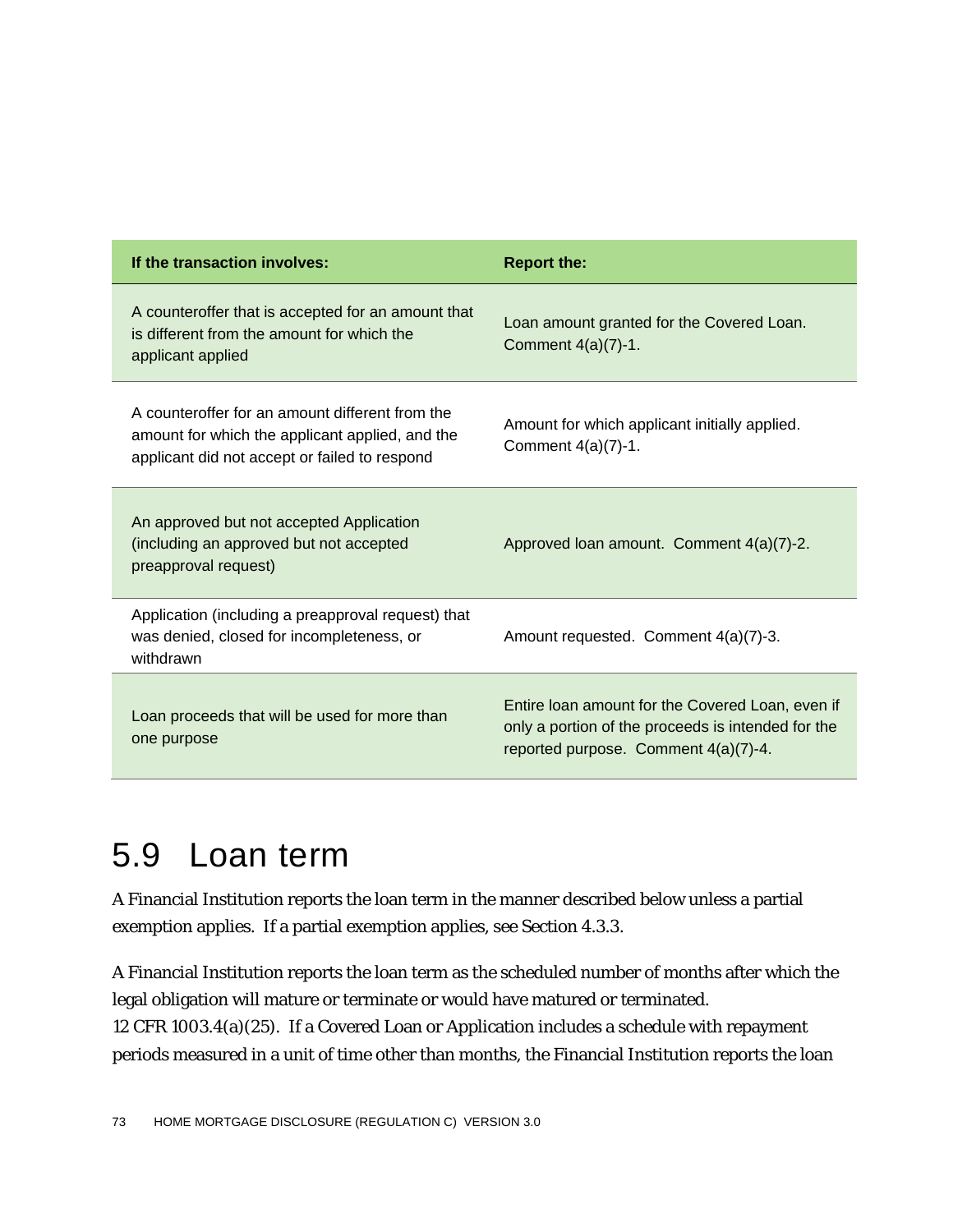term in months using an equivalent number of whole months without regard for any remainder. Comment 4(a)(25)-2.

For a fully amortizing Covered Loan, the number of months after which the legal obligation matures is the number of months in the amortization schedule, ending with the final payment. Covered Loans that do not fully amortize during the maturity term, such as Covered Loans with a balloon payment, are reported using the maturity term rather than the amortization term. Comment 4(a)(25)-1.

For a purchased Covered Loan, a Financial Institution reports the number of months after which the legal obligation matures as measured from the Covered Loan's origination. Comment  $4(a)(25) - 3.$ 

For an Open-End Line of Credit with a definite term, a Financial Institution reports the number of months from account opening until the account termination date, including both the draw and repayment period (if any). Comment  $4(a)(25)$ -4.

For a Covered Loan or Application without a definite term, such as a Reverse Mortgage, a Financial Institution reports that the data point is not applicable. Comment  $4(a)(25)-5$ .

#### 5.10 Action taken and date

A Financial Institution reports its action taken and the date of its action. 12 CFR 1003.4(a)(8). The action taken is reported as one of the following: (1) loan originated; (2) application approved but not accepted; (3) application denied; (4) application withdrawn; (5) file closed for incompleteness; (6) loan purchased; (7) preapproval request denied; or (8) preapproval request approved but not accepted. 12 CFR  $1003.4(a)(8)(i)$ ; comments  $4(a)(8)(i)$ -1 through -14.

The Action Taken chart in **Attachment B** provides additional information on how to determine the reportable action taken and date of action taken. See also 12 CFR 1003.4(a)(8)(ii) and its commentary for information on reporting the date of the action taken.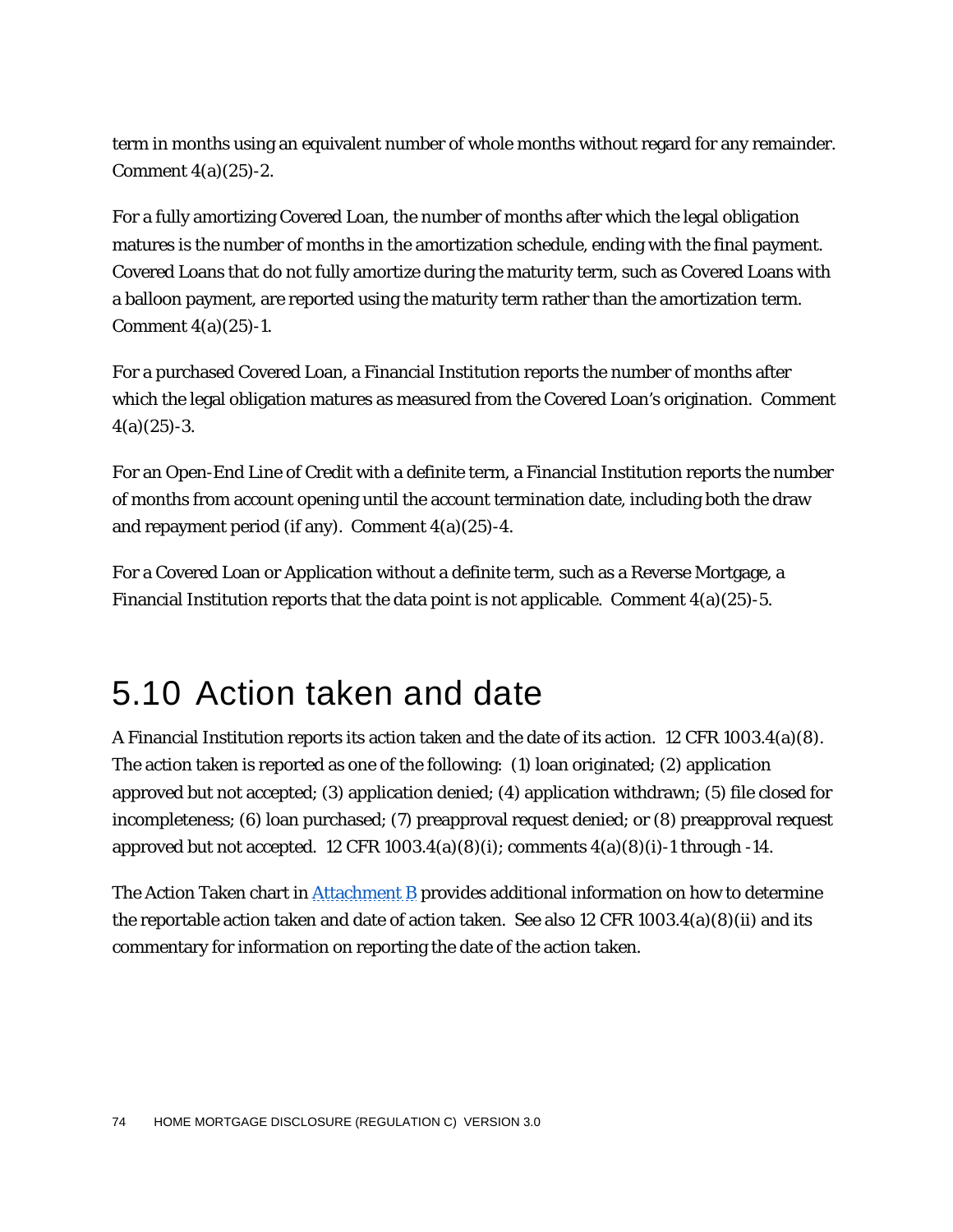# 5.11 Reasons for denial

A Financial Institution reports the reasons for denial in the manner described below unless a partial exemption applies. If a partial exemption applies, see Section 4.3.3.17

For an Application that it denied, a Financial Institution must report the principal reasons (up to four) that it denied the Application. 12 CFR 1003.4(a)(16); comment 4(a)(16)-1. For all other transactions, a Financial Institution reports that the data point is not applicable. Comment  $4(a)(16)-4.$ 

If a Financial Institution provided the reason or reasons it denied the Application using the model form contained in appendix C to Regulation B (Form C–1, Sample Notice of Action Taken and Statement of Reasons) or a similar form, the Financial Institution reports the reason or reasons specified on that form, including reporting the "Other" reason or reasons that were specified on the form, if applicable. If a Financial Institution provided a disclosure of the applicant's right to a statement of specific reasons using the model form contained in appendix C to Regulation B (Form C–5, Sample Disclosure of Right to Request Specific Reasons for Credit Denial) or a similar form, or provided the denial reasons orally under Regulation B, the Financial Institution reports the principal reasons it denied the Application. Comment  $4(a)(16)-3$ .

The Financial Institution reports only the principal reason or reasons it denied the Application, even if there are fewer than four reasons. For example, if a Financial Institution denied the Application because of the applicant's credit history and debt-to-income ratio, the Financial Institution only reports these two principal reasons. The reason or reasons reported must be specific and accurately describe the principal reason or reasons the Financial Institution denied the Application. Comment  $4(a)(16)-1$ .

1

<sup>&</sup>lt;sup>17</sup> Certain Financial Institutions supervised by the OCC and the FDIC are required by those agencies to report reasons for denial on their HMDA loan/application registers, even if a partial exemption applies. 12 CFR 27.3(a)(1)(i), 128.6, 390.147.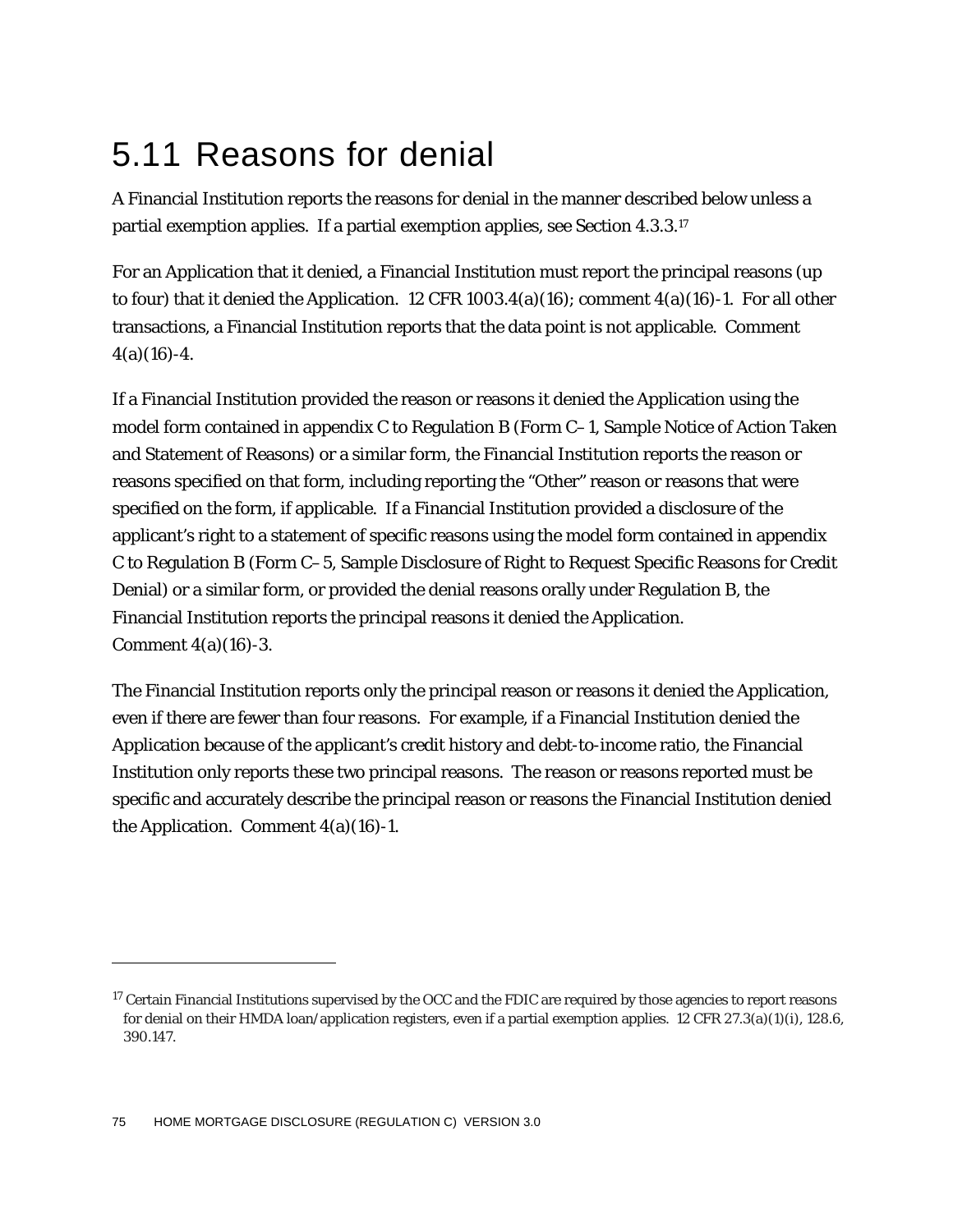If a Financial Institution denied a preapproval request under a Preapproval Program, the Financial Institution must report the principal reason or reasons (up to four) that it denied the preapproval request. Comment 4(a)(16)-2.

# 5.12 Property address and property location

Unless a partial exemption applies, a Financial Institution reports the property address of the property securing the Covered Loan or, for an Application, proposed to secure the Covered Loan. 12 CFR 1003.4(a)(9)(i). For Applications that did not result in an origination, the property address corresponds to the location of the property proposed to secure the loan as identified by the applicant. For

 $\heartsuit$  Property address is one of the 26 data points that a Financial Institution is not required to report if a partial exemption applies to a transaction. However, the property location data points (*i.e.*, state, county, and census tract) are among the 22 data points that are not affected by the 2018 Act or 2018 HMDA Rule.

Covered Loans, the property address corresponds to the property identified in the legal obligation. Comment  $4(a)(9)(i)-1$ . If a partial exemption applies to a Covered Loan or Application, see Section 4.3.3 for information on reporting the property address.

Additionally, regardless of whether a partial exemption applies, a Financial Institution reports the property location (*i.e*., the state, county, and census tract) for the property securing the Covered Loan or, for an Application, proposed to secure the Covered Loan if: (1) the property is located in an MSA or metropolitan division (MD)18 in which the

1

 $\Box$  For transactions for which state, county, or census tract is not required, a Financial Institution may report that the data point is not applicable, or it may voluntarily report the state, county, or census tract information. Comment  $4(a)(9)(ii) - 1$ .

<sup>&</sup>lt;sup>18</sup> Metropolitan divisions (MDs) are metropolitan divisions of MSAs as defined by the OMB. 12 CFR 1003.2(m)(2). For more information on MDs and MSAs, se[e https://www.ffiec.gov/census/default.aspx](https://www.ffiec.gov/census/default.aspx) and [https://www.ffiec.gov/geocode/help1.aspx.](https://www.ffiec.gov/geocode/help1.aspx)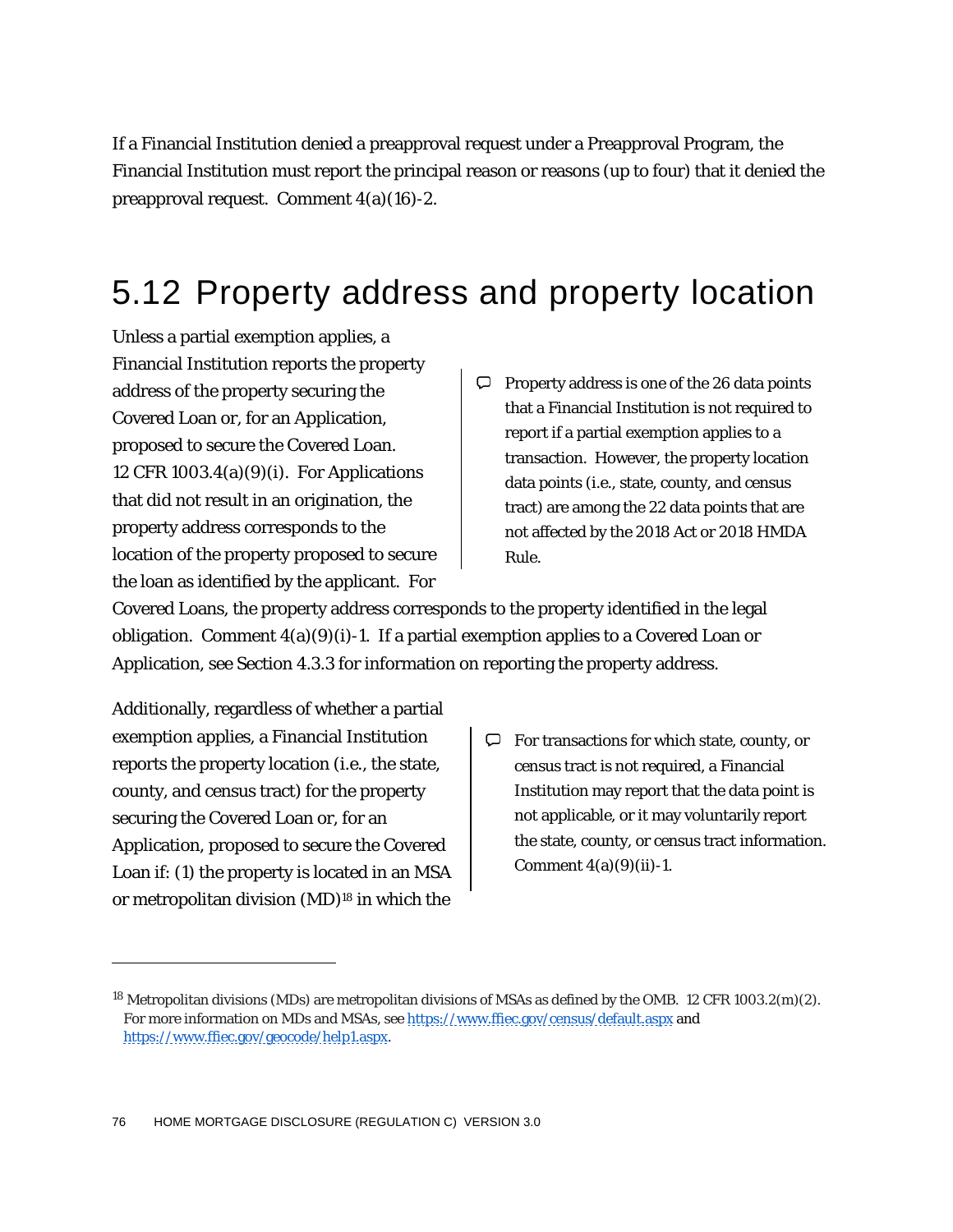Financial Institution has a home or Branch Office; or (2) if the Financial Institution is a bank or savings association required to report data on small business, small farm, and community development lending under the CRA.

If a Financial Institution is required to report property location, it must include the census tract only if the property is located in a county with a population of more than

 $\Box$  Incorrect entries reporting the census tract are not violations of HMDA or Regulation C if the Financial Institution obtained the census tract number from the geocoding tool made available through the Bureau's website, provided the Financial Institution entered an accurate property address into the tool and the tool returned a census tract number. For more information, see Section 7.

30,000 according to the most recent decennial census. 12 CFR 1003.4(a)(9)(ii). See also 12 CFR 1003.4(e).

If a Covered Loan is related to more than one property, but only one property secures or, for an Application, would have secured the Covered Loan, a Financial Institution reports the property address and property location, as applicable, of the property that secures or would have secured the Covered Loan. A Financial Institution does not report the property address or property location for any properties that do not secure or would not have secured the Covered Loan. Comment 4(a)(9)-1.

If more than one property secures the Covered Loan or, in the case of an Application, would have secured the Covered Loan, a Financial Institution reports the Covered Loan or Application in a single entry on its LAR and provides the property address and property location, as applicable, for only one property. The Financial Institution can choose the property for which it reports this information, but it must choose a property that secures the Covered Loan (or, in the case of an Application, would have secured the Covered Loan) and that includes a Dwelling. If a single Multifamily Dwelling has more than one postal address, a Financial Institution reports one of the postal addresses. Comments 4(a)(9)-2 and -3.

If other data points require the Financial Institution to report specific information about property securing or involved with a Covered Loan or Application, the Financial Institution reports the information that relates to the property for which it has provided the address and location for these data points. Comment  $4(a)(9)-2$ . For purposes of this guide, the property for which the Financial Institution has provided the address and location for these data points is called the Identified Property.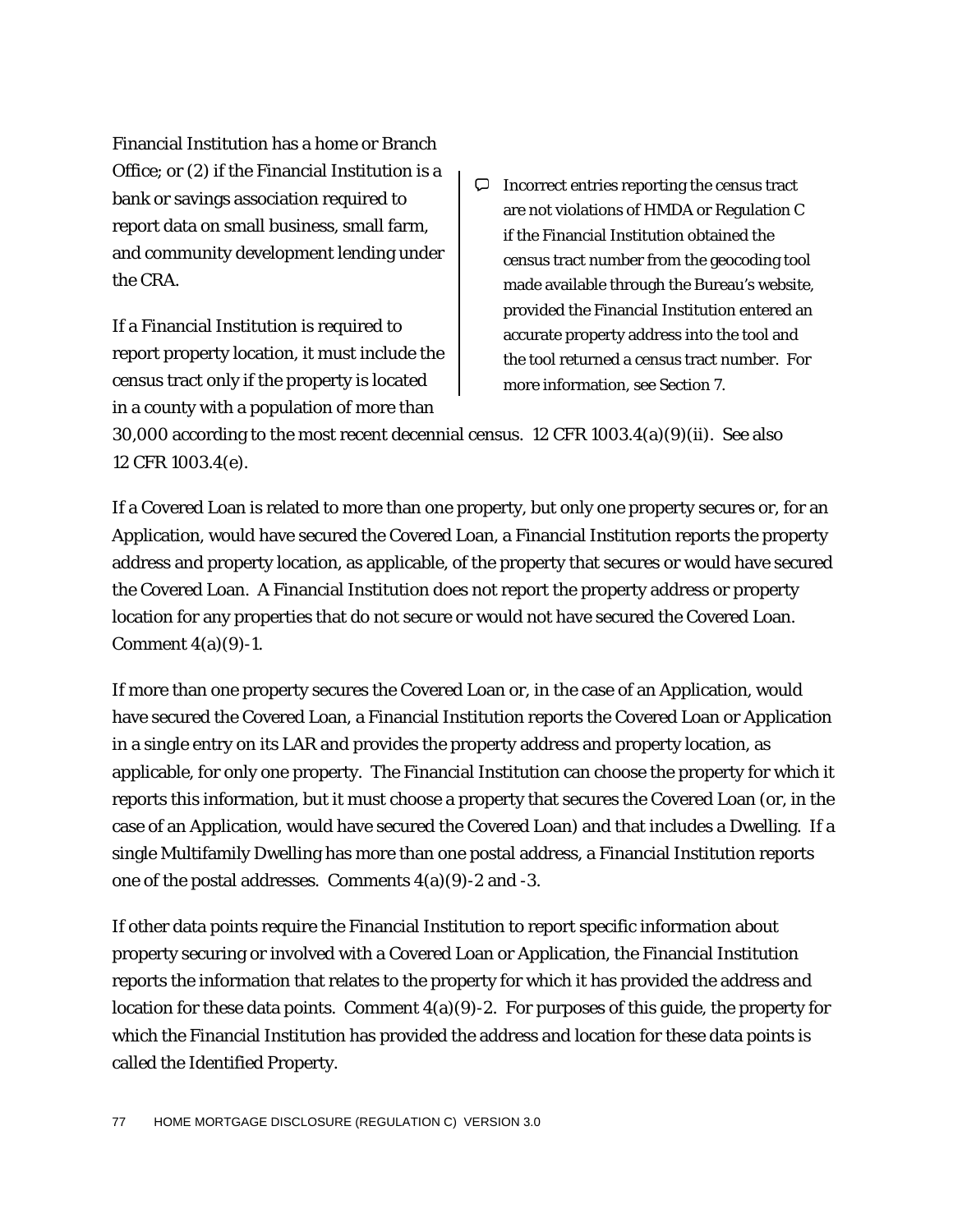If the site for a Manufactured Home has not been identified, a Financial Institution may report that the data points for the property address and property location are not applicable. Comment 4(a)(9)-5. If the property address of the property securing the Covered Loan is unknown, a Financial Institution may report that the data point for the property address is not applicable. For example, the Financial Institution may report that the data point is not applicable if the property did not have an address at closing or if the applicant did not provide the property address before the Application was denied, withdrawn, or closed for incompleteness. Comment  $4(a)(9)(i)-3.$ 

Similarly, when reporting an Application, a Financial Institution may report that the data points for property location (*i.e.*, state, county, and census tracts) are not applicable if the information was not known before the Application was denied, withdrawn, or closed for incompleteness. Comments  $4(a)(9)(ii)(A)-1$ , (B)-2, and (C)-2.

#### 5.13 Construction method

A Financial Institution reports the construction method for the Identified Property, using one of the following:

- 1. Site-built; or
- 2. Manufactured Home. 12 CFR 1003.4(a)(5).

A residential structure that satisfies the definition of "manufactured home" under HUD's regulations, 24 CFR 3280.2, is reported as a Manufactured Home. 12 CFR 1003.2(l). A Manufactured Home will generally bear a HUD Certification Label and data plate noting compliance with the Federal standards. Comment 2(l)-2.

Modular homes and factory-built homes that do not meet the definition of "manufactured home" in HUD's regulations are not Manufactured Homes under the HMDA Rule and are reported as site-built, regardless of whether they are on-frame or off-frame modular homes. Modular homes comply with local or other recognized buildings codes rather than standards established by the National Manufactured Housing Construction and Safety Standards Act, 42 U.S.C. 5401 *et seq*. Modular homes are not required to have HUD Certification Labels under 24 CFR 3280.11 or data plates under 24 CFR 3280.5, but may have a certification from a State licensing agency that documents compliance with State or other applicable building codes.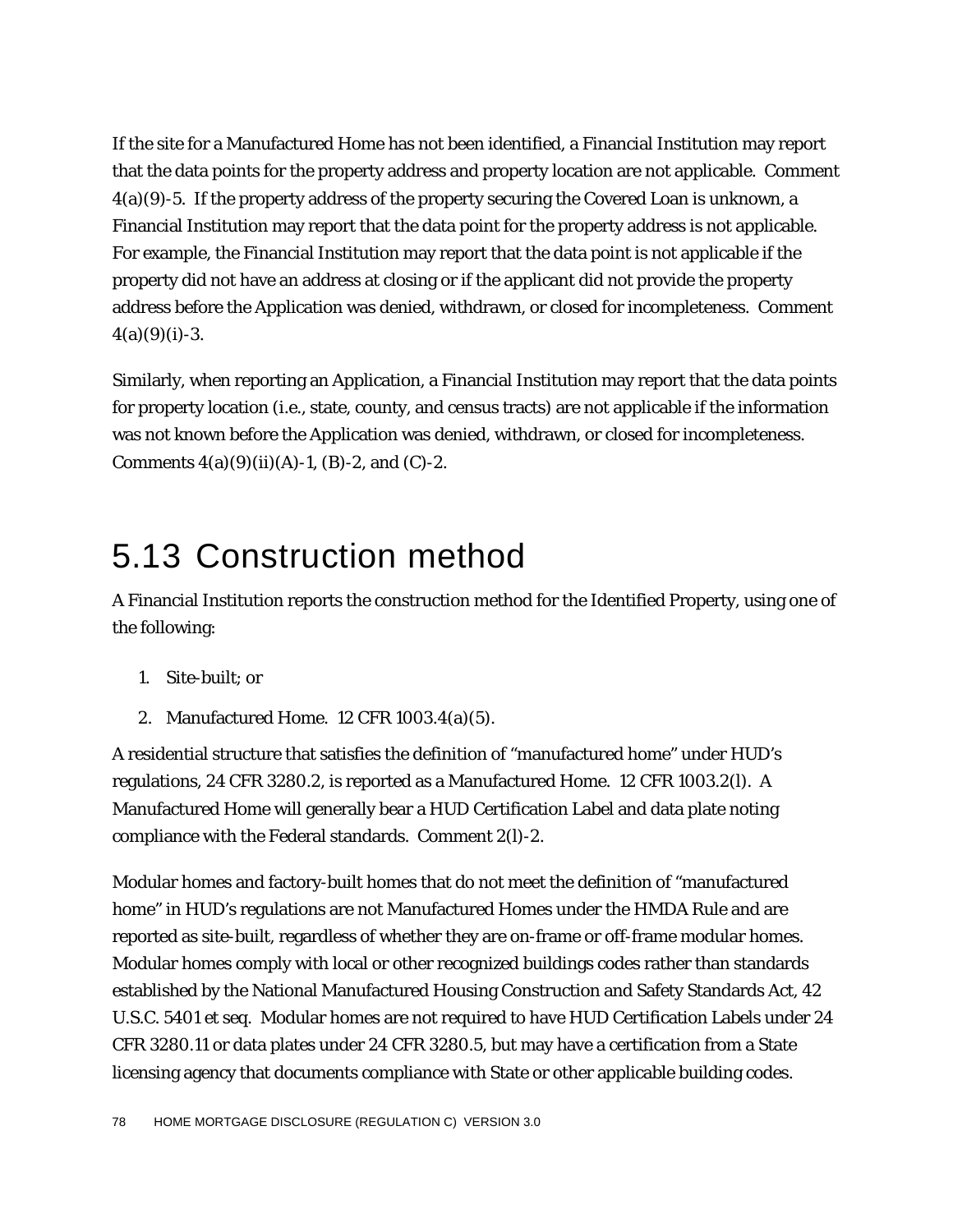Dwellings built using prefabricated components assembled at the Dwelling's permanent site should also be reported as site-built. Comment 4(a)(5)-1.

For a Multifamily Dwelling, the Financial Institution should report the construction method as site-built unless the Multifamily Dwelling is a Manufactured Home community, in which case the Financial Institution should report the construction method as Manufactured Home. Comment  $4(a)(5)-2$ .

### 5.14 Occupancy type

A Financial Institution reports the occupancy type for the Identified Property, using one of the following:

- 1. **Principal residence**. An applicant or borrower can have only one principal residence at a time. However, if an applicant or borrower buys or builds a new Dwelling that will become the applicant's or borrower's principal residence within a year or upon the completion of construction, the new Dwelling is considered the principal residence for this data point. Comment 4(a)(6)-2. For purchased Covered Loans, a Financial Institution may report the occupancy type as "principal residence" unless the loan documents or Application indicate that the property will not be occupied as a principal residence. Comment  $4(a)(6)-5$ .
- 2. **Second residence**. A property is a second residence if the property is or will be occupied by the applicant or borrower for a portion of the year and is not the applicant's or borrower's principal residence. For example, if a person purchases a property, occupies the property for a portion of the year, and rents the property for the remainder of the year, the property is a second residence. Similarly, if a person occupies a property near his or her place of employment on weekdays, but the person returns to his or her principal residence on weekends, the property near the person's place of employment is a second residence. Comment  $4(a)(6)-3$ .
- 3. **Investment property**. A property is an investment property if the applicant or borrower does not occupy the property. For example, if a person purchases a property, does not occupy the property, and generates income by renting the property, the property is an investment property. Similarly, if a person purchases a property, does not occupy the property, and does not generate income by renting the property, but intends to generate income by selling the property, the property is an investment property. Comment  $4(a)(6)-4$ .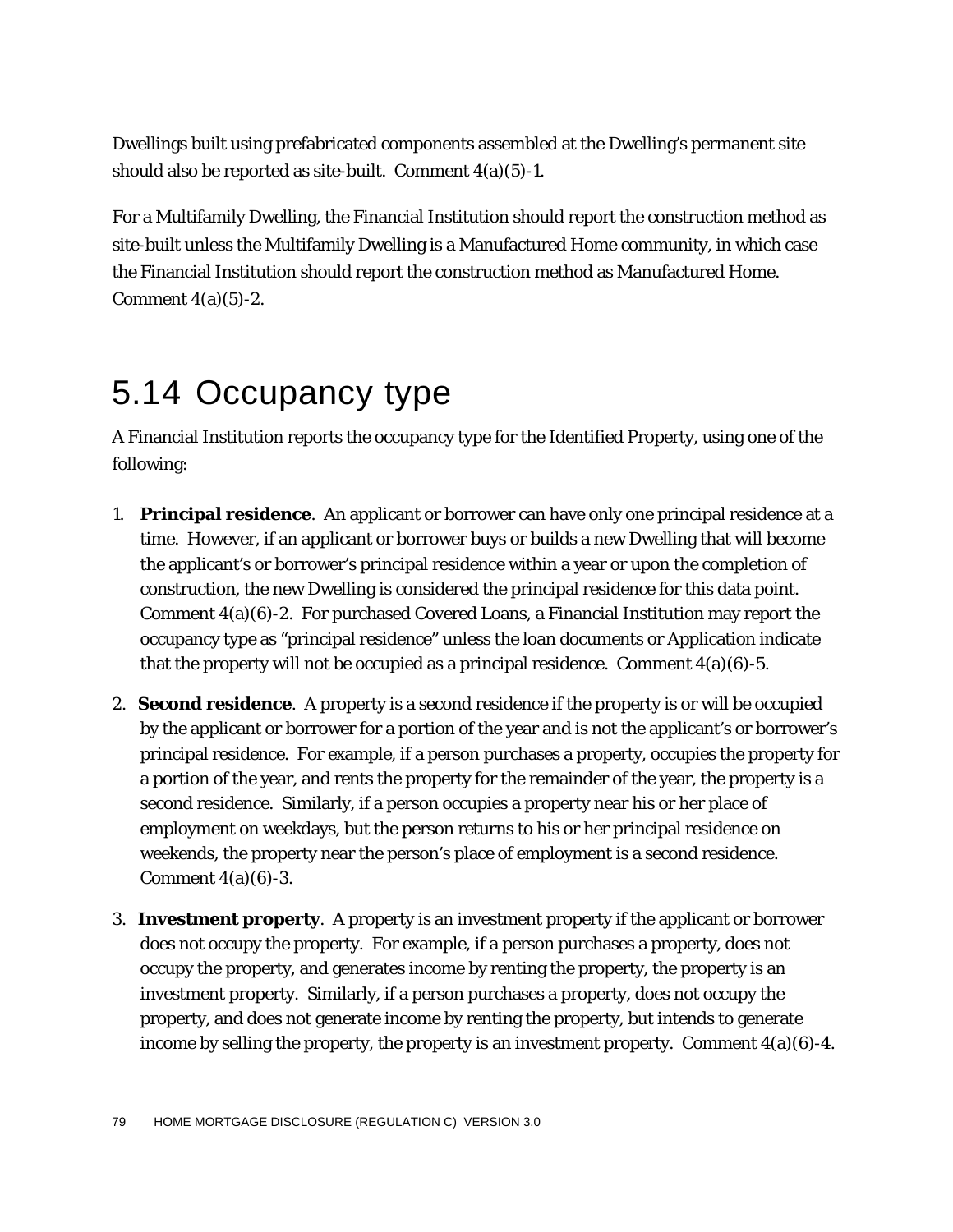If a corporation purchases a property that is a Dwelling and uses it for the long-term residence of its employees, the property is an investment property, even if the corporation considers the property as owned for business purposes rather than investment purposes, does not generate income by renting the property, and does not intend to generate income by selling the property. If the property is for transitory use by employees, the property would not be considered a Dwelling. Comment 4(a)(6)-4.

#### 5.15 Lien status

A Financial Institution reports the lien status of the lien on the Identified Property as either a first lien or a subordinate lien. 12 CFR 1003.4(a)(14).

The HMDA Rule requires a Financial Institution to report the lien status for Covered Loans it purchased. For purchased Covered Loans, lien status is determined by reference to the best information readily available to the Financial Institution at the time of purchase.

For Applications and originations of Covered Loans, lien status is determined by reference to the best information readily available to the Financial Institution at the time final action is taken and to the Financial Institution's own procedures. When reporting lien status, Financial Institutions may rely on title searches they routinely obtain, but the HMDA Rule does not require Financial Institutions to obtain title searches solely to comply with Regulation C. Financial Institutions may rely on other information that is readily available to them at the time final action is taken and that they reasonably believe is accurate, such as the applicant's statement on the Application form or the applicant's credit report. Comment 4(a)(14)-1.

**Examples:** An applicant applies for a Covered Loan from Ficus Bank and indicates on the Application form that there is a mortgage on the Dwelling that will secure the applicant's Covered Loan. Ficus Bank obtains the applicant's credit report, and it shows that the applicant has a mortgage loan. The existing mortgage will not be paid off as part of the transaction. Ficus Bank may assume that the transaction involves a subordinate lien for purposes of HMDA reporting.

will have first-lien position through a subordination agreement with the holder of the lien An applicant applies for a loan from Ficus Bank to refinance the applicant's existing home mortgage loan. The existing loan is and the new loan will be secured by the applicant's principal residence. The applicant also has an Open-End Line of Credit for \$20,000 secured by the principal residence. Ficus Bank's practice in such a case is to ensure that it securing the Open-End Line of Credit. Ficus Bank may assume that the transaction involves a first lien for purposes of HMDA reporting.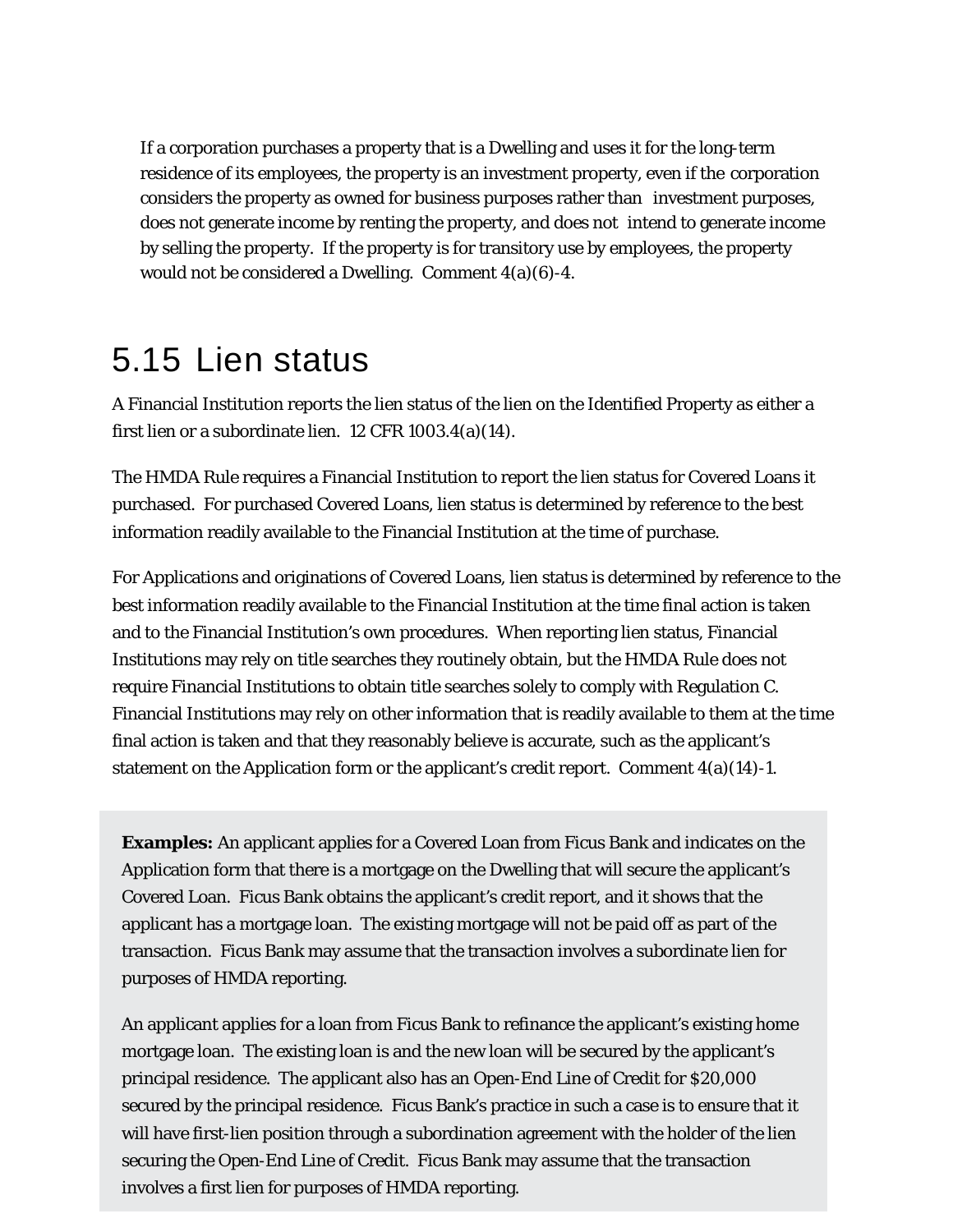# 5.16 Manufactured home information

A Financial Institution reports manufactured home information in the manner described below unless a partial exemption applies. If a partial exemption applies, see Section 4.3.3.

If a Dwelling on the Identified Property is a Manufactured Home and not a Multifamily Dwelling (*i.e.*, it has four or fewer individual dwelling units), the Financial Institution must report both:

- 1. **Secured Property Type**. Whether the Covered Loan is or the Application would have been secured by: (a) both a Manufactured Home and land; or (b) a Manufactured Home and not land. 12 CFR 1003.4(a)(29). A Financial Institution reports that a Covered Loan is or would have been secured only by a Manufactured Home and not land if the Covered Loan is not secured by the land, even if the Manufactured Home is considered real property under applicable State law. Comment 4(a)(29)-1.
- 2. **Land Property Interest**. Information about the applicant's or borrower's property interest in the land on which the Manufactured Home is or would have been located, reported as one of the following:
	- a. Direct ownership. An applicant or borrower has a direct ownership interest in the land on which the Dwelling is or is to be located when it has more than a possessory real property ownership interest in the land, such as fee simple ownership. Comment  $4(a)(30) - 5.$
	- b. Indirect ownership. Indirect land ownership can occur when the applicant or borrower is or will be a member of a resident-owned community structured as a housing cooperative in which the occupants own an entity that holds the land underlying the Manufactured Home community. In such communities, the applicant or borrower may still have a lease and pay rent for the lot on which his or her Manufactured Home is or will be located, but the property interest type for such an arrangement should be reported as indirect ownership if the applicant is or will be a member of the cooperative that owns the Manufactured Home community's underlying land. If an applicant resides or will reside in such a community but is not a member, the property interest type should be reported as a paid leasehold. Comment 4(a)(30)-1.
	- c. Paid Leasehold. For example, a paid leasehold occurs when a borrower locates the Manufactured Home on a lot in which the borrower does not have an ownership interest,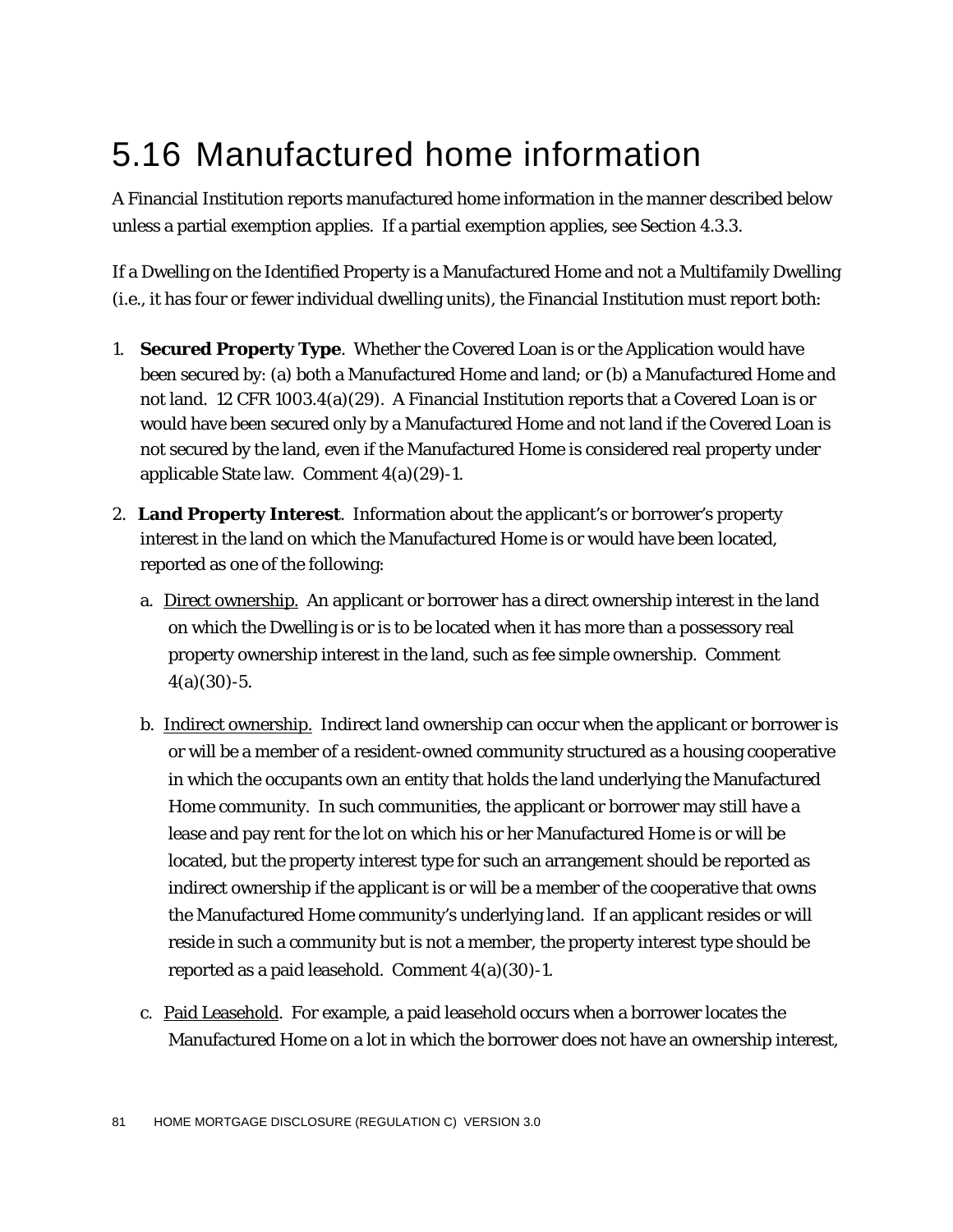the borrower has a written lease for the lot, and the lease specifies rent payments. Comment 4(a)(30)-2.

d. Unpaid Leasehold. For example, an unpaid leasehold occurs when the borrower locates the Manufactured Home on land owned by a family member, does not have a written lease, and does not have an agreement regarding rent payments. Comment  $4(a)(30)$ -2.

If the Dwelling securing the Covered Loan (or that would have secured the resulting Covered Loan in the case of an Application) is not a Manufactured Home, the Financial Institution reports that these data points are not applicable. Comments  $4(a)(29)$ -4 and  $4(a)(30)$ -6.

A Manufactured Home community that is a Multifamily Dwelling is not considered a Manufactured Home for purposes of reporting these data points. Comment 4(a)(29)-2 and  $4(a)(30)-4.$ 

#### 5.17 Property value

A Financial Institution reports the property value in the manner described below unless a partial exemption applies. If a partial exemption applies, see Section 4.3.3.

For a Covered Loan, a Financial Institution reports the value of the property securing the Covered Loan. For an Application that did not result in a Covered Loan (other than an Application that was withdrawn before a credit decision was made or that was closed for incompleteness), a Financial Institution reports the value of the property proposed to secure the Covered Loan. 12 CFR 1003.4(a)(28). A Financial Institution reports that the data point is not applicable for an Application that was withdrawn before a credit decision was made or was closed for incompleteness, even if the Financial Institution obtained a property value. Comment  $4(a)(28)-3.$ 

A Financial Institution reports the property value it relied on in making its credit decision. 12 CFR 1003.4(a)(28). If the Financial Institution relied on an appraisal or other valuation of a property when calculating the loan-to-value ratio, it reports the value stated in the appraisal or other valuation on which it relied. If the Financial Institution relied on the purchase price of a property when calculating the loan-to-value ratio, it reports the purchase price as the property value. Comment 4(a)(28)-1.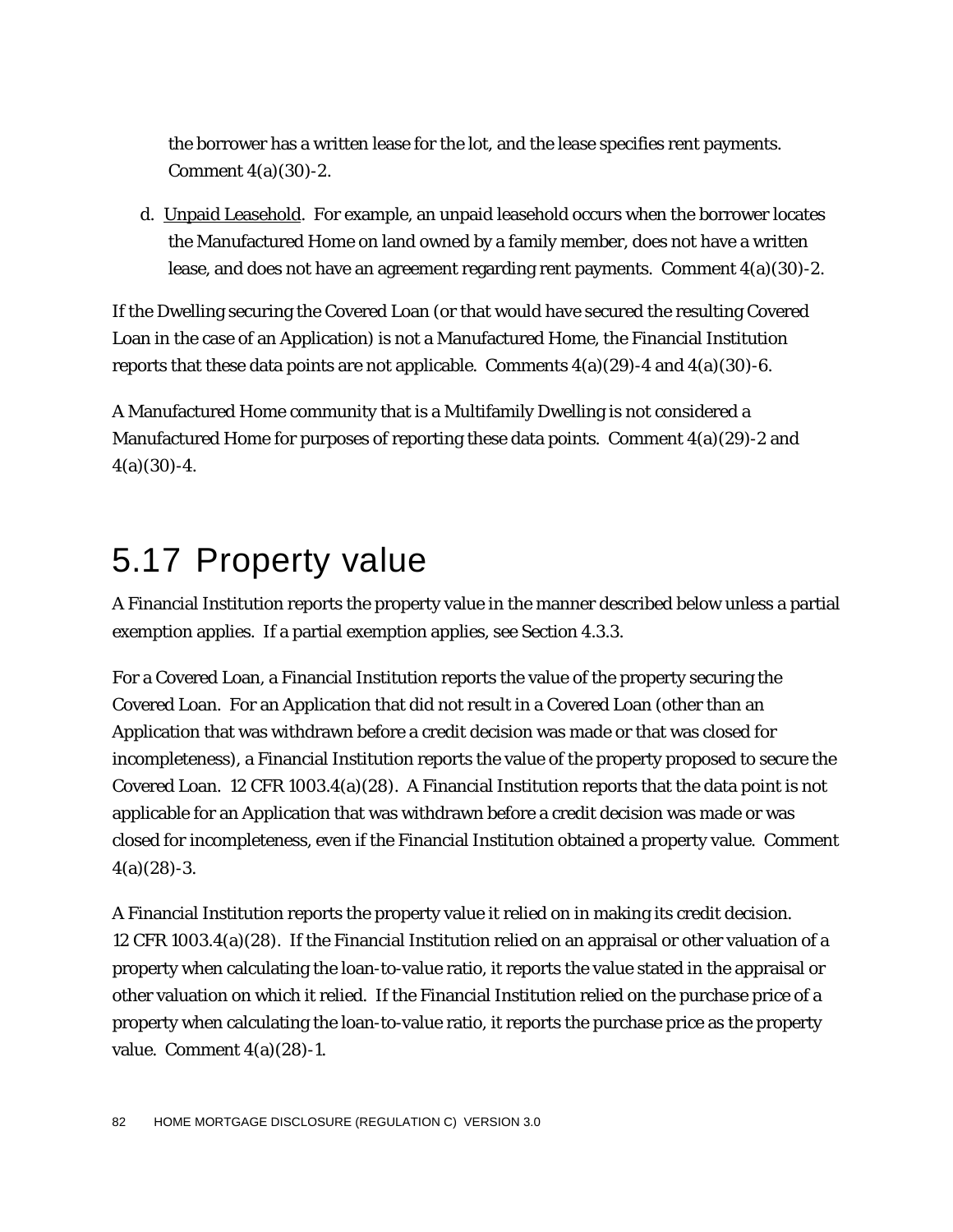**Example:** Ficus Bank obtains an appraisal that values a parcel of property at \$100,000, an automated valuation model report that values the property at \$110,000, and a broker price opinion that values the property at \$105,000. When approving the Application, Ficus Bank relies on the appraisal. It reports the property value as \$100,000.

The HMDA Rule does not require a Financial Institution to obtain a property valuation or to rely on a property value in making a credit decision. A Financial Institution reports that this data point is not applicable if it does not rely on property value when making the credit decision. Comment 4(a)(28)-4.

### 5.18 Total units

For a Covered Loan, a Financial Institution reports the number of individual Dwelling units related to the property securing the Covered Loan. For an Application, it reports the number of individual Dwelling units related to the property proposed to secure the Covered Loan. 12 CFR 1003.4(a)(31).

For an Application or Covered Loan secured by a Manufactured Home community, the Financial Institution should include the total number of Manufactured Home sites that secure the loan and are available for occupancy, regardless of whether the sites are occupied or have Manufactured Homes attached. For a loan secured by a single Manufactured Home that is or will be located in a Manufactured Home community, the Financial Institution should report one individual Dwelling unit. Comment 4(a)(31)-2.

For a Covered Loan secured by a condominium or cooperative complex, the Financial Institution reports the total number of individual Dwelling units securing the Covered Loan or proposed to secure the Covered Loan in the case of an Application. Comment 4(a)(31)-3.A Financial Institution may include recreational vehicle pads, manager apartments, rental apartments, site-built homes, or other rentable space that are ancillary to the operation of the secured property if it considers such units under its underwriting guidelines or investor guidelines, or if it tracks the number of such units for its own internal purposes. Comment  $4(a)(31) - 2.$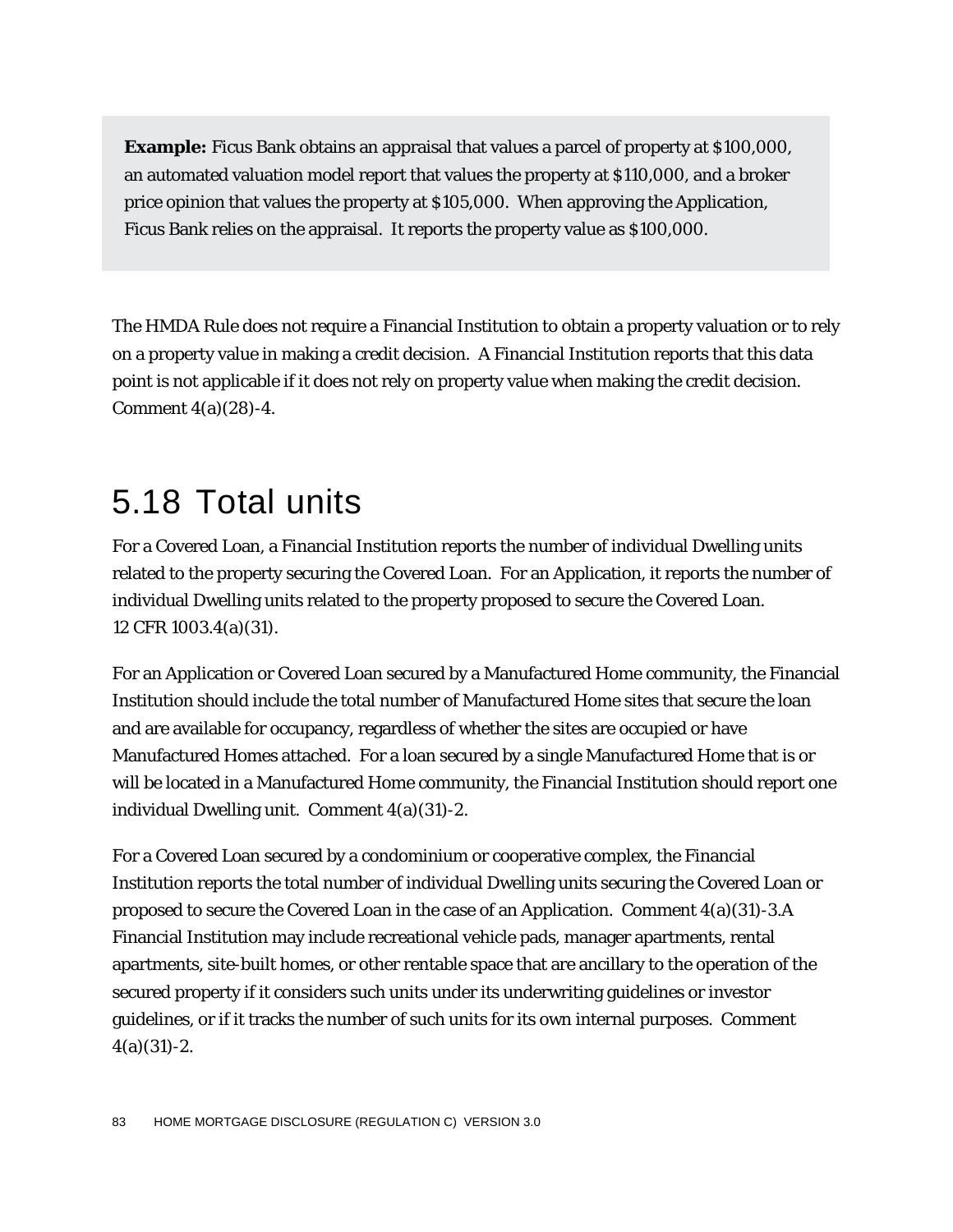A Financial Institution may rely on the best information readily available to it at the time action is taken and on the Financial Institution's own procedures. Information readily available could include, for example, information provided by an applicant that the Financial Institution reasonably believes, information contained in a property valuation or inspection, or information obtained from public records. Comment 4(a)(31)-4.

### 5.19 Multifamily affordable units

A Financial Institution reports information about multifamily affordable units in the manner described below unless a partial exemption applies. If a partial exemption applies, see Section 4.3.3.

If the property securing a Covered Loan or proposed to secure an Application includes a Multifamily Dwelling, the Financial Institution must provide the number of individual Dwelling units that are income-restricted pursuant to Federal, State, or local affordable housing programs.19 12 CFR 1003.4(a)(32). For a Covered Loan that is not secured by a Multifamily Dwelling and for an Application that would not have been secured by a Multifamily Dwelling, the Financial Institution reports that this data point is not applicable. Comment  $4(a)(32)-6$ .

Affordable housing income-restricted units are individual Dwelling units that have restrictions based on the occupants' income level pursuant to restrictive covenants encumbering the property. The restrictive covenants may be evidenced by a use agreement, regulatory

1

<sup>&</sup>lt;sup>19</sup> Examples of Federal programs and funding sources that may result in reportable units include but are not limited to: (1) affordable housing programs pursuant to Section 8 of the United States Housing Act of 1937; (2) public housing; (3) the HOME Investment Partnerships program; (4) the Community Development Block Grant program; (5) multifamily tax subsidy project funding through tax-exempt bonds or tax credits; (6) Federal Home Loan Bank affordable housing program funding; (7) Rural Housing Service multifamily housing loans and grants; and (8) project-based vouchers under 24 CFR part 983. Comment 4(a)(32)-2.

Examples of State and local sources that may result in reportable units include but are not limited to: (1) State or local administration of Federal funds or programs; (2) State or local funding programs for affordable housing or rental assistance, including programs operated by independent public authorities; (3) inclusionary zoning laws; and (4) tax abatement or tax increment financing contingent on affordable housing requirements. Comment 4(a)(32)-3.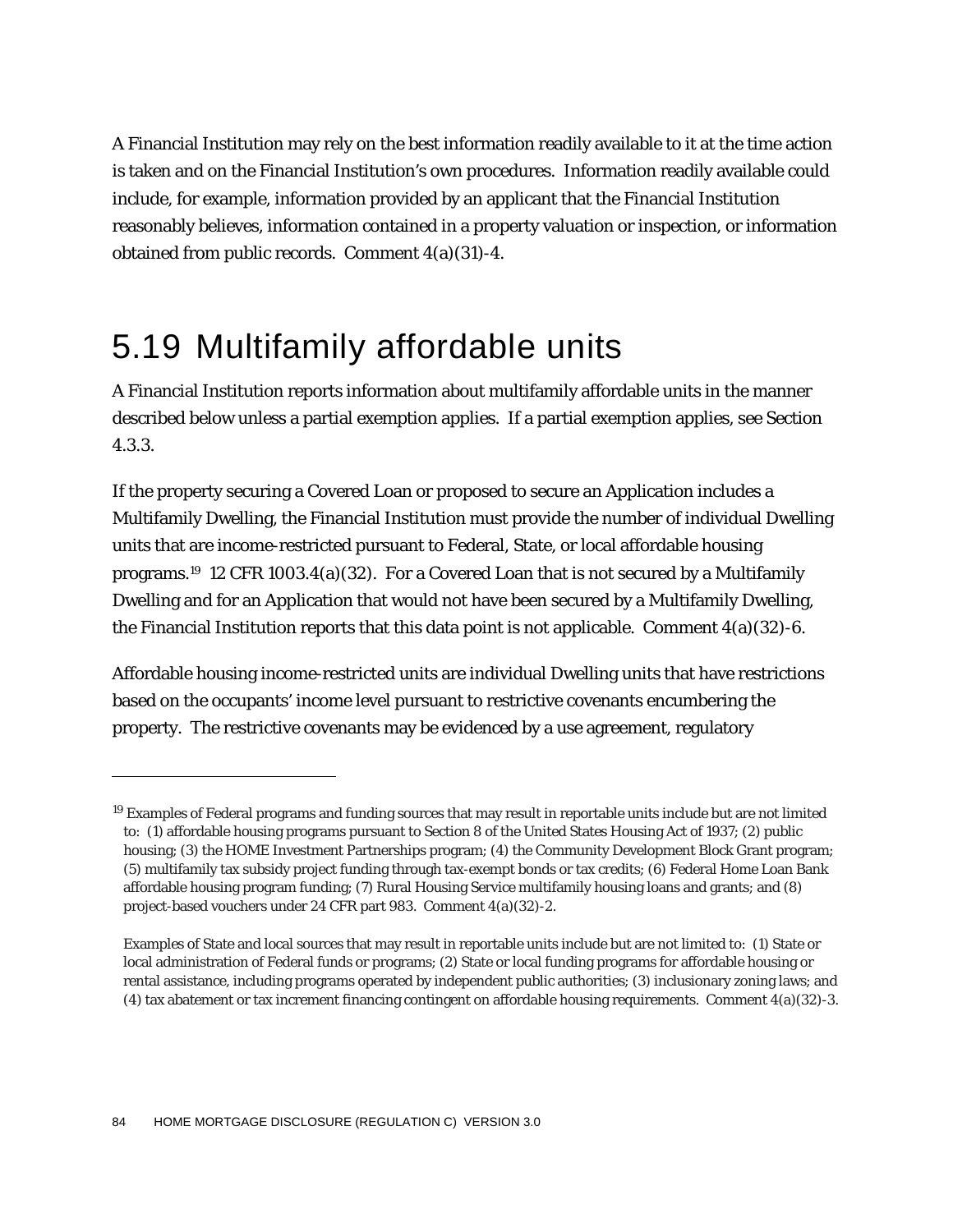agreement, land use restrictions, or a similar agreement. Rent control or rent stabilization laws, the acceptance of Housing Choice Vouchers, and other similar forms of portable housing assistance that are tied to an occupant and not an individual dwelling unit are not affordable housing income-restricted Dwelling units for purposes of reporting. Comment 4(a)(32)-1.

A Financial Institution may rely on the best information readily available to it at the time final action is taken and on the Financial Institution's own procedures when reporting. Information readily available could include, for example, information provided by an applicant that the Financial Institution reasonably believes, information contained in a property valuation or inspection, or information obtained from public records. Comment  $4(a)(32)-5$ .

#### 5.20 Debt-to-income ratio

A Financial Institution reports debt-to-income (DTI) ratio in the manner described below unless a partial exemption applies. If a partial exemption applies, see Section 4.3.3.

Except for purchased Covered Loans, if the Financial Institution relied on the applicant's or borrower's DTI ratio when making its credit decision, the Financial Institution reports the DTI ratio on which it relied in making the credit decision. 12 CFR 1003.4(a)(23). The DTI ratio is the ratio of the applicant's or borrower's total monthly debt to total monthly income.

**Example:** Ficus Bank calculates the applicant's DTI ratio twice−once according to its own requirements and once according to an investor's requirements. Ficus Bank relies on the DTI ratio calculated according to the investor's requirements when it makes the credit decision. Ficus Bank reports the DTI ratio calculated in accordance with the investor's requirements. Comment 4(a)(23)-1.

A Financial Institution relied on the applicant's or borrower's DTI ratio in making the credit decision if the DTI ratio was a factor in the credit decision, even if it was not a dispositive factor. For example, if the DTI ratio was one of multiple factors in a Financial Institution's credit decision, the Financial Institution relied on the DTI ratio, even if the Financial Institution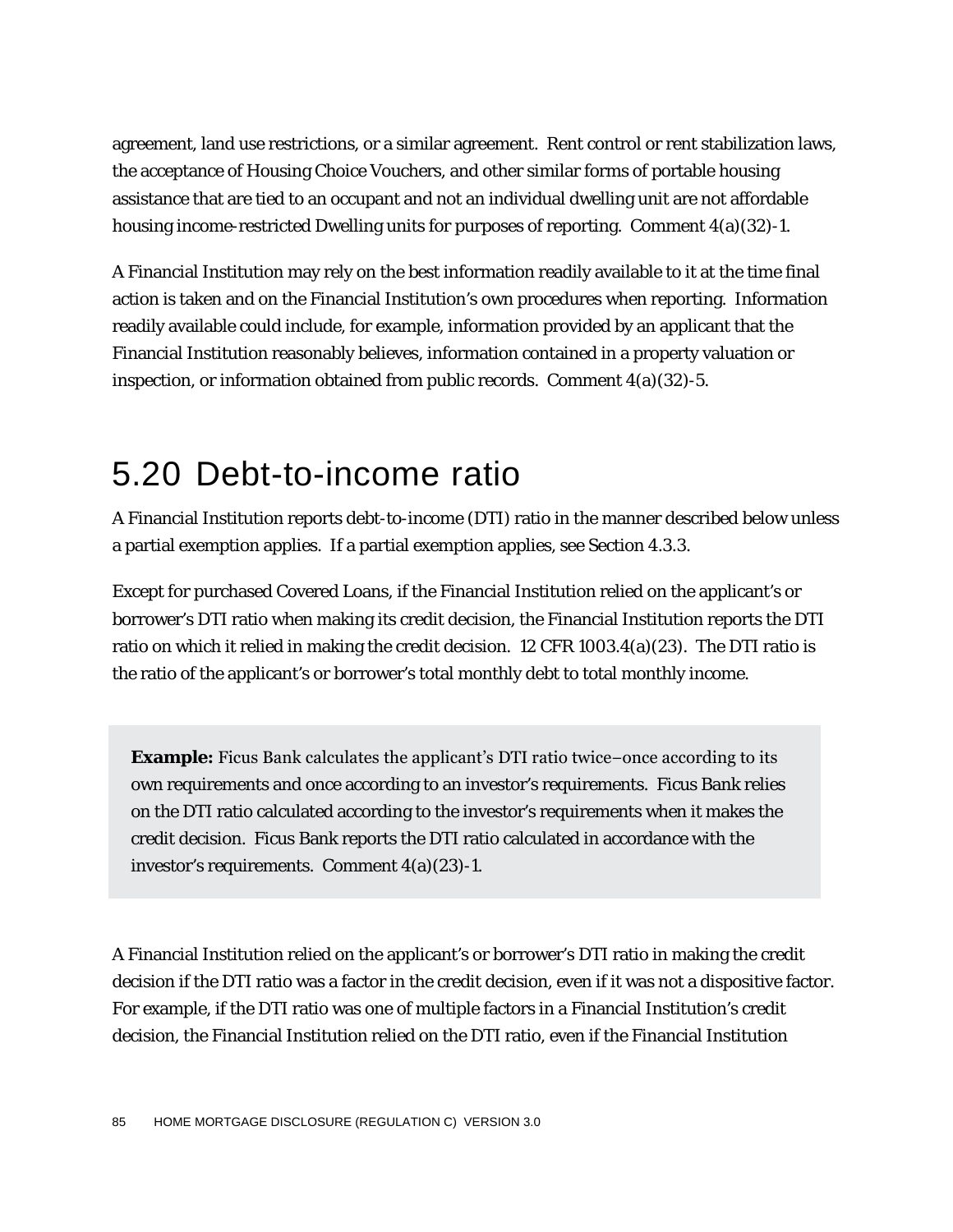denied the Application because one or more underwriting requirements other than the DTI ratio were not satisfied. Comment 4(a)(23)-2.

The HMDA Rule does not require a Financial Institution to calculate a DTI ratio and does not require a Financial Institution to rely on an applicant's or borrower's DTI ratio in making a credit decision. Comment 4(a)(23)-4.

A Financial Institution reports that this data point is not applicable:

- 1. If it made a credit decision without relying on a DTI ratio;
- 2. If the Application file was closed for incompleteness (even if a DTI ratio was calculated);
- 3. For an Application that was withdrawn before a credit decision was made (even if a DTI ratio was calculated);
- 4. If the applicant and co-applicant, if applicable, are not natural persons;
- 5. For a Covered Loan that is secured, or an Application that is proposed to be secured, by a Multifamily Dwelling; or
- 6. For a purchased Covered Loan. Comments 4(a)(23)-3 through -7.

#### 5.21 Combined loan-to-value

A Financial Institution reports combined loan-to-value (CLTV) in the manner described below unless a partial exemption applies. If a partial exemption applies, see Section 4.3.3.

Except for a purchased Covered Loan, if the Financial Institution relied on a CLTV ratio when making its credit decision, the Financial Institution reports the CLTV ratio on which it relied. The CLTV ratio is the ratio of the total amount of debt secured by the property securing the Covered Loan (or, for an Application, proposed to secure a Covered Loan) to the value of that property. 12 CFR 1003.4(a)(24). A Financial Institution reports the CLTV ratio relied on in making the credit decision, regardless of which property or properties it used in the CLTV ratio calculation. The property used in the CLTV ratio does not need to be the Identified Property and may include more than one property and non-real property. Comment  $4(a)(24)-6$ .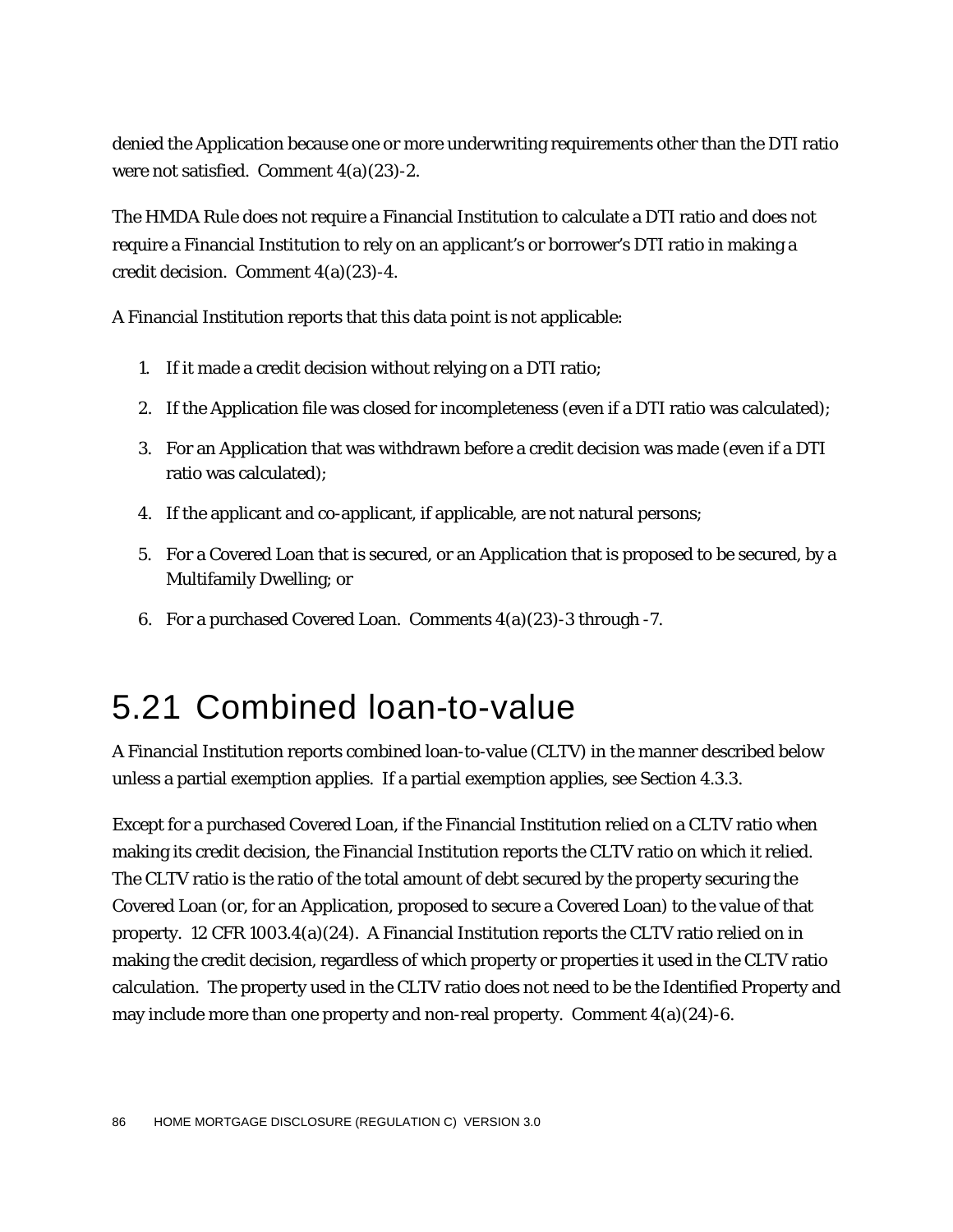Financial Institution relied on the CLTV ratio when making the credit decision if the CLTV ratio was a factor in the credit decision, even if it was not a dispositive factor. For example, if the CLTV ratio was one of multiple factors in a Financial Institution's credit decision, the Financial Institution relied on the CLTV ratio, even if the Financial Institution denied the Application because one or more underwriting requirements other than the CLTV ratio were not satisfied. Comments  $4(a)(24)$ -1 and -2.

**Examples:** Ficus Bank reviews an Application that will be secured by two parcels of real property. It calculates the CLTV ratio using its own requirements. It also calculates the CLTV ratio using an investor's requirements. When making its credit decision, Ficus Bank relies on the CLTV ratio calculated according to the investor's requirements. Ficus Bank reports the CLTV ratio calculated according to the investor's requirements.

Ficus Bank originates a Covered Loan for the purchase of a Multifamily Dwelling. The Covered Loan is secured by the Multifamily Dwelling and certain securities. Ficus Bank uses both the value of the Multifamily Dwelling and the value of the securities when calculating the CLTV ratio that it relies on when making the credit decision. Ficus Bank reports the CLTV ratio it relies on when making the credit decision.

The HMDA Rule does not require a Financial Institution to calculate the CLTV ratio and does not require a Financial Institution to rely on a CLTV ratio in making a credit decision. Comment  $4(a)(24)-4.$ 

A Financial Institution reports that this data point is not applicable:

- 1. If it did not rely on a CLTV when making the credit decision;
- 2. If the Application file was closed for incompleteness (even if a CLTV ratio was calculated);
- 3. For an Application that was withdrawn before a credit decision was made (even if a CLTV ratio was calculated); or
- 4. For a purchased Covered Loan. Comments 4(a)(23)-3 through -5.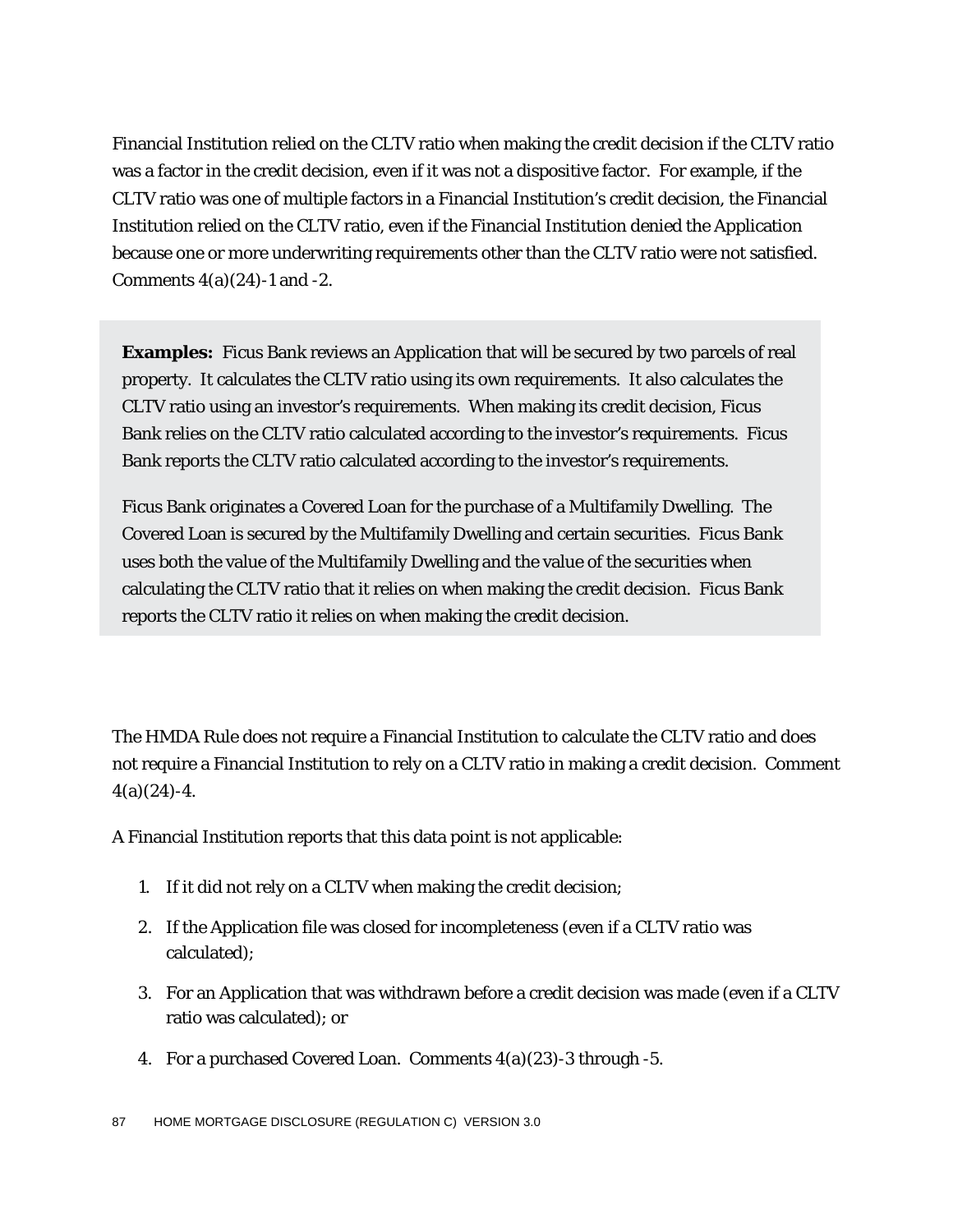# 5.22 Credit score information

A Financial Institution reports credit score information in the manner described below unless a partial exemption applies. If a partial exemption applies, see Section 4.3.3.

Except for purchased Covered Loans, a Financial Institution reports the credit score or scores it relied on in making the credit decision and the name and version of the scoring model used to generate each reported credit score. 12 CFR 1003.4(a)(15)(i).

The term "credit score" has the same meaning as set forth in the Fair Credit Reporting Act, 15 USC  $1681g(f)(2)(A)$ . 12 CFR  $1003.4(a)(15)(ii)$ . A "credit score" is a numerical value or a categorization derived from a statistical tool or modeling system used by a person who makes or arranges a loan to predict the likelihood of certain credit behaviors, including default. A "credit score" does not include: (1) any mortgage score or rating of an automated underwriting system that considers one or more factors in addition to credit information, including loan-to-value ratio, the amount of down payment, or the consumer's financial assets; or (2) any other elements of the underwriting process or underwriting decision. 15 USC  $1681g(f)(2)(A)$ .

A Financial Institution relied on a credit score in making the credit decision if the credit score was a factor in the credit decision, even if it was not a dispositive factor. For example, if a credit score was one of multiple factors in a Financial Institution's credit decision, the Financial Institution relied on the credit score even if the Financial Institution denied the Application because one or more underwriting requirements other than the credit score were not satisfied. Comment 4(a)(15)-1.

When a Financial Institution obtained or created two or more credit scores for a single applicant or borrower but relied on only one score in making the credit decision (*e.g.*, by relying on the lowest, highest, most recent, or average of all of the scores), the Financial Institution reports the credit score it actually relied on and the information about the scoring model it used. When a Financial Institution used more than one credit scoring model and combined the scores into a composite score and then relied on the composite score, the Financial Institution reports the composite score and reports that more than one scoring model was used. When a Financial Institution obtained two or more credit scores for the applicant or borrower and relied on multiple credit scores in making the credit decision (*e.g.*, by relying on a scoring grid that considers each of the scores obtained or created for the applicant or borrower without combining the scores into a composite score), the Financial Institution reports one of the credit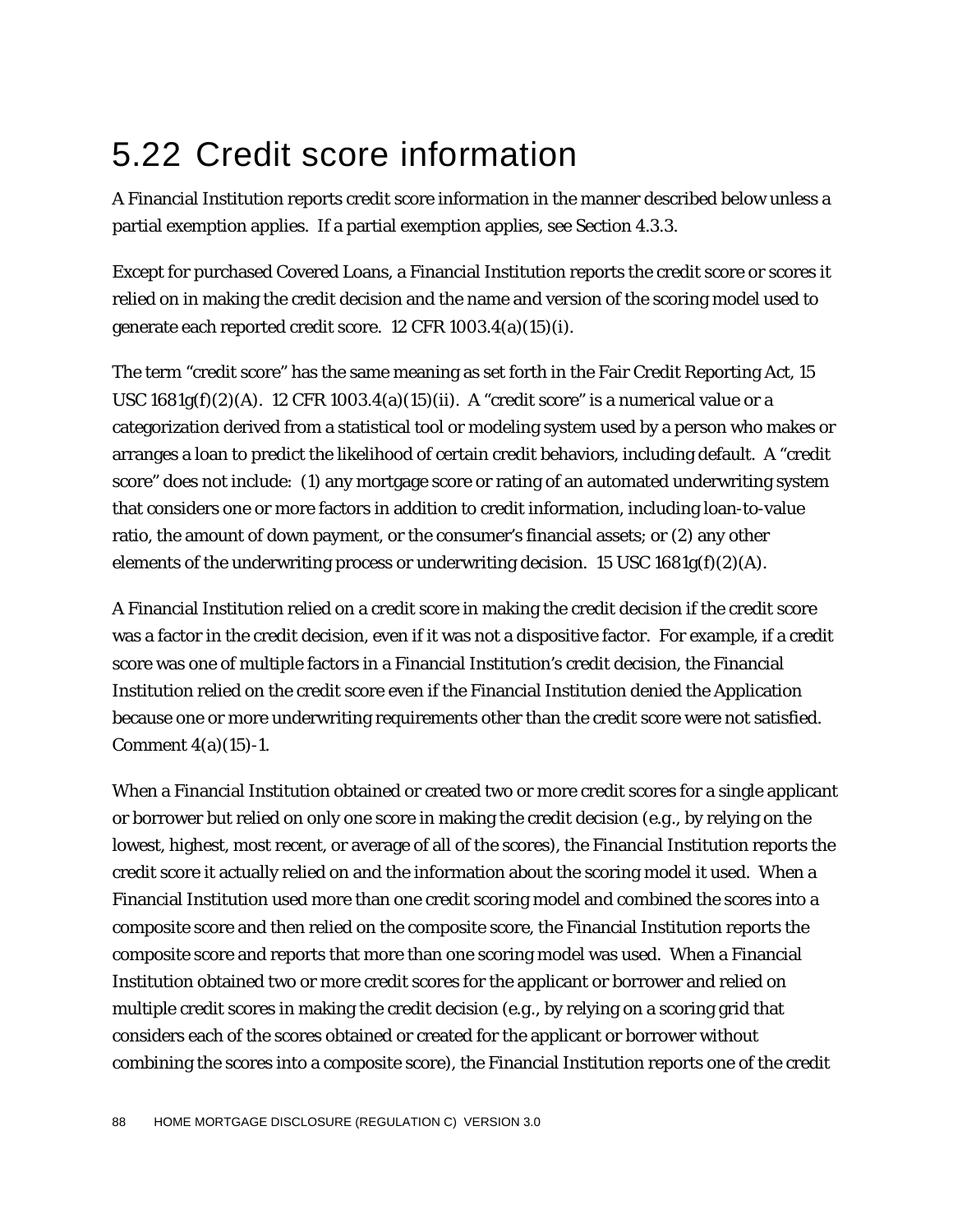scores that it relied on in making the credit decision. In choosing which credit score to report, a Financial Institution need not use the same approach for its entire HMDA data submission, but it should be generally consistent (*e.g*., by routinely using one approach within a particular division of the Financial Institution or for a category of Covered Loans). The Financial Institution reports the name and version of the credit-scoring model for the score reported. Comment 4(a)(15)-2.

If a transaction involved two or more applicants or borrowers for whom the Financial Institution obtained or created a single credit score and if the Financial Institution relied on that single credit score when making the credit decision, the Financial Institution reports that credit score for the applicant and reports that the data point is not applicable for the co-applicant. Alternatively, at its discretion, the Financial Institution may report that credit score for the first co-applicant and report that the data point is not applicable for the applicant. If a transaction involved more than one applicant and a Financial Institution relied on separate credit scores for each applicant, it reports the credit score it relied on for the applicant and the credit score it relied on for the first co-applicant. Comment 4(a)(15)-3.

**Examples:** Two individuals apply for a Covered Loan. Ficus Bank obtains two credit scores for the applicant and two credit scores for the co-applicant. Ficus Bank relies on the highest of the four credit scores it obtained. Ficus Bank reports the highest credit score and information about the credit scoring model used. Ficus Bank may report the score and information for the applicant and report "not applicable" for the co-applicant or, at its discretion, Ficus Bank can report the score and information for the co-applicant and report "not applicable" for the applicant.

Two individuals apply for a Covered Loan. Ficus Bank obtains three credit scores for the applicant and three credit scores for the co-applicant. Ficus Bank relies on the middle credit score for the applicant and the middle score for the co-applicant. Ficus Bank reports the middle score and related scoring model information for the applicant and the middle score and related scoring model information for the co-applicant.

A Financial Institution reports that the credit score data point is not applicable:

1. For purchased Covered Loans;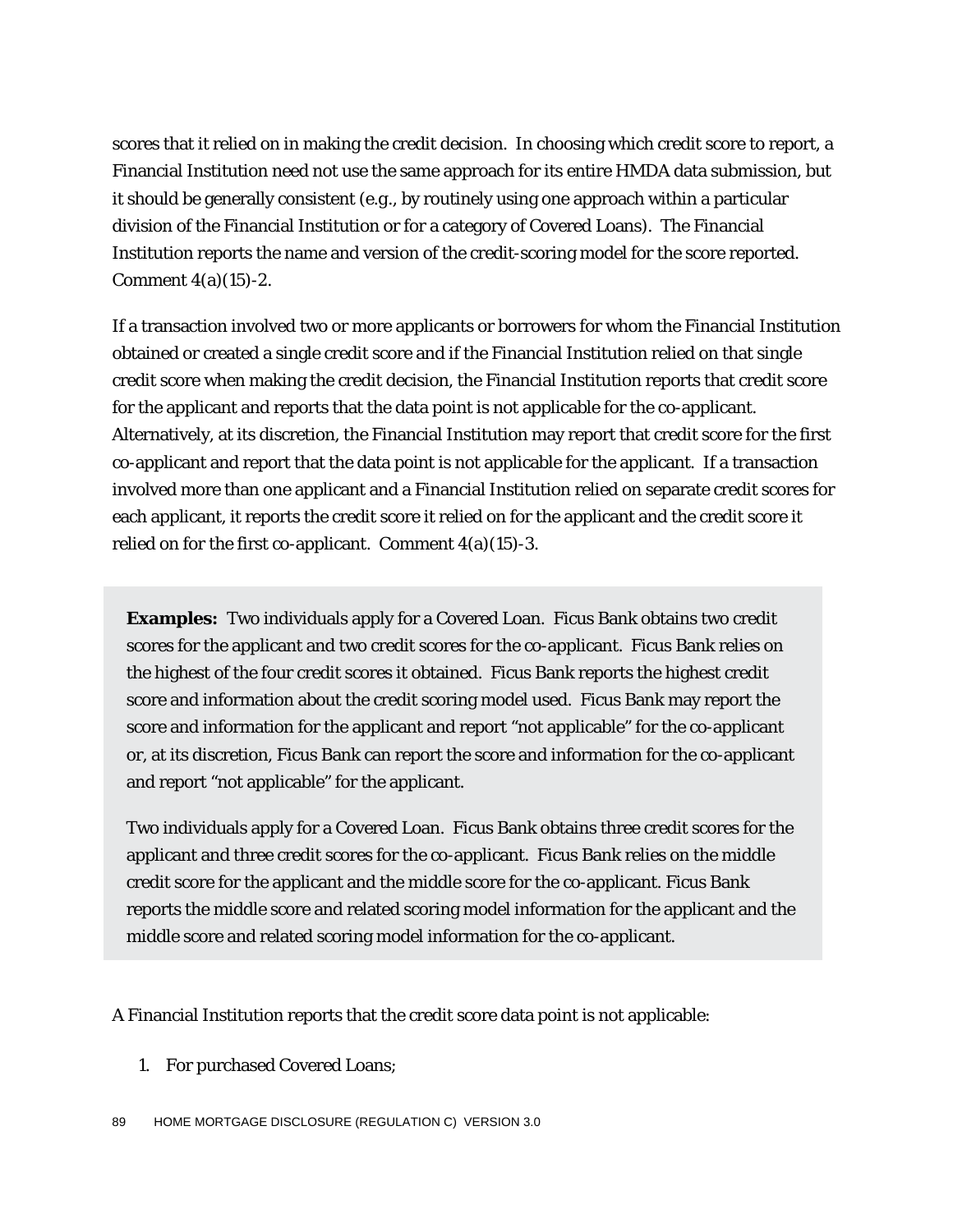- 2. If the Financial Institution did not rely on a credit score;
- 3. If the Application file was closed for incompleteness (even if a credit score was obtained or created);
- 4. If an Application was withdrawn before a credit decision was made (even if a credit score was obtained or created); or
- 5. If the applicant and co-applicant, if applicable, are not natural persons. Comments 4(a)(15)-4 through -7.

### 5.23 Automated underwriting system information

A Financial Institution reports automated underwriting system (AUS) information in the manner described below unless a partial exemption applies. If a partial exemption applies, see Section 4.3.3.

Except for purchased Covered Loans, a Financial Institution reports the name of the Automated Underwriting System (AUS), as defined below, that it used to evaluate the Application and the AUS result generated by that AUS. 12 CFR 1003.4(a)(35)(i). A Financial Institution must report this information only if the Financial Institution used an AUS to evaluate the Application. Comment 4(a)(35)-4.

For purposes of the HMDA Rule, an Automated Underwriting System or AUS is an electronic tool:

1. Developed by a securitizer, Federal government insurer, or Federal government guarantor of Closed-End Mortgage Loans or Open-End Lines of Credit. For this purpose, a person is a securitizer, Federal government insurer, or Federal government guarantor of Closed-End Mortgage Loan or Open-End Lines of Credit if that person has ever securitized, provided Federal government insurance for, or provided a Federal government guarantee for a Closed-End Mortgage Loan or Open-End Line of Credit at any point in time. The person does not need to be actively securitizing, insuring, or guaranteeing Closed-End Mortgage Loans or Open-End Lines of Credit at the time that the Financial Institution uses the AUS to evaluate an Application. 12 CFR 1003.4(a)(35)(ii); comment 4(a)(35)-2. If a Financial Institution knows or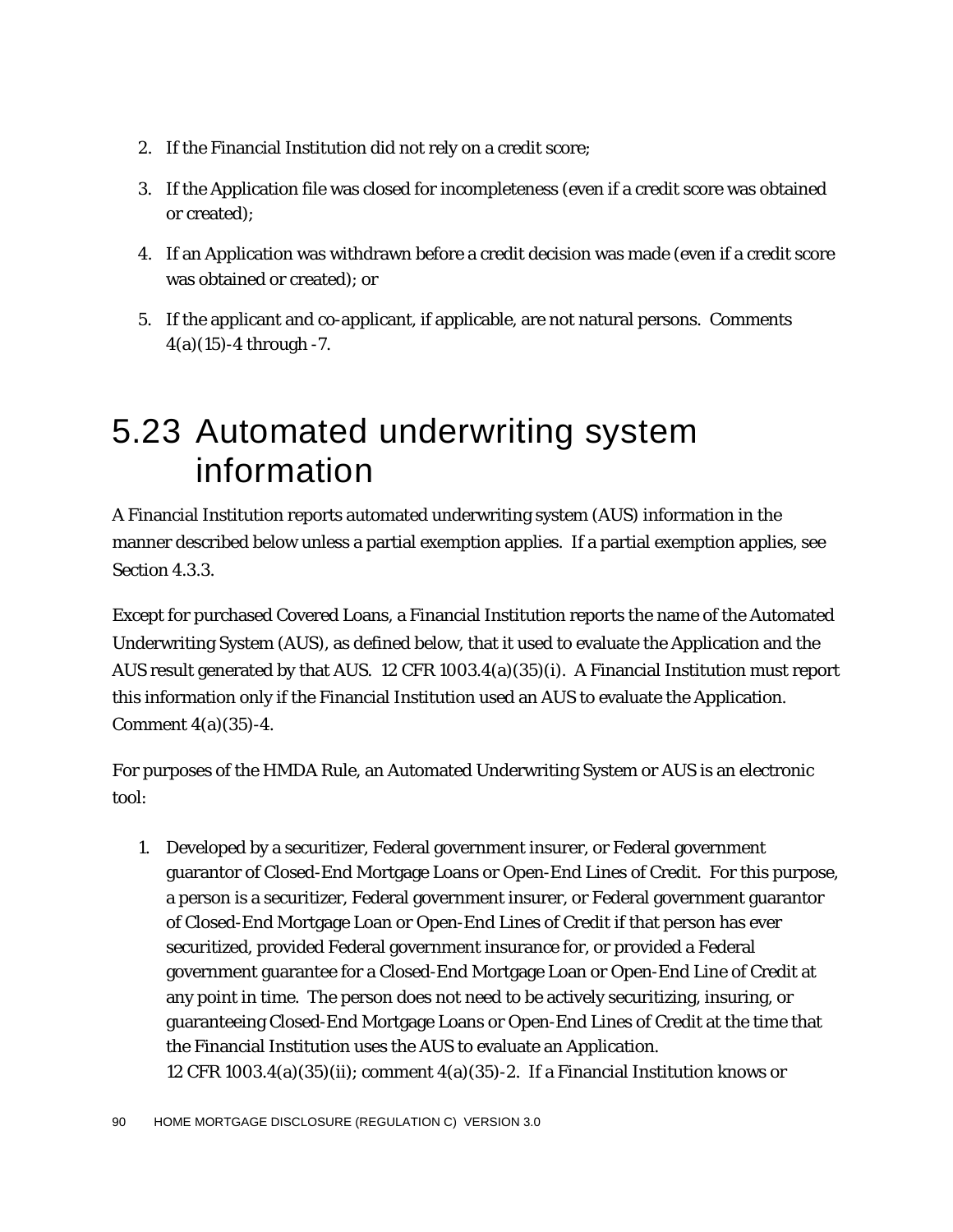reasonably believes that the system it is using to evaluate an Application is an electronic tool developed by a securitizer, Federal government insurer, or Federal government guarantor of Closed-End Mortgages or Open-End Lines of Credit, then this prong of the definition of AUS is satisfied, and

the Financial Institution must report the name of the system and the result generated by that system if the second prong of the definition, below, is satisfied. If a Financial Institution does not know or reasonably does not believe that the system was developed by a securitizer, Federal government insurer, or Federal government guarantor of Closed-End Mortgages or Open-End Lines of Credit, then the Financial Institution reports that the data point is not applicable, provided that the Financial Institution maintains procedures reasonably adapted to determine whether the electronic tool it is using meets the definition of an AUS. Comment 4(a)(35)-7.

2. That provides a result regarding both (a) the applicant's credit risk; and (b) whether the Covered Loan is  $\Box$  In order to know or reasonably believe that a system is not developed by a securitizer, Federal government insurer, or Federal government guarantor of Closed-End Mortgage Loans or Open-End Lines of Credit, a Financial Institution must maintain procedures reasonably adapted to make such a determination. Reasonably adapted procedures include attempting to determine with reasonable frequency, such as annually, whether the developer of the electronic tool is a securitizer, Federal government insurer, or Federal government guarantor of Closed-End Mortgage Loans or Open-End Lines of Credit. For example, in the course of renewing an annual sales agreement the developer could represent to the Financial Institution that the developer is not such a securitizer, Federal government insurer, or Federal government guarantor of Closed-End Mortgage Loans or Open-End Lines of Credit. Comment 4(a)(35)-7.

eligible to be originated, purchased, insured, or guaranteed by the securitizer, Federal government insurer, or Federal government guarantor that developed the electronic tool. In order for a system to be an AUS, the system must provide a result regarding both the credit risk of the applicant and the eligibility of the loan to be originated, purchased, insured, or guaranteed by the securitizer, Federal government insurer, or Federal government guarantor that developed the system being used to evaluate the Application. For example, if a system is an electronic tool that provides a determination of the loan's eligibility to be purchased, but the system does not also provide an assessment of the applicant's creditworthiness*—*such as an evaluation of the applicant's income, debt, and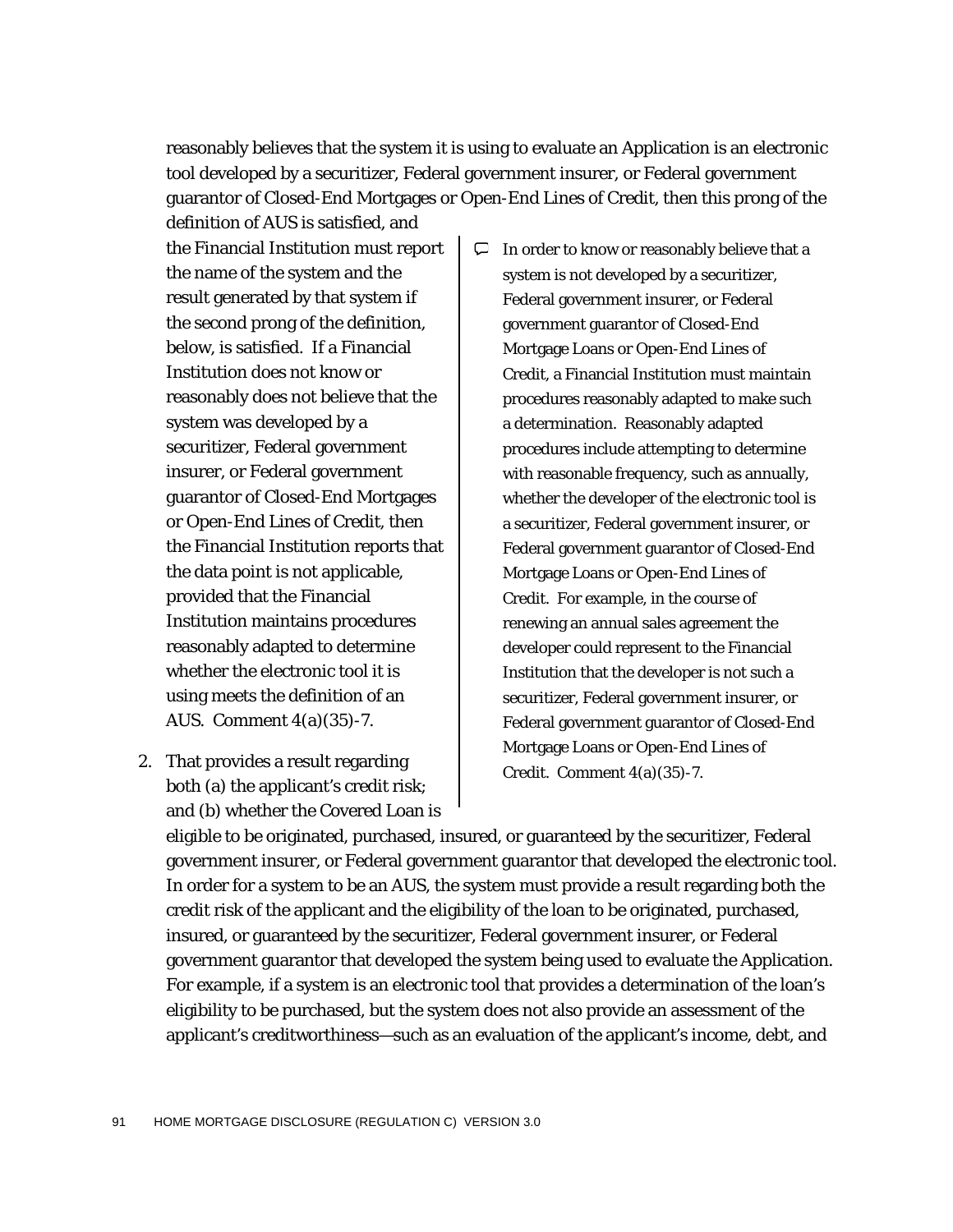credit history*—*the system is not an AUS. In that case, the Financial Institution reports that the data point is not applicable. 12 CFR  $1003.4(a)(35)(ii)$ ; comment  $4(a)(35)$ -2.

If a Financial Institution has developed its own proprietary system that it uses to evaluate an Application and the Financial Institution is also a securitizer, the system may be an AUS if it also meets the other elements of the AUS definition. On the other hand, if a Financial Institution has developed its own proprietary system that it uses to evaluate an Application but the Financial Institution is not a securitizer, the system is not an AUS. Comment  $4(a)(35)$ -2.

A Financial Institution that used an AUS to evaluate an Application must report the name of the AUS it used to evaluate the Application and the result generated by that system regardless of whether the Financial Institution intends to sell or hold the Covered Loan in its portfolio. For example, if a Financial Institution used an AUS developed by a securitizer to evaluate an Application but ultimately did not sell the Covered Loan and instead holds the Covered Loan in its portfolio, the Financial Institution reports the name of the AUS that the Financial Institution used to evaluate the Application and the result generated by that system. Comments 4(a)(35)-1.i and ii.

If a Financial Institution used more than one AUS to evaluate an Application or if a Financial Institution used one AUS to evaluate an Application but it generated multiple results, the Financial Institution must determine which AUS or AUSs and which result or results to report. To do so, the Financial Institution can use the following steps in the exact order they are presented below.

- 1. The Financial Institution must determine whether an AUS that it used to evaluate the Application matches the loan type it reported for the Application or Covered Loan. For more information on reporting loan type, see Section 5.6.
- 2. If the Financial Institution used an AUS that matches loan type (such as Total Scorecard for an FHA loan), it must determine whether it obtained only one result from that AUS. If the Financial Institution obtained only one result from the AUS that matches loan type, the Financial Institution reports the AUS that matches loan type and the result that it obtained from that AUS.
- 3. If the Financial Institution did not use an AUS that matches loan type or if it obtained more than one result from the AUS that matches loan type, the Financial Institution must determine whether an AUS that it used to evaluate the Application matches the purchaser, insurer, or guarantor (if any) for the Covered Loan.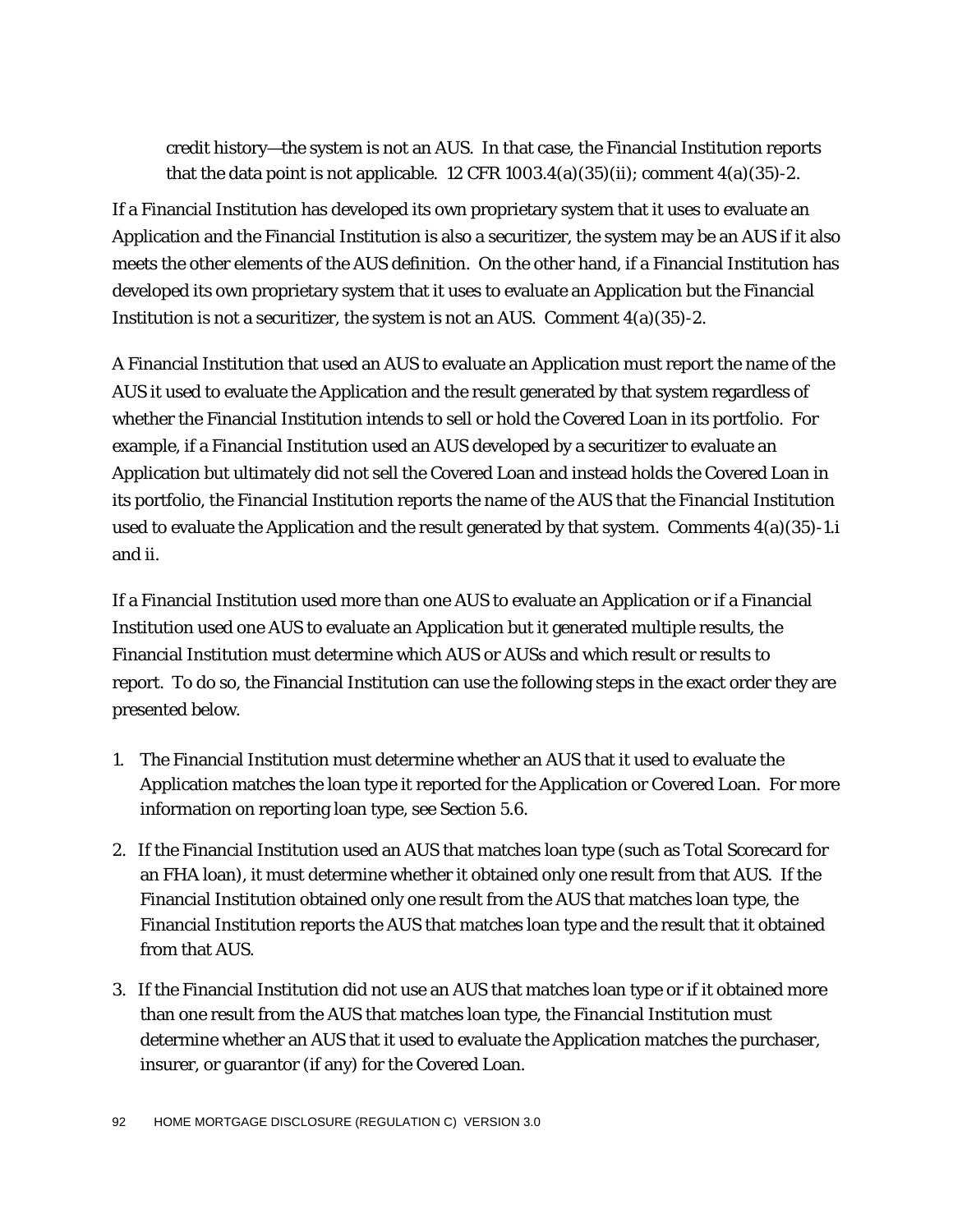- 4. If the Financial Institution used an AUS that matches the purchaser, insurer, or guarantor (such as Desktop Underwriter for a Covered Loan that Fannie Mae purchased), it must determine whether it obtained only one result from that AUS. If the Financial Institution obtained only one result from the AUS that matches the purchaser, insurer, or guarantor, the Financial Institution reports the AUS that matches and the result that it obtained from that AUS.
- 5. If the Financial Institution did not use an AUS that matches the purchaser, insurer, or guarantor or it obtained multiple results from an AUS that matches the purchaser, insurer, or guarantor or loan type, the Financial Institution reports the result it obtained closest in time to the credit decision and the AUS that generated that result, unless the Financial Institution obtained multiple results closest in time to the credit decision. For example, a Financial Institution obtains multiple results closest in time to the credit decision if it obtains two results at noon on the day immediately before it makes the credit decision and does not obtain any results at a later time.
- 6. If the Financial Institution simultaneously obtains multiple results closest in time to the credit decision, the Financial Institution reports each of the multiple AUS results that it obtained and the AUSs that generated each of those results up to a total of five results and five AUSs. The Financial Institution will never report more than five results or five AUSs. If the Financial Institution used more than five AUSs or it obtained more than five results, the Financial Institution chooses five AUSs and five results to report. Comment 4(a)(35)-3.

The HMDA Rule does not require a Financial Institution to use an AUS when evaluating an Application. Comment 4(a)(35)-4. A Financial Institution reports that the AUS data point is not applicable:

- 1. If it does not use an AUS to evaluate the Application;
- 2. When the applicant and co-applicant, if applicable, are not natural persons; or
- 3. For purchased Covered Loans. Comments 4(a)(35)-4 through -6.

#### 5.24 Interest rate

A Financial Institution reports the interest rate in the manner described below unless a partial exemption applies. If a partial exemption applies, see Section 4.3.3.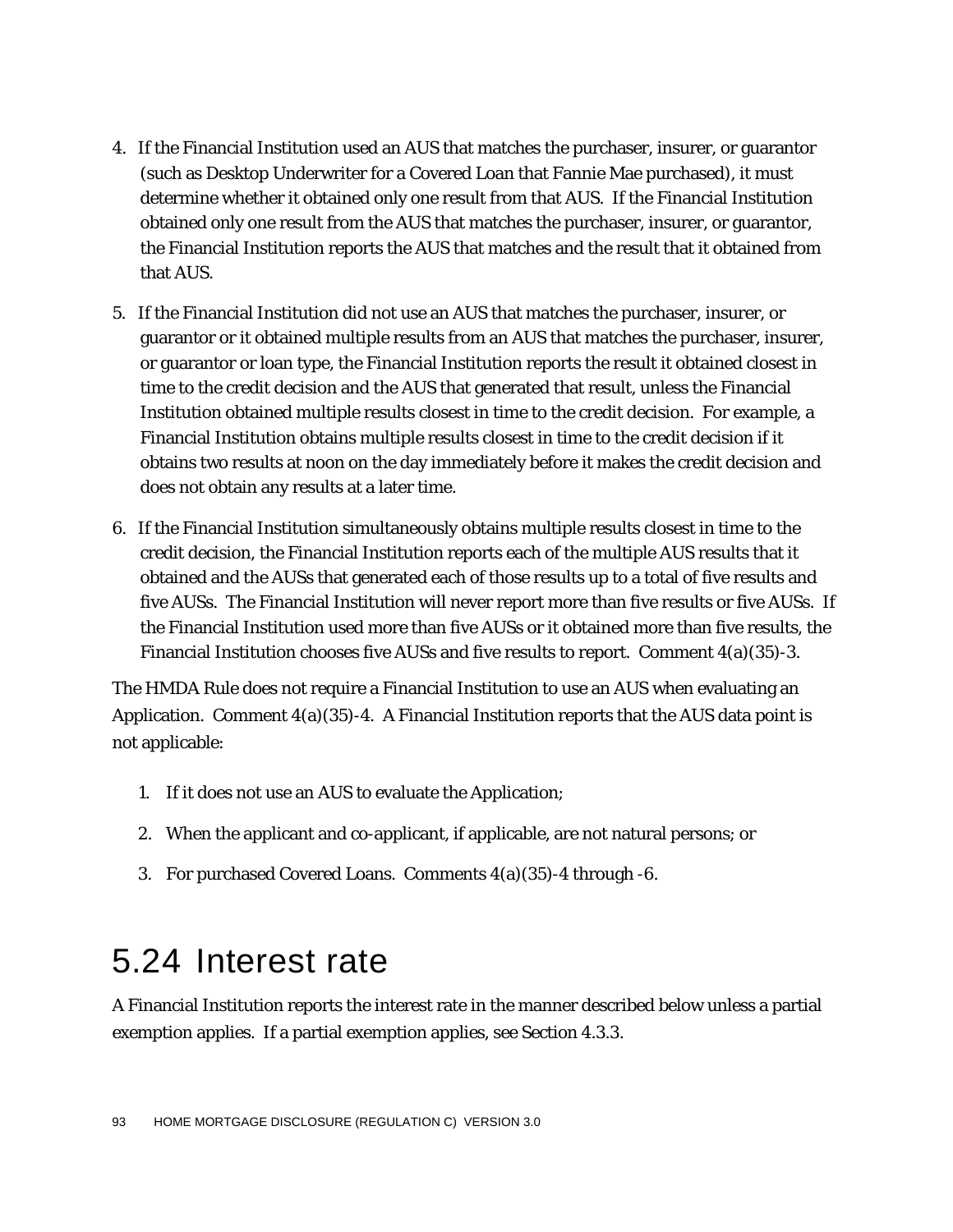A Financial Institution reports the interest rate applicable to a Covered Loan or to an Application that is approved but not accepted. 12 CFR 1003.4(a)(21). For Applications that are denied, withdrawn or closed for incompleteness, a Financial Institution reports that this data point is not applicable. Comment 4(a)(21)-2.

The following table describes which rate a Financial Institution reports depending on the type of transaction. For purposes of this table, the date a revised Loan Estimate or corrected Closing Disclosure is provided to the applicant or borrower is the date disclosed as the "Date Issued" on that revised or corrected disclosure.

| For an:                                                                                                                                                       | <b>Report:</b>                                                                                                                                                                                                                                                                                                                                                                                                                                                                                                                                                                                                                                                                                                                                                                     |
|---------------------------------------------------------------------------------------------------------------------------------------------------------------|------------------------------------------------------------------------------------------------------------------------------------------------------------------------------------------------------------------------------------------------------------------------------------------------------------------------------------------------------------------------------------------------------------------------------------------------------------------------------------------------------------------------------------------------------------------------------------------------------------------------------------------------------------------------------------------------------------------------------------------------------------------------------------|
| Application approved but not accepted for fixed-<br>rate Covered Loan subject to Regulation Z's Loan<br><b>Estimate and Closing Disclosure requirements</b>   | Rate stated in Loan Estimate (if no Closing<br>Disclosure provided) or in Closing Disclosure (if<br>provided), assuming it accurately reflects the rate<br>when Financial Institution approved the<br>Application. If a revised Loan Estimate (but no<br>Closing Disclosure) was provided to the applicant<br>prior to the end of the reporting period in which<br>final action was taken or if a corrected Closing<br>Disclosure was provided to the applicant prior to<br>the end of the reporting period in which final<br>action was taken, the Financial Institution reports<br>the rate stated in the revised or corrected<br>disclosure, as applicable.<br>Otherwise, rate at the time Financial Institution<br>approved the Application. Comments 4(a)(21)-1<br>and $-2$ . |
| Application approved but not accepted for a fixed-<br>rate Covered Loan not subject to Regulation Z's<br>Loan Estimate and Closing Disclosure<br>requirements | Rate applicable when Financial Institution<br>approved the Application. Comment 4(a)(21)-2.                                                                                                                                                                                                                                                                                                                                                                                                                                                                                                                                                                                                                                                                                        |
| Application approved but not accepted for a<br>variable-rate Covered Loan subject to Regulation<br>Z's Loan Estimate and Closing Disclosure<br>requirements   | Rate stated in Loan Estimate (if no Closing<br>Disclosure provided) or in Closing Disclosure (if<br>provided), assuming it accurately reflects the rate<br>when Financial Institution approved the<br>Application. If a revised Loan Estimate (but no<br>Closing Disclosure) was provided to the applicant<br>prior to the end of the reporting period in which<br>final action was taken or if a corrected Closing<br>Disclosure was provided to the applicant prior to<br>the end of the reporting period in which final<br>action was taken, the Financial Institution reports                                                                                                                                                                                                  |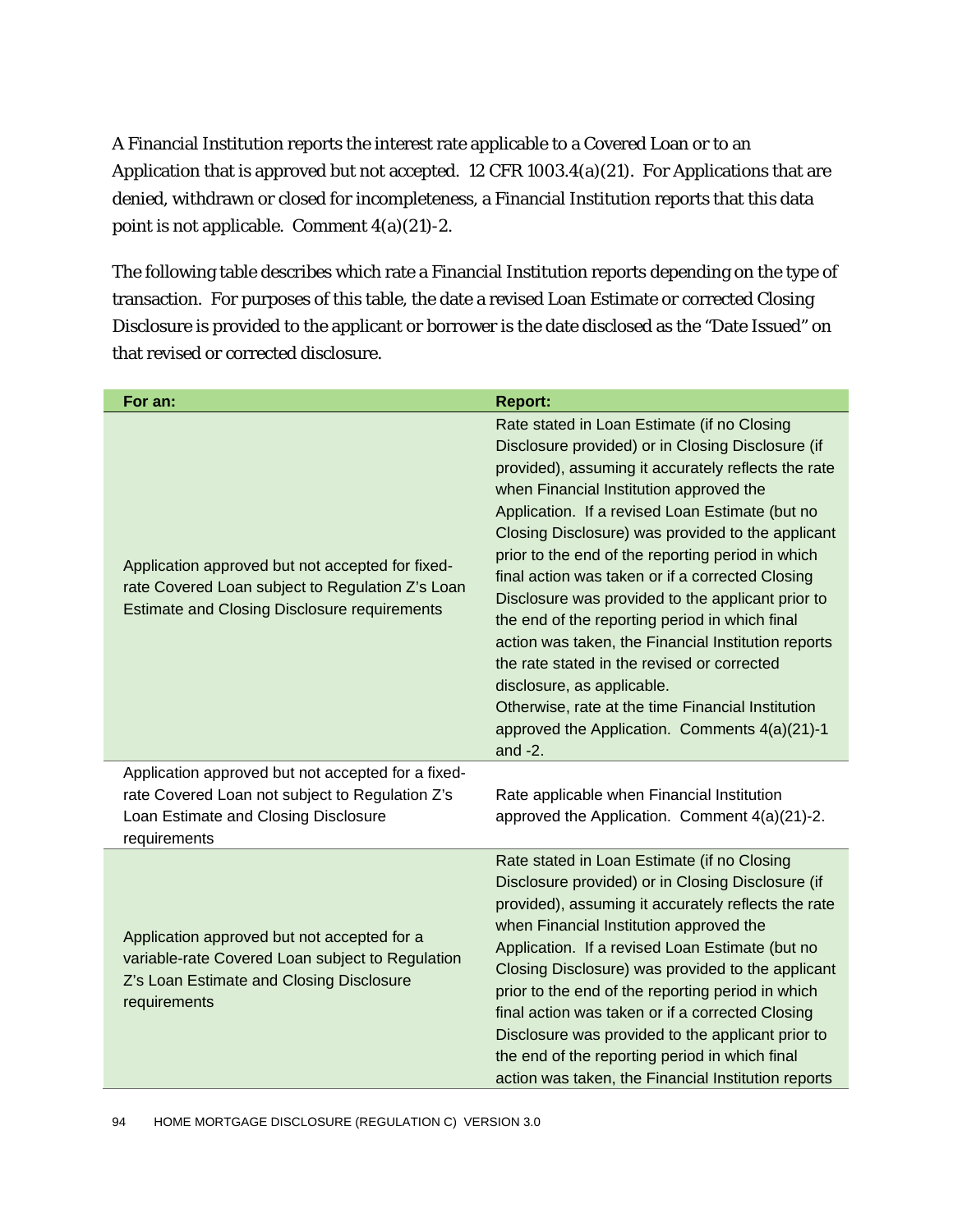| For an:                                                                                                                                                         | <b>Report:</b>                                                                                                                                                                                                                                                                                                                                                                                                                                                                                                                               |
|-----------------------------------------------------------------------------------------------------------------------------------------------------------------|----------------------------------------------------------------------------------------------------------------------------------------------------------------------------------------------------------------------------------------------------------------------------------------------------------------------------------------------------------------------------------------------------------------------------------------------------------------------------------------------------------------------------------------------|
|                                                                                                                                                                 | the rate stated in the revised or corrected<br>disclosure, as applicable. Comments 4(a)(21)-1<br>and $-2$ .<br>Otherwise, if rate was known when Financial<br>Institution approved the Application, the rate<br>applicable when Financial Institution approved the<br>Application. Comment 4(a)(21)-2.<br>Otherwise, if rate was unknown when Financial<br>Institution approved the Application, the fully-<br>indexed rate based on the index applicable when<br>the Financial Institution approved the Application.<br>Comment 4(a)(21)-3. |
| Application approved but not accepted for a<br>variable-rate Covered Loan not subject to<br>Regulation Z's Loan Estimate and Closing<br>Disclosure requirements | If rate was known when Financial Institution<br>approved the Application, the rate applicable<br>when Financial Institution approved the<br>Application. Comment 4(a)(21)-2.<br>If rate was unknown when Financial Institution<br>approved the Application, the fully-indexed rate<br>based on the index applicable when the Financial<br>Institution approved the Application. Comment<br>$4(a)(21)-3.$                                                                                                                                     |
| Application denied, withdrawn, or closed for<br>incompleteness                                                                                                  | Not applicable. Comment 4(a)(21)-2.                                                                                                                                                                                                                                                                                                                                                                                                                                                                                                          |
| Fixed-rate Covered Loan subject to Regulation<br>Z's Loan Estimate and Closing Disclosure<br>requirements                                                       | Interest rate set forth in Closing Disclosure. If a<br>corrected Closing Disclosure was provided to the<br>borrower prior to the end of the reporting period in<br>which final action was taken, the Financial<br>Institution reports the rate stated in the corrected<br>disclosure. Comment 4(a)(21)-1.                                                                                                                                                                                                                                    |
| Fixed-rate Covered Loan not subject to<br>Regulation Z's Loan Estimate and Closing<br>Disclosure requirements                                                   | Interest rate applicable at loan closing or account<br>opening. Comment 4(a)(21)-1.                                                                                                                                                                                                                                                                                                                                                                                                                                                          |
| Variable-rate Covered Loan subject to Regulation<br>Z's Loan Estimate and Closing Disclosure<br>requirements                                                    | Interest rate set forth in Closing Disclosure. If a<br>corrected Closing Disclosure was provided to the<br>borrower prior to the end of the reporting period in<br>which final action was taken, the Financial<br>Institution reports the rate stated in the corrected<br>disclosure. Comment 4(a)(21)-1.                                                                                                                                                                                                                                    |
| Variable-rate Covered Loan not subject to<br>Regulation Z's Loan Estimate and Closing<br>Disclosure requirements                                                | If rate was known when Financial Institution<br>closed loan or opened account, rate applicable at<br>loan closing or account opening. Comment<br>$4(a)(21)-1.$                                                                                                                                                                                                                                                                                                                                                                               |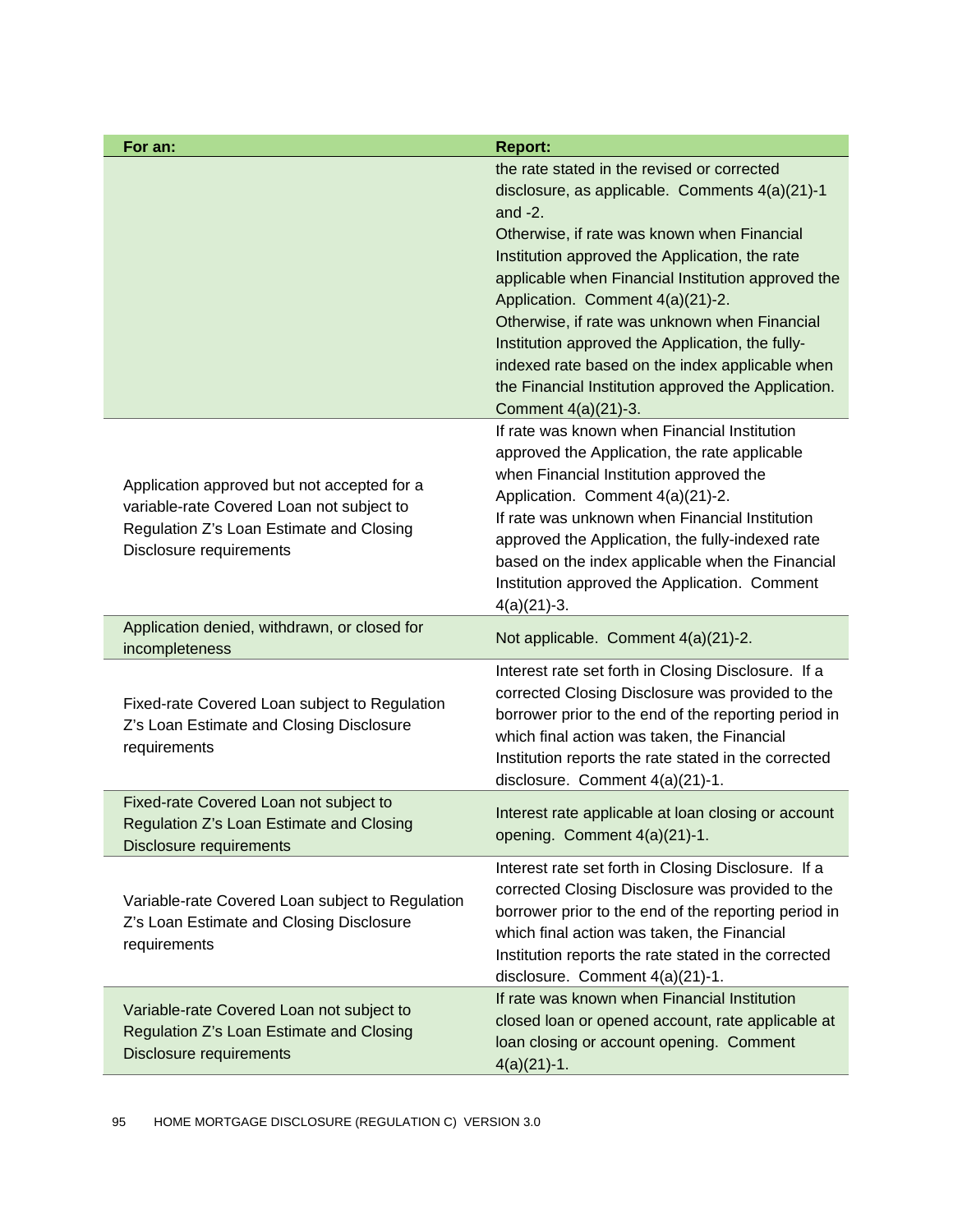| For an: | Report:                                           |
|---------|---------------------------------------------------|
|         | If rate was unknown when Financial Institution    |
|         | closed loan or opened account, the fully-indexed  |
|         | rate based on the index applicable to the Covered |
|         | Loan at loan closing or account opening.          |
|         | Comment 4(a)(21)-3.                               |

### 5.25 Introductory rate period

A Financial Institution reports the introductory rate period in the manner described below unless a partial exemption applies. If a partial exemption applies, see Section 4.3.3.

For a Covered Loan, a Financial Institution reports the introductory rate period as the number of months from loan closing or account opening until the first date the interest rate may change. 12 CFR 1003.4(a)(26). For example, if an Open-End Line of Credit contains an introductory or "teaser" interest rate for two months after the date of account opening and the interest rate may adjust after that two month period, the Financial Institution reports the number of months as "2." Comment 4(a)(26)-1. For a Covered Loan that includes an introductory interest rate period measured in a unit of time other than months, the Financial Institution reports the introductory period using an equivalent number of whole months without regard for any remainder. For example, if an Open-End Line of Credit contains an introductory interest rate for 50 days after the date of account opening, after which the interest rate may adjust, the Financial Institution reports the number of months as "1". A Financial Institution reports "1" for any introductory interest rate period that is less than one whole month. Comment  $4(a)(26)-5$ .

For an Application, a Financial Institution reports the number of months from loan closing or account opening until the first date the interest rate could have changed under the proposed terms. Comment  $4(a)(26)-1$ . If the period until the first date the interest rate could have changed under the proposed terms is measured in a unit of time other than months, the Financial Institution reports the introductory period using an equivalent number of whole months without regard for any remainder. A Financial Institution reports "1" if the introductory interest rate period could have been less than one whole month under the proposed terms. Comment 4(a)(26)-5.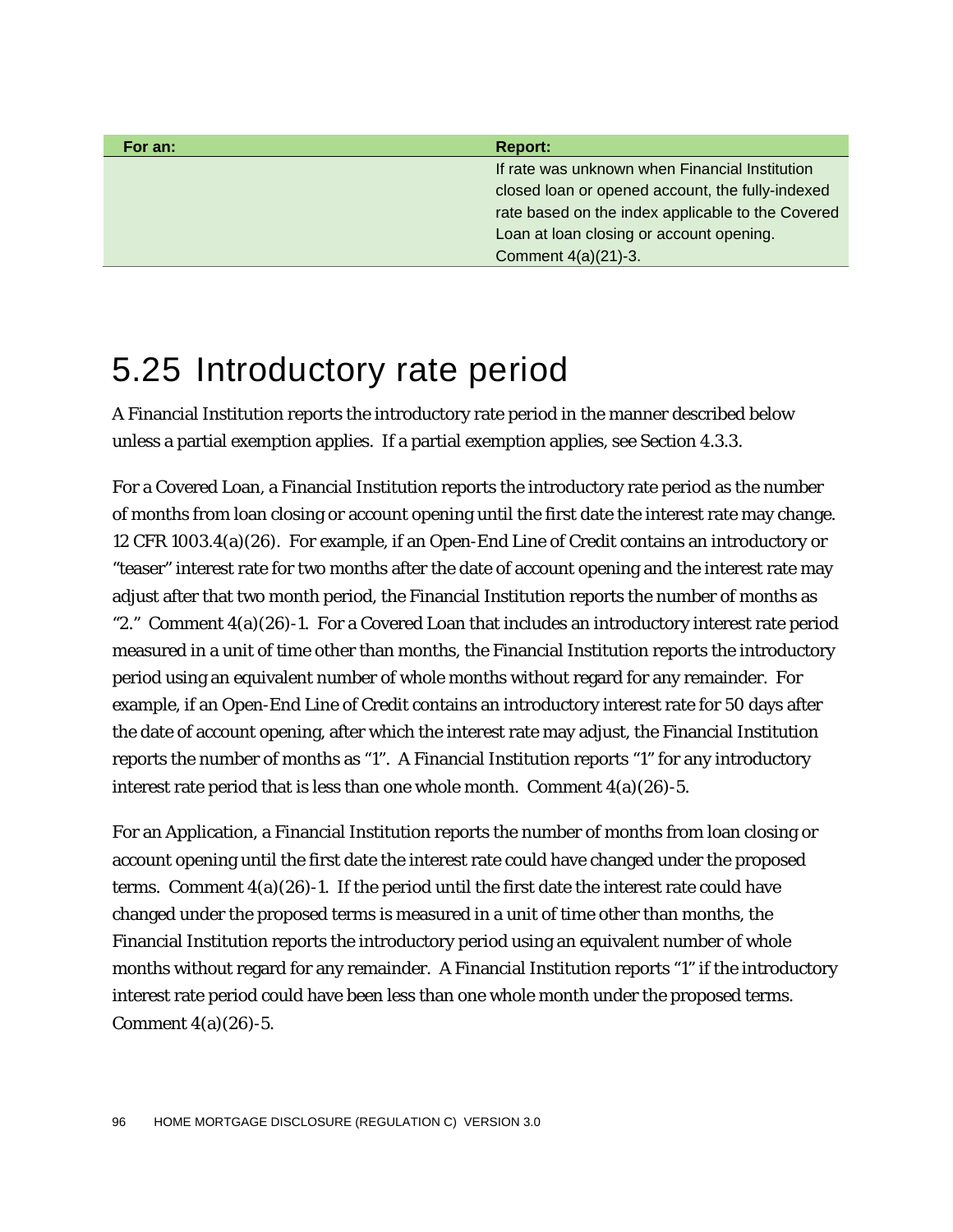A Financial Institution reports the number of months based on when the first interest rate adjustment may occur, even if an interest rate adjustment is not required to occur at that time and even if the rates that will apply, or the periods for which they will apply, are not known at loan closing or account opening. For example, if a Closed-End Mortgage Loan has a 30-year term and is an adjustable-rate product with an introductory interest rate for the first 60 months, after which the interest rate is permitted but not required to vary, the Financial Institution reports the number of months as "60." Comment 4(a)(26)-1.

A Financial Institution is not required to report introductory interest rate periods based on preferred rates unless the terms of the legal obligation provide that the preferred rate will expire at a certain defined date. Preferred rates include loan terms that provide that the initial underlying rate is fixed but that it may increase or decrease upon the occurrence of some future event, such as an employee leaving the employ of the Financial Institution, the borrower closing an existing deposit account with the Financial Institution, or the borrower revoking an election to make automated payments. Comment 4(a)(26)-2.

A Financial Institution reports that this data point is not applicable for a fixed-rate Covered Loan or an Application for a fixed-rate Covered Loan. Comment 4(a)(26)-3.

#### 5.26 Rate spread

A Financial Institution reports the rate spread in the manner described below unless a partial exemption applies. If a partial exemption applies, see Section 4.3.3.

For Covered Loans that are subject to Regulation Z and for Applications that are approved but not accepted, and that are subject to Regulation Z (other than assumptions, purchased Covered Loans, and Reverse Mortgages), a Financial Institution

 $\heartsuit$  Where an application or a preapproval request is an Application under Regulation C, but for which no disclosures are required under Regulation Z, the Financial Institution reports that the data is not applicable.

reports the difference between the Covered Loan's annual percentage rate (APR) and a comparable transaction's average prime offer rate (APOR) as of the date the Covered Loan's interest rate was set. 12 CFR 1003.4(a)(12)(i).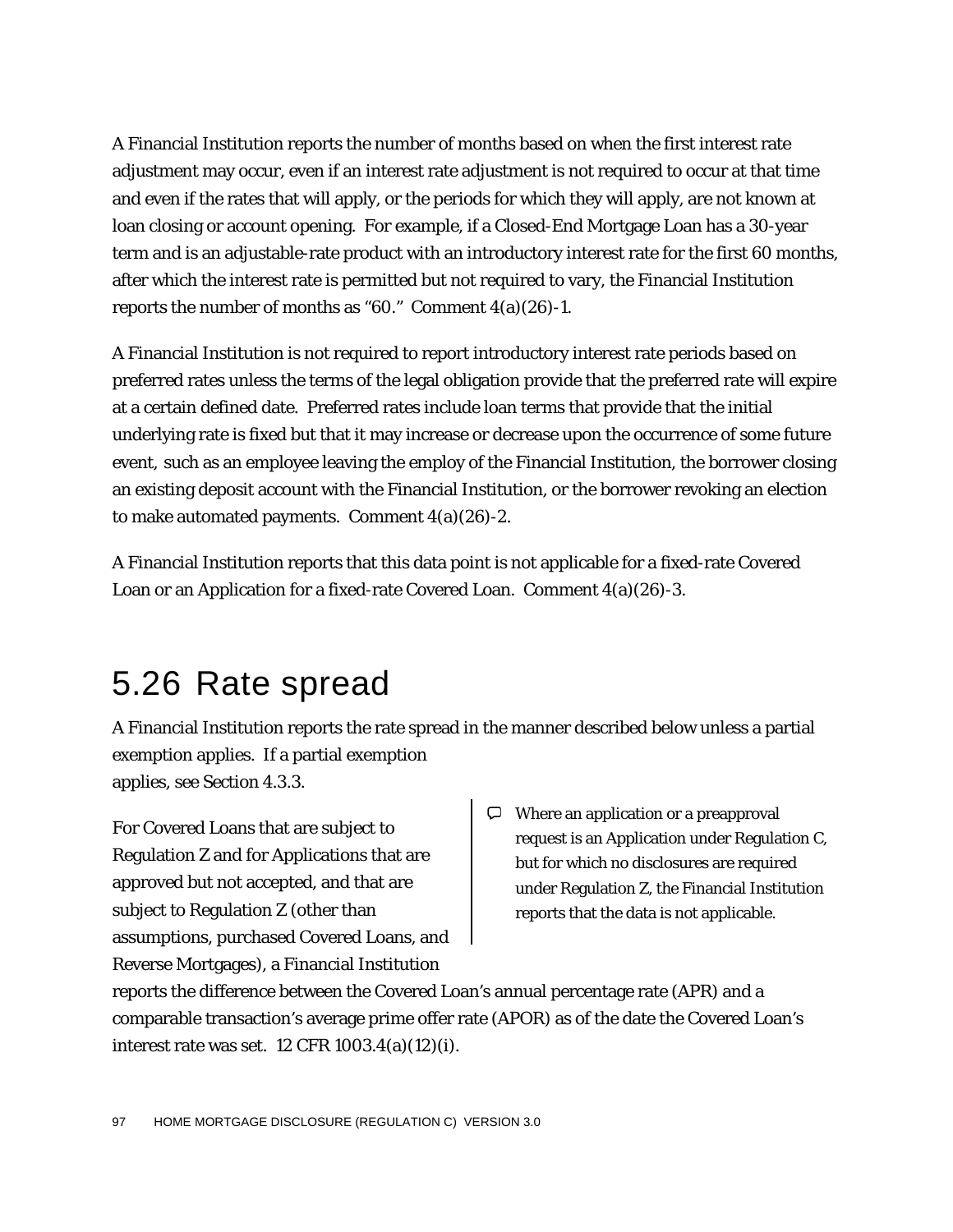If the Covered Loan is an assumption, Reverse Mortgage, a purchased Covered Loan, or is not subject to Regulation Z, the Financial Institution reports that the data point is not applicable. If an Application does not result in the Financial Institution originating a Covered Loan for a reason other than that the Application was approved but not accepted by the applicant, the Financial Institution reports that the data point is not applicable. Comment  $4(a)(12)-7$ .

The APOR is an APR that is derived from average interest rates and other loan pricing terms offered to borrowers by a set of creditors for mortgage loans that have low-risk pricing characteristics. 12 CFR 1003.4(a)(12)(ii). The Bureau publishes tables of current and historical APORs by transaction type on the FFIEC's website at<http://www.ffiec.gov/hmda> and on the Bureau's website at [http://www.consumerfinance.gov.](http://www.consumerfinance.gov/) The methodology used to arrive at these APORs is also published on these websites. A Financial Institution may either use the APORs published on these websites or determine APORs itself by employing the methodology published on these websites. A Financial Institution that determines APORs itself, however, is responsible for correctly determining them in accordance with the published methodology. Comments  $4(a)(12)-1$  and  $-2$ .

To determine the reportable rate spread, a Financial Institution can follow these steps:

1. Determine the Covered Loan's or approved but not accepted Application's APR

A Financial Institution may rely on the APR disclosed for the Covered Loan, if it is calculated and disclosed pursuant to Regulation Z (12 CFR 1026.18 or 1026.38 for a Closed-End Mortgage Loan or 12 CFR 1026.6 for an Open-End Line of Credit). If multiple APRs are calculated and disclosed pursuant to 12 CFR 1026.6, a Financial Institution relies on the APR in effect at the time of account opening. If an Open-End Line of Credit has a variablerate feature and a fixed-rate feature during the draw period, a Financial Institution relies on the APR in effect at the time of account opening for the variable-rate feature. This rate for the variable-rate feature would be a discounted initial rate if one is offered under the variable-rate feature. Comment 4(a)(12)-3.

If the Financial Institution provides a corrected Truth in Lending disclosure, a corrected Closing Disclosure, or a corrected open-end account opening disclosure under Regulation Z, the Financial Institution relies on the APR disclosed on the corrected disclosure, provided that the corrected disclosure was provided to the borrower prior to the end of the reporting period in which final action is taken. For this purpose, the date the corrected disclosure is provided is the date the disclosure is mailed or delivered to the borrower in person. Comment 4(a)(12)-9.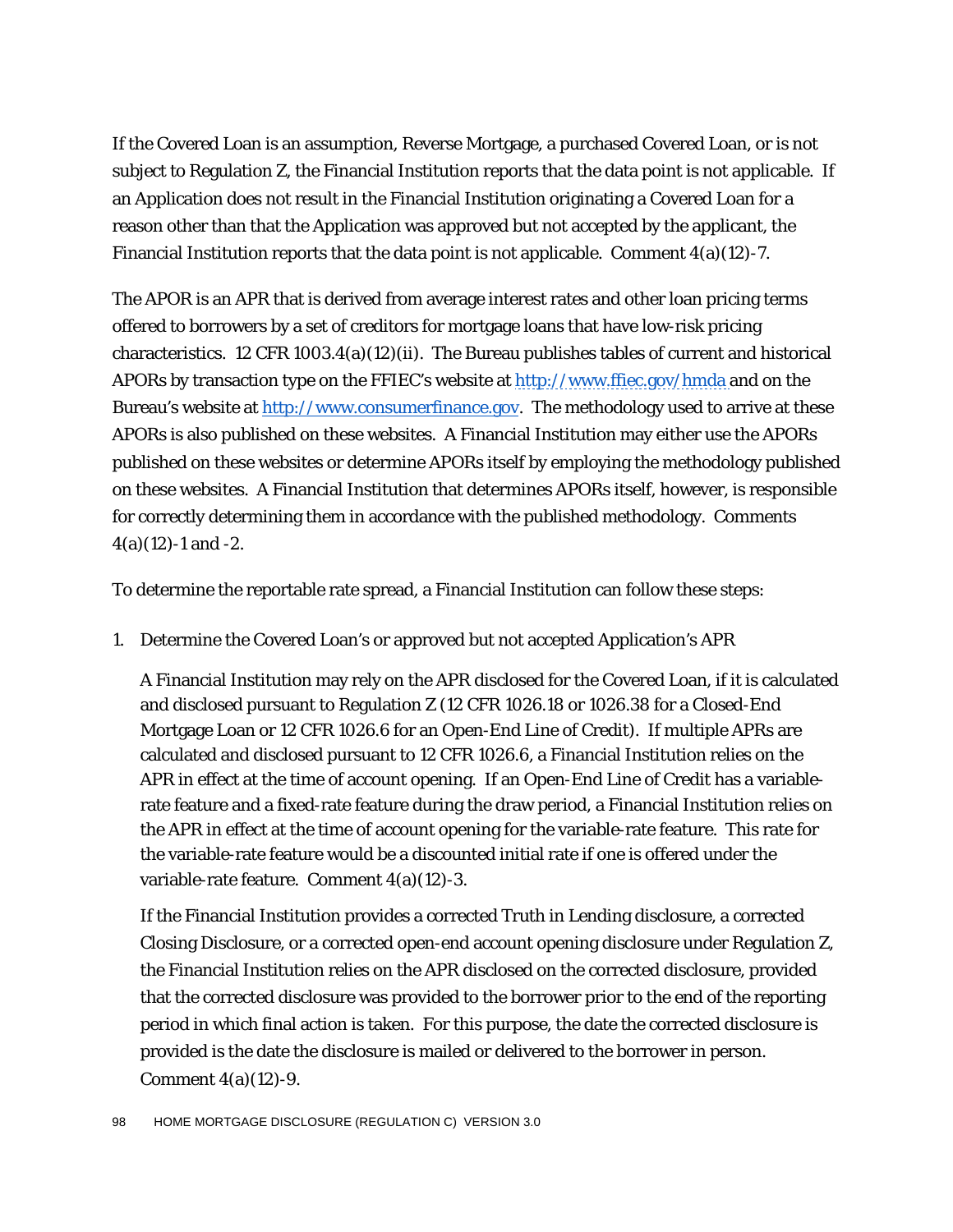For an Application (including a preapproval request) that was approved but not accepted, a Financial Institution might have only provided early Regulation Z disclosures, such as a Loan Estimate for a Closed-End Mortgage Loan or disclosures at the time of application under 12 CFR 1026.40 for an Open-End Line of Credit. In such cases where no subsequent disclosures are provided, a Financial Institution may rely on the APR as calculated and disclosed in the Loan Estimate or disclosures at the time of the application under 12 CFR 1026.40, as applicable. Comment 4(a)(12)-8.

#### 2. Determine the APOR

a. Determine the Comparable Transaction

The rate spread is calculated using the APOR for a comparable transaction. Therefore, a Financial Institution must determine what transaction is comparable to the Covered Loan or approved but not accepted Application. To do so, the Financial Institution uses the Covered Loan's or Application's amortization type (*i.e.*, fixed-rate or variable-rate) and loan term. For Open-End Lines of Credit, a Financial Institution must identify the most closely comparable closed-end transaction. Comment 4(a)(12)-4.

For fixed-rate Covered Loans and Applications, the term for identifying the comparable transaction is the transaction's maturity (*i.e*., the period until the last payment will be due under the Closed-End Mortgage Loan contract or Open-End Line of Credit agreement). If an Open-End Line of Credit has a fixed rate but no definite plan length, a Financial Institution can use a 30-year fixed-rate loan as the most closely comparable closed-end transaction. Financial Institutions may refer to the "Average Prime Offer Rates-Fixed" table on the FFIEC website when identifying a comparable fixed-rate transaction. Comment  $4(a)(12)-4.i.$ 

For variable-rate Covered Loans and Applications, the term for identifying the comparable transaction is the initial, fixed-rate period (*i.e*., the period until the first scheduled rate adjustment). For example, five years is the relevant term for a variablerate transaction with a five-year, fixed-rate introductory period that is amortized over thirty years. If an Open-End Line of Credit has a variable rate and an optional, fixed-rate feature, a Financial Institution uses the rate table for variable-rate transactions. Comment 4(a)(12)-4.ii.

When the term to maturity (or, for a variable-rate transaction, the initial fixed-rate period) is not in whole years, the Financial Institution uses the number of whole years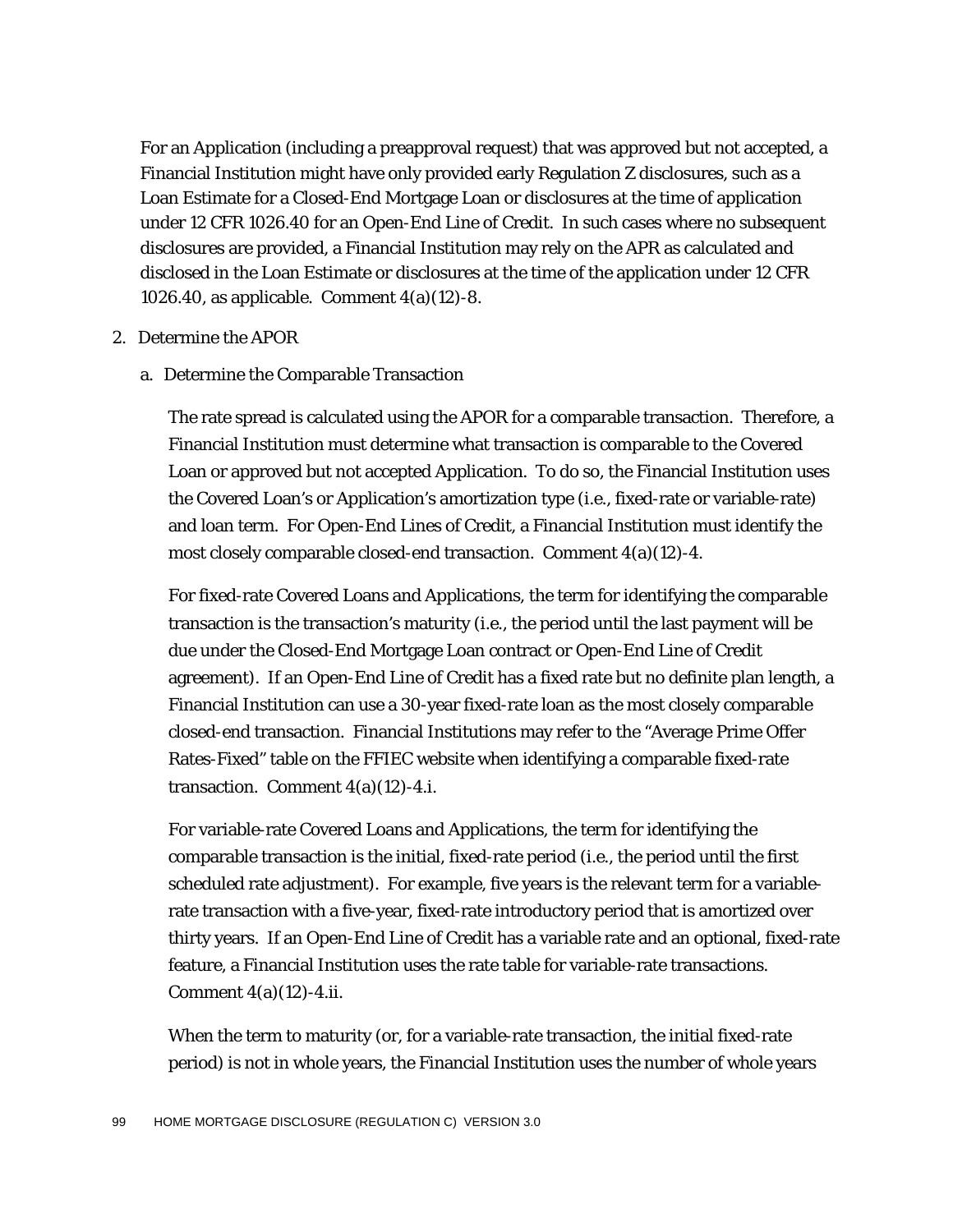closest to the actual loan term (or the initial fixed-rate period). If the actual loan term (or the initial fixed-rate period) is exactly halfway between two whole years, the Financial Institution uses the shorter loan term. The Financial Institution rounds a term shorter than six months to one year, including a term for a variable-rate Covered Loan with no initial, fixed-rate period. Comment  $4(a)(12)$ -4.iii.

| <b>Term to Maturity or Initial Fixed-Rate Period</b> | <b>Term for Comparable Transaction</b> |
|------------------------------------------------------|----------------------------------------|
| 10 years, 3 months                                   | 10 years                               |
| 10 years, 9 months                                   | 11 years                               |
| 10 years, 6 months                                   | 10 years                               |
| 10 years, 6 months, 18 days                          | 11 years                               |
| 3 months                                             | 1 year                                 |

If the amortization period is longer than the transaction's term to maturity (or for an approved but not accepted Application would have been longer than the transaction's term to maturity), a Financial Institution must use the term to maturity to determine the applicable APOR. Comment 4(a)(12)-4.iv.

b. Determine the Rate Set Date

The date used to determine the APOR for a comparable transaction is the date on which the Financial Institution set the interest rate for the final time before final action is taken. Comment  $4(a)(12)-5$ .

| If the:                                   | The date used for APOR is the:                  |
|-------------------------------------------|-------------------------------------------------|
| Rate was set pursuant to a lock agreement | Date that the agreement fixed the interest rate |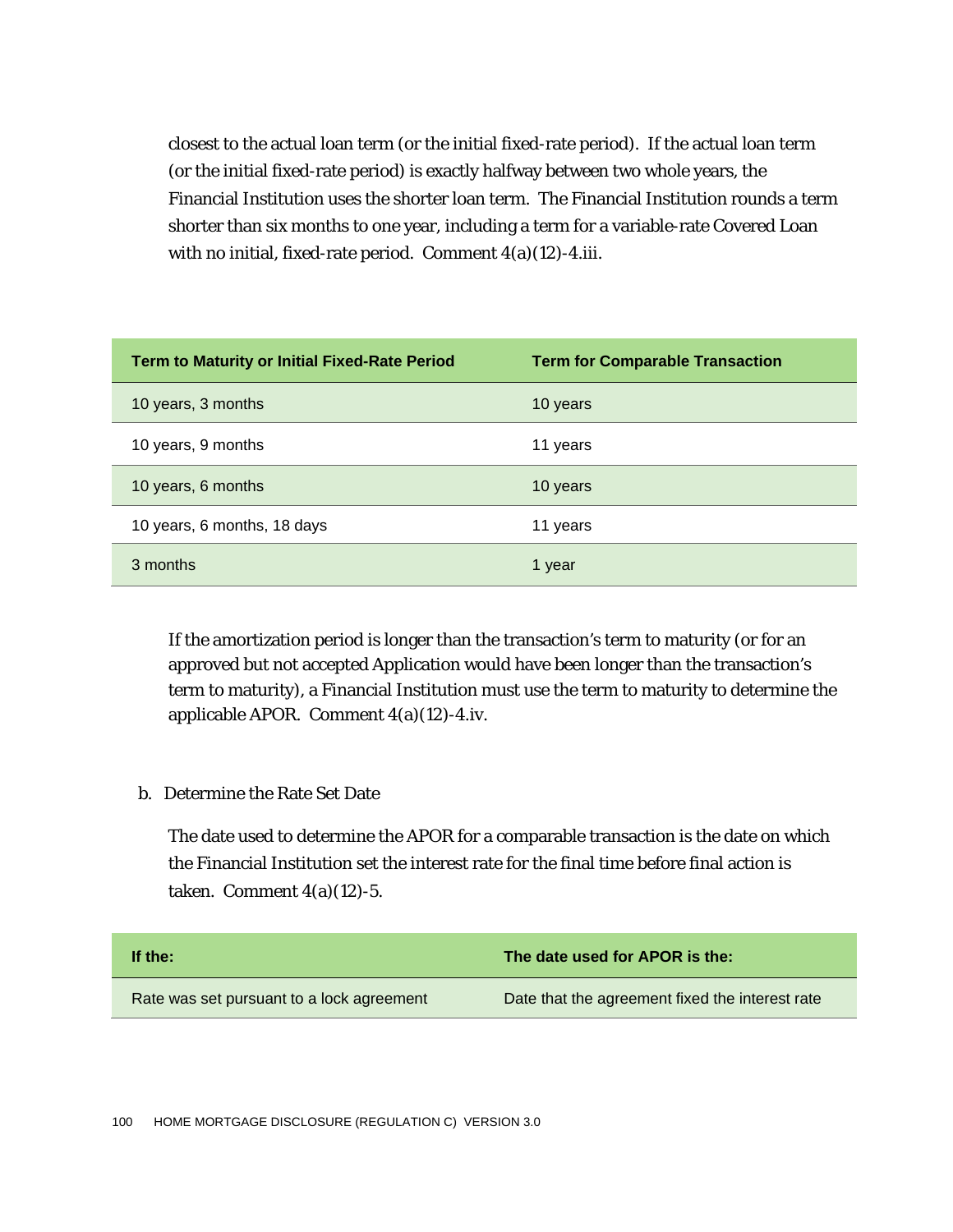| Lock agreement was extended, but the rate was<br>not re-set                               | Date the Financial Institution exercised its<br>discretion in setting the rate for final time before<br>final action is taken                                                                                                                                                                                                                                                                                                                                                  |
|-------------------------------------------------------------------------------------------|--------------------------------------------------------------------------------------------------------------------------------------------------------------------------------------------------------------------------------------------------------------------------------------------------------------------------------------------------------------------------------------------------------------------------------------------------------------------------------|
| Rate was re-set after the lock agreement was<br>executed, and there was no program change | Date that the Financial Institution exercised its<br>discretion in setting the rate for final time before<br>final action is taken                                                                                                                                                                                                                                                                                                                                             |
| Rate was re-set after the lock agreement was<br>executed, and there was a program change  | Date of the program change, unless the Financial<br>Institution changed the promised rate to the rate<br>that would have been available to the borrower<br>under the new program on the date of the original<br>rate-lock, and the Financial Institution consistently<br>follows that practice or the original lock<br>agreement required that the new program's rate<br>as of the original rate-lock would be available. In<br>that case, the date of the original rate-lock. |
| Applicant or borrower did not execute a lock<br>agreement                                 | Date on which the Financial Institution set the rate<br>for final time before final action is taken                                                                                                                                                                                                                                                                                                                                                                            |

**Example:** Borrower locks a rate of 2.5 percent on June 1 for a 30-year, variable-rate loan with a 5-year, fixed-rate introductory period. On June 15, the borrower decides to switch to a 30-year, fixed-rate loan, and the rate available to the borrower for that product on June 15 is 4.0 percent. On June 1, the 30-year, fixed-rate loan would have been available to the borrower at a rate of 3.5 percent. Ficus Bank offers the borrower the 3.5 percent rate (*i.e.*, the rate that would have been available to the borrower for the fixed-rate product on June 1, the date of the original rate-lock) because the original agreement so provided or because Ficus Bank consistently follows that practice for borrowers who change loan programs. Ficus Bank should use June 1 as the rate-set date.

If a Financial Institution received an Application from a broker and is responsible for reporting the approved but not accepted Application or resulting Covered Loan, (*e.g*., because the Financial Institution originated the loan), the rate-set date is the last date the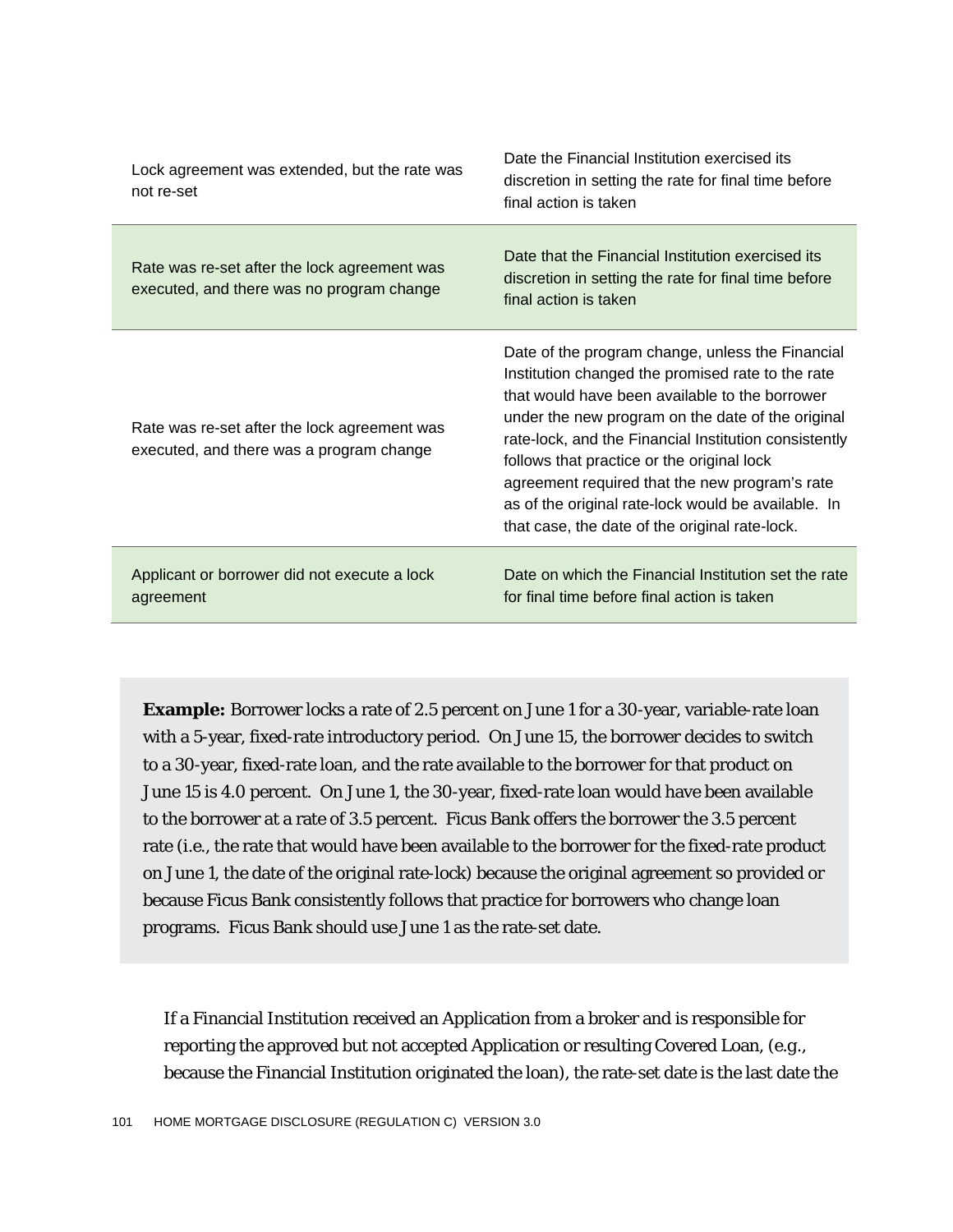Financial Institution set the rate with the broker, not the date the broker set the borrower's rate. Comment 4(a)(12)-5.

c. Determine the Most Recently Available APOR as of Rate Set Date

A Financial Institution must compare the APR determined in Step 1 to the most recently available APOR that was in effect for the comparable transaction as of the rate-set date. The most recently available rate means the APOR set forth in the applicable table with the most recent effective date as of the date the interest rate was set. A Financial Institution cannot use an APOR before its effective date. Comment 4(a)(12)-6.

3. Determine the Rate Spread

A Financial Institution compares the APOR determined in step 2c, above, to the APR determined in step 1 above. Comment 4(a)(12)-6.

#### 5.27 Non-amortizing features

A Financial Institution reports non-amortizing features in the manner described below unless a partial exemption applies. If a partial exemption applies, see Section 4.3.3.

A Financial Institution reports whether the contractual terms include or would have included: (1) a balloon payment; (2) interest-only payments; (3) negative amortization; or (4) contractual terms, other than those listed above, that would allow for payments other than fully amortizing payments. 12 CFR 1003.4(a)(27). The HMDA Rule defines the terms balloon payment, interestonly payments, negative amortization, and fully amortizing payments by reference to Regulation Z, but without regard to whether the Covered Loan is subject to Regulation Z. Comment  $4(a)(27)$ . See 12 CFR 1026.18(s)(5)(i) for the definition of balloon payment, 12 CFR  $1026.18(s)(7)(iv)$  for the definition of interest-only payments, and 12 CFR  $1026.18(s)(7)(v)$  for information on when a contractual term would include negative amortization.

 $_{1}^{4}$  for a business purpose, and a Multifamily Dwelling is not a "dwelling" under Regulation Z, **Example:** Ficus Bank originates a business-purpose transaction that is exempt from Regulation Z. The borrower, a corporation, uses the loan proceeds to finance the purchase of a Multifamily Dwelling. The loan is secured by a mortgage on the Multifamily Dwelling. The loan includes a balloon payment, as defined by Regulation Z, 12 CFR 1026.18(s)(5)(i), at the end of the loan term. Even though the borrower is not a natural person, the loan is Ficus Bank reports the business-purpose transaction as having a balloon payment.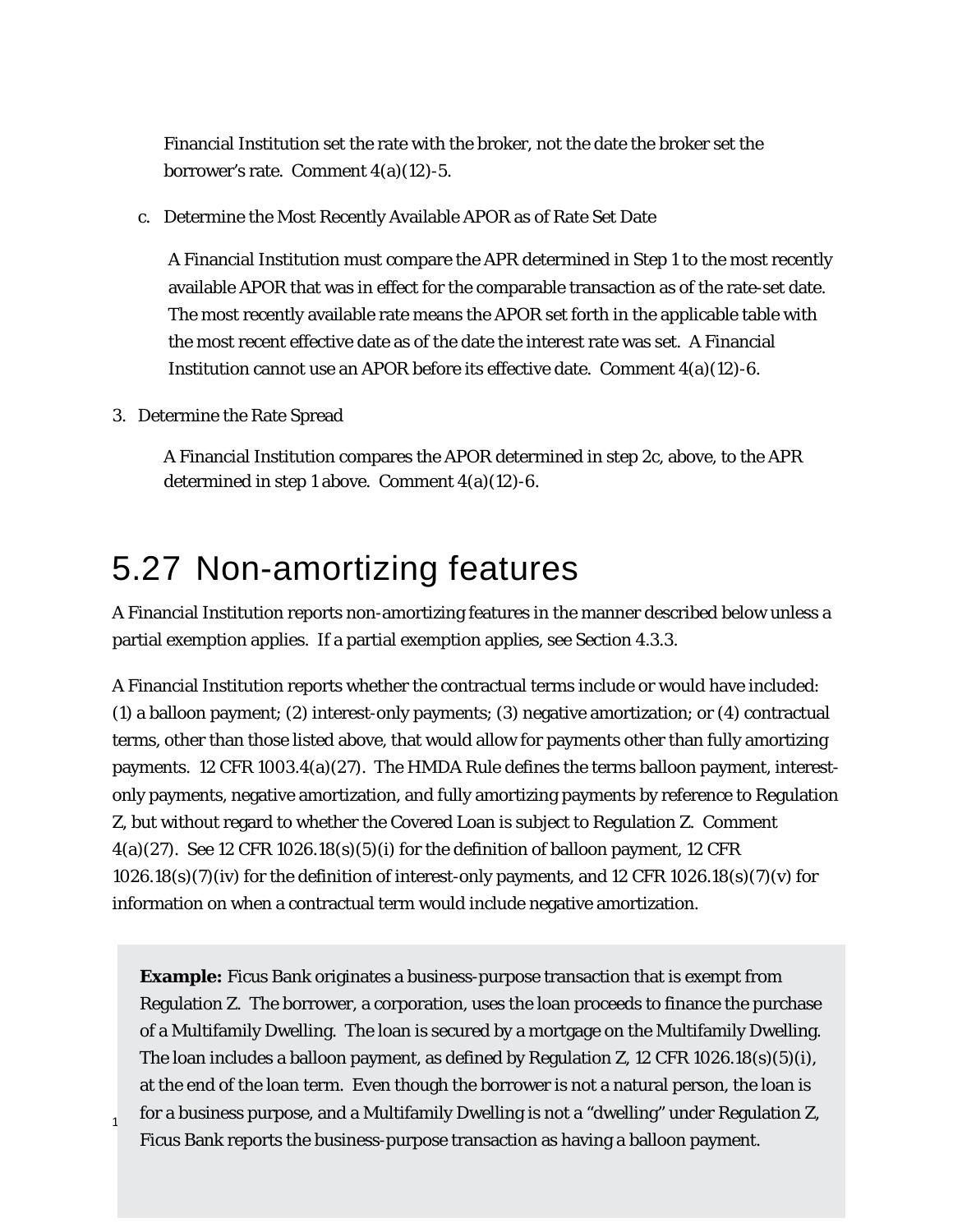### 5.28 Data points for certain loans subject to Regulation Z

#### 5.28.1 Total loan costs or total points and fees

A Financial Institution reports the total loan costs or total points and fees in the manner described below unless a partial exemption applies. If a partial exemption applies, see Section 4.3.3.

For Covered Loans subject to the Ability-to-Repay provisions of Regulation Z, 12 CFR 1026.43, a Financial Institution reports the following:

1. **The amount of total loan costs as disclosed, pursuant to Regulation Z, on Line D of the Closing Cost Details page of the Closing Disclosure.** The Financial Institution reports the total loan costs if a Closing Disclosure was provided for the Covered Loan. 12 CFR 1003.4(a)(17)(i).

Financial Institutions report that this data point is not applicable for transactions that are not subject to the Ability-to-Repay provisions of Regulation Z, such as Open-End Lines of Credit, Reverse Mortgages, and Covered Loans made primarily for business or commercial purposes. Comment  $4(a)(17)(i)-1$ . For transactions subject to the Ability-to-Repay provisions of Regulation Z for which a Closing Disclosure was not provided, Financial Institutions report that this data point is not applicable. 12 CFR 1003.4(a)(17). Financial Institutions also report that this data point is not applicable for purchased Covered Loans for which Applications were received by the selling entity prior to October 3, 2015. Comment  $4(a)(17)(i) - 2.$ 

2. **The total points and fees charged in connection with the Covered Loan, calculated pursuant to Regulation Z.** The Financial Institution reports the total points and fees if the Covered Loan is not subject to Regulation Z's Closing Disclosure requirements and is not a purchased Covered Loan. 12 CFR 1003.4(a)(17)(ii).

Financial Institutions report that this data point is not applicable for transactions that are not subject to the Ability-to-Repay provisions of Regulation Z, such as Open-End Lines of Credit, Reverse Mortgages, and Covered Loans made primarily for business or commercial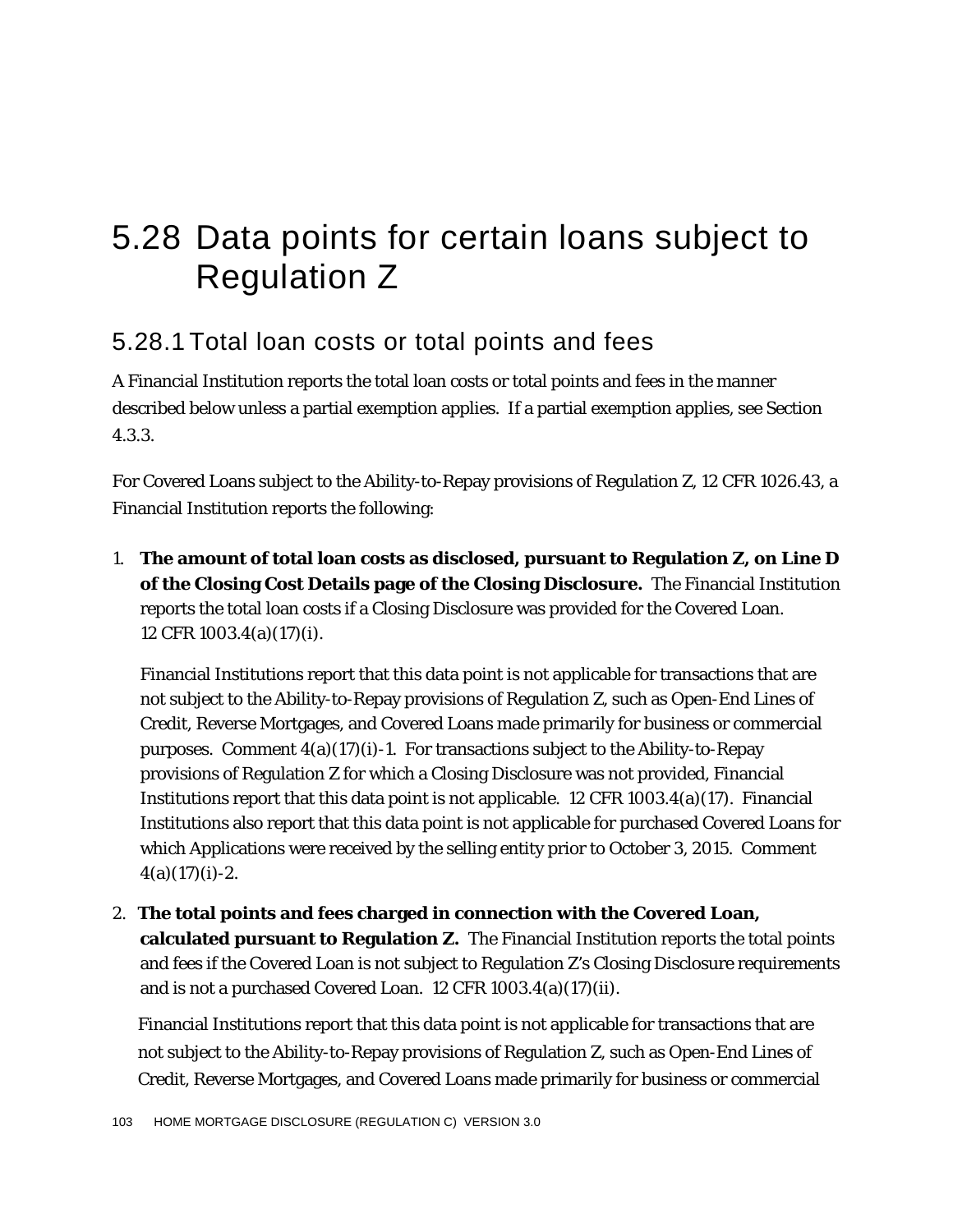purposes. Comment  $4(a)(17)(ii)$ -1. For transactions subject to the Ability-to-Repay provisions of Regulation Z for which a Closing Disclosure was provided, Financial Institutions report that this data point is not applicable. 12 CFR  $1003.4(a)(17)$ . Financial Institutions also report that this data point is not applicable for purchased Covered Loans. Comment  $4(a)(17)(ii) - 1$ .

For Covered Loans subject to the total loan cost reporting requirement, if the amount of total loan costs changes because a Financial Institution provides a corrected Closing Disclosure, the Financial Institution reports the amount disclosed in the corrected Closing Disclosure if the corrected Closing Disclosure was provided to the borrower prior to the end of the reporting period in which loan closing occurred. For this purpose, the date the corrected Closing Disclosure was provided to the borrower is the date disclosed as the "Date Issued" on the corrected Closing Disclosure. Comment 4(a)(17)(i)-3.

For Covered Loans subject to the total points and fees reporting requirement, if a Financial Institution determines that the transaction's total points and fees exceeded the applicable limit and cures the overage pursuant to Regulation Z during the same reporting period in which closing occurred, the Financial Institution reports the revised amount of total points and fees. Comment  $4(a)(17)(ii) - 2$ .

**Example:** Ficus Bank is required to submit HMDA data quarterly. It closes a Covered Loan on January 2, 2020, and cures an overage pursuant to Regulation Z on January 9, 2020. Ficus Bank reports the revised amount of total points and fees in both its quarterly LAR submitted for first quarter data by May 30, 2020 and its annual LAR submitted in 2021 for 2020 data.

#### 5.28.2 Total borrower-paid origination charges

A Financial Institution reports the total borrower-paid origination charges in the manner described below unless a partial exemption applies. If a partial exemption applies, see Section 4.3.3.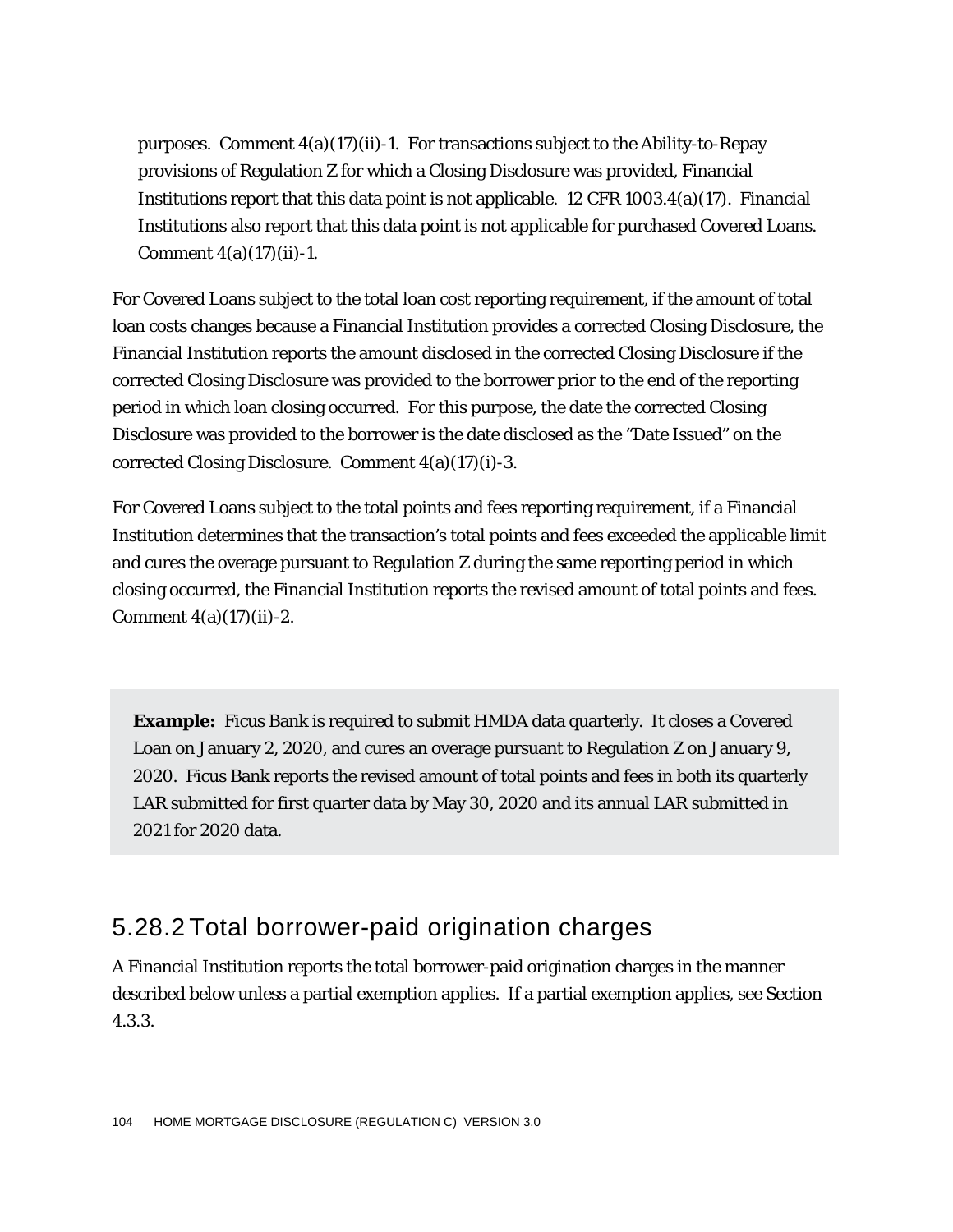For Covered Loans subject to the Closing Disclosure requirements of Regulation Z, 12 CFR 1026.19(f), the Financial Institution reports the total of all itemized origination charges that are designated borrower-paid at or before closing. 12 CFR 1003.4(a)(18). This total is disclosed on Line A of the Closing Cost Details page of the Closing Disclosure.

For all other transactions, the Financial Institution reports that the data point is not applicable.

A Financial Institution reports that the data point does not apply for purchased Covered Loans for which Applications were received by the seller prior to the effective date of the Closing Disclosure requirements of Regulation Z. Comments 4(a)(18)-1 and -2.

If the total amount of borrower-paid origination charges changes because a Financial Institution provides a corrected Closing Disclosure pursuant to Regulation Z prior to the end of the reporting period in which the loan closing occurred, the Financial Institution reports the amount disclosed in the corrected Closing Disclosure. For this purpose, the date the corrected Closing Disclosure was provided to the borrower is the date disclosed as the "Date Issued" on the corrected Closing Disclosure. Comment 4(a)(18)-3.

#### 5.28.3 Total discount points

A Financial Institution reports the total discount points in the manner described below unless a partial exemption applies. If a partial exemption applies, see Section 4.3.3.

For Covered Loans subject to the Closing Disclosure requirements of Regulation Z, 12 CFR 1026.19(f), a Financial Institution reports the points paid to the creditor to reduce the interest rate. 12 CFR 1003.4(a)(19). This total is disclosed on Line A.01 of the Closing Cost Details page of the Closing Disclosure.

For all other transactions, a Financial Institution reports that the data point is not applicable.

A Financial Institution reports that the data point does not apply for purchased Covered Loans for which an Application was received by the seller prior to the effective date of the Closing Disclosure requirements of Regulation Z. Comments 4(a)(19)-1 and -2.

If the total discount points change because a Financial Institution provides a corrected Closing Disclosure pursuant to Regulation Z prior to the end of the reporting period in which the loan closing occurred, the Financial Institution reports the amount disclosed in the corrected Closing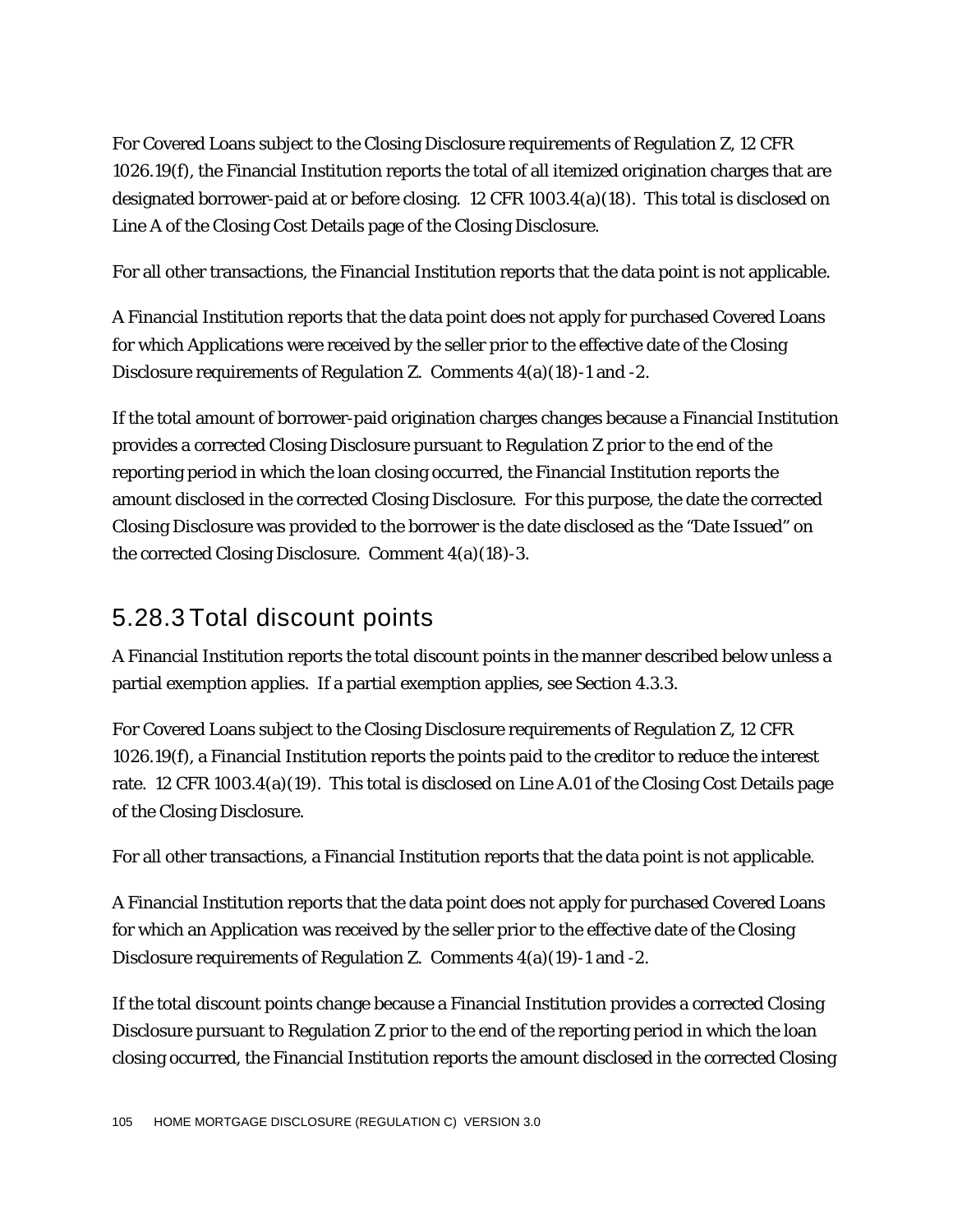Disclosure. For this purpose, the date the corrected Closing Disclosure was provided to the borrower is the date disclosed as the "Date Issued" on the corrected Closing Disclosure. Comment 4(a)(19)-3.

#### 5.28.4 Lender credits

A Financial Institution reports lender credits in the manner described below unless a partial exemption applies. If a partial exemption applies, see Section 4.3.3.

For Covered Loans subject to the Closing Disclosure requirements of Regulation Z, 12 CFR 1026.19(f), the Financial Institution reports the amount of lender credits. 12 CFR 1003.4(a)(20). This total is disclosed in the second row under Line J on the Closing Cost Details page of the Closing Disclosure. For all other transactions, the Financial Institution reports that the data point is not applicable.

A Financial Institution reports that the data point does not apply for purchased Covered Loans for which an Application was received by the seller prior to the effective date of the Closing Disclosure requirements of Regulation Z. Comments 4(a)(20)-1 and -2.

If the amount of the lender credits changes because a Financial Institution provides a corrected Closing Disclosure pursuant to Regulation Z prior to the end of the reporting period in which the loan closing occurred, the Financial Institution reports the amount disclosed in the corrected Closing Disclosure. For this purpose, the date the corrected Closing Disclosure was provided to the borrower is the date disclosed as the "Date Issued" on the corrected Closing Disclosure. Comment 4(a)(20)-3.

#### 5.28.5 Prepayment penalty term

A Financial Institution reports the prepayment penalty term in the manner described below unless a partial exemption applies. If a partial exemption applies, see Section 4.3.3.

For Covered Loans and Applications subject to Regulation Z, other than Reverse Mortgages or purchased Covered Loans, a Financial Institution reports the term of any prepayment penalty. The term is reported in months. 12 CFR 1003.4(a)(22). A Financial Institution may rely on the definitions and official commentary to Regulation Z, 12 CFR 1026.32(b)(6)(i) or (ii), in determining whether a Covered Loan includes a prepayment penalty.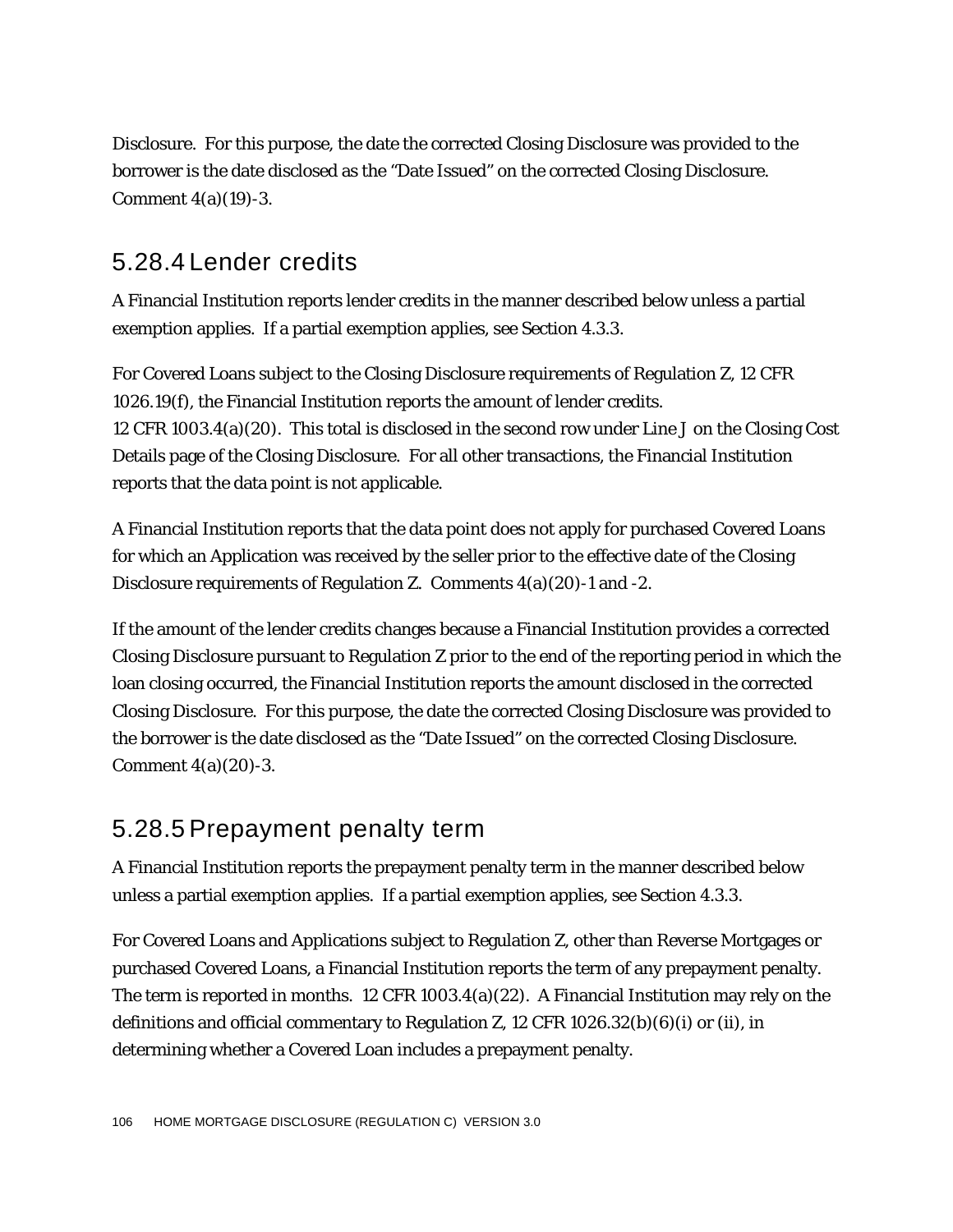For Covered Loans that are not subject to Regulation Z, Reverse Mortgages, purchased Covered Loans, and Covered Loans or Applications that have no prepayment penalty, the Financial Institution reports that this data point is not applicable.

#### 5.28.6 HOEPA status

For a Covered Loan that is subject to the Home Ownership and Equity Protection Act of 1994 (HOEPA), as implemented in Regulation Z, 12 CFR 1026.32, the Financial Institution reports whether or not the Covered Loan is a high-cost mortgage under Regulation Z. 12 CFR 1003.4(a)(13). Generally, a Financial Institution will report whether or not a consumer credit transaction subject to Regulation Z and secured by a principal dwelling (as that term is interpreted under Regulation Z) is a high-cost mortgage. See 12 CFR 1026.32(a) and its official commentary to determine whether a Covered Loan is subject to HOEPA and whether or not it is a high-cost mortgage under Regulation Z. For an Application or a Covered Loan that is not subject to HOEPA, the Financial Institution reports that this data point is not applicable. Comment  $4(a)(13)$ .

# 5.29 Transaction indicators

A Financial Institution reports the transaction indicators in the manner described below unless a partial exemption applies. If a partial exemption applies, see Section 4.3.3.

A Financial Institution separately reports whether or not a Covered Loan is or an Application is for:

1. A Reverse Mortgage.20 12 CFR 1003.4(a)(36);

1

2. An Open-End Line of Credit.21 12 CFR 1003.4(a)(37); and

<sup>&</sup>lt;sup>20</sup> A Reverse Mortgage is a Closed-End Mortgage Loan or Open-End Line of Credit that is a reverse mortgage transaction as defined in Regulation Z, but without regard to whether the loan or line is secured by a principal dwelling. 12 CFR 1003.2(q).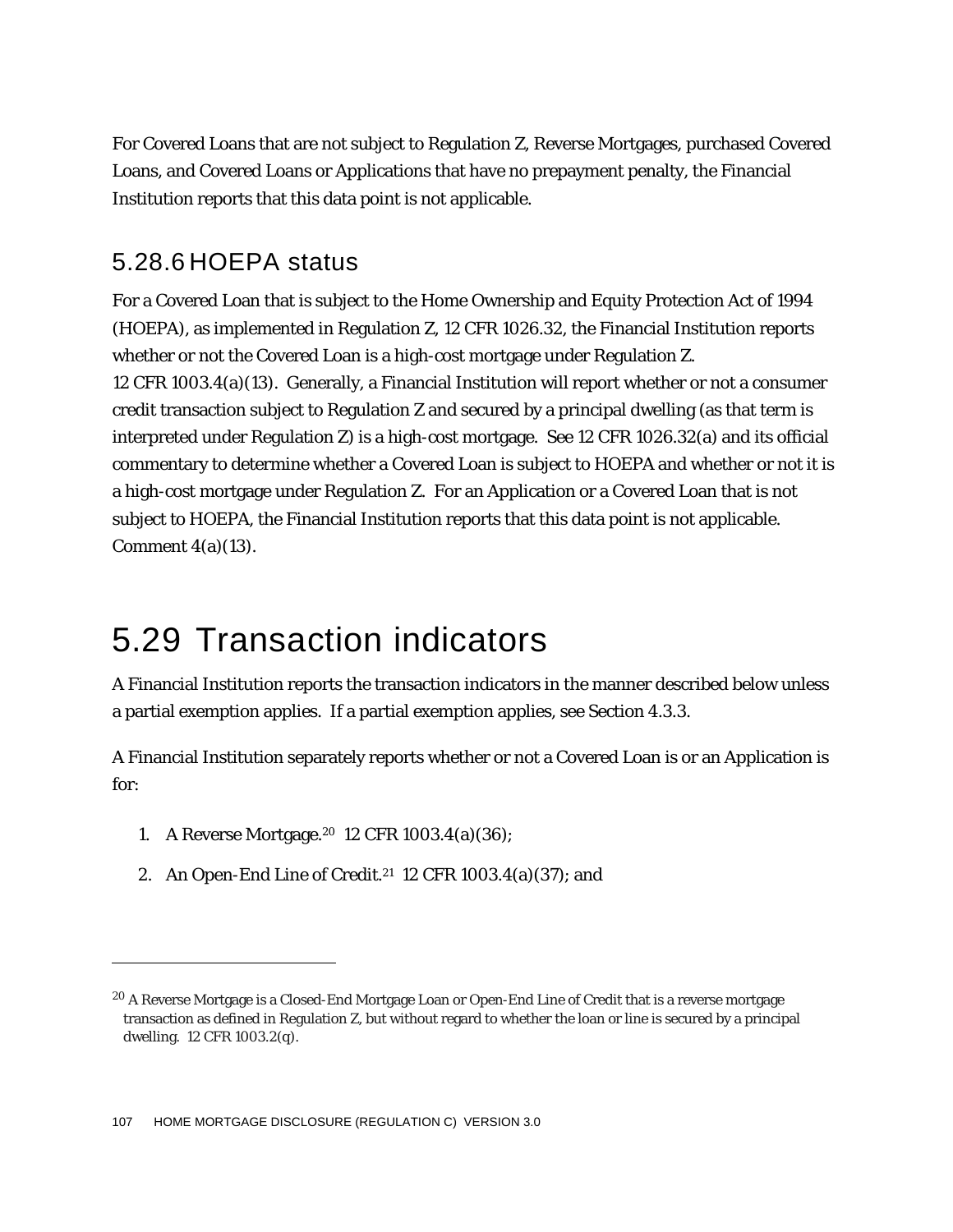3. A loan made primarily for a business or commercial purpose.<sup>22</sup> 12 CFR 1003.4(a)(38).

# 5.30 Mortgage loan originator identifier

A Financial Institution reports the mortgage loan originator identifier in the manner described below unless a partial exemption applies. If a partial exemption applies, see Section 4.3.3.

A Financial Institution reports the Nationwide Mortgage Licensing System and Registry identifier (NMLSR ID) for the mortgage loan originator, as defined in Regulation G, 12 CFR Part 1007, or Regulation H, 12 CFR Part 1008, as applicable. 12 CFR 1003.4(a)(34). The NMLSR ID is a unique number or other identifier generally assigned to an individual registered or licensed through NMLSR to provide loan originating services. For more information, see the Secure and Fair Enforcement for Mortgage Licensing Act of 2008, title V of the Housing and Economic Recovery Act of 2008, 12 U.S.C. 5101 *et seq.*, and Regulation G or Regulation H, as applicable. Comment 4(a)(34)-1.

An NMLSR ID for the mortgage loan originator is not required to be reported if the mortgage loan originator is not required to obtain and has not been assigned an NMLSR ID. In those cases, the Financial Institution reports that this data point is not applicable. For example, certain individual mortgage loan originators may not be required to obtain an NMLSR ID for the particular transaction being reported, such as a commercial loan, and may not have an NMLSR ID.

Some mortgage loan originators may have obtained an NMLSR ID even if they are not required to obtain one for the particular transaction. Generally, if a mortgage loan originator has been assigned an NMLSR ID, a Financial Institution reports the mortgage loan originator's NMLSR ID regardless of whether the mortgage loan originator is required to obtain an NMLSR ID for

1

<sup>&</sup>lt;sup>21</sup> For more information on whether a Covered Loan is or an Application is for an Open-End Line of Credit, see Section 4.1.1.

<sup>&</sup>lt;sup>22</sup> If a Covered Loan or Application is deemed to be primarily for a business or commercial purpose under Regulation Z, 12 CFR 1026.3(a) and its official commentary, it is also deemed to be for a business or commercial purpose under the HMDA Rule.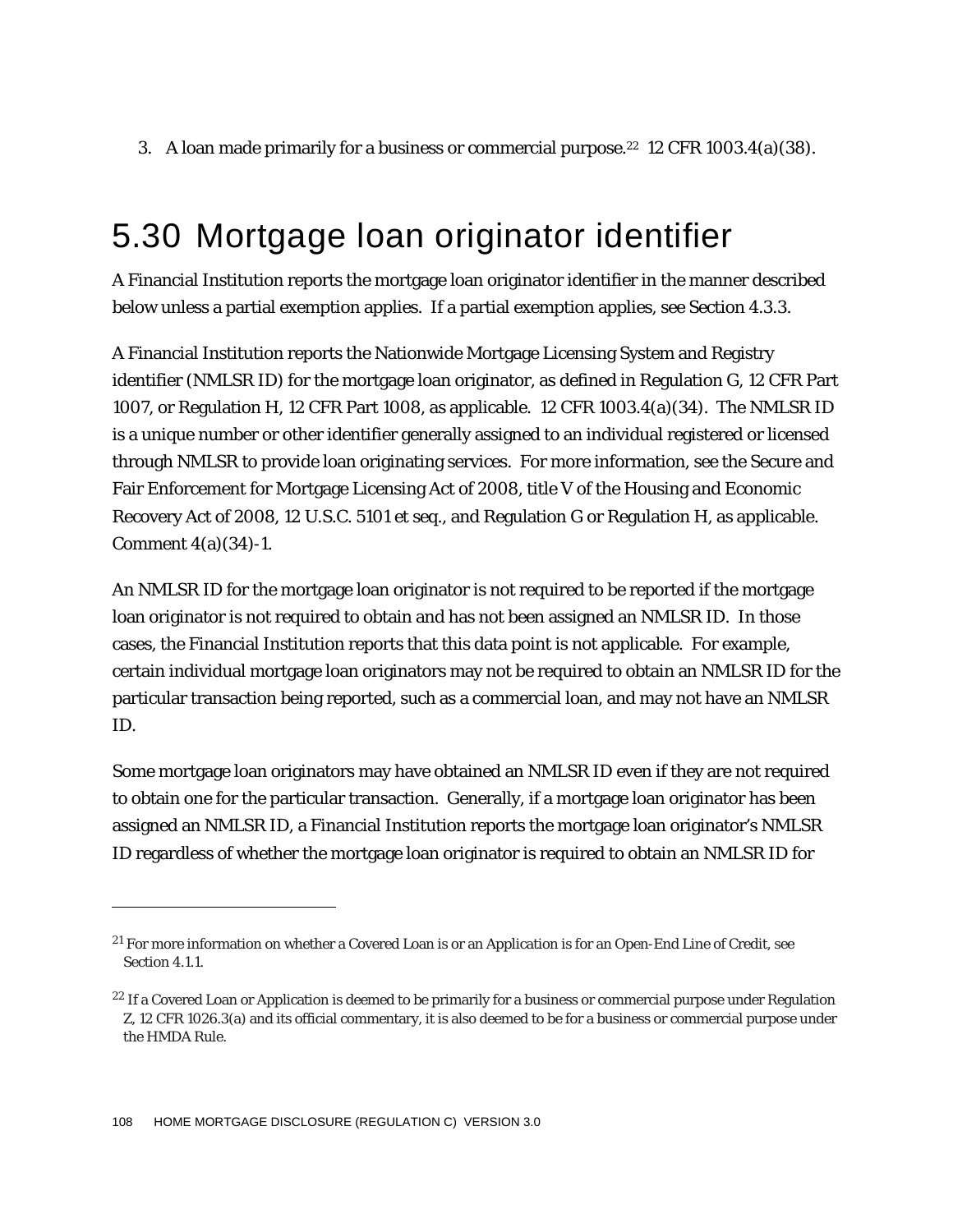the particular transaction being reported. Comment  $4(a)(34)$ -2. However, there are special rules for certain purchased Covered Loans. If a Financial Institution purchases a Covered Loan that is subject to 12 CFR 1026.36(g) and that was originated prior to January 10, 2014, the Financial Institution may report that the data point is not applicable or may report the NMLSR ID. If a Financial Institution purchases a Covered Loan that is not subject to 12 CFR 1026.36(g) and that was originated prior to January 1, 2018, the Financial Institution may report that the data point is not applicable or may report the NMLSR ID.

If more than one individual associated with a Covered Loan or Application meets the definition of "mortgage loan originator," as defined in Regulation G or Regulation H, a Financial Institution reports the NMLSR ID of the individual mortgage loan originator with primary responsibility for the transaction as of the date of action taken. A Financial Institution that establishes and follows a reasonable, written policy for determining which individual mortgage loan originator has primary responsibility for the reported transaction as of the date of action taken complies with this reporting requirement. Comment 4(a)(34)-3.

# 5.31 Type of purchaser

A Financial Institution reports the type of purchaser for a Covered Loan if the Financial Institution: (a) originated the Covered Loan it is reporting and sold it within the same calendar year; or (b) purchased the Covered Loan it is reporting and then sold it within the same calendar year. 12 CFR 1003.4(a)(11). When reporting the type of purchaser, a Financial Institution reports the type of entity that purchased the Covered Loan from the Financial Institution, using one of the following:

- 1. Fannie Mae.
- 2. Ginnie Mae.
- 3. Freddie Mac.
- 4. Farmer Mac.
- 5. Private securitizer, which is an entity (other than one of the government-sponsored enterprises listed in 1 through 4 immediately above) that the Financial Institution knows or reasonably believes will securitize the Covered Loan. Knowledge or reasonable belief could, for example, be based on the purchase agreement or other related documents, the Financial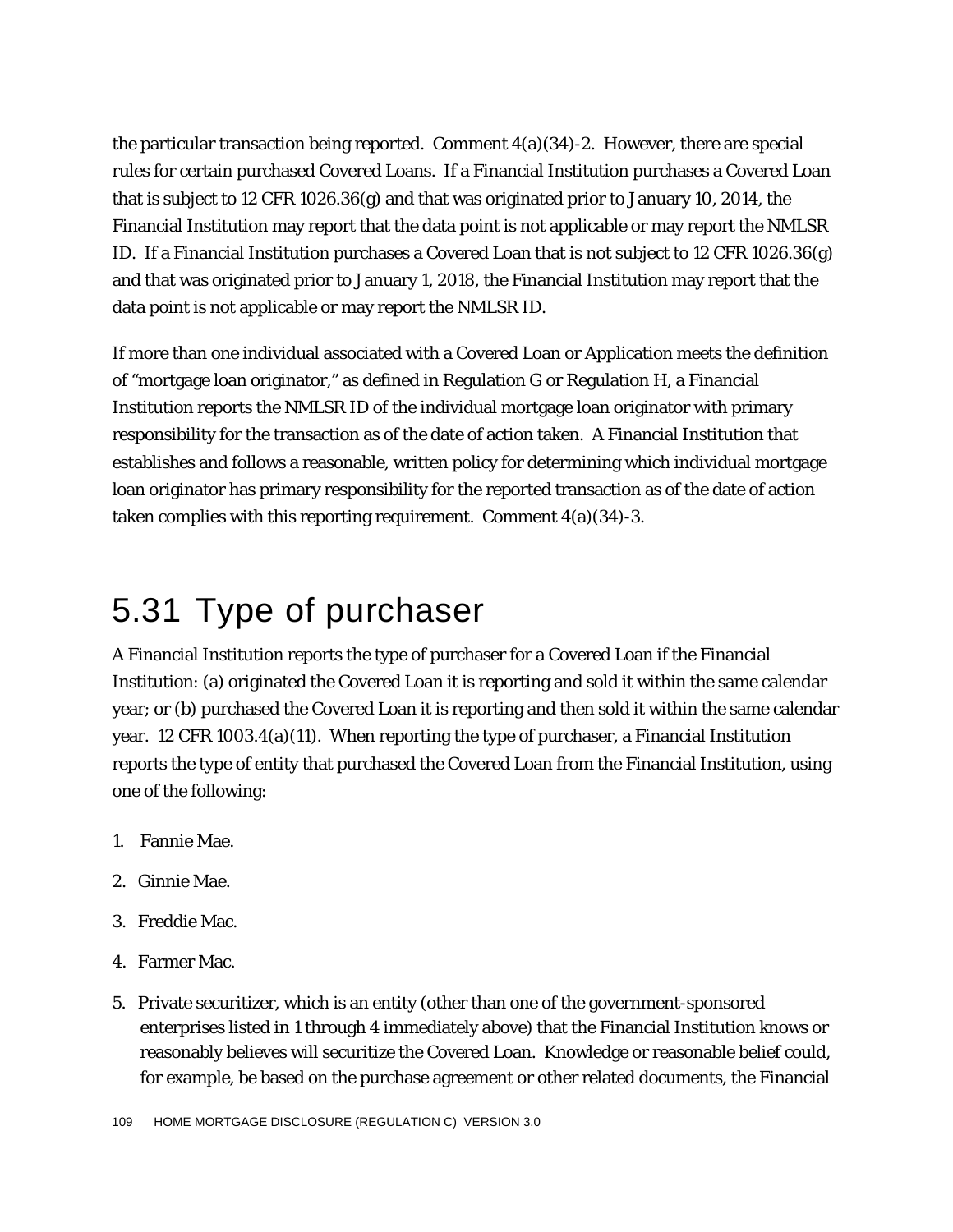Institution's previous transactions with the purchaser, or the purchaser's role as a securitizer (such as an investment bank). If the Financial Institution selling the Covered Loan does not know or reasonably believe that the purchaser will securitize the loan, and the seller knows that the purchaser frequently holds or disposes of loans by means other than securitization, then the Financial Institution reports the Covered Loan as purchased by, as appropriate, one of the other types of purchasers. Comment 4(a)(11)-4.

If the purchaser meets the criteria to be a private securitizer and fits within one of the other reportable categories in 6 through 10 below (including affiliate institution), the Financial Institution reports that the purchaser is a private securitizer. Comment  $4(a)(11)-4$ .

- 6. Affiliate institution, which means a company that controls, is controlled by, or is under common control with the Financial Institution. The term has the meaning set forth in the Bank Holding Company Act of 1956, 12 U.S.C. 1841 *et seq*. If a purchaser meets the criteria to be an affiliate institution and also fits within one of the other reportable types of purchaser in 7 through 10 below (but not private securitizer above), the Financial Institution reports that the purchaser is an affiliate institution. Comment  $4(a)(11)-3$ .
- 7. Commercial bank, savings bank, or savings association.
- 8. Credit union, mortgage company, or finance company. A mortgage company is a nondepository institution that purchases Covered Loans and, typically, originates Covered Loans. Comment  $4(a)(11)-5$ .
- 9. Life insurance company.
- 10. Other, which is a purchaser that is not any of the above. A Financial Institution would report the purchaser type of "other" if the purchaser was a bank holding company or thrift holding company that is not a private securitizer and is not an affiliate of the Financial Institution. Comment 4(a)(11)-7.

If a Financial Institution sells some interest or interests in a Covered Loan but retains a majority interest in that Covered Loan, the Financial Institution does not report the sale or type of purchaser (*i.e.*, it reports that this data point is not applicable). Comment 4(a)(11)-1.

If a Financial Institution sells all or a majority interest in the Covered Loan to more than one entity, the Financial Institution reports the type of purchaser based on the entity purchasing the greatest interest in the Covered Loan. Comment 4(a)(11)-1.

Covered Loans "swapped" for mortgage-backed securities are to be treated as sales, and the purchaser is the entity receiving the Covered Loans that are swapped. Comment 4(a)(11)-2.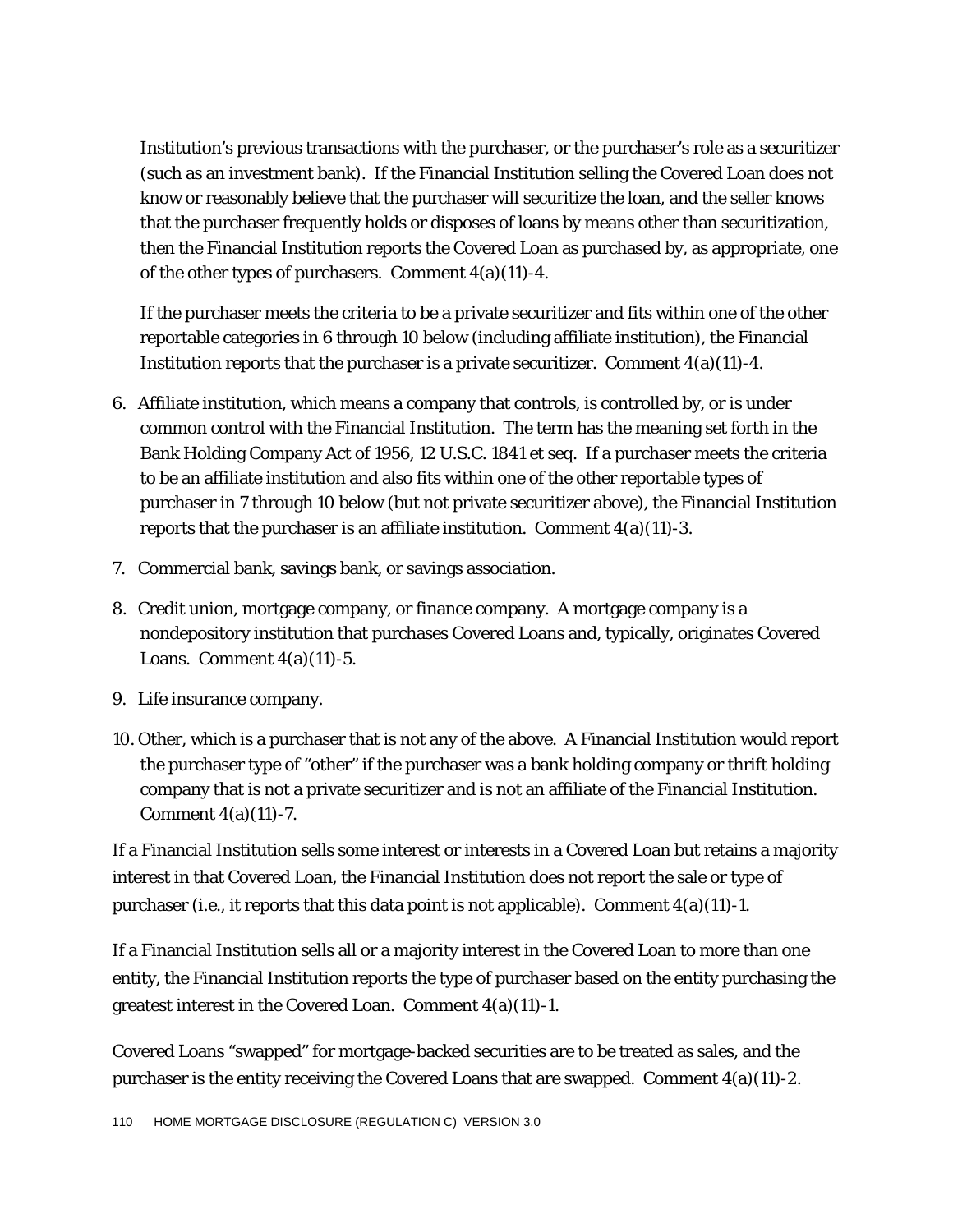A Financial Institution reports that this data point is not applicable:

- 1. If a Financial Institution sells some interest or interests in a Covered Loan but retains a majority interest in the loan;
- 2. For an Application that is denied, withdrawn, closed for incompleteness, or approved but not accepted; or
- 3. For a Covered Loan that the Financial Institution does not sell during the same calendar year that it originated or purchased the Covered Loan. Comments 4(a)(11)-1 and -10.

A Financial Institution records that the requirement to report type of purchaser is not applicable if the Financial Institution originated or purchased a Covered Loan and did not sell it during the calendar quarter for which the Financial Institution is recording the data. If the Financial Institution sells the Covered Loan in a subsequent quarter of the same calendar year, the Financial Institution records the type of purchaser on its LAR for the quarter in which the Covered Loan was sold. If a Financial Institution sells the Covered Loan in a succeeding year, the Financial Institution should not record or report the sale. Comment  $4(a)(11)-9$ .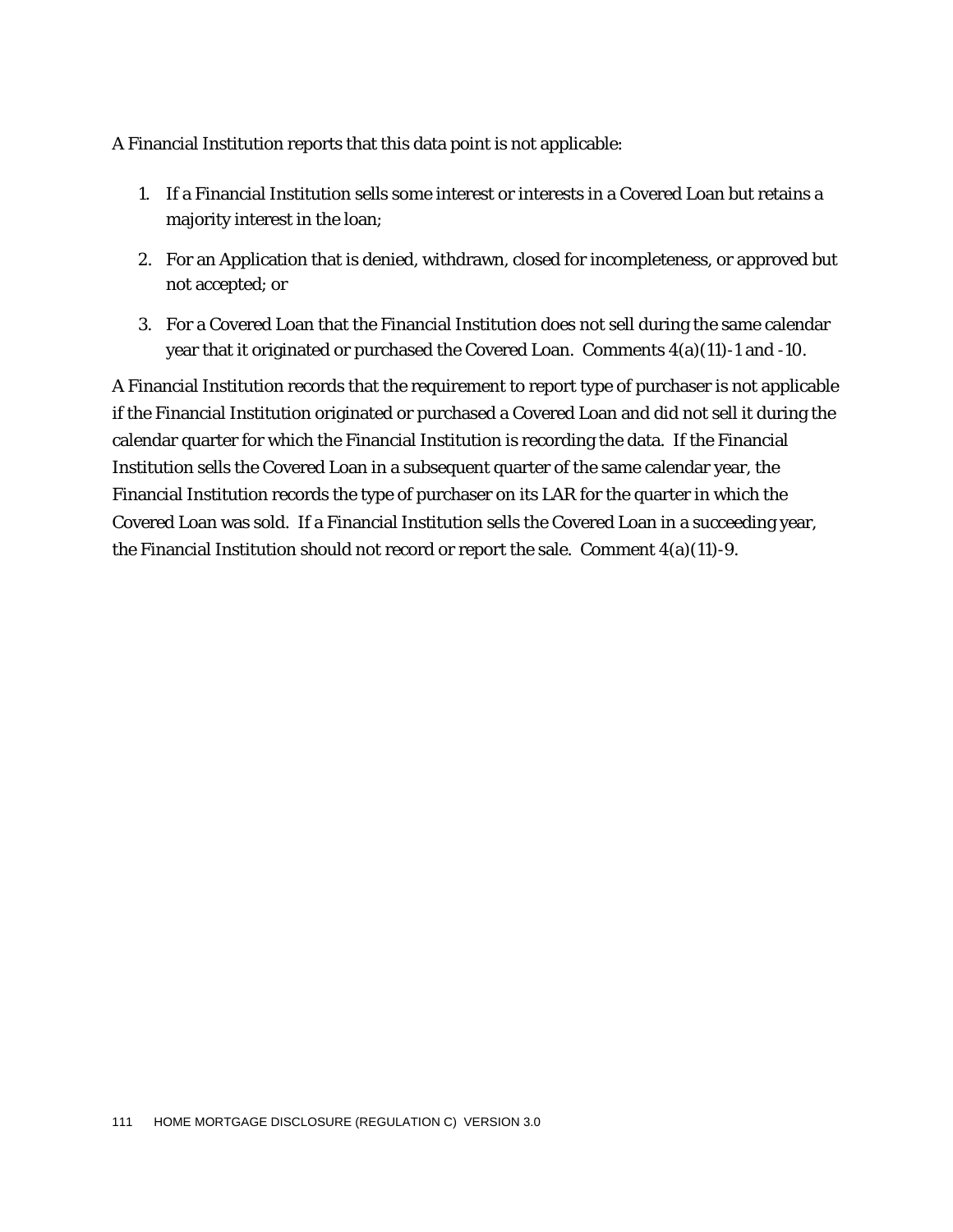# 6. Recording and reporting

# 6.1 Recording

The HMDA Rule requires a Financial Institution to record the data about a Covered Loan or Application on a LAR within 30 calendar days after the end of the calendar quarter in which the Financial Institution takes final action on the Application or Covered Loan. 12 CFR 1003.4(f). A Financial Institution is not required to record all of its HMDA data for a quarter on a single LAR. Rather, a Financial Institution may record data on a single LAR or may record data on one or more LARs for different branches or different loan types (such as Home Purchase Loans or Home Improvement Loans, or loans on Multifamily Dwellings). Comment 4(f)-1.

Other State or Federal regulations may require a Financial Institution to record its data on a LAR more frequently. Comment 4(f)-2.

Financial Institutions may maintain their quarterly records in electronic or any other format, provided they can make the information available to their regulatory agencies in a timely manner upon request. Comment 4(f)-3.

# 6.2 Reporting

In addition to the required data discussed in Section 5, above, effective January 1, 2019, a Financial Institution must include the following when it submits its HMDA data:

- 1. Its name;
- 2. The calendar year and, effective January 1, 2020, if applicable, the calendar quarter to which the data relate (see Section 6.2.2 for information on quarterly reporting);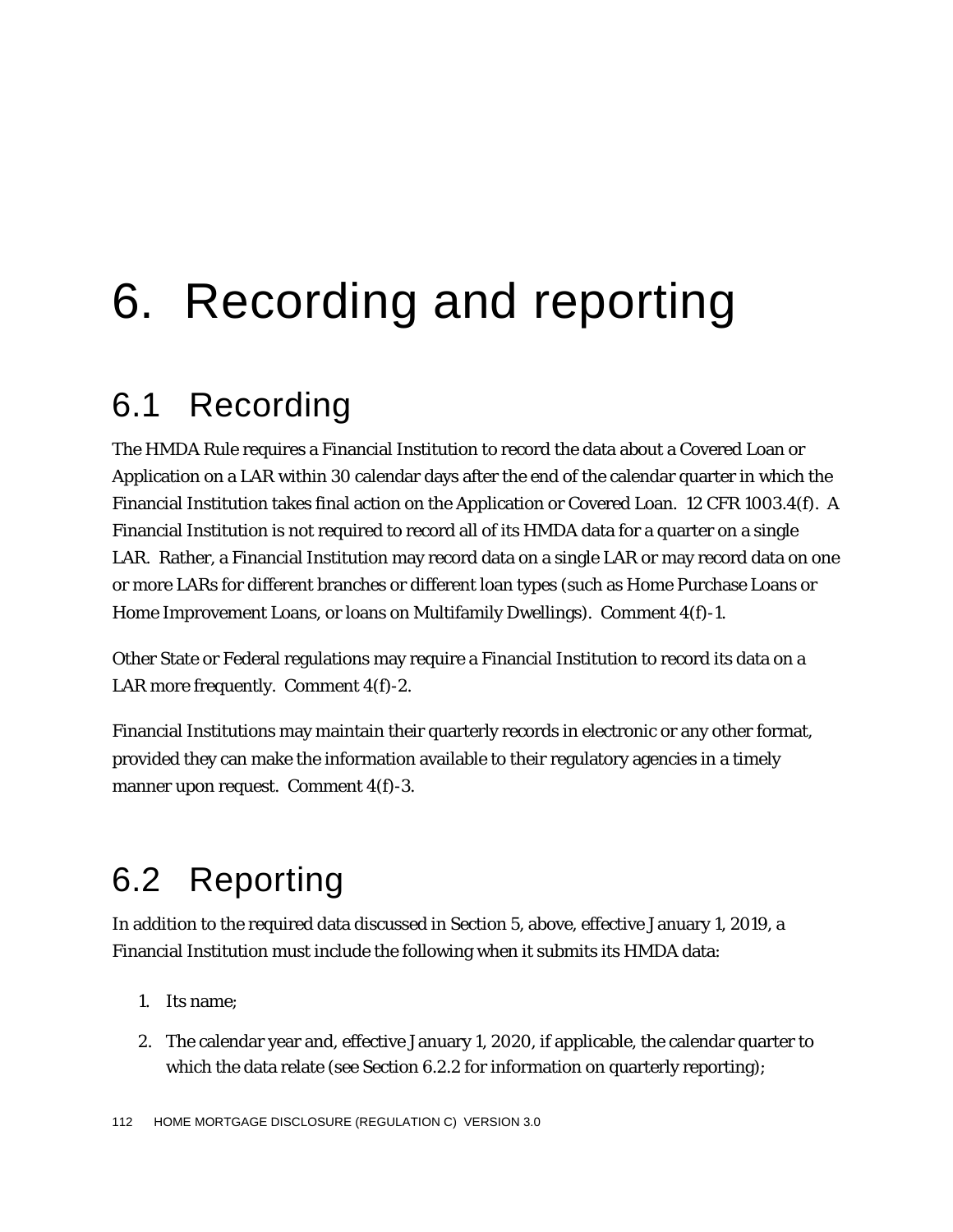- 3. The name and contact information for a person who can be contacted with questions about the submission;
- 4. The Financial Institution's appropriate Federal agency;
- 5. The total number of entries in the submission;
- 6. The Financial Institution's Federal Taxpayer Identification Number (TIN); and
- 7. The Financial Institution's LEI. 12 CFR 1003.5(a)(3).

If the appropriate Federal agency for a Financial Institution changes, the Financial Institution must identify its new appropriate Federal agency in its annual submission for the year of the change. Comment 5(a)-2. For example, if a Financial Institution's appropriate Federal agency changes in February 2018, it must identify its new appropriate Federal agency beginning with its annual submission of 2018 data by March 1, 2019. For a Financial Institution required to comply with quarterly reporting requirements (see Section 6.2.2), the Financial Institution also must identify its new appropriate Federal agency in its quarterly submission beginning with its submission for the quarter of the change, unless the change occurs during the fourth quarter. For example, if the appropriate Federal agency for a Financial Institution changes during February 2020, the Financial Institution must identify its new appropriate Federal agency beginning with its quarterly submission for the first quarter of 2020. Comment 5(a)-2.

If a Financial Institution obtains a new TIN, it must provide the new TIN in its subsequent data submissions. For example, if two Financial Institutions that previously reported HMDA data merge and the surviving Financial Institution retained its LEI but obtained a new TIN, the surviving Financial Institution reports the new TIN beginning with its next HMDA data submission. Comment 5(a)-5.

A Financial Institution that is a subsidiary of a bank or savings association must complete its own LAR and submit it, directly or through its parent, to the appropriate Federal agency for the subsidiary's parent. 12 CFR 1003.5(a)(2). A Financial Institution is a subsidiary of a bank or savings association (for purposes of reporting HMDA data to the same agency as the parent) if the bank or savings association holds or controls an ownership interest in the Financial Institution that is greater than 50 percent. Comment 5(a)-6.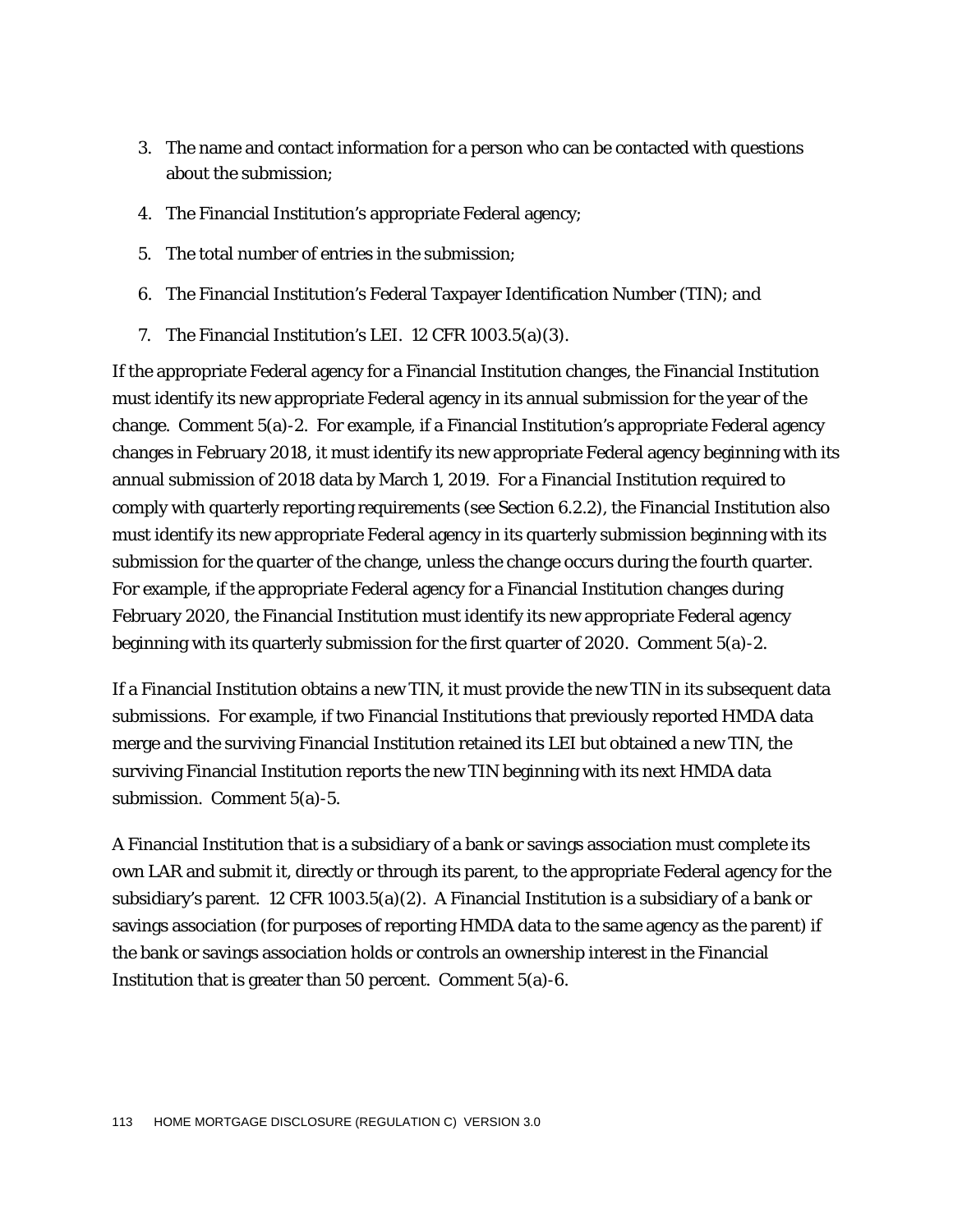### 6.2.1 Annual reporting

The HMDA Rule maintains the annual reporting requirement, but requires Financial Institutions to submit data electronically in accordance with the procedures published by the Bureau and posted at [http://www.consumerfinance.gov/hmda.](http://www.consumerfinance.gov/hmda) 12 CFR 1003.5(a)(5).

Under the HMDA Rule, a Financial Institution must submit its annual LAR in electronic format to its appropriate Federal agency by March 1 of the year following the calendar year for which data are collected. Appendix A to Part 1003 (through December 31, 2018); 12 CFR 1003.5(a)(1)(i) (after December 31, 2018). An individual who is an authorized representative of the Financial Institution and who has knowledge regarding the submitted data must certify its accuracy and completeness. Appendix A to Part 1003 (through December 31, 2018); 12 CFR 1003.5(a)(1)(i) (after December 31, 2018).

A Financial Institution must retain a copy of its submitted annual LAR for at least three years. 12 CFR 1003.5(a)(1)(i). Financial Institutions may retain their annual LARs in either paper or electronic form. Comment 5(a)-4.

For more information on reporting under the HMDA Rule or on the electronic submission of data, please see [http://www.consumerfinance.gov/hmda.](http://www.consumerfinance.gov/hmda)

### 6.2.2 Quarterly reporting

The HMDA Rule requires some Financial Institutions to report data on a quarterly basis as well as on an annual basis. The quarterly reporting requirement is effective January 1, 2020. It applies to a Financial Institution that reported at least 60,000 originated Covered Loans and Applications (combined) for the preceding calendar year. The Financial Institution does not count purchased Covered Loans when determining whether the quarterly reporting requirement applies. If quarterly reporting is required, the Financial Institution must report all data required to be recorded for the calendar quarter within 60 calendar days after the end of the calendar quarter. The quarterly reporting requirement does not apply, however, to the fourth quarter of the year. A Financial Institution subject to the quarterly reporting requirement reports its fourth quarter data as part of its annual submission. In its annual submission, a quarterly reporter will resubmit the data previously submitted for the first three calendar quarters of the year, including any corrections to the data, as well as its fourth quarter data. 12 CFR 1003.5(a)(ii).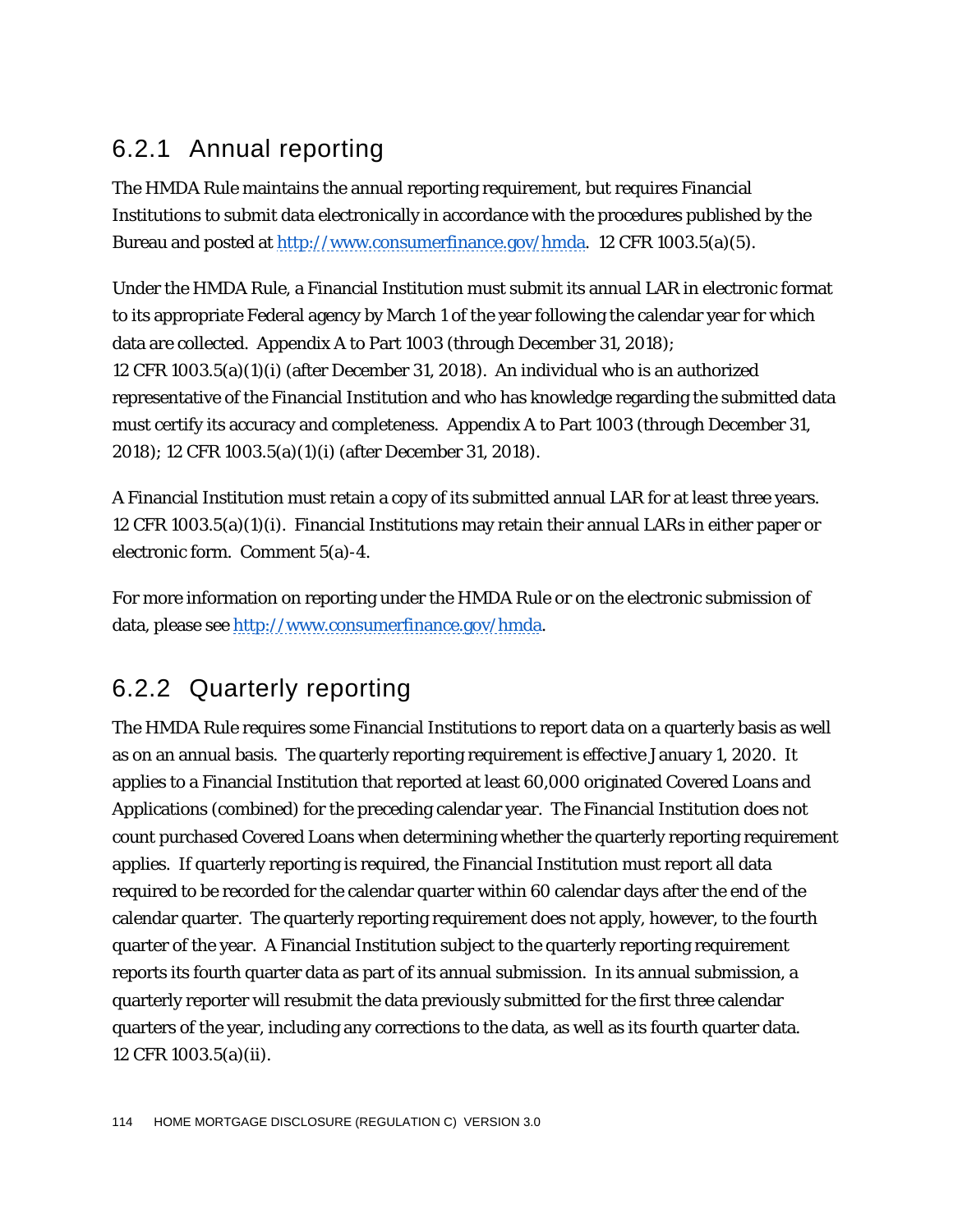# 6.3 Disclosure of data

#### 6.3.1 Disclosure statement

Effective January 1, 2018, the HMDA Rule changes Regulation C's disclosure statement requirements. The changes apply to data collected in 2017 and later years. Under the HMDA Rule, the FFIEC shall provide a notice to the Financial Institution that the Financial Institution's disclosure statement (based on data submitted for the prior calendar year) is available. 12 CFR 1003.5(b)(1). No later than three business days (any calendar day other than a Saturday, Sunday, or legal public holiday) after receiving notice from the FFIEC, the Financial Institution must make available to the public, upon request, a written notice that clearly conveys that the Financial Institution's disclosure statement may be obtained on the Bureau's website at . 12 CFR 1003.5(b)(2); comment 5(b)-1. A Financial Institution may, but is not required to, use the sample notice in  $Attachment C$  to satisfy the HMDA Rule's disclosure statement</u> requirement. The notice may be made available in paper or electronic form. Comment 5(b)-2.

A Financial Institution must make the notice available to the public for a period of five years. 12 CFR 1003.5(d)(1).

At its discretion, a Financial Institution may also provide its disclosure statement and impose a reasonable fee for costs incurred reproducing or providing the statement. 12 CFR 1003.5(d)(2). Even if it provides the disclosure statement, a Financial Institution must comply with the notice requirement.

#### 6.3.2 Modified LAR

Effective January 1, 2018, the HMDA Rule changes a Financial Institution's obligations with respect to disclosing its modified LAR. The new requirements apply to data collected in 2017 and later years.

Beginning in 2018, upon request from a member of the public, a Financial Institution must provide a written notice regarding the availability of its modified LAR. The written notice must clearly convey that the Financial Institution's LAR, as modified by the Bureau to protect borrower and applicant privacy, may be obtained on the Bureau's website at http://www.consumerfinance.gov/hmda. 12 CFR 1003.5(c).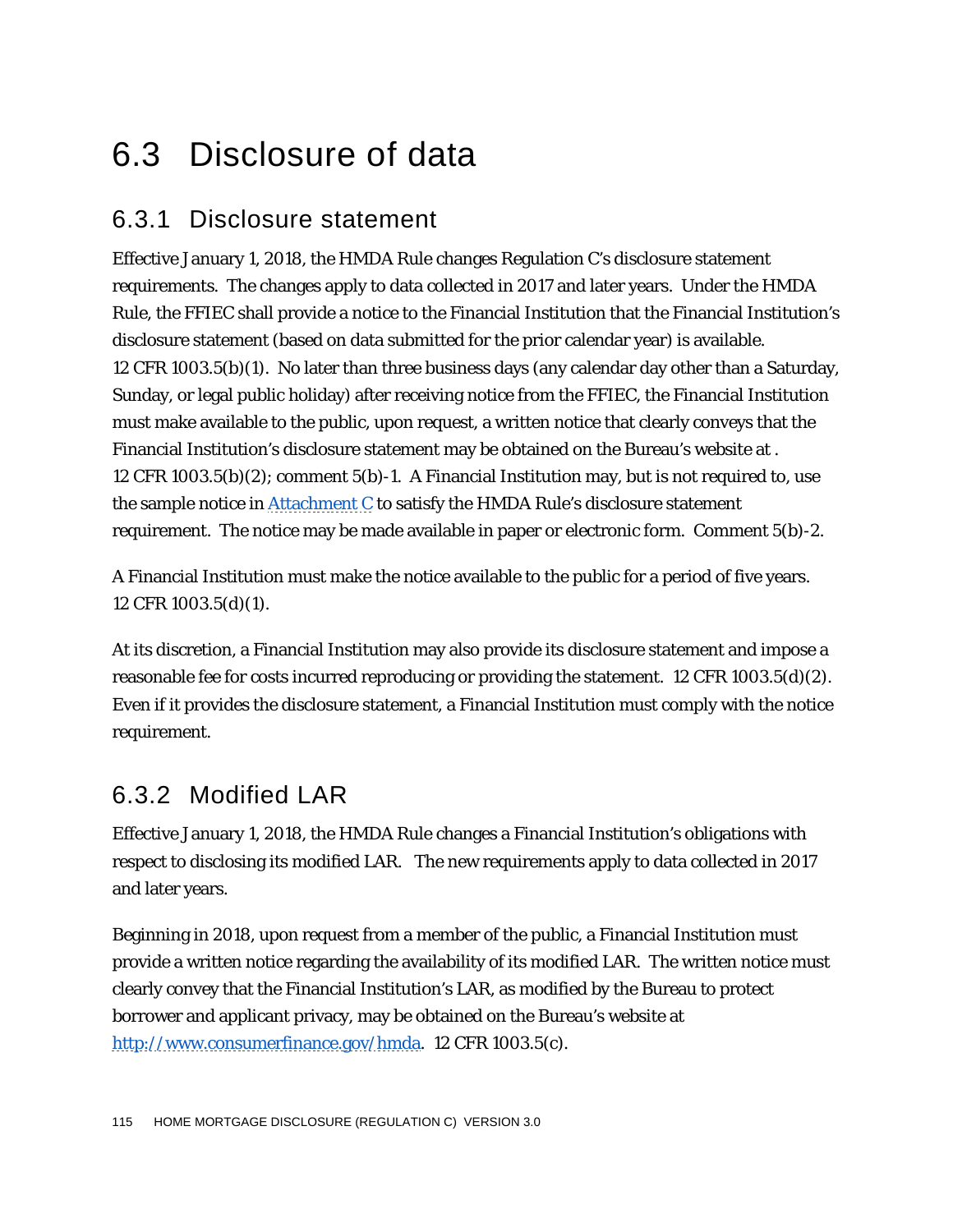A Financial Institution may, but is not required to, use the sample notice in [Attachment C](#page-136-0) to satisfy the HMDA Rule's modified LAR requirement. Comment 5(c)-2. A Financial Institution may, but is not required to, use the same notice for purposes of this disclosure requirement and the disclosure statement requirement discussed in Section 6.3.1. The notice may be made available in paper or electronic form. Comment 5(c)-1.

The notice must be made available in the calendar year following the calendar year for which the Financial Institution collected data. The notice must be made available for three years. 12 CFR 1003.5(d)(1). For example, in calendar year 2021, a Financial Institution must make available a notice that its modified LAR is available on the Bureau's website if it was required to collect data in 2018, 2019, or 2020.

At its discretion, a Financial Institution may also provide its LAR, as modified by the Bureau, and impose a reasonable fee for any costs incurred to reproduce or provide the data. 12 CFR 1003.5(d)(2). Even if it decides to provide the modified LAR, a Financial Institution must comply with the notice requirement.

#### 6.3.3 Posted notices

The HMDA Rule modifies Regulation C's posting requirement. Beginning January 1, 2018, a Financial Institution must post, in the lobby of its home office and each Branch Office physically located in an MSA or MD, a general notice about the availability of its HMDA data on the Bureau's website. 12 CFR 1003.5(e). A Financial Institution may, but is not required to, use the sample notice in Attachment  $C$  to satisfy this requirement. In any case, the notice must clearly convey that the Financial Institution's HMDA data are available on the Bureau's website at [http://www.consumerfinance.gov/hmda.](http://www.consumerfinance.gov/hmda) Comment 5(e).

#### 6.3.4 Aggregated data

The FFIEC will use the annual data submitted pursuant to the HMDA Rule to make available aggregated data for each MSA and MD, showing lending patterns by property location, age of housing stock, and income level, sex, ethnicity, and race. 12 CFR 1003.5(f).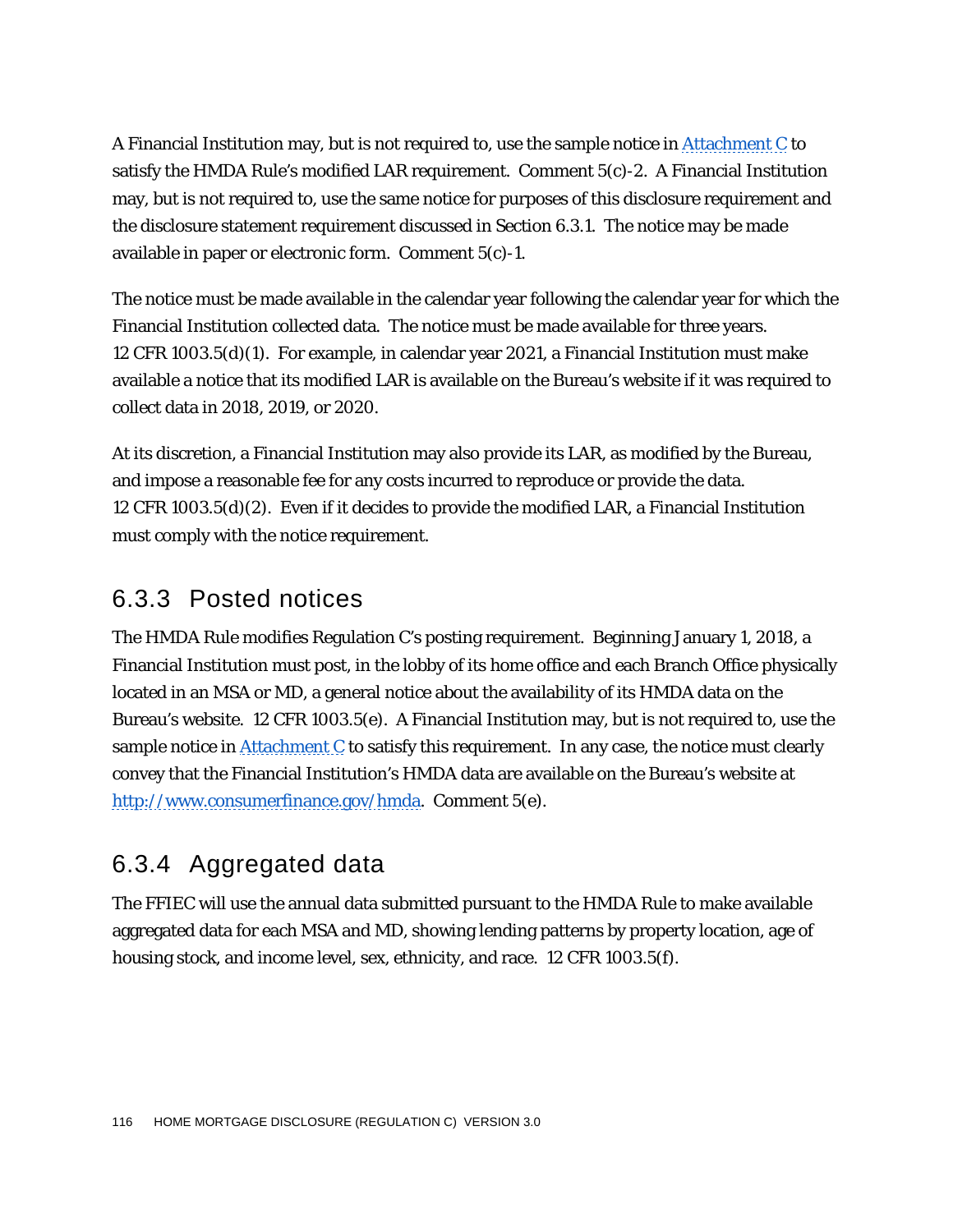# 7. Enforcement provisions

A violation of Regulation C, both before and after the effective date of the HMDA Rule, is subject to administrative sanctions, including civil money penalties. Compliance can be enforced by the Federal Reserve Board, Federal Deposit Insurance Corporation, the Office of the Comptroller of Currency, the National Credit Union Administration, HUD, or the Bureau.

An error in compiling or recording data for a Covered Loan or Application is not a violation of HMDA or Regulation C if the error was unintentional and occurred despite maintenance of procedures reasonably adapted to avoid such errors. 12 CFR 1003.6(b)(1). However, a Financial Institution that obtains the property-location information for Applications and Covered Loans from third parties is responsible for ensuring that the information reported is correct. An incorrect entry for a census tract number is deemed a bona fide error and is not a violation if the Financial Institution maintains procedures reasonably adapted to avoid such an error. 12 CFR 1003.6(b)(2). Additionally, a census tract error is not a violation of HMDA or Regulation C if the Financial Institution obtained the census tract number from a geocoding tool on the Bureau's website. However, a Financial Institution's failure to provide the correct census tract number because the geocoding tool did not provide any census tract number for the property address is not excused as a bona fide error. Similarly, the failure to enter the correct census tract number because the Financial Institution entered an incorrect property address into the geocoding tool is not excused as a bona fide error. Comment 6(b)-2.

If a Financial Institution makes a good-faith effort to record all data fully and accurately within 30 calendar days after the end of the calendar quarter as required under the HMDA Rule, but some data are inaccurate or incomplete, the inaccuracy or omission is not a violation of HMDA or Regulation C if the Financial Institution corrects or completes the data prior to submitting its annual LAR. 12 CFR 1003.6(c)(1).

If a Financial Institution that is required to submit quarterly data makes a good-faith effort to report all data fully and accurately within 60 calendar days as required under the HMDA Rule,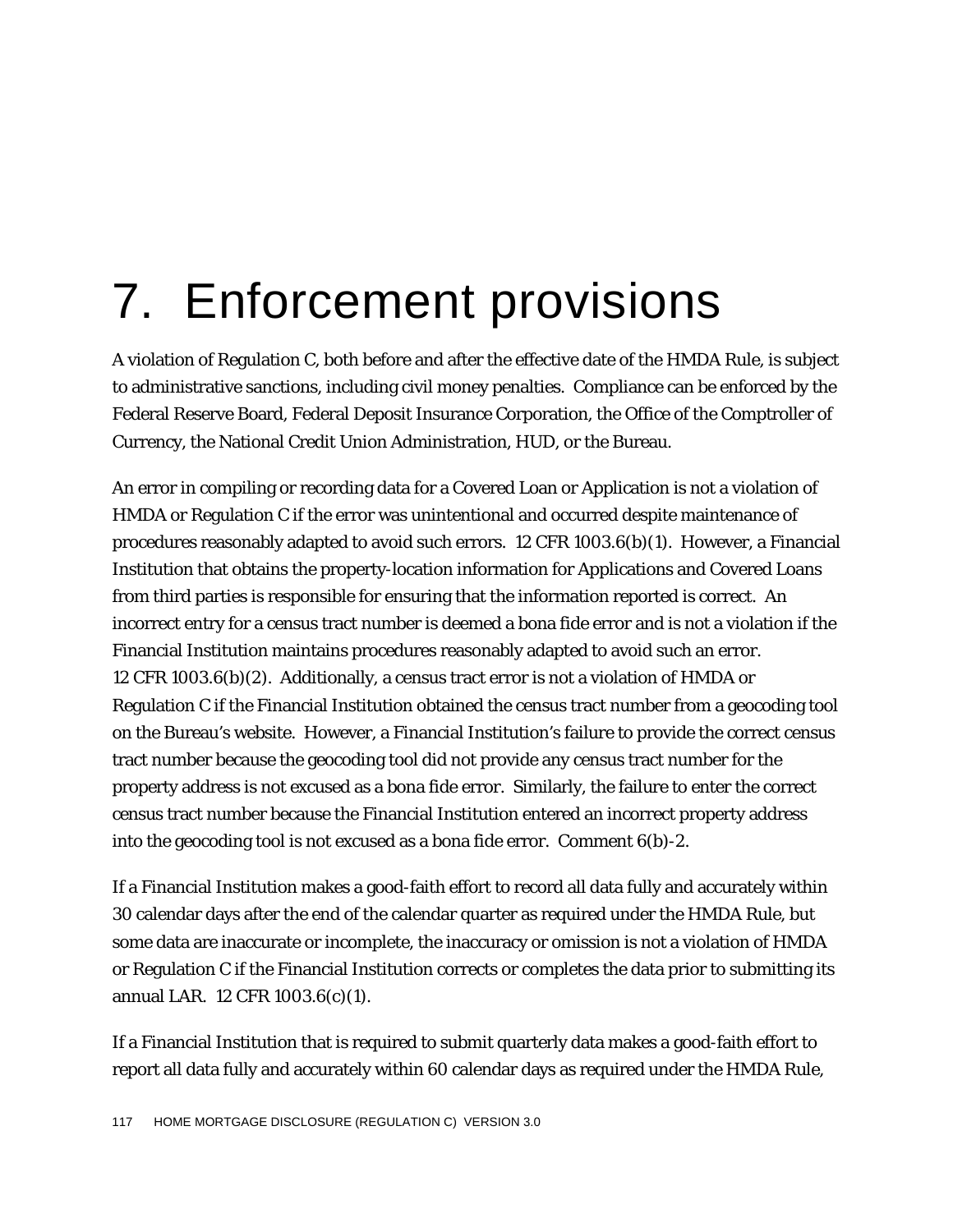but some data are inaccurate or incomplete, the inaccuracy or omission is not a violation of HMDA or Regulation C if the Financial Institution corrects or completes the data prior to submitting its annual LAR. 12 CFR 1003.6(c)(2).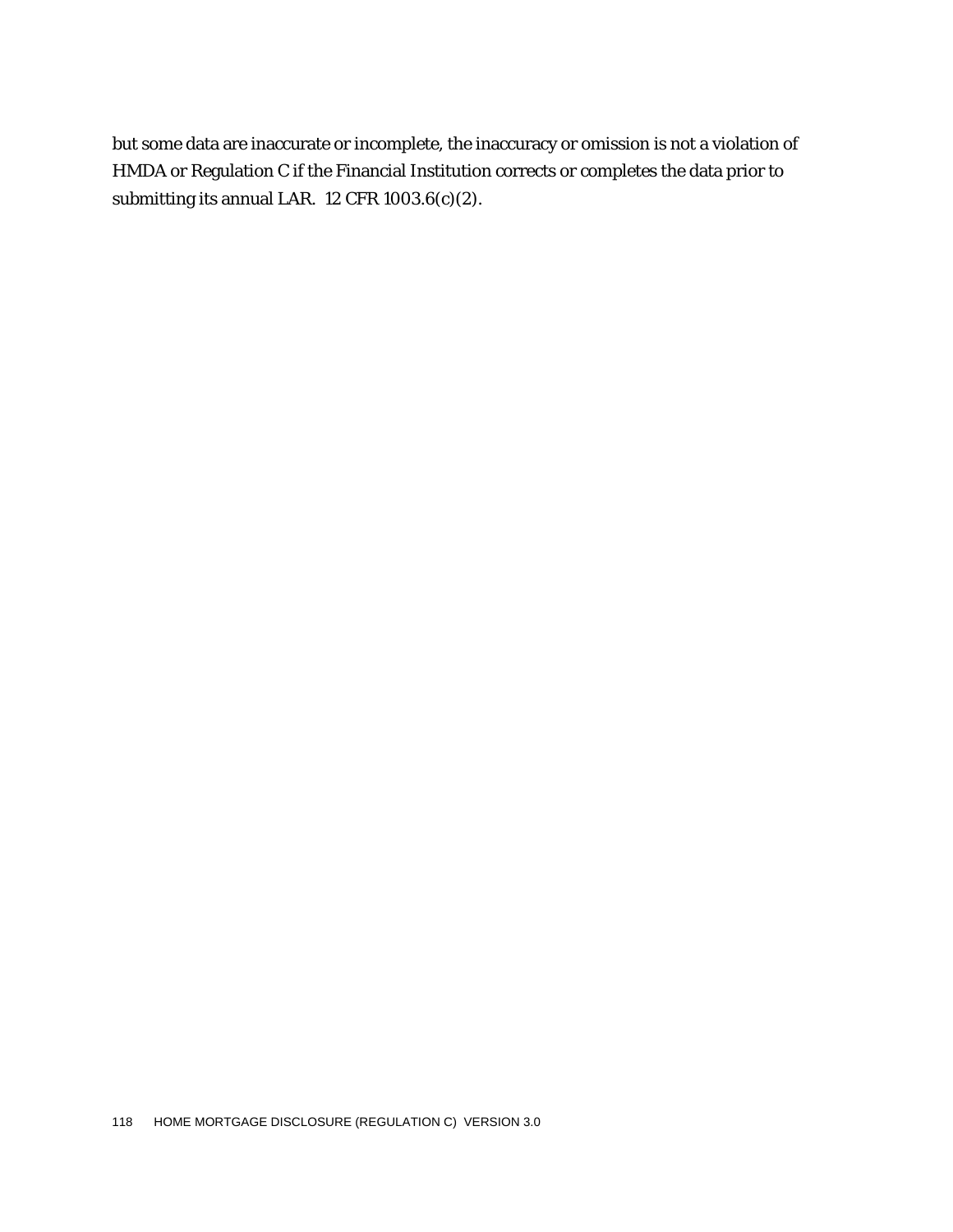# 8. Mergers and acquisitions

# 8.1 Determining coverage

After a merger or acquisition, the surviving or newly formed institution is subject to Regulation C, effective January 1, 2018, if it satisfies the coverage criteria for either a Depository Financial Institution or a Nondepository Financial Institution. See Section 3 for more information on institutional coverage. When determining whether the institution is covered, the surviving or newly formed institution must consider the combined assets, locations, and lending activities of the surviving or newly formed entity and the merged or acquired entities or acquired branches. Comment  $2(g)-3$ .

## 8.2 Reporting responsibility for calendar year of merger or acquisition

The following discusses the applicability of the HMDA Rule during the calendar year of a merger or acquisition:

- 1. If two institutions that are not subject to Regulation C merge, but the newly formed or surviving institution is subject to Regulation C, no data collection is required for the calendar year of the merger.
- 2. When a branch office of an institution that is not subject to Regulation C is acquired by another institution that is not subject to Regulation C, and the acquisition results in the acquiring institution becoming subject to Regulation C, no data collection is required for the calendar year of the acquisition.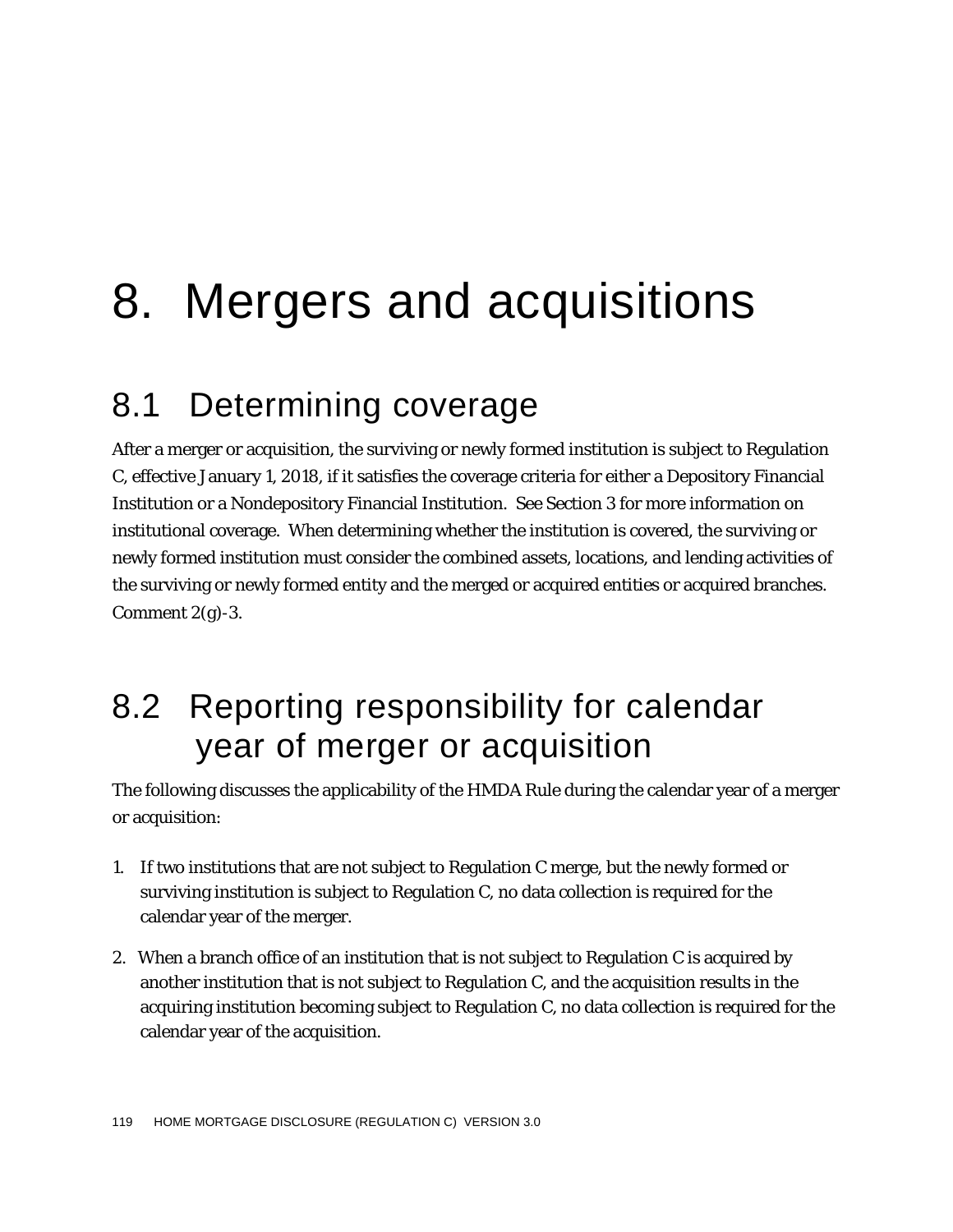- 3. If an institution that is subject to Regulation C and an institution that is not subject to Regulation C merge, and the surviving or newly formed institution is subject to Regulation C, for the calendar year of the merger, data collection is required for Covered Loans and Applications handled in the offices of the institution that was previously subject to Regulation C. For the calendar year of the merger, data collection is optional for Covered Loans and Applications handled in offices of the institution that was not previously subject to Regulation C.
- 4. When an institution that is subject to Regulation C acquires a branch office of an institution that is not subject to Regulation C, data collection is optional for Covered Loans and Applications handled by the acquired branch office for the calendar year of the acquisition.
- 5. If an institution that is subject to Regulation C and an institution that is not subject to Regulation C merge and the surviving or newly formed institution is not subject to Regulation C, data collection is required for Covered Loans and Applications handled prior to the merger in the previously covered institution's offices. After the merger date, data collection is optional for Covered Loans and Applications handled in the offices of the institution that was previously covered.
- 6. When an institution that is not subject to Regulation C acquires a Branch Office of an institution that is subject to Regulation C but that acquisition does not result in the acquiring institution becoming subject to Regulation C, data collection is required for transactions of the acquired Branch Office that take place prior to the acquisition. Data collection by the acquired Branch Office is optional for transactions taking place in the remainder of the calendar year of the acquisition.
- 7. If two or more institutions that are subject to Regulation C merge and the surviving or newly formed institution is also subject to Regulation C, data collection is required for the entire calendar year of the merger. The surviving or newly formed Financial Institution files either a consolidated submission or separate submissions for that calendar year.
- 8. When one institution subject to Regulation C acquires a Branch Office of another covered institution, data collection is required for the entire calendar year of the merger. Data for the acquired Branch Office may be submitted by either Financial Institution. Comment  $2(g)-4.$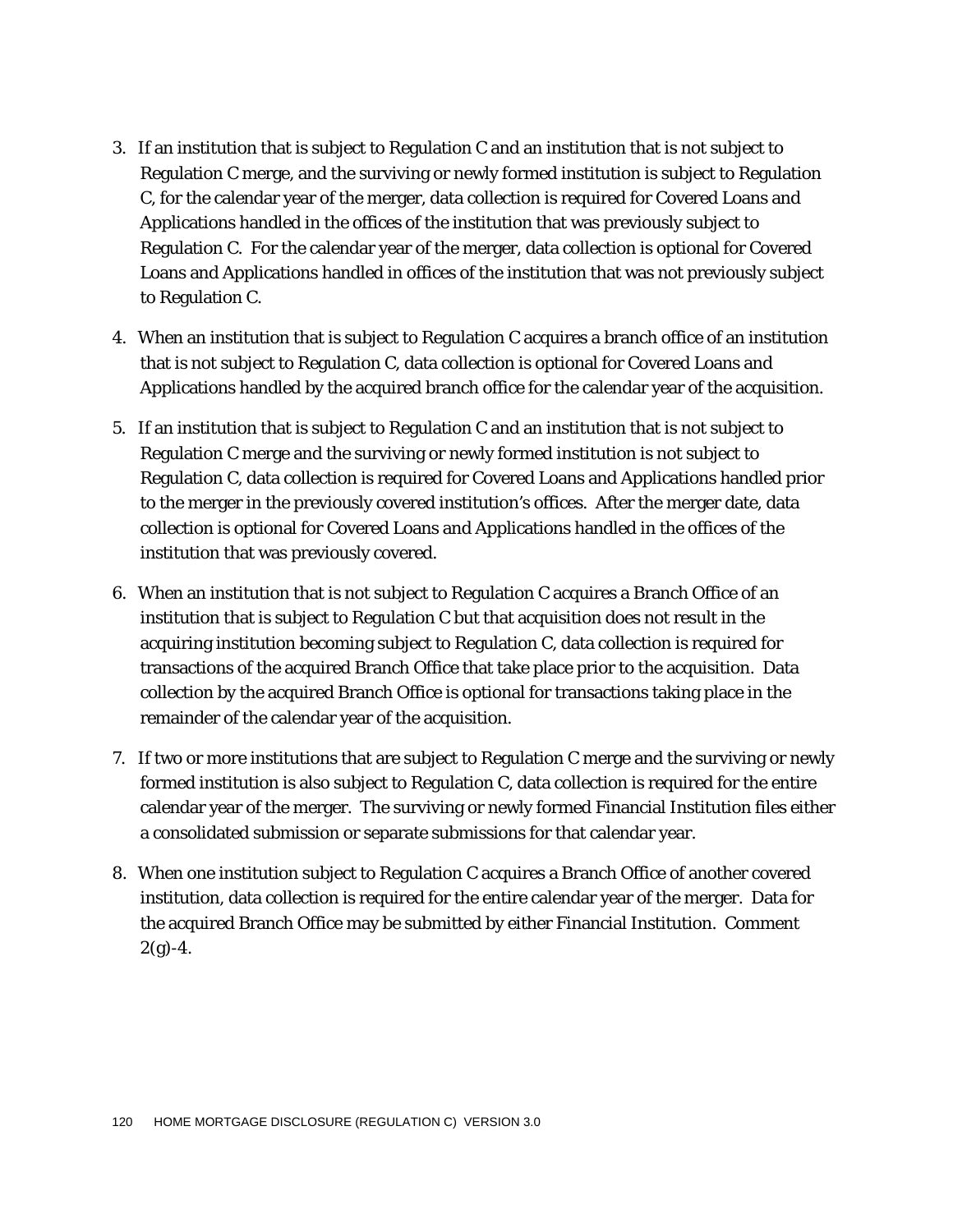## 8.3 Changes to appropriate Federal agency or TIN

Under the HMDA Rule, if the appropriate Federal agency for a Financial Institution changes, the Financial Institution must identify its new appropriate Federal agency in its annual submission for the year of the change. For example, if a Financial Institution's appropriate Federal agency changes in February 2019, it must identify its new appropriate Federal agency beginning with the annual submission of its 2019 data by March 1, 2020. For a Financial Institution required to comply with quarterly reporting requirements, the Financial Institution also must identify its new appropriate Federal agency in its quarterly submissions, beginning with its submission for the quarter of the change, unless the change occurs during the fourth quarter. Comment 5(a)-2. For example, if the appropriate Federal agency for a Financial Institution changes during February 2020, the Financial Institution must identify its new appropriate Federal agency beginning with its quarterly submission for the first quarter of 2020.

If a Financial Institution obtains a new TIN, it should provide the new number in its subsequent data submission. For example, if two Financial Institutions that previously reported HMDA data merge and the surviving Financial Institution retained its LEI but obtained a new TIN, then the surviving Financial Institution should report the new TIN with its next HMDA data submission. Comment 5(a)-5.

## 8.4 Determining quarterly reporting coverage

In the calendar year of a merger, the HMDA Rule requires a surviving or newly formed Financial Institution to report quarterly, beginning with the first quarterly submission due date after the date of the merger, if when added together the surviving or newly formed Financial Institution and all Financial Institutions that merged reported at least 60,000 originated Covered Loans and Applications for the preceding calendar year. Similarly, in the calendar year of an acquisition, the surviving Financial Institution is required to report quarterly, beginning with the first quarterly submission due date after the date of the acquisition, if when added together the surviving Financial Institution and the acquired Financial Institution(s) or Branch Office(s) reported at least 60,000 originated Covered Loans and Applications for the preceding calendar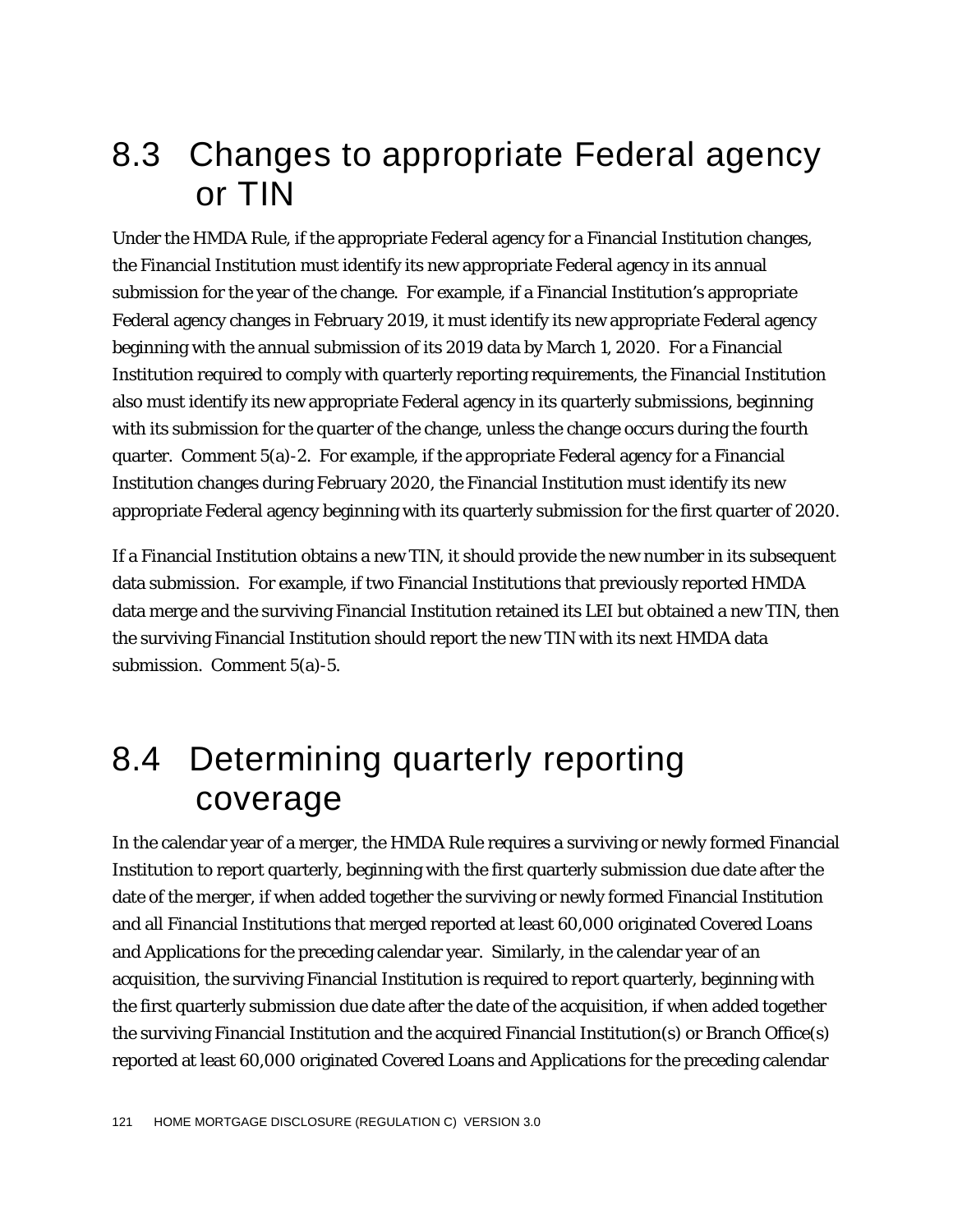year. If a Financial Institution acquires one or more Branch Offices of another Financial Institution but does not acquire the Financial Institution, it is required to count only the originated Covered Loans and Applications for the Branch Offices(s) that it acquired. Comment  $5(a) - 1.ii.$ 

In the calendar year following a merger or acquisition, the surviving or newly formed Financial Institution is required to comply with the quarterly reporting requirements if a combined total of at least 60,000 originated Covered Loans and Applications is reported for the preceding calendar year by or for the surviving or newly formed Financial Institution and each Financial Institution or Branch Office that merged or was acquired. Comment 5(a)-1.iii.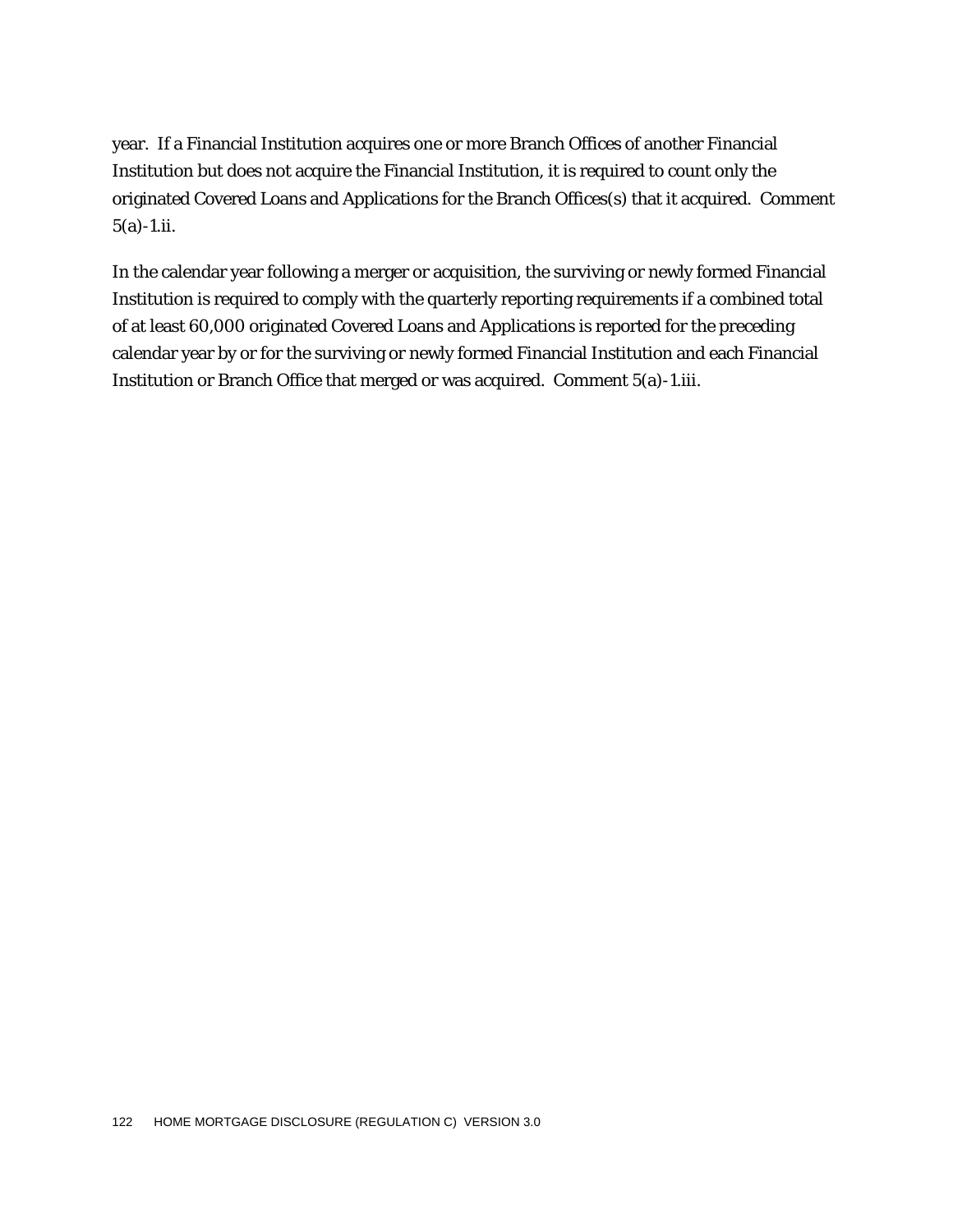# 9. Practical implementation and compliance considerations

This section of the guide sets forth some general compliance and practical implementation considerations related to the HMDA Rule. However, it is not a compliance plan and does not include every compliance or implementation issue that an institution may need to consider.

Each institution will need to determine its obligations under the HMDA Rule and the best way for the institution to comply with them. Depending on the institution, compliance could involve preparing or changing policies, procedures, and processes. It could also result in changes to the institution's operations and its relationships with third parties, such as vendors. It could involve additional staffing and training.

Institutions should consult with their legal counsel and compliance officers to understand their obligations under the HMDA Rule and to prepare and implement compliance plans.

# 9.1 Identifying affected institutions, products, departments, and staff

When planning, institutions should first determine if they are likely to be subject to the HMDA Rule and, if so, identify their affected products, departments, and staff. The effects on these products, departments, and staff may vary greatly depending on the institution's size, organizational structure, and the complexity of its operations and systems.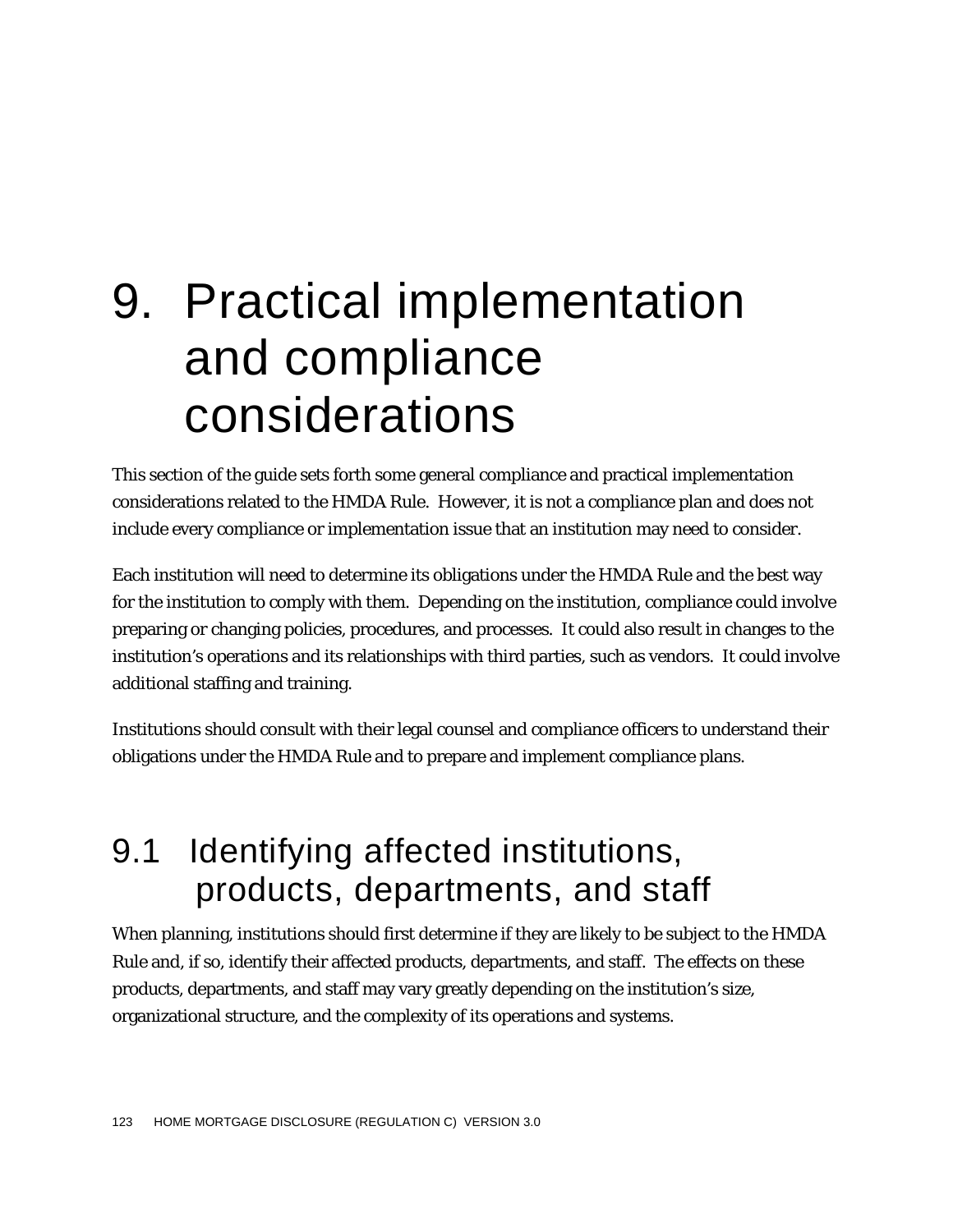First, an institution should assess whether or not it will be a Financial Institution subject to the HMDA Rule. This assessment can be done by reviewing the HMDA Rule's effective dates and criteria for institutional coverage. It is important to note that the coverage criteria for depository institutions changed in 2017, and the coverage criteria for all institutions changed effective January 1, 2018. Additionally, the loan-volume threshold criterion for Open-End Lines of Credit changes from 500 to 100 Open-End Lines of Credit effective January 1, 2020. A bank, savings association, or credit union should review both the 2017 and 2018 changes as well as the loan-volume threshold for Open-End Lines of Credit that is effective January 1, 2020. A nondepository institution will need to review only the 2018 changes and the change to the loanvolume threshold for Open-End Lines of Credit. Financial Institutions that are not insured depository institutions or insured credit unions are not eligible for either of the partial exemptions. For more information on which institutions are subject to the HMDA Rule, see Section 3 of this guide. An institution can also use the [HMDA Institutional Coverage Charts](http://www.consumerfinance.gov/regulatory-implementation/hmda/) to help it determine if it is subject to Regulation C, as amended by the HMDA Rule. However, the HMDA Institutional Coverage Charts and this guide are not substitutes for the HMDA Rule. For more information on the partial exemptions, see Section 4.3.

Second, a Financial Institution must assess which of its products and services involve Covered Loans and reportable activity under the HMDA Rule. For more information on which transactions relate to Covered Loans and reportable activity, see Section 4 of this guide.

It is important to note that the HMDA Rule may not require a Financial Institution to report Open-End Lines of Credit. Initially, a Financial Institution is not required to collect or report information about Open-End Lines of Credit if it originated fewer than 500 Open-End Lines of Credit in either of the preceding two calendar years. Effective January 1, 2020, a Financial Institution is not required to collect or report information about Open-End Lines of Credit if it originated fewer than 100 Open-End Lines of Credit in either of the preceding two calendar years. For more information on Open-End Lines of Credit, Covered Loans, and Excluded Transactions, see Section 4.1 of this guide.

After determining which of its products and services involve transactions that must be reported, a Financial Institution can begin to assess which of its departments, systems, and staff will be affected.

Third, the Financial Institution should determine what information it must report and how it will collect this information. The information that a Financial Institution must report might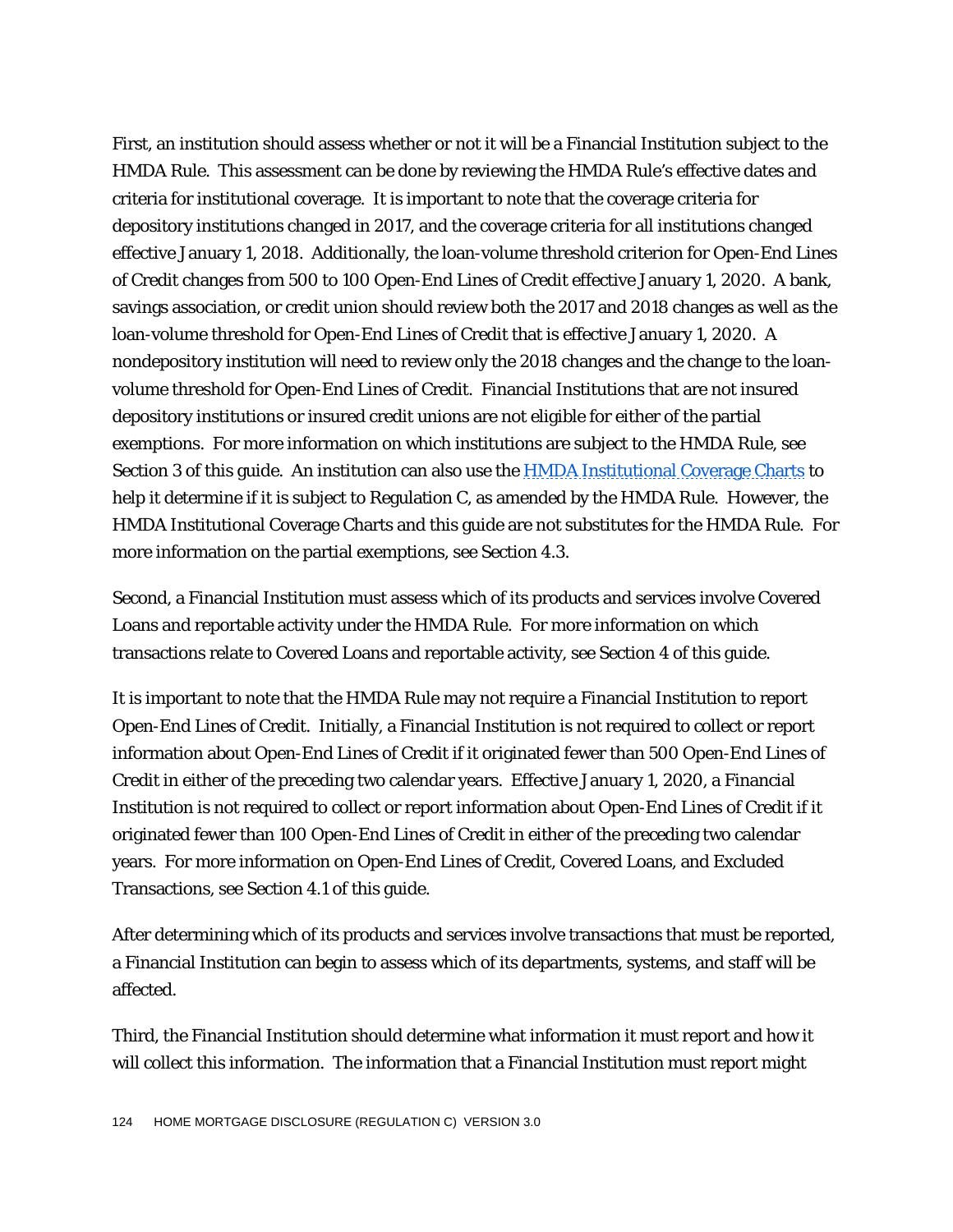vary depending on the type of transaction being reported. For example, a Financial Institution may not be required to collect and report the same information for a purchased Covered Loan as for an originated Covered Loan. It might not be required to report the same information for a business-purpose loan as for a consumer-purpose loan. Additionally, effective May 24, 2018, the HMDA Rule does not require certain insured depository institutions and insured credit unions to collect, record, or report certain data points if a partial exemption applies to a transaction. For more information on the partial exemptions, see Section 4.3.

After determining what information must be collected and reported for reportable transactions, a Financial Institution can refine its assessment regarding which of its systems, departments, and staff will be affected by the HMDA Rule.

#### 9.1.1 Identifying changes to business processes, policies, and systems

The requirements of the HMDA Rule may affect a number of a Financial Institution's business systems, processes, and policies. A review should be conducted of existing business processes, policies, and systems that the Financial Institution, its agents, and other business partners use. Identifying impacts early will allow the Financial Institution to understand what changes will be needed to support ongoing compliance.

When reviewing its existing processes, policies, and systems, a Financial Institution should consider the HMDA Rule's requirement to submit data electronically beginning in 2018. Beginning in 2018, Financial Institutions will not be able to use paper-based submissions for HMDA data. The Bureau has created a web-based tool for submission of HMDA data. Financial Institutions should become familiar with the new web-based submission tool and be able to use it to submit data beginning in 2018. For more information on the web-based submission tool, see [http://www.consumerfinance.gov/hmda/.](http://www.consumerfinance.gov/hmda/)

Financial Institutions may need to revise or develop processes and policies to comply with the changes to transactional coverage. For example, a Financial Institution may need to develop new processes and policies to comply with the reporting requirements for Open-End Lines of Credit.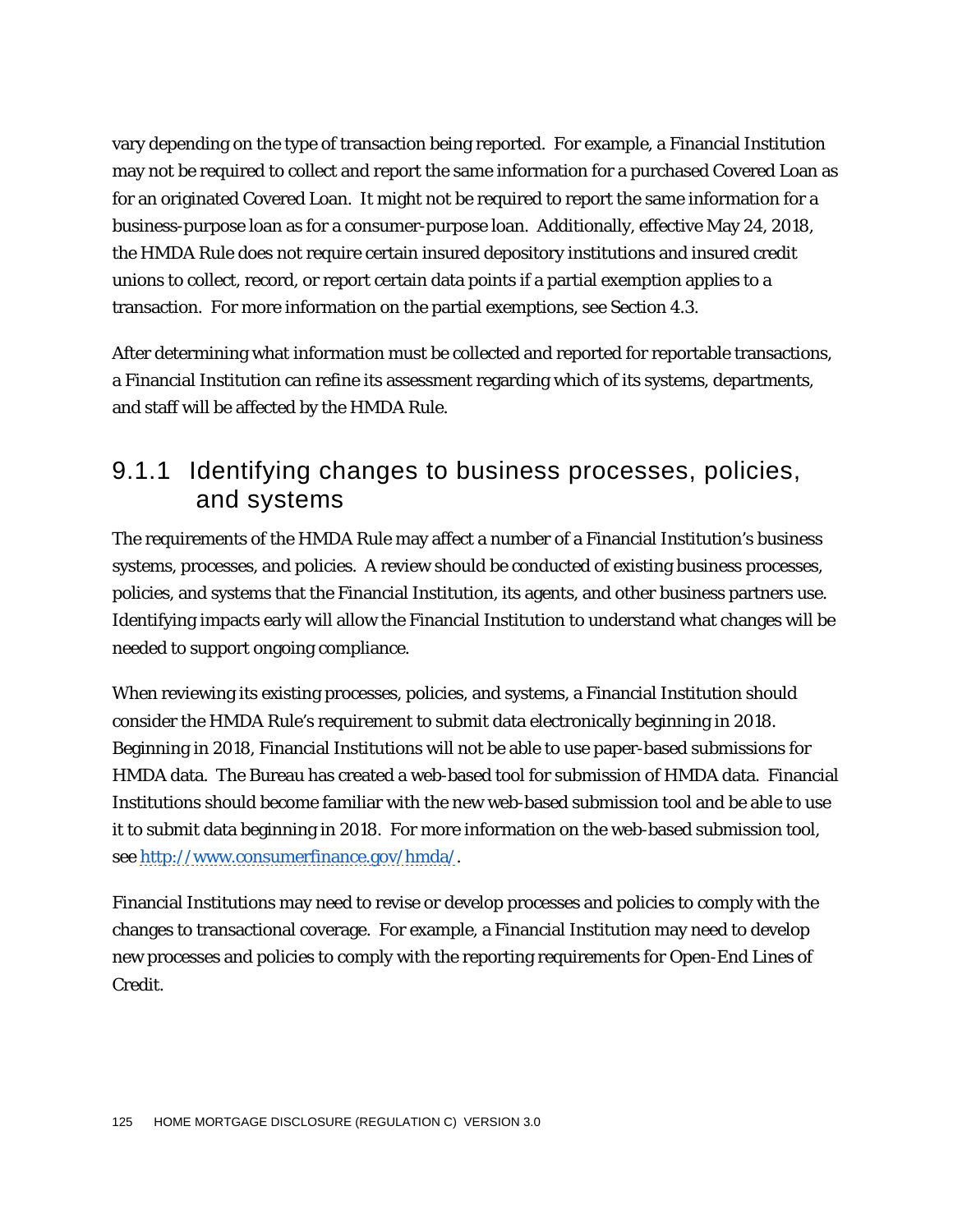#### 9.1.2 Identifying impacts to key service providers or business partners

Financial Institutions should review their arrangements and agreements with third parties engaged for services related to mortgage or other support activities. Close coordination and discussion of implementation plans with these vendors and business partners is critical to ensure that the services for which they are engaged will continue to support the Financial Institution's business needs and comply with all regulatory and legal obligations.

Third-party relationships may need to be reviewed and adjusted to satisfy requirements for collecting, recording, or reporting required HMDA data, updating compliance and quality control systems and processes, and ensuring record management requirements are in place. If the Financial Institution seeks the assistance of vendors or business partners, it is responsible for understanding the extent of the assistance that they provide. Also, the data collection and reporting requirements in the HMDA Rule reinforce the need to assess current integrations between the Financial Institution's technology platforms and those of its third-party providers to determine what updates are necessary.

Software providers, other vendors, and business partners may offer compliance solutions that can assist with any necessary changes. Identifying these key partners will depend on the Financial Institution's business model. For example, Financial Institutions may find it helpful to coordinate and discuss potential implementation issues with their correspondents, secondary market partners, and technology vendors. In some cases, institutions may need to negotiate revised or new contracts with these parties, or seek a different set of services.

The Bureau expects supervised banks and nonbanks to have an effective process for managing the risks of service provider relationships. For more information, see CFPB Bulletin 2012-03 at [http://files.consumerfinance.gov/f/201204\\_cfpb\\_bulletin\\_service-providers.pdf.](http://files.consumerfinance.gov/f/201204_cfpb_bulletin_service-providers.pdf)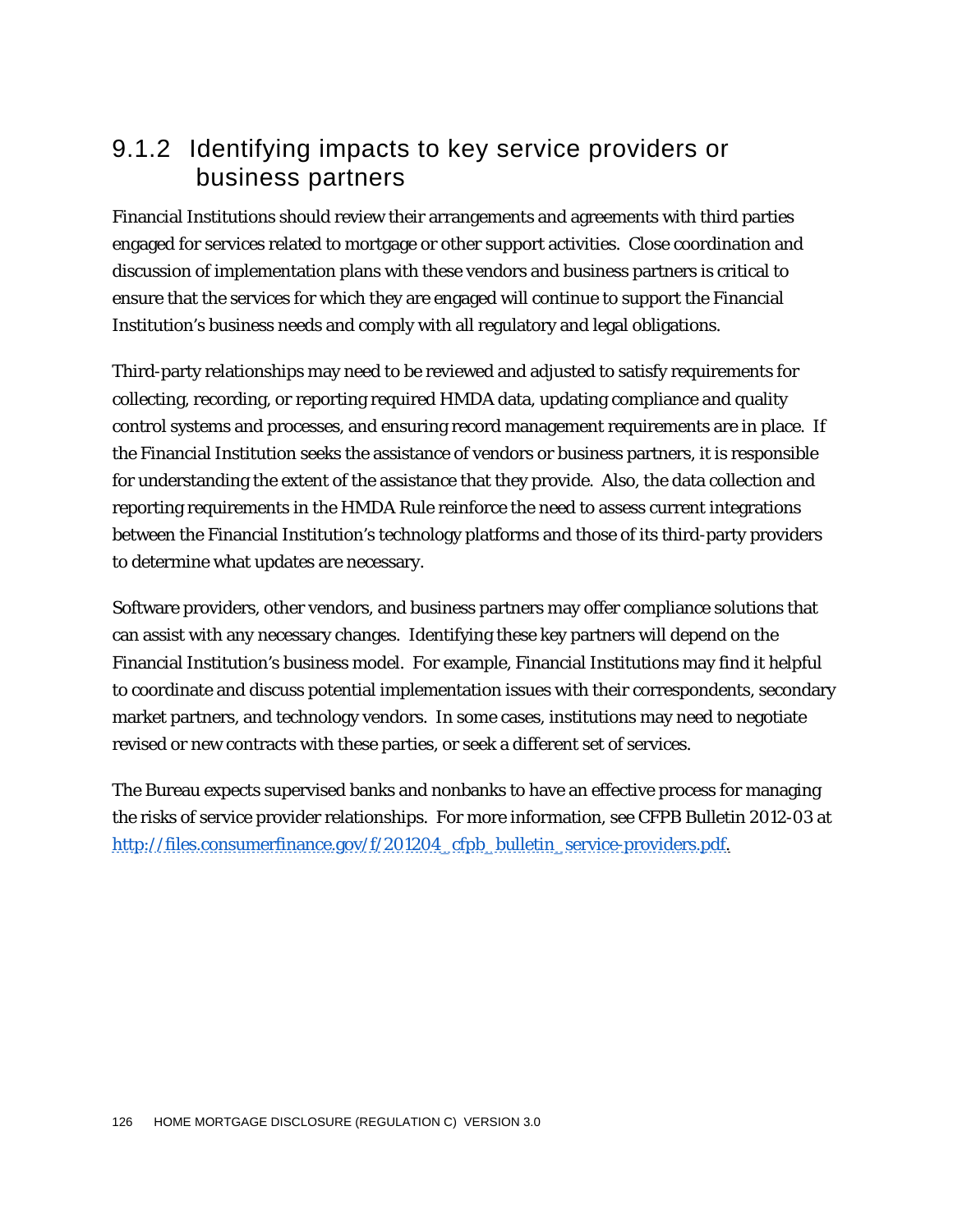# 9.2 Implementation and compliance management support activities

#### 9.2.1 Implementation and compliance management

Financial Institutions should develop implementation plans and follow change management procedures to implement the requirements of the HMDA Rule based on an assessment of impacts. The plans should be developed in consultation with, or reviewed by, key stakeholders such as legal, compliance, and information technology departments. Implementation plans should be proactively and clearly communicated to the Board of Directors and senior management.

Policies, procedures, and process maps may need to be updated to reflect the changes made to business processes in response to the requirements of the HMDA Rule. In addition, Financial Institutions' compliance management systems and other risk management supporting activities may need to be adjusted to reflect the requirements of the HMDA Rule.

The HMDA Rule changes the way that HMDA data will be disclosed. These changes will require Financial Institutions to provide new notices and post revised notices. They may also affect policies and procedures. A Financial Institution may, but is not required to, use the model notices in [Attachment C.](#page-136-0)For more information on disclosure requirements, see Section 6.3 of this guide.

The HMDA Rule's changes regarding the collection and reporting of an applicant's ethnicity, race, and sex will require that Financial Institutions revise their collection forms or Application forms. For more information on collecting ethnicity, race, and sex information, see Section 5.1 of this guide and appendix B to the HMDA Rule.

When implementing its compliance plan, a Financial Institution should note that many of the HMDA Rule's effective dates are applicable based on when a Financial Institution takes final action, not when it received an Application. For example, a Financial Institution collects the revised data points under the HMDA Rule for Applications on which final action is taken on or after January 1, 2018. Therefore, a Financial Institution may need a way to collect the information related to the revised data points for some Applications received in 2017. However, the HMDA Rule provides a transition provision for the collection of ethnicity, race, and sex information. For Applications received on or after January 1, 2018, a Financial Institution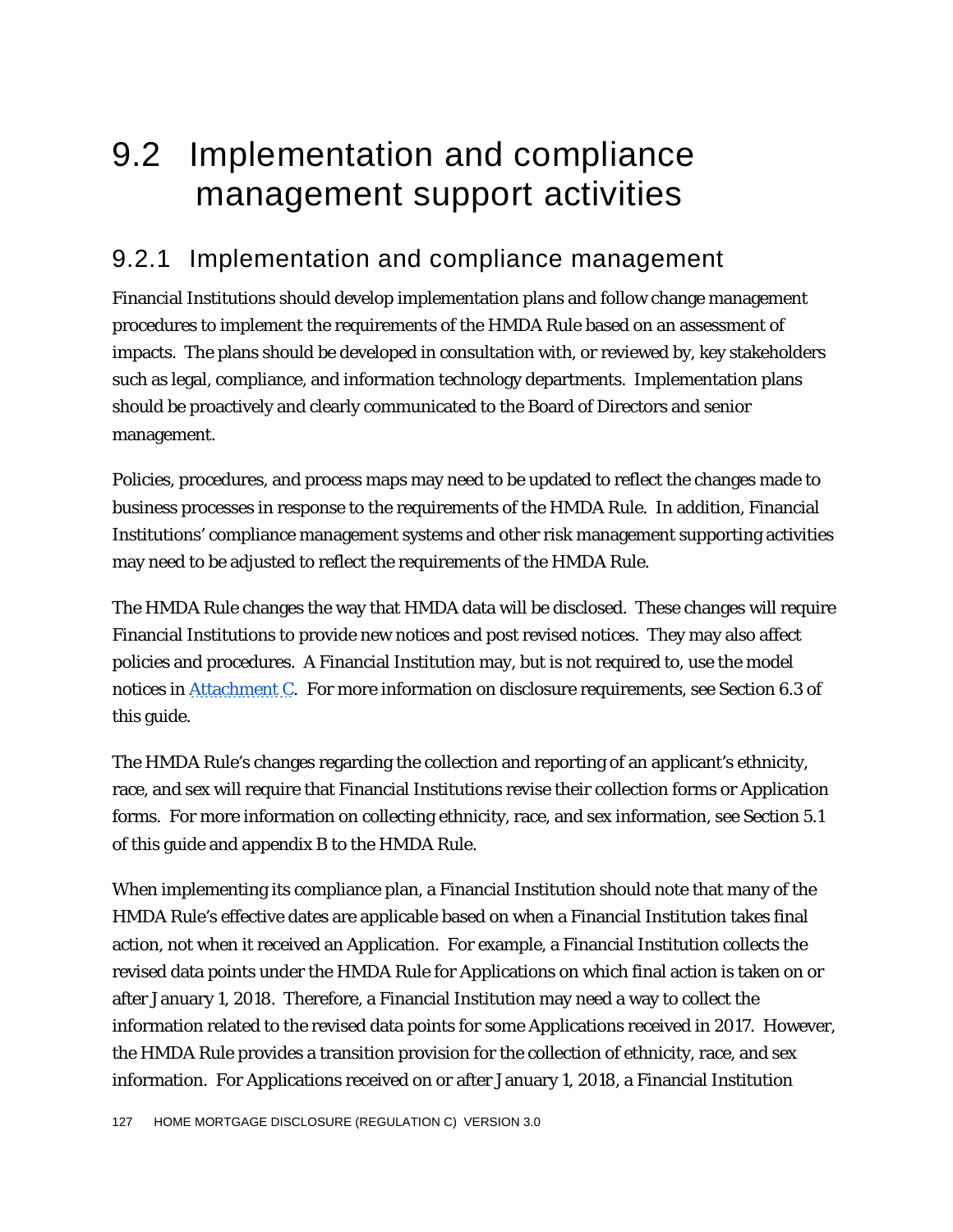collects the ethnicity, race, and sex information required under the HMDA Rule. See the sample collection form attached as Attachment A. For Applications received between January 1, 2017 and December 31, 2017, a Financial Institution may use, at its option, the revised collection form with disaggregated ethnic and race categories and subcategories as instructed in the HMDA Rule. Alternatively, for applications received before January 1, 2018, a Financial Institution may collect applicant information using a collection form that applies with the Regulation C requirements in effect prior to January 1, 2018.

#### 9.2.2 HMDA responsibilities

A Financial Institution's management should ensure that procedures and systems exist to collect and maintain accurate data for each Covered Loan and Application that the Financial Institution is responsible for reporting. The individual(s) assigned responsibility for preparing and maintaining the data should understand the regulatory requirements and be provided the resources and tools needed to produce complete and accurate data. Appropriate record entries for a Covered Loan or Application must be made on a LAR within 30 calendar days after the end of the calendar quarter in which the final action occurs (such as origination or purchase of a Covered Loan, or denial or withdrawal of an Application). The data must be submitted on time, and the institution should respond promptly to any questions that may arise during the processing of data submitted. An authorized representative of the Financial Institution with knowledge of the data submitted must certify the accuracy and completeness of the annual data submitted.

#### 9.2.3 Staffing and training

To ensure that it can meet its obligations under the HMDA Rule, a Financial Institution should evaluate current staffing levels and relevancy and adequacy of training provided to employees. These employees likely include operations and lending-related staff such as loan officers, processors, compliance, and quality-control staff, as well as others who approve, process, or monitor mortgage loans. Training may also be required for other individuals that the Financial Institution, its agents, or its business partners employ.

Execution of tasks related to the preparation of reports or records are likely performed by compliance personnel of Financial Institutions. For some Financial Institutions, however, the data intake and transcribing stage could involve loan officers or processors whose primary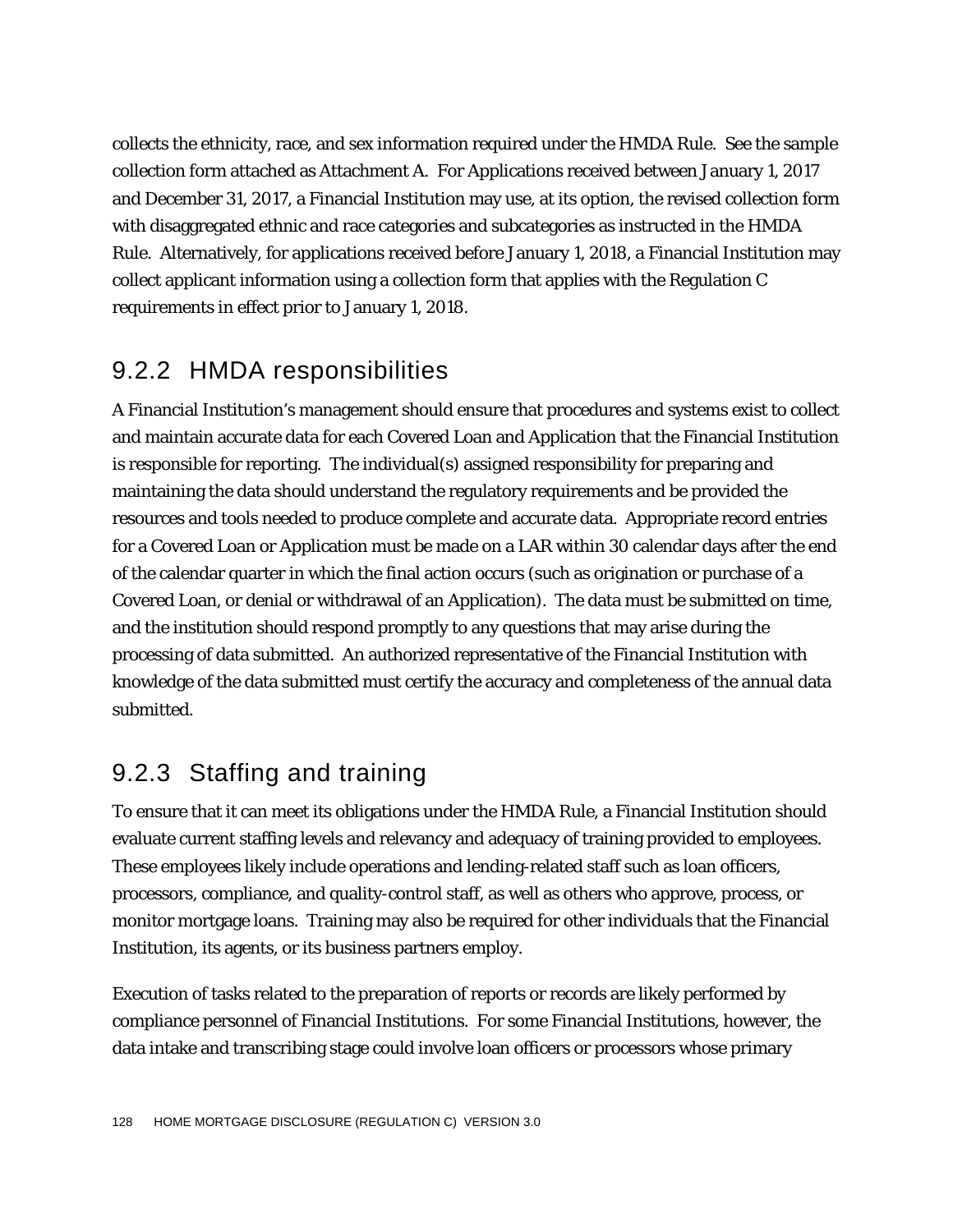function is to evaluate or process Applications. For example, loan officers may obtain information from applicants and input that information into the reporting system.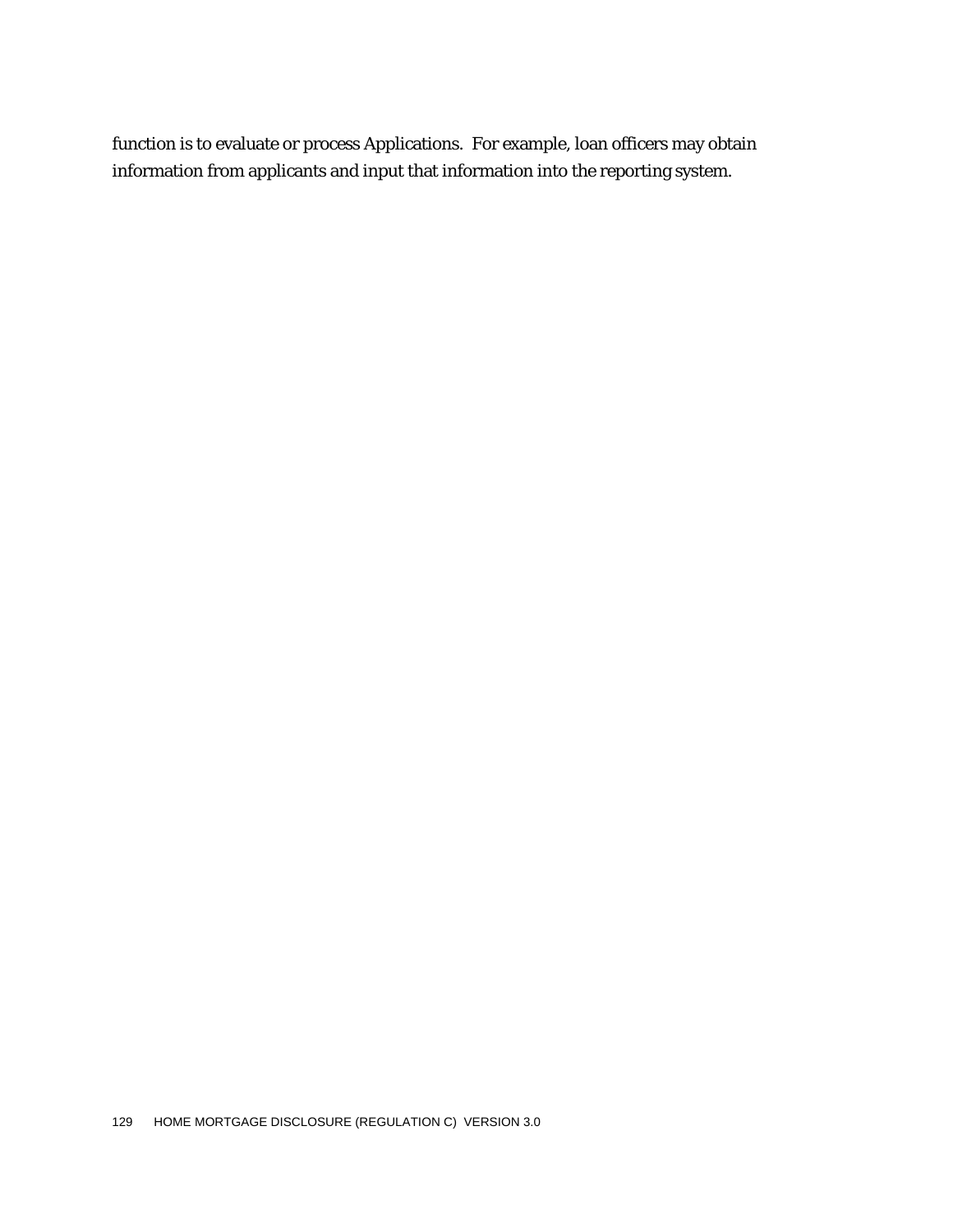#### SAMPLE DATA COLLECTION FORM DEMOGRAPHIC INFORMATION OF APPLICANT AND CO-APPLICANT

The purpose of collecting this information is to help ensure that all applicants are treated fairly and that the housing needs of communities and neighborhoods are being fulfilled. For residential mortgage lending, Federal law requires that we ask applicants for their demographic information (ethnicity, race, and sex) in order to monitor our compliance with equal credit opportunity, fair housing, and home mortgage disclosure laws. You are not required to provide this information, but are encouraged to do so. You may select one or more designations for "Ethnicity" and one or more designations for "Race."

- - □ Mexican **Nexican Mexican Mexican**
	- □ Puerto Rican Puerto Rican Puerto Rican Puerto Rican Puerto Rican Puerto Rican Puerto Rican Puerto Rican Puerto Rican Puerto Rican Puerto Rican Puerto Rican Puerto Rican Puerto Rican Puerto Rican Puerto Ri
	- □ Cuban Cuban Cuban Cuban Cuban Cuban Cuban Cuban Cuban Cuban Cuban Cuban Cuban Cuban Cuban Cuban Cuban Cuban Cuban Cuban Cuban Cuban Cuban Cuban Cuban Cuban Cuban Cuban Cuban Cuban Cuban Cu
	- Other Hispanic or Latino *Print origin, for example, Argentinean, Colombian, Dominican, Nicaraguan, Salvadoran, Spaniard, and so on:*
- Not Hispanic or Latino **Not Hispanic or Latino** Not Hispanic or Latino □ I do not wish to provide this information **I** do not wish to provide this information

#### **Race:** – *Check one or more* **Race:** – *Check one or more*

- American Indian or Alaska Native *Print name of enrolled or principal tribe:*
- $\Box$  Asian  $\Box$  Asian  $\Box$ □ Asian Indian **Asian Indian**  Chinese Chinese  $\Box$  Filipino  $\Box$  Filipino  $\Box$  Filipino  $\Box$  Filipino  $\Box$  Filipino  $\Box$  Filipino  $\Box$  Filipino  $\Box$  Filipino  $\Box$  Filipino  $\Box$  Filipino  $\Box$  Filipino  $\Box$  Filipino  $\Box$  Filipino  $\Box$  Filipino  $\Box$  Filipino  $\Box$  Filipi Japanese Japanese Korean Korean Vietnamese Vietnamese Other Asian – *Print race, for example, Hmong, Laotian, Thai, Pakistani, Cambodian, and so on:* Black or African American □ Native Hawaiian or Other Pacific Islander □ Native Hawaiian □ Guamanian or Chamorro **Guamanian or Chamorro Guamanian or Chamorro**  $\Box$  Samoan  $\Box$  Samoan  $\Box$  Samoan  $\Box$  Samoan  $\Box$  Samoan  $\Box$  Samoan  $\Box$  Samoan  $\Box$  Samoan  $\Box$  Samoan  $\Box$  Samoan  $\Box$  Samoan  $\Box$  Samoan  $\Box$  Samoan  $\Box$  Samoan  $\Box$  Samoan  $\Box$  Samoan  $\Box$  Samoan  $\Box$  Samoan  $\Box$  □ Other Pacific Islander – Print race, for example, Fijian,  *Tongan, and so on:*  $\Box$  White  $\Box$  White □ I do not wish to provide this information **I** do not wish to provide this information **Sex: Sex:** □ Female Between the state of the state of the state of the state of the state of the state of the state of the state of the state of the state of the state of the state of the state of the state of the state of the state  $\Box$  Male  $\Box$  Male □ I do not wish to provide this information **I** do not wish to provide this information **To Be Completed by Financial Institution (for an application taken in person):** Was the ethnicity of the applicant collected on the basis of visual observation or surname? Yes Yes  $\Box$  No  $\Box$  No  $\Box$  No  $\Box$  No  $\Box$  No  $\Box$  No  $\Box$  No  $\Box$  No  $\Box$  No  $\Box$  No  $\Box$  No  $\Box$  No  $\Box$  No  $\Box$  No  $\Box$  No  $\Box$  No  $\Box$  No  $\Box$  No  $\Box$  No  $\Box$  No  $\Box$  No  $\Box$  No  $\Box$  No  $\Box$  No  $\Box$  No  $\Box$  No  $\Box$  No  $\Box$  Yes Yes

- 
- $\Box$  No  $\Box$  No  $\Box$  No  $\Box$  No  $\Box$  No  $\Box$  No  $\Box$  No  $\Box$  No  $\Box$  No  $\Box$  No  $\Box$  No  $\Box$  No  $\Box$  No  $\Box$  No  $\Box$  No  $\Box$  No  $\Box$  No  $\Box$  No  $\Box$  No  $\Box$  No  $\Box$  No  $\Box$  No  $\Box$  No  $\Box$  No  $\Box$  No  $\Box$  No  $\Box$  No  $\Box$

ATTACHMENT A:

The law provides that we may not discriminate on the basis of this information, or on whether you choose to provide it. However, if you choose not to provide the information and you have made this application in person, Federal regulations require us to note your ethnicity, race, and sex on the basis of visual observation or surname. If you do not wish to provide some or all of this information, please check below.

#### **Applicant: Co-Applicant:**

**Ethnicity:** – *Check one or more* **Ethnicity:** – *Check one or more*

- □ Hispanic or Latino <br>□ Hispanic or Latino
	-
	-
	-

 $\overline{\phantom{a}}$ 

 Other Hispanic or Latino – *Print origin, for example, Argentinean, Colombian, Dominican, Nicaraguan, Salvadoran, Spaniard, and so on:*

| <u>odivuudidir. Obdinuidi aliu 30 oli.</u> |  |  |  |  |  |  |  |  |  |  |  |  |  |  |
|--------------------------------------------|--|--|--|--|--|--|--|--|--|--|--|--|--|--|
|                                            |  |  |  |  |  |  |  |  |  |  |  |  |  |  |
|                                            |  |  |  |  |  |  |  |  |  |  |  |  |  |  |
| $1.1 - 1.1$<br>.<br>____                   |  |  |  |  |  |  |  |  |  |  |  |  |  |  |

- American Indian or Alaska Native *Print name of enrolled* 
	- *or principal tribe:*
		-
		-
	-
	- Other Asian *Print race, for example, Hmong, Laotian, Thai, Pakistani, Cambodian, and so on:*

|                                           | Black or African American |  |  |  |  |  |  |  |  |  |  |  |  |  |  |  |
|-------------------------------------------|---------------------------|--|--|--|--|--|--|--|--|--|--|--|--|--|--|--|
| Native Hawaiian or Other Pacific Islander |                           |  |  |  |  |  |  |  |  |  |  |  |  |  |  |  |
| Native Hawaiian                           |                           |  |  |  |  |  |  |  |  |  |  |  |  |  |  |  |

- 
- 
- □ Other Pacific Islander Print race, for example, Fijian,
- *Tongan, and so on:*

| ∽ |  |  |  |  |  |  |  |  |  |  |  |  |  |  |  |
|---|--|--|--|--|--|--|--|--|--|--|--|--|--|--|--|
|   |  |  |  |  |  |  |  |  |  |  |  |  |  |  |  |
|   |  |  |  |  |  |  |  |  |  |  |  |  |  |  |  |

Was the ethnicity of the co-applicant collected on the basis of visual observation or surname? Was the race of the applicant collected on the basis Was the race of the co-applicant collected on the basis of visual observation or surname? of visual observation or surname?  $\Box$  No  $\Box$  No  $\Box$  No  $\Box$  No  $\Box$  No  $\Box$  No  $\Box$  No  $\Box$  No  $\Box$  No  $\Box$  No  $\Box$  No  $\Box$  No  $\Box$  No  $\Box$  No  $\Box$  No  $\Box$  No  $\Box$  No  $\Box$  No  $\Box$  No  $\Box$  No  $\Box$  No  $\Box$  No  $\Box$  No  $\Box$  No  $\Box$  No  $\Box$  No  $\Box$  No  $\Box$  Was the sex of the applicant collected on the basis Was the sex of the co-applicant collected on the basis of visual observation or surname? of visual observation or surname?  $\Box$  Yes  $\Box$  Yes

- 
- 130 HOME MORTGAGE DISCLOSURE (REGULATION C) VERSION 3.0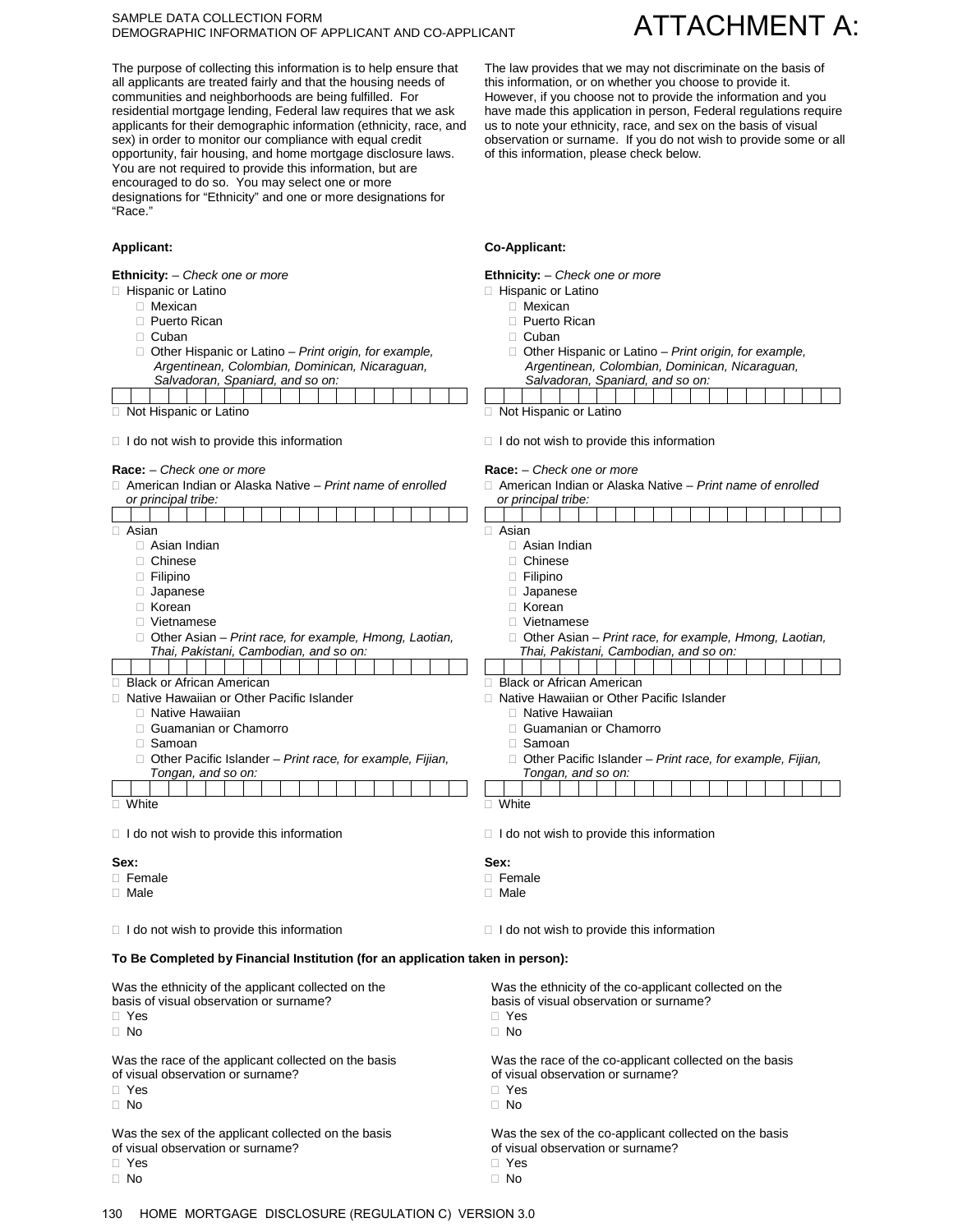### ATTACHMENT B:

### Action taken chart

| <b>Scenarios</b>                                                                                                                                                                                                                                                                                                                                                                                                                                                                                                                | Reportable<br><b>Action Taken</b> | <b>Reportable Date</b>                                                                                                                                                                                                                                                                                                                                             |
|---------------------------------------------------------------------------------------------------------------------------------------------------------------------------------------------------------------------------------------------------------------------------------------------------------------------------------------------------------------------------------------------------------------------------------------------------------------------------------------------------------------------------------|-----------------------------------|--------------------------------------------------------------------------------------------------------------------------------------------------------------------------------------------------------------------------------------------------------------------------------------------------------------------------------------------------------------------|
| Financial Institution made a credit decision approving<br>an Application, including a preapproval request, before<br>loan closing or account opening and that credit<br>decision resulted in a Covered Loan being originated.<br>Comments $4(a)(8)(i)-1$ .<br>Financial Institution made counteroffer and applicant<br>accepted resulting in a Covered Loan being<br>originated. Comments $4(a)(8)(i)$ -9 and $4(a)(8)(ii)$ -5.                                                                                                 | Loan<br>originated                | Generally, loan closing or<br>account opening date. If<br>applicable, can be: later<br>date of initial funds<br>disbursement; date<br><b>Financial Institution</b><br>acquired Covered Loan<br>from the party that initially<br>received the Application; or,<br>for a construction-to-<br>permanent loan, date<br>Covered Loan converts to<br>permanent financing |
| Financial Institution purchased a Covered Loan after<br>closing or account opening, and Financial Institution<br>did not make a credit decision on the Application prior<br>to closing or account opening. Comments 4(a)(8)(i)-2<br>and $4(a)(8)(ii)-6$ .<br>Financial Institution made a credit decision on an<br>Application prior to closing or account opening, but<br>repurchased the Covered Loan from another entity to<br>which the Financial Institution had sold it. Comments<br>$4(a)(8)(i)-2$ and $4(a)(8)(ii)-6$ . | Loan<br>purchased                 | Date of purchase                                                                                                                                                                                                                                                                                                                                                   |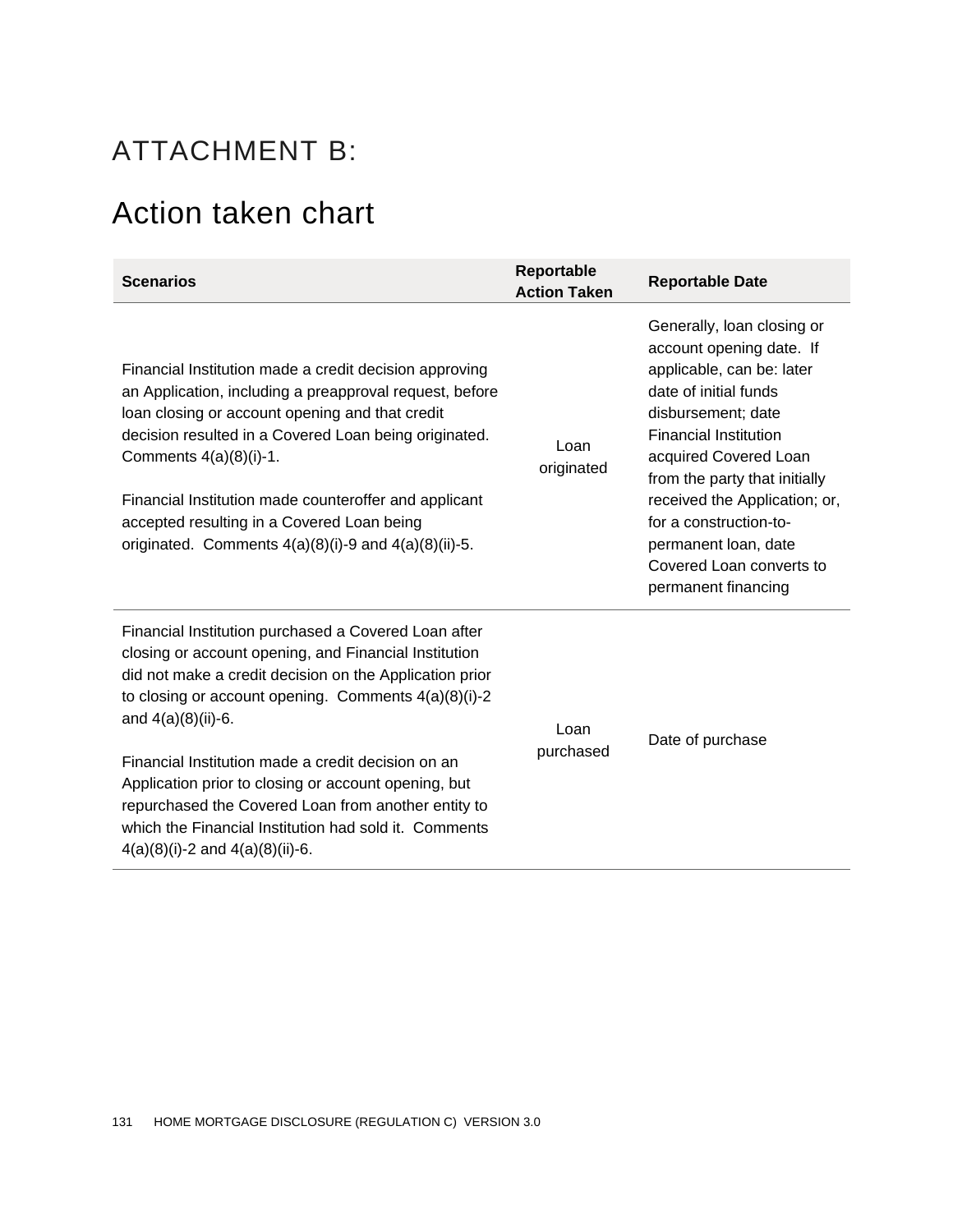Financial Institution made a credit decision approving an Application before loan closing or account opening, all conditions were satisfied, Financial Institution agreed to extend credit, but a Covered Loan was not originated. Comments 4(a)(8)(i)-3, 4(a)(8)(i)-13, and 4(a)(8)(ii)-4.

Financial Institution made a credit decision approving an Application subject to conditions that are solely customary commitment or closing conditions,<sup>23</sup> and the conditions were not all met. Comments 4(a)(8)(i)- 13 and 4(a)(8)(ii)-4.

Financial Institution made a credit decision approving an Application, subject solely to outstanding conditions that are customary commitment or closing conditions, but applicant failed to respond or a Covered Loan was not originated. Comments 4(a)(8)(i)-3 and 4(a)(8)(ii)- 4.

Financial Institution made a credit decision approving an Application, all underwriting and creditworthiness  $\text{conditions}^{24}$  were met, outstanding conditions were solely customary commitment or closing conditions, and applicant expressly withdrew before a Covered Loan was originated. Comments 4(a)(8)(i)-13 and 4(a)(8)(ii)-4.

Covered Loan was originated, but Borrower rescinded after closing and before Financial Institution was required to submit its LAR containing information for the Covered Loan. Comments 4(a)(8)(i)-10 and 4(a)(8)(ii)-4.

1

Application approved but not accepted

Any reasonable date, such as approval date, deadline for accepting offer, or date file was closed

<sup>23</sup> Customary commitment or closing conditions include: a clear-title requirement, an acceptable property survey, acceptable title insurance binder, clear termite inspection, a subordination agreement from another lienholder, and, where the applicant plans to use the proceeds from the sale of one home to purchase another, a settlement statement showing adequate proceeds from the sale. Comment 4(a)(8)(i)-13.ii.

<sup>24</sup> Underwriting or creditworthiness conditions include: conditions that constitute a counter-offer, (such as a demand for a higher down-payment), satisfactory debt-to-income or loan-to-value ratios, a determination of need for private mortgage insurance, a satisfactory appraisal requirement, or verification or confirmation, in whatever form the Financial Institution requires, that the applicant meets underwriting conditions concerning applicant creditworthiness, including documentation or verification of income or assets. Comment 4(a)(8)(i)-13.iii.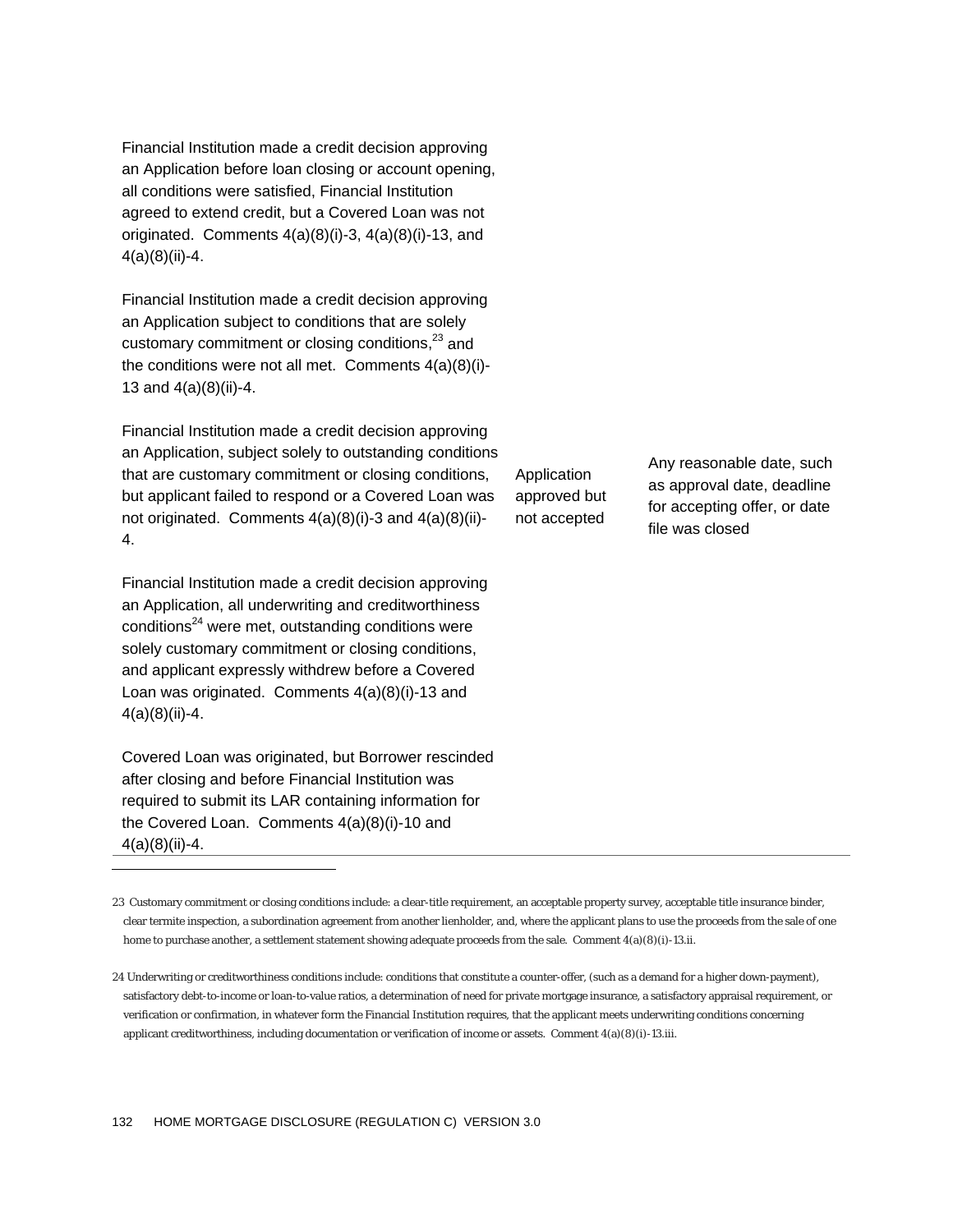| Financial Institution denied an Application before<br>applicant withdrew it and before file was closed for<br>incompleteness. Comments 4(a)(8)(i)-4 and<br>$4(a)(8)(ii)-2.$<br>Financial Institution provided conditional approval<br>specifying underwriting or creditworthiness conditions<br>that were not all met. Comments $4(a)(8)(i)$ -13 and<br>$4(a)(8)(ii)-2.$                                                                                                                                                                    | Application<br>denied                                                               | Date Application is denied<br>or date notice sent to<br>applicant                                                   |
|---------------------------------------------------------------------------------------------------------------------------------------------------------------------------------------------------------------------------------------------------------------------------------------------------------------------------------------------------------------------------------------------------------------------------------------------------------------------------------------------------------------------------------------------|-------------------------------------------------------------------------------------|---------------------------------------------------------------------------------------------------------------------|
| Financial Institution made a counteroffer to lend on<br>different terms than applicant's initial request, and<br>applicant did not accept the counteroffer, declined to<br>proceed, or failed to respond. Comments 4(a)(8)(i)-9<br>and 4(a)(8)(ii)-2.                                                                                                                                                                                                                                                                                       | Application<br>denied (based<br>on the original<br>terms requested<br>by applicant) | Date Application is denied<br>or date notice sent to<br>applicant                                                   |
| Financial Institution made counteroffer to lend on<br>terms different than applicant's initial request,<br>applicant agreed to proceed with terms of<br>counteroffer, then Financial Institution conditionally<br>approves application subject to underwriting or<br>creditworthiness conditions, and applicant expressly<br>withdraws before satisfying all underwriting and<br>creditworthiness conditions and before the Financial<br>Institution denies the Application or closes the file for<br>incompleteness. Comment 4(a)(8)(i)-9. | Application<br>withdrawn                                                            | Date the express<br>withdrawal was received or<br>date shown on the<br>notification form (if written<br>withdrawal) |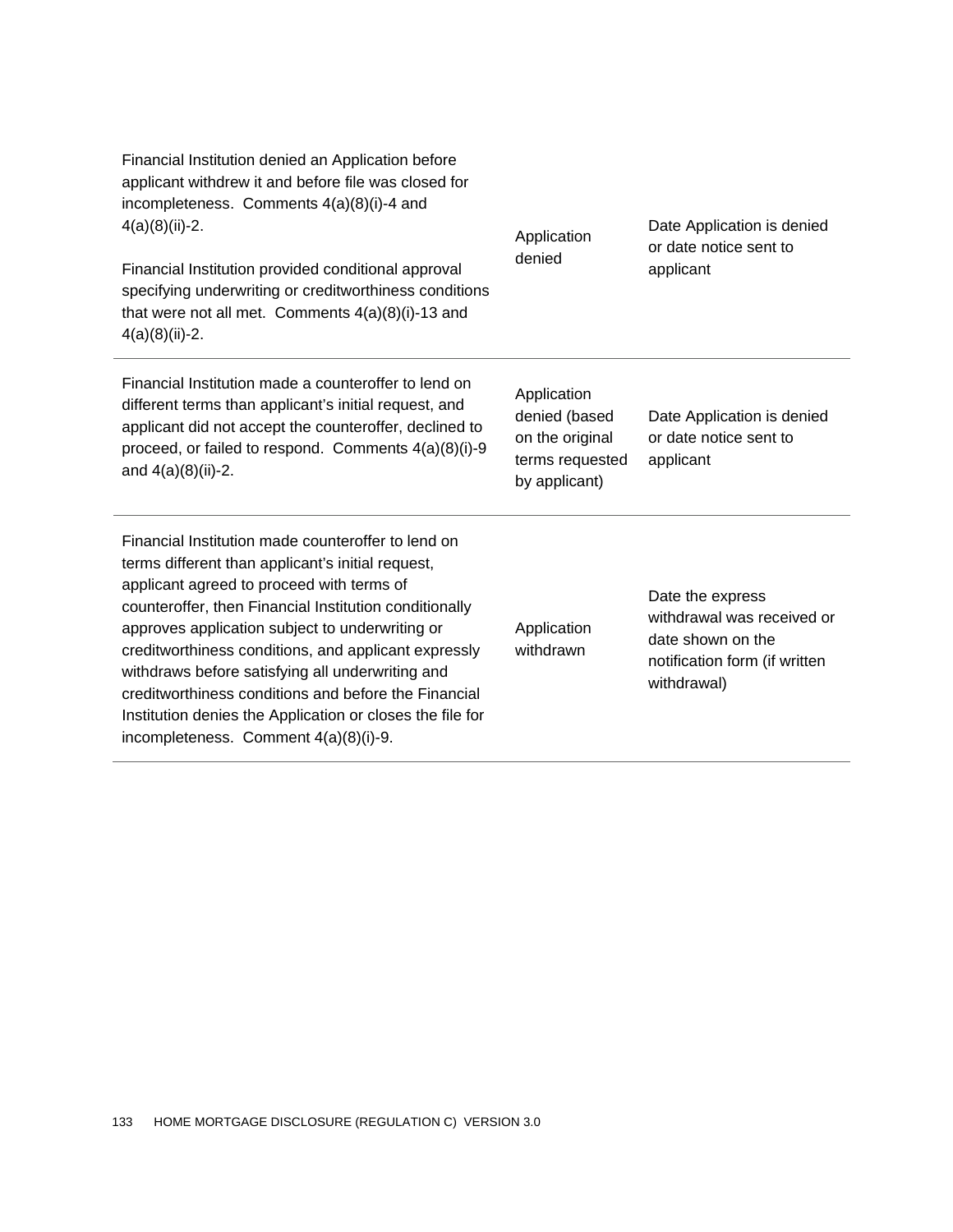Application expressly withdrawn by applicant before Financial Institution made a credit decision denying or approving the Application and before file was closed for incompleteness. Comments 4(a)(8)(i)-5 and 4(a)(8)(ii)-3.

Financial Institution provided conditional approval specifying underwriting or creditworthiness conditions, and the Application was expressly withdrawn by the applicant before the applicant satisfied all specified underwriting or creditworthiness conditions and before the Financial Institution denied the loan or closed the file for incompleteness. Comments 4(a)(8)(i)-5 and 4(a)(8)(ii)-3.

Financial Institution approved an Application, subject to underwriting or creditworthiness conditions, sent notice of incompleteness under Regulation B, but the applicant failed to respond within the specified time. Comments 4(a)(8)(i)-13 and 4(a)(8)(ii)-2.

Applicant had not satisfied all underwriting or creditworthiness conditions, Financial Institution sent written notice of incompleteness under Regulation B, and the applicant did not respond to the request for additional information within the period of time specified in the notice. Comments 4(a)(8)(i)-6 and 4(a)(8)(ii)-2.

Application withdrawn

Date the express withdrawal was received or date shown on the notification form (if written withdrawal)

File closed for incompleteness Note: A preapproval request that is closed for incompleteness is not reportable under HMDA

is not reportable under HMDA

for

Date file was closed or date notice sent to applicant

Applicant had not satisfied all underwriting or creditworthiness conditions, Financial Institution sent written notice of incompleteness under Regulation B, the applicant did not respond, then the Financial Institution provided notice of adverse action on basis of incompleteness under Regulation B. Comments  $4(a)(8)(i)$ -6 and  $4(a)(8)(ii)$ -2.

Either file closed incompleteness or application denied Note: A preapproval request that is closed for incompleteness Date file was closed, Application was denied (as applicable), or notice sent to applicant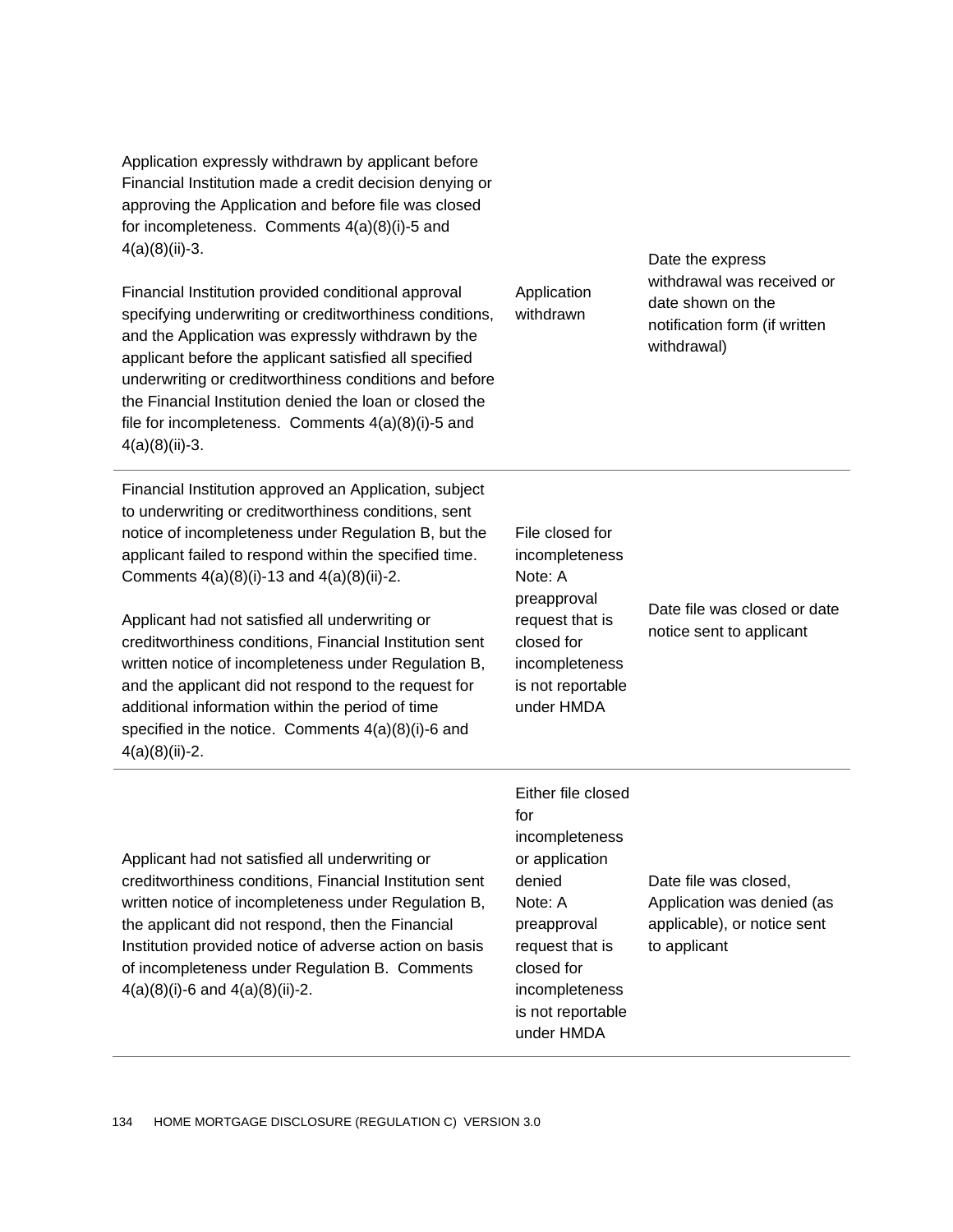| Application was a request for a preapproval under a<br>Preapproval Program, the Financial Institution<br>approved the preapproval request, but the Application<br>did not result in the Financial Institution originating a<br>Covered Loan. Comments 4(a)(8)(i)-8 and 4(a)(8)(ii)-<br>4. | Preapproval<br>request<br>approved but<br>not accepted | Any reasonable date, such<br>as approval date, deadline<br>for accepting offer, or date<br>file was closed |
|-------------------------------------------------------------------------------------------------------------------------------------------------------------------------------------------------------------------------------------------------------------------------------------------|--------------------------------------------------------|------------------------------------------------------------------------------------------------------------|
| Application was request for a preapproval under<br>Preapproval Program, and the Financial Institution<br>made a credit decision denying the preapproval<br>request. Comments $4(a)(8)(i)$ -7 and $4(a)(8)(ii)$ -2.                                                                        | Preapproval<br>request denied                          | Date preapproval request<br>was denied or date notice<br>sent to applicant                                 |